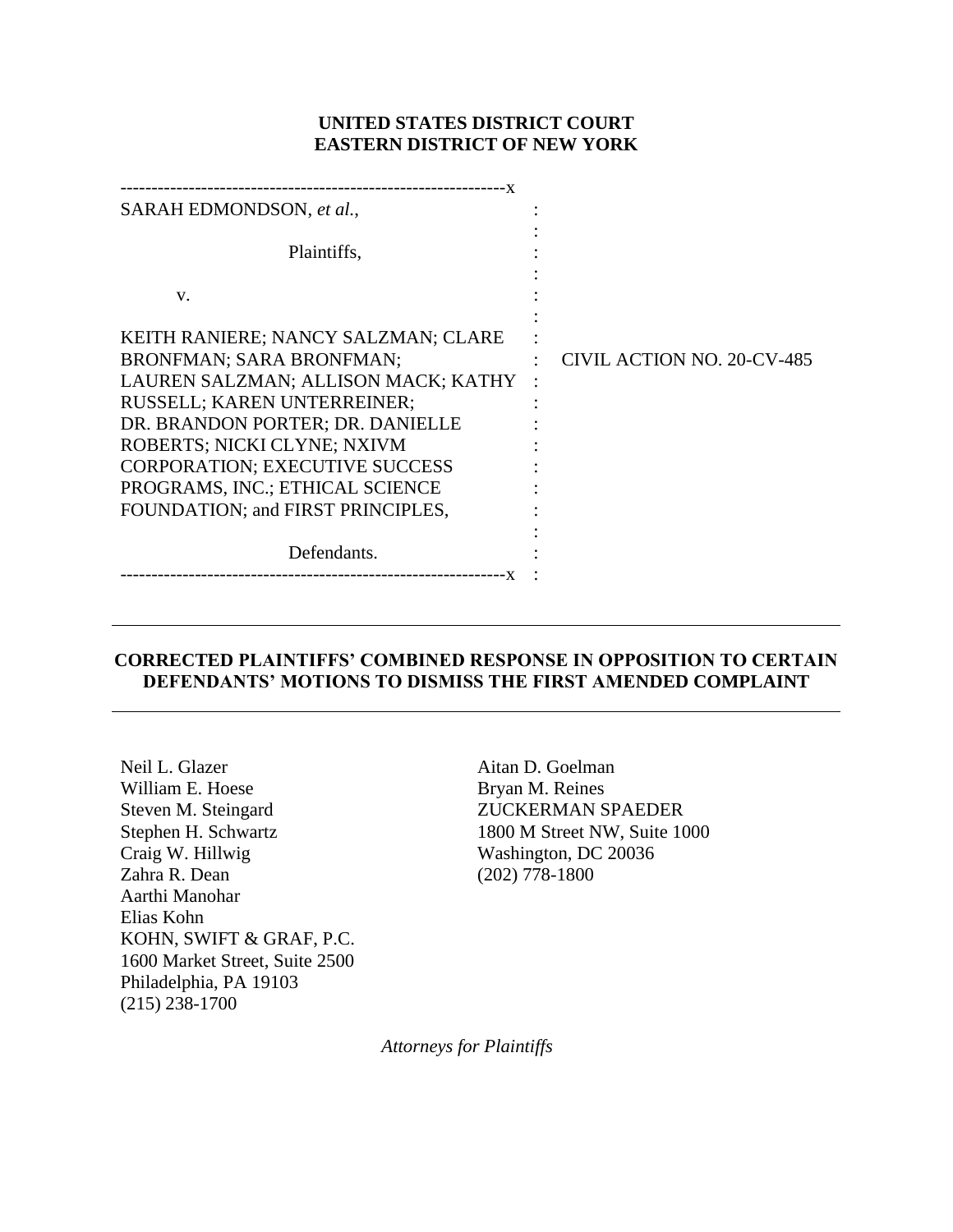# **TABLE OF CONTENTS**

| I.   |           |    |    |                |                                                                |  |  |  |
|------|-----------|----|----|----------------|----------------------------------------------------------------|--|--|--|
| Π.   |           |    |    |                |                                                                |  |  |  |
|      | A.        |    |    |                |                                                                |  |  |  |
|      | <b>B.</b> |    |    |                |                                                                |  |  |  |
|      | $C$ .     |    |    |                |                                                                |  |  |  |
|      | D.        |    |    |                |                                                                |  |  |  |
|      | E.        |    |    |                |                                                                |  |  |  |
|      | F.        |    |    |                |                                                                |  |  |  |
| III. |           |    |    |                |                                                                |  |  |  |
|      | A.        |    |    |                |                                                                |  |  |  |
|      |           |    |    |                |                                                                |  |  |  |
|      | <b>B.</b> |    |    |                |                                                                |  |  |  |
|      | $C$ .     |    |    |                |                                                                |  |  |  |
|      |           | 1. |    |                | RICO: The FAC plausibly alleges that Clare and                 |  |  |  |
|      |           | 2. |    |                | The FAC plausibly alleges that NXIVM is a RICO                 |  |  |  |
|      |           | 3. |    |                | The FAC sufficiently alleges that Clare and Sara Bronfman      |  |  |  |
|      |           |    | a. |                | Clare Bronfman engaged in a pattern of racketeering            |  |  |  |
|      |           |    |    | $\mathbf{i}$ . | Clare Bronfman committed four immigration-related              |  |  |  |
|      |           |    |    | ii.            | Clare Bronfman committed multiple mail and                     |  |  |  |
|      |           |    | b. |                | Sara Bronfman engaged in a pattern of racketeering             |  |  |  |
|      |           | 4. |    |                | The FAC plausibly alleges that Clare and Sara Bronfman         |  |  |  |
|      |           | 5. |    |                |                                                                |  |  |  |
|      | D.        |    |    |                | Plaintiffs Do Not Have to Plead Compliance with the Statute of |  |  |  |
|      |           |    |    |                |                                                                |  |  |  |
|      | E.        |    |    |                |                                                                |  |  |  |
|      |           | 1. |    |                |                                                                |  |  |  |
|      |           |    | a. |                |                                                                |  |  |  |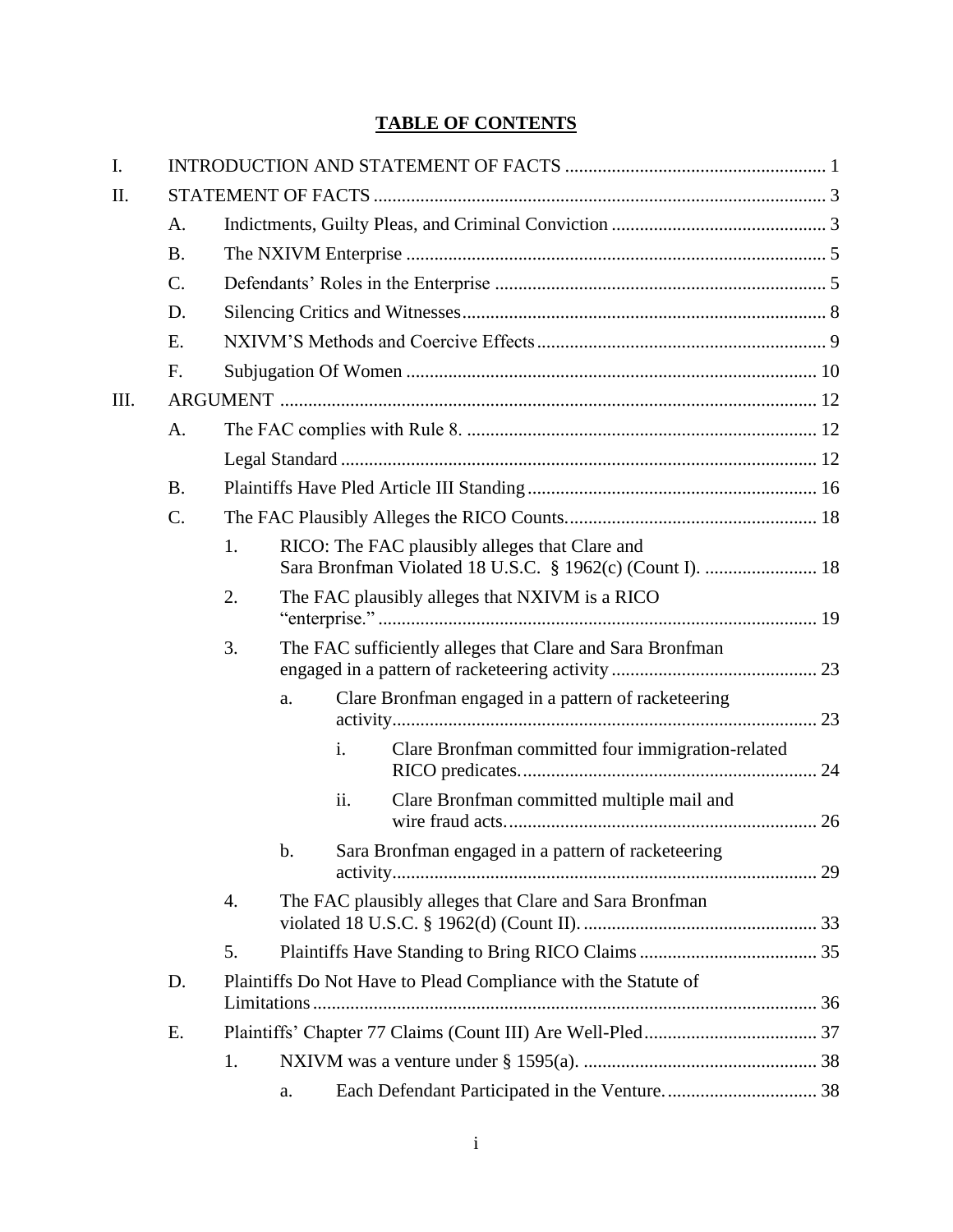|    |    | $b$ .          |                | Defendants Knowingly Benefitted from Their                                                                                               |  |
|----|----|----------------|----------------|------------------------------------------------------------------------------------------------------------------------------------------|--|
|    |    | $\mathbf{c}$ . |                | Each Defendant Knew or Should have Known the                                                                                             |  |
|    | 2. |                |                |                                                                                                                                          |  |
|    |    | a.             |                | Forced Labor, Forced Labor Conspiracy and Attempted                                                                                      |  |
|    |    |                | $\mathbf{i}$ . | Members of NXIVM procured labor or services                                                                                              |  |
|    |    |                | ii.            | The labor procured by members of the venture                                                                                             |  |
|    |    |                | iii.           | Serious Harm by Threat or Abuse of Legal                                                                                                 |  |
|    |    | b.             |                | Some Plaintiffs were also victims of sex trafficking by                                                                                  |  |
|    |    | c.             |                | Members of the Venture Committed Acts of Peonage  57                                                                                     |  |
|    |    | d.             |                |                                                                                                                                          |  |
| F. |    |                |                | Plaintiff Daniela's Claim Against C. Bronfman for Unlawful Conduct                                                                       |  |
| G. |    |                |                | Plaintiffs' State Law Claims for Gross Negligence and Recklessness,<br>Aiding and Abetting, and Malicious Abuse of Process Should Not Be |  |
|    |    |                |                |                                                                                                                                          |  |
|    | 1. |                |                |                                                                                                                                          |  |
|    | 2. |                |                | Plaintiffs' State a Claim for Gross Negligence and Recklessness 63                                                                       |  |
|    | 3. |                |                | BATTERY against Defendant Danielle Roberts on behalf of<br>Plaintiffs Sarah Edmondson, Nicole, Paloma Pena and India                     |  |
| Η. |    |                |                |                                                                                                                                          |  |
|    | 1. |                |                |                                                                                                                                          |  |
|    | 2. |                |                |                                                                                                                                          |  |
| I. |    |                |                |                                                                                                                                          |  |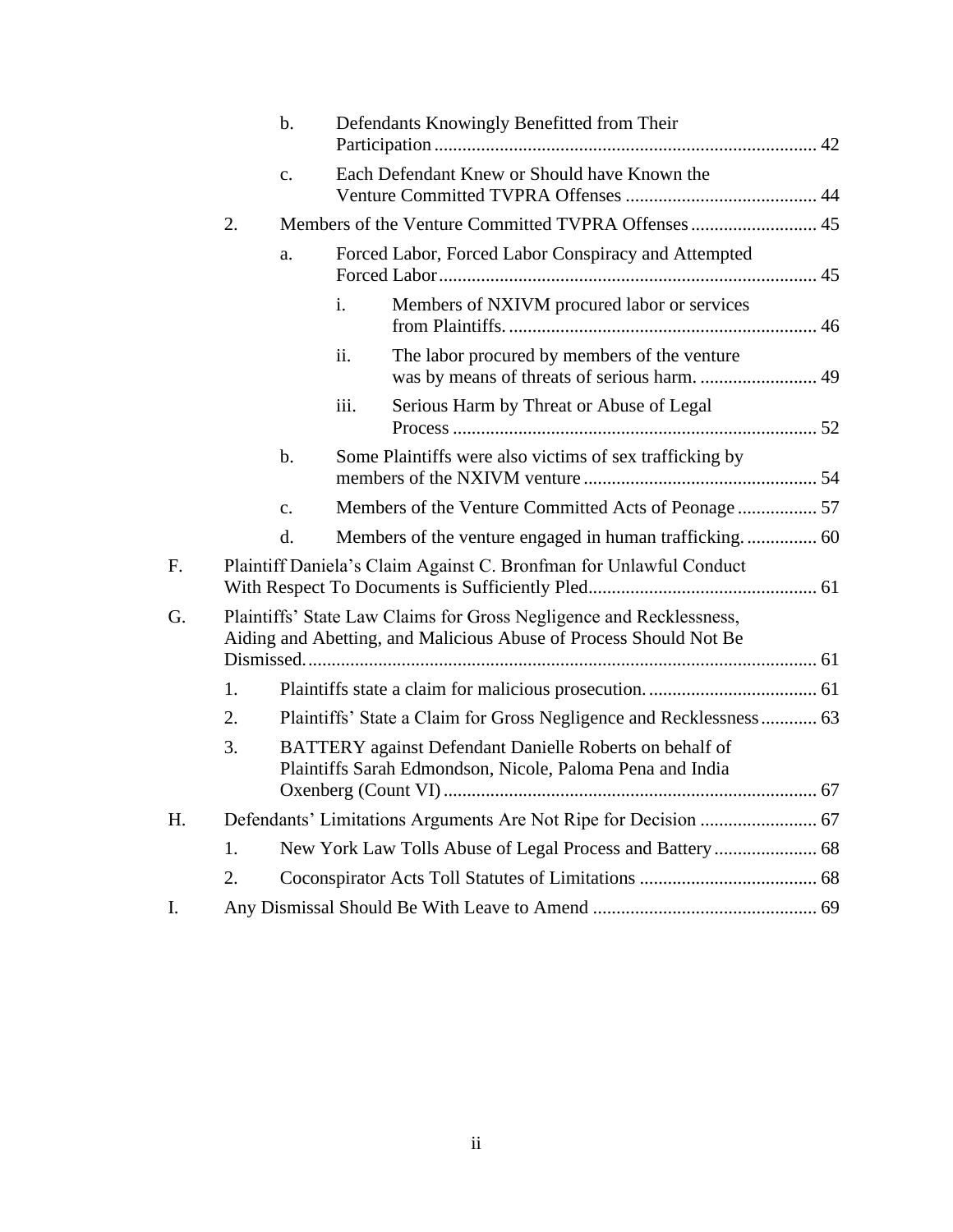# **TABLE OF AUTHORITIES**

# **Cases**

| Adhikari v. Daoud & Partners,                                                           |  |
|-----------------------------------------------------------------------------------------|--|
| Aetna Cas. And Sur. Co. v. Aniero Concrete Co., Inc.,                                   |  |
| Aguirre v. Best Care Agency, Inc.                                                       |  |
| AIU Insurance Co. v. Olmecs Medical Supply, Inc.,                                       |  |
| Allstate Insurance Co. v. Yehudian,                                                     |  |
| AMW Materials Testing, Inc. v. Town of Babylon,                                         |  |
| Anwar v. Fairfield Greenwich Ltd,                                                       |  |
| Asdourian v. Konstantin,                                                                |  |
| Ashcroft v. Iqbal,                                                                      |  |
| Atkins v. Apollo Real Estate Advisors, L.P.,                                            |  |
| Bell Atlantic Corp. v. Twombly,                                                         |  |
| Bennett v. Berg,                                                                        |  |
| Bistline v. Parker,                                                                     |  |
| Board of Managers of Trump Tower at City Center Condominium by Neditch v.<br>Palazzolo, |  |
|                                                                                         |  |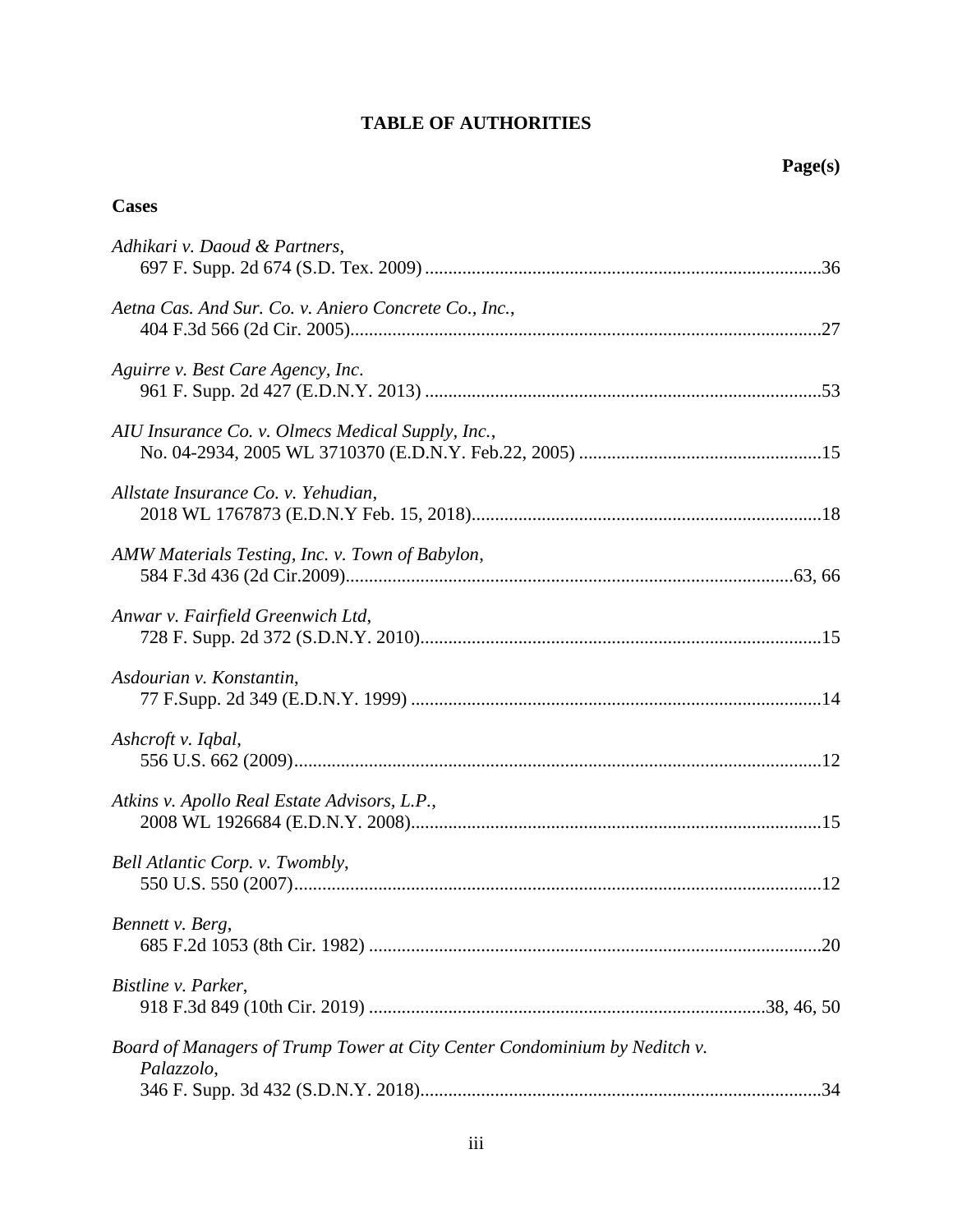| Boyle v. United States,                                                     |  |
|-----------------------------------------------------------------------------|--|
| Bridge v. Phoenix Bond & Indem. Co.,                                        |  |
| BWP Media USA Inc. v. Hollywood Fan Sites, Inc.,                            |  |
| Capital 7 Funding v. Wingfield Cap. Corp.,                                  |  |
| Chevron Corp. v. Donziger,                                                  |  |
| Chevron Corporation v. Donziger,                                            |  |
| Chubb & Son Inc. v. Kelleher,                                               |  |
| City of New York v. Bello,                                                  |  |
| City of New York v. Hatu,                                                   |  |
| City of New York v. Pollack,                                                |  |
| Connecticut General Life Insurance Company v. BioHealth Laboratories, Inc., |  |
| Cruz v. FXDirectDealer, LLC,                                                |  |
| D. Penguin Bros. Ltd. v. City National Bank,                                |  |
| Dallas v. Vosburgh,                                                         |  |
| David v. Weinstein Co.,                                                     |  |
| Delgado v. Ocwen Loan Servicing, LLC,                                       |  |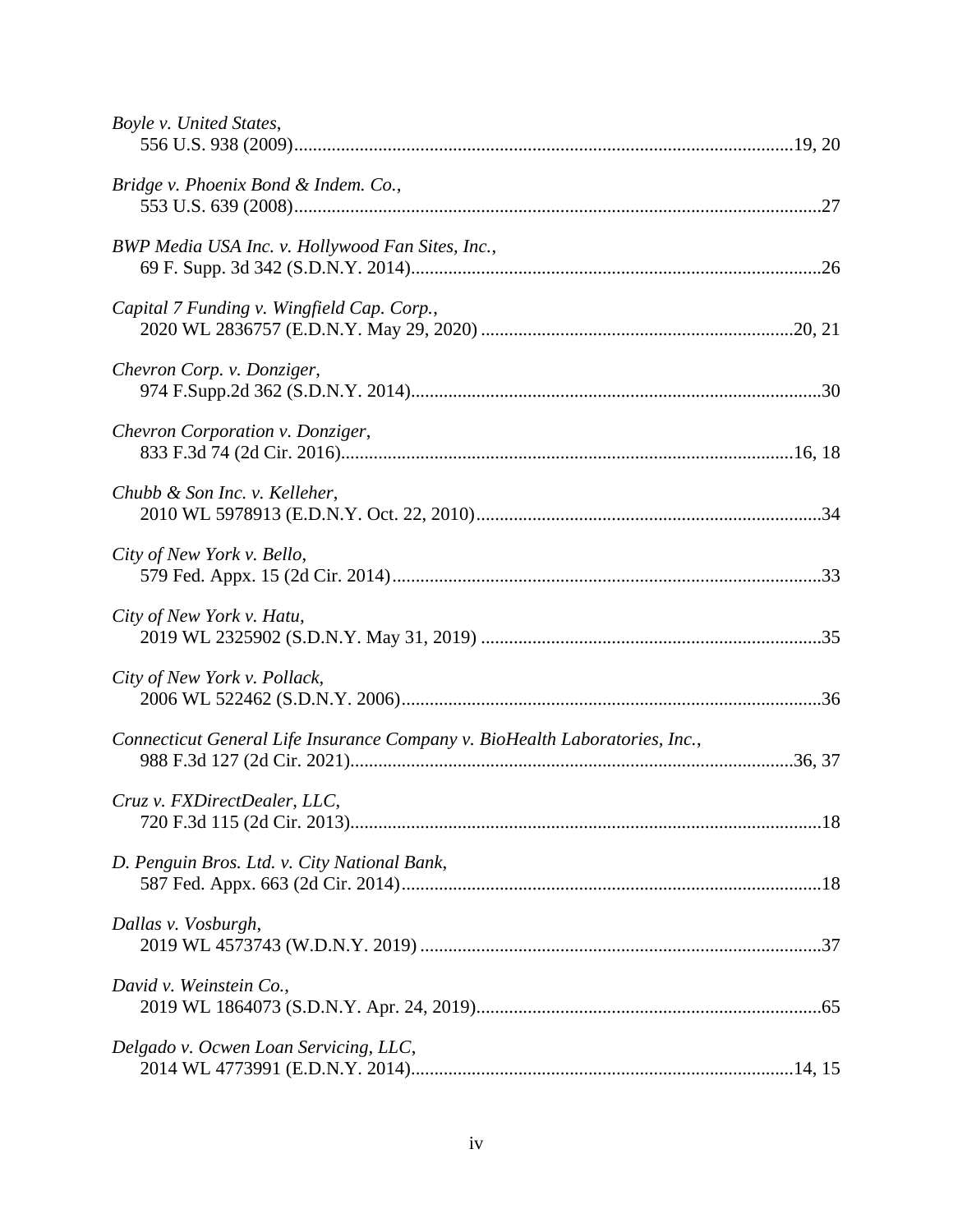| DeMartino v. New York,<br>No. 12-CV-3319 SJF AKT, 2013 WL 3226789 (E.D.N.Y. June 24, 2013), |  |
|---------------------------------------------------------------------------------------------|--|
| Denney v. Deutsche Bank AG,                                                                 |  |
| Diaz v. Gates,                                                                              |  |
| Doe #1 v. MG Freesites, LTD,                                                                |  |
| Doe #1 v. Red Roof Inns, Inc.,                                                              |  |
| Doe v. Indyke,                                                                              |  |
| First Cap. Asset Mgmt., Inc. v. Satinwood, Inc.,                                            |  |
| Fletcher v. Dakota, Inc.,                                                                   |  |
| Flexborrow LLC v. TD Auto Finance LLC,                                                      |  |
| Franco v. Diaz,                                                                             |  |
| Goff v. Clarke,<br>No. 98-2101, 2002 WL 126276 (N.Y. Sup. Ct. Jan. 22, 2002), aff'd as      |  |
| Guobadia v. Irowa,                                                                          |  |
| H. R Moch Co. v. Rensselaer Water Co.,                                                      |  |
| Hackwell v. United States,                                                                  |  |
| Harris v. City of New York,                                                                 |  |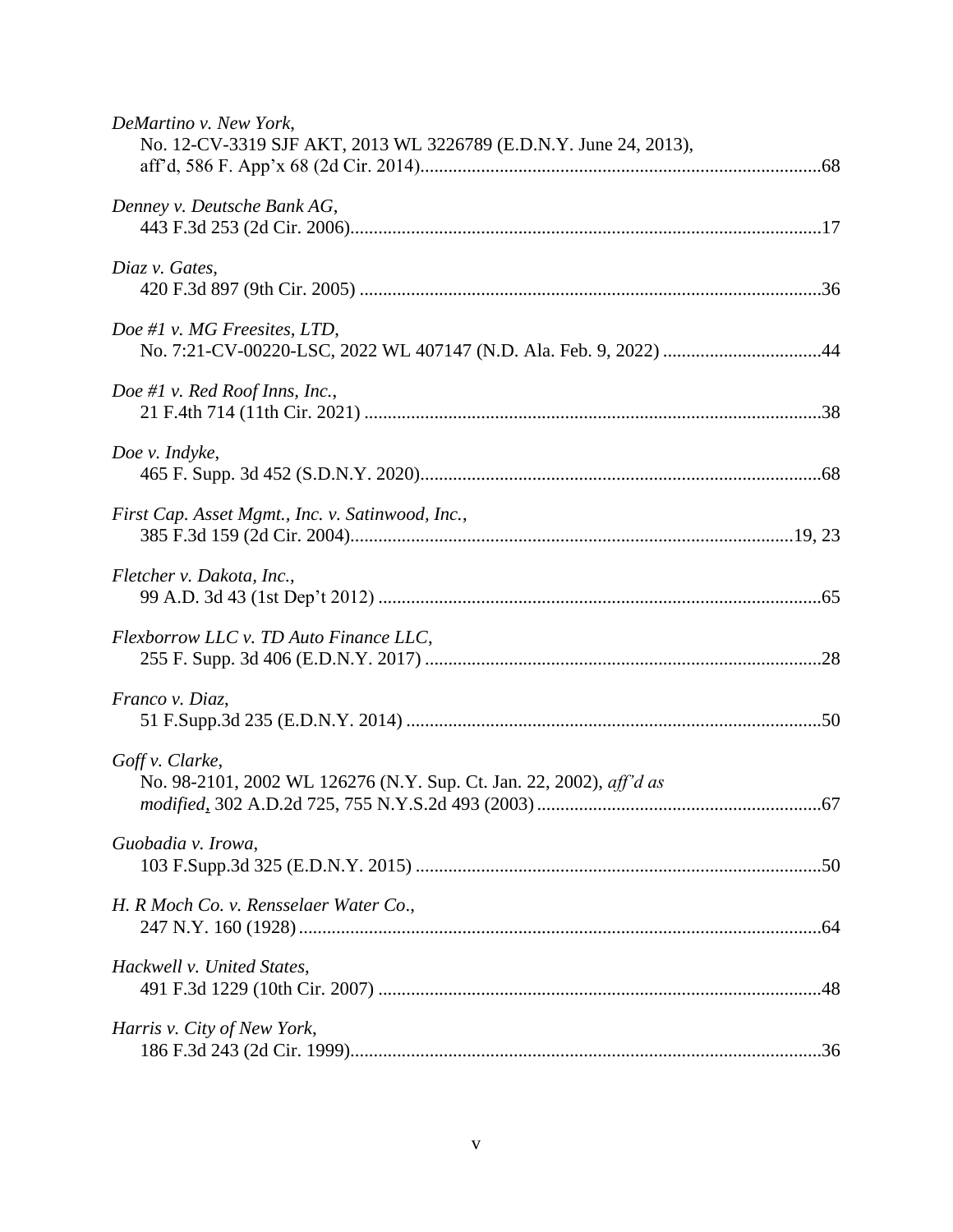| Hecht v. Commerce Clearing House, Inc.,                                    |
|----------------------------------------------------------------------------|
| In re High Fructose Corn Syrup Antitrust Litig.,                           |
| Homeless Patrol v. Joseph Volpe Family,                                    |
| HV Assocs. v. PNC Bank, N.A.,                                              |
| Jackson v. Nassau Cty.,                                                    |
| Jacqueline De Britto Bucco, et al. v. Western Iowa Tech Community College, |
| Jane Doe No. 1 et al v. Daniel S. Fitzgerald,                              |
| Jones v. City of New York,                                                 |
| Karlinsky v. New York Racing Ass'n,                                        |
| LaRocca v. Collen IP, Intell. Prop. L., P.C.,                              |
| Liberty Mut. Ins. Co. v. Blessinger,                                       |
| Luce v. Edelstein,                                                         |
| M.A. v. Wyndham Hotels & Resorts, Inc.,                                    |
| $M+J$ Savitt, Inc. v. Savitt,                                              |
| Manganiello v. City of New York,                                           |
| Martinez v. Calimlim,                                                      |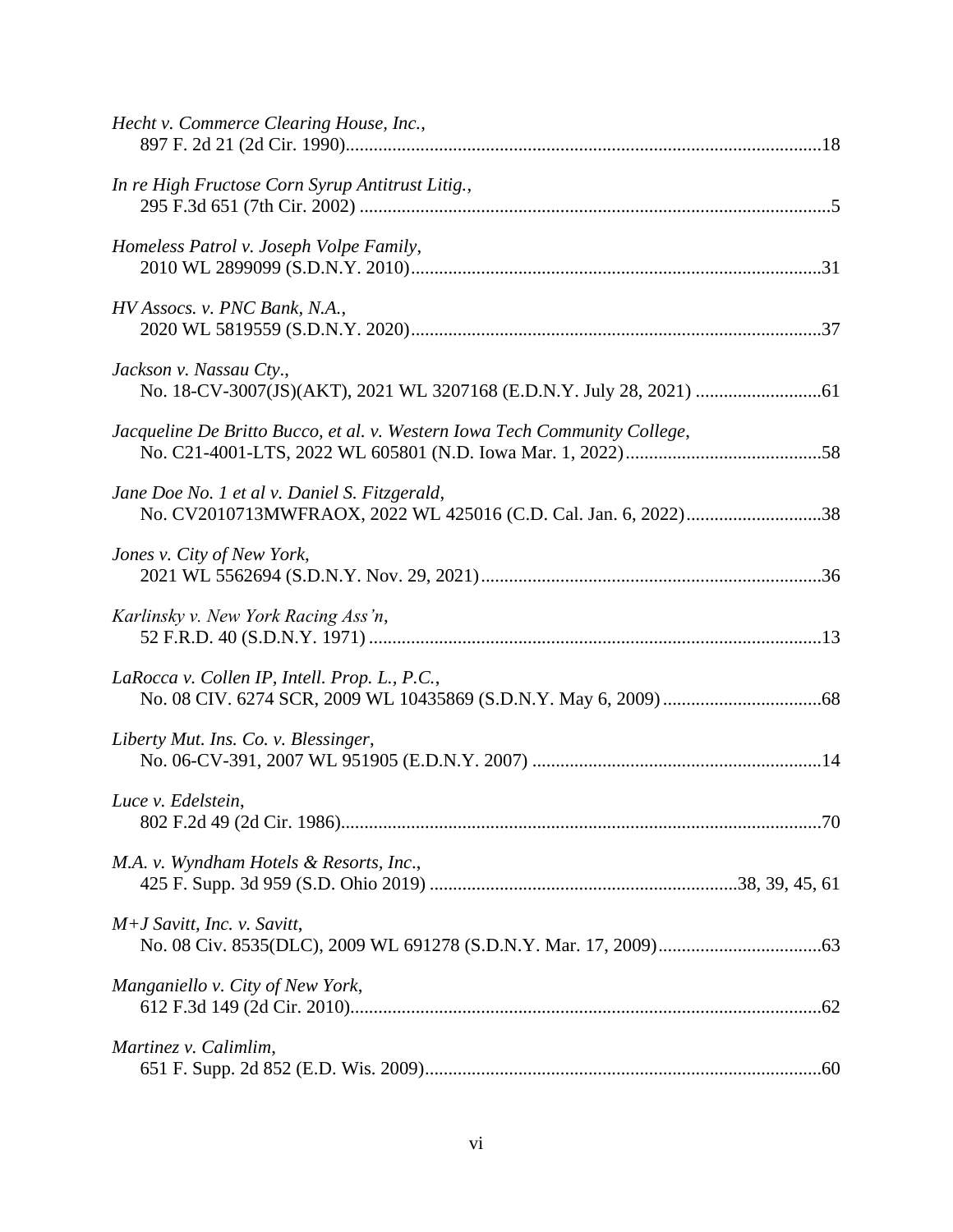| Mohammed v. Sidecar Techs. Inc.,                                                                            |  |
|-------------------------------------------------------------------------------------------------------------|--|
| Myers Industr., Inc. v. Schoeller Arca Sys., Inc.,                                                          |  |
| New York District Council of Carpenters Pension Fund v. Forde,                                              |  |
| Noble v. Weinstein,                                                                                         |  |
| Paguirigan v. Prompt Nursing Emp. Agency LLC,                                                               |  |
| Pierce v. United States,                                                                                    |  |
| In re Polypropylene Carpet Antitrust Litig.,                                                                |  |
| Powers v. British Vita, P.L.C.,                                                                             |  |
| Provepharm, Inc. v. Akorn, Inc.,                                                                            |  |
| Ramos v. Hoyle,                                                                                             |  |
| Reves v. Ernst & Young,                                                                                     |  |
| Ricchio v. Bijal, Inc.,                                                                                     |  |
| Ricchio v. McLean,                                                                                          |  |
| Riley v. City of New York,                                                                                  |  |
| Rivera v. Puerto Rican Home Attendants Servs., Inc.,                                                        |  |
| Roeder v. J.P. Morgan Chase & Co.,<br>No. 20-CV-2400 (LJL), 2021 WL 797807 (S.D.N.Y. Feb. 26, 2021), aff'd, |  |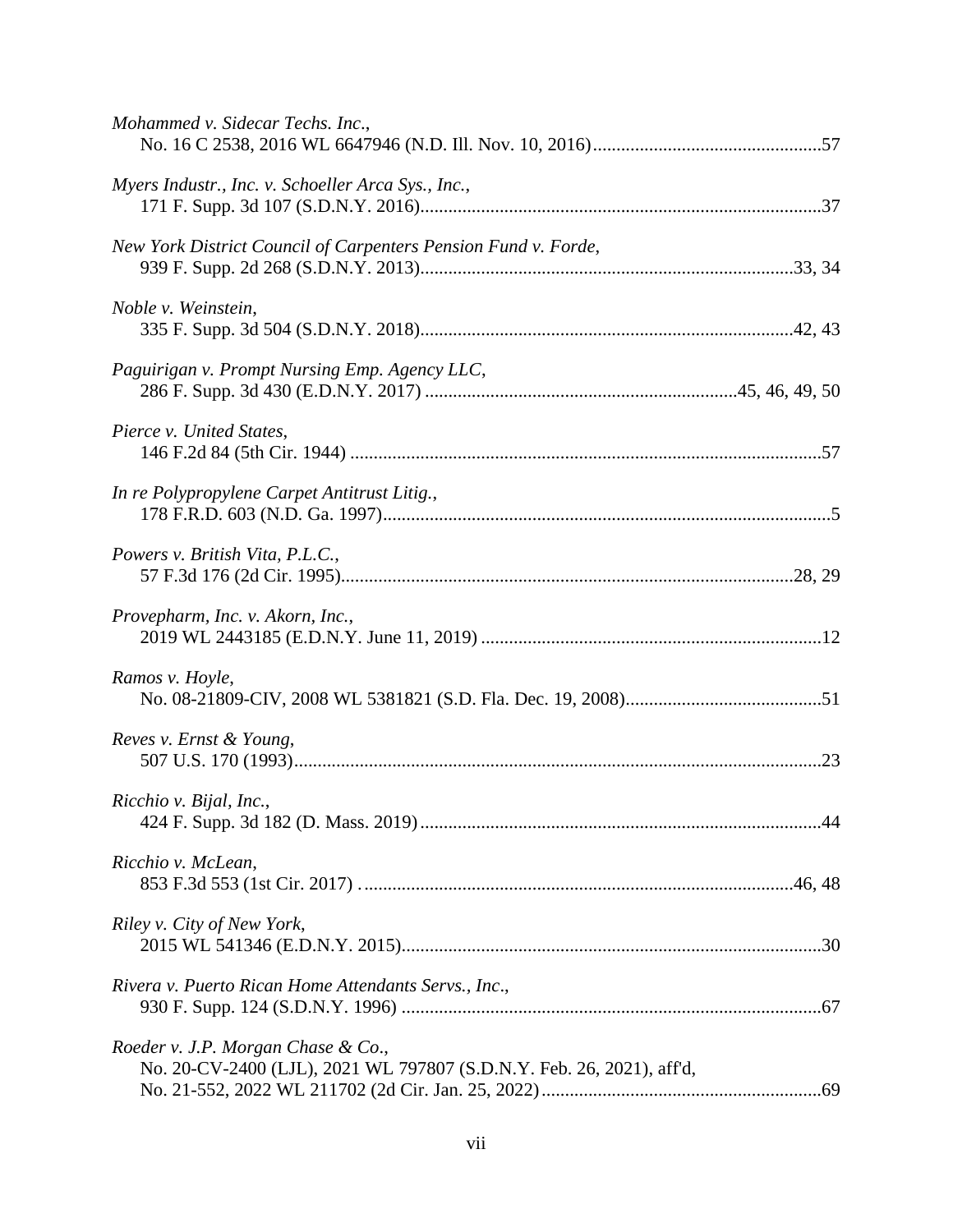| Ross v. Jenkins,                                   |  |
|----------------------------------------------------|--|
| Rotella v. West,                                   |  |
| Rothstein v. UBS AG,                               |  |
| Sacerdote v. New York Univ.,                       |  |
| Salahuddin v. Cuomo,                               |  |
| Salinas v. U.S.,                                   |  |
| Selevan v. N.Y. Thruway Auth.,                     |  |
| $SJ$ v. Choice Hotels Int'l, Inc.,                 |  |
| Staehr v. Hartford Financial Services Group, Inc., |  |
| Stephen v. State,                                  |  |
| Tavarez v. Lelakis,                                |  |
| In re Trilegiant Corp., Inc.,                      |  |
| U.S. v. Ben Zvi,                                   |  |
| U.S. v. Blackmon,                                  |  |
| U.S. v. Campbell,                                  |  |
| U.S. v. Martino,                                   |  |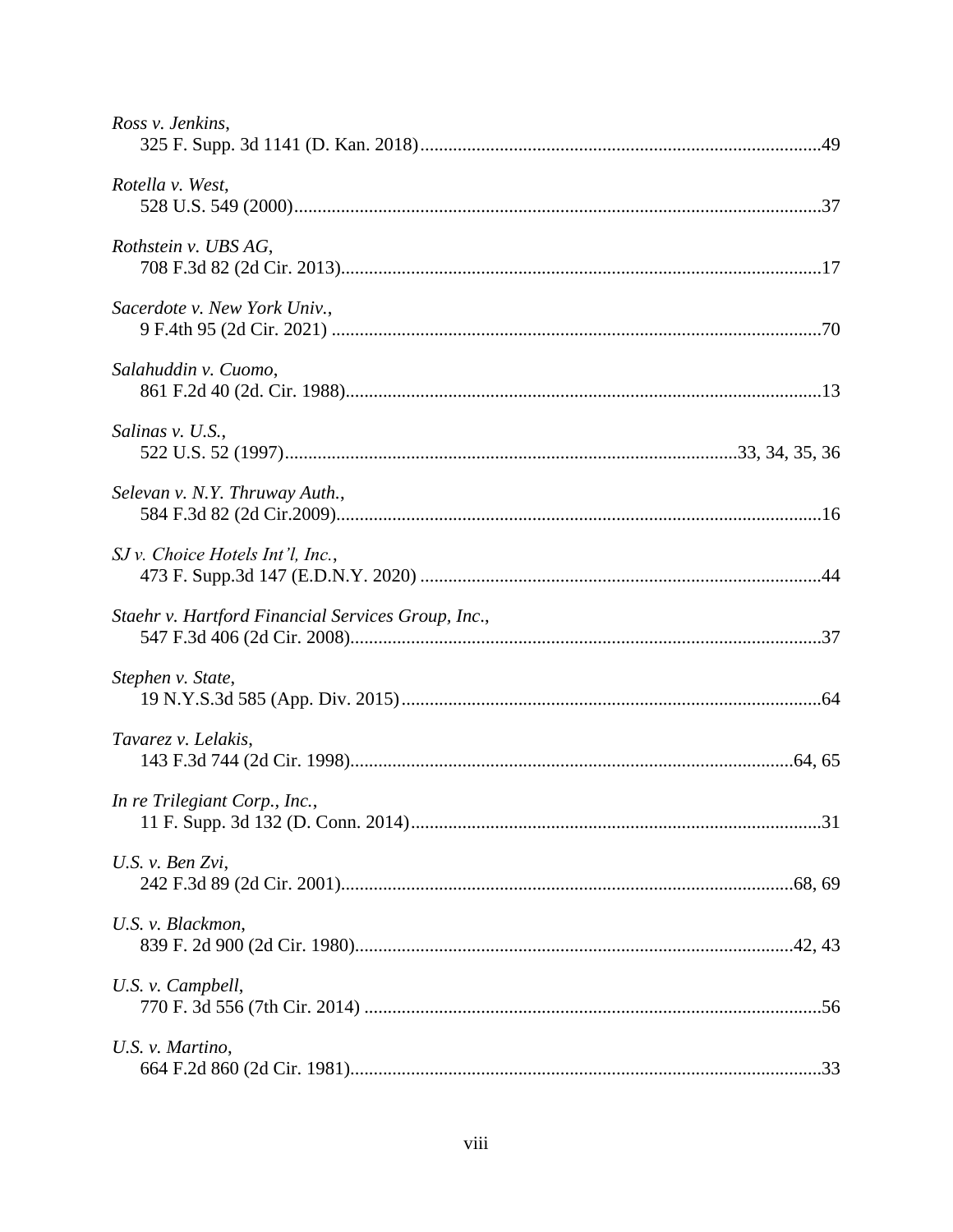| U.S. v. Masters,                                                                                            |  |
|-------------------------------------------------------------------------------------------------------------|--|
| U.S. $v$ . White,                                                                                           |  |
| United National Insurance Co. v. Waterfront New York Realty Corp.,                                          |  |
| United State v. Raniere,                                                                                    |  |
| United States of America Ex Rel., Elgasim Mohamed Fadlalla, et al. v. Dyncorp<br>International, LLC, et al, |  |
| United States Fire Ins. Co. v. United Limousine Service, Inc.,                                              |  |
| United States v. Altman,                                                                                    |  |
| United States v. Applins,                                                                                   |  |
| United States v. Callahan,                                                                                  |  |
| United States v. Cook,                                                                                      |  |
| United States v. Coppola,                                                                                   |  |
| United States v. Garcia,                                                                                    |  |
| United States v. LaFontaine,                                                                                |  |
| United States v. Litwok,                                                                                    |  |
| United States v. Pearce,                                                                                    |  |
| United States v. Petrovic,                                                                                  |  |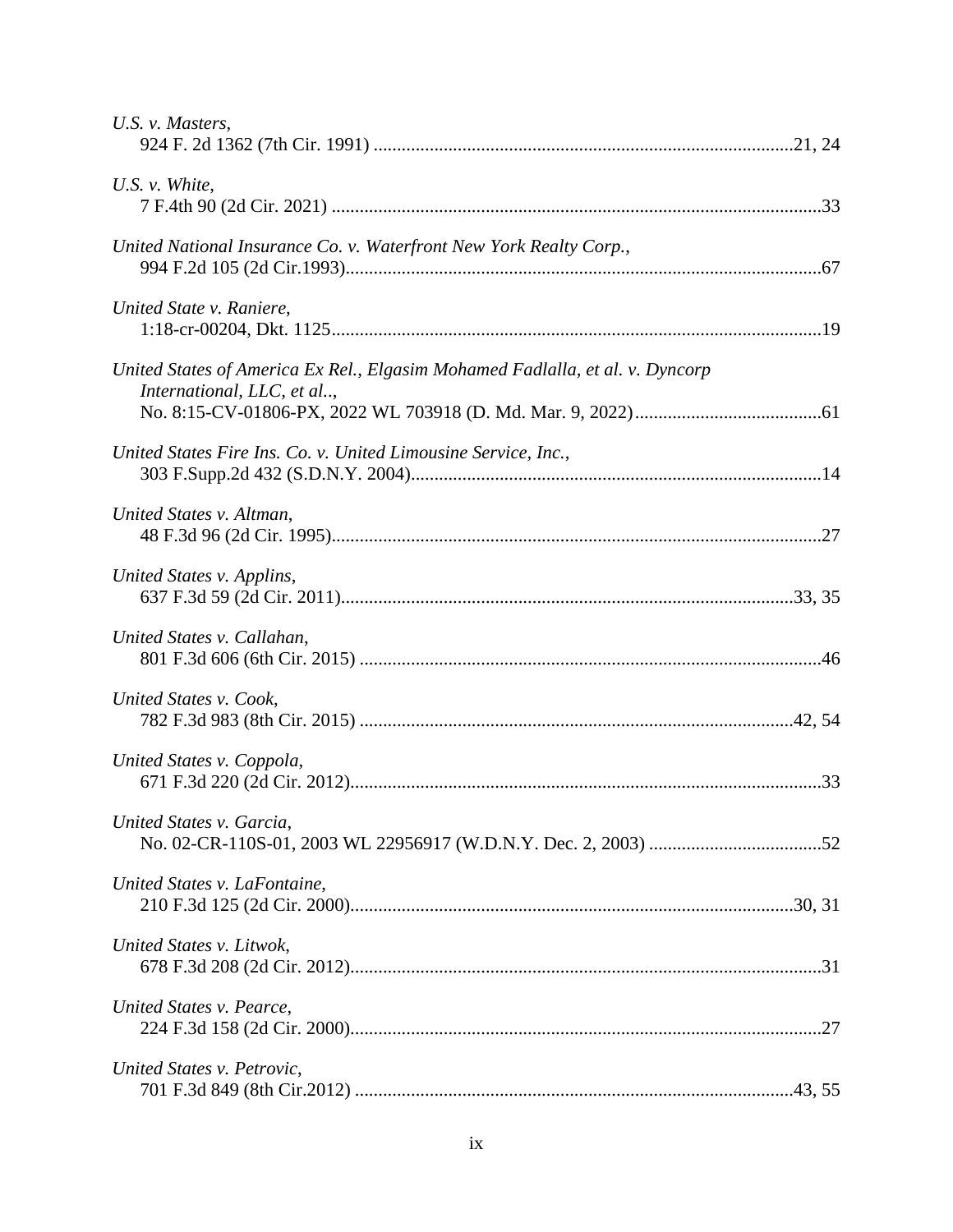| United States v. Pipola,                                                                              |  |
|-------------------------------------------------------------------------------------------------------|--|
| United States v. Pirk,                                                                                |  |
| United States v. Raniere,                                                                             |  |
| United States v. Raniere,                                                                             |  |
| United States v. Rivera,<br>No. 6:12-CR-121, 2012 WL 6589526 (M.D. Fla. Dec. 18, 2012), aff'd, 551 F. |  |
| United States v. Schmuck,                                                                             |  |
| United States v. Slevin,                                                                              |  |
| United States v. Todd,                                                                                |  |
| United States v. Veliz,                                                                               |  |
| United States v. Zemlyansky,                                                                          |  |
| Van Vooren v. Cook,                                                                                   |  |
| In re Vitamins Antitrust Litig.,                                                                      |  |
| Whiteside v. Hover-Davis, Inc.,                                                                       |  |
| Winters v. Jones,                                                                                     |  |
| Woo Hee Cho v. Oquendo,                                                                               |  |
| Woods v. Maytag Co.,                                                                                  |  |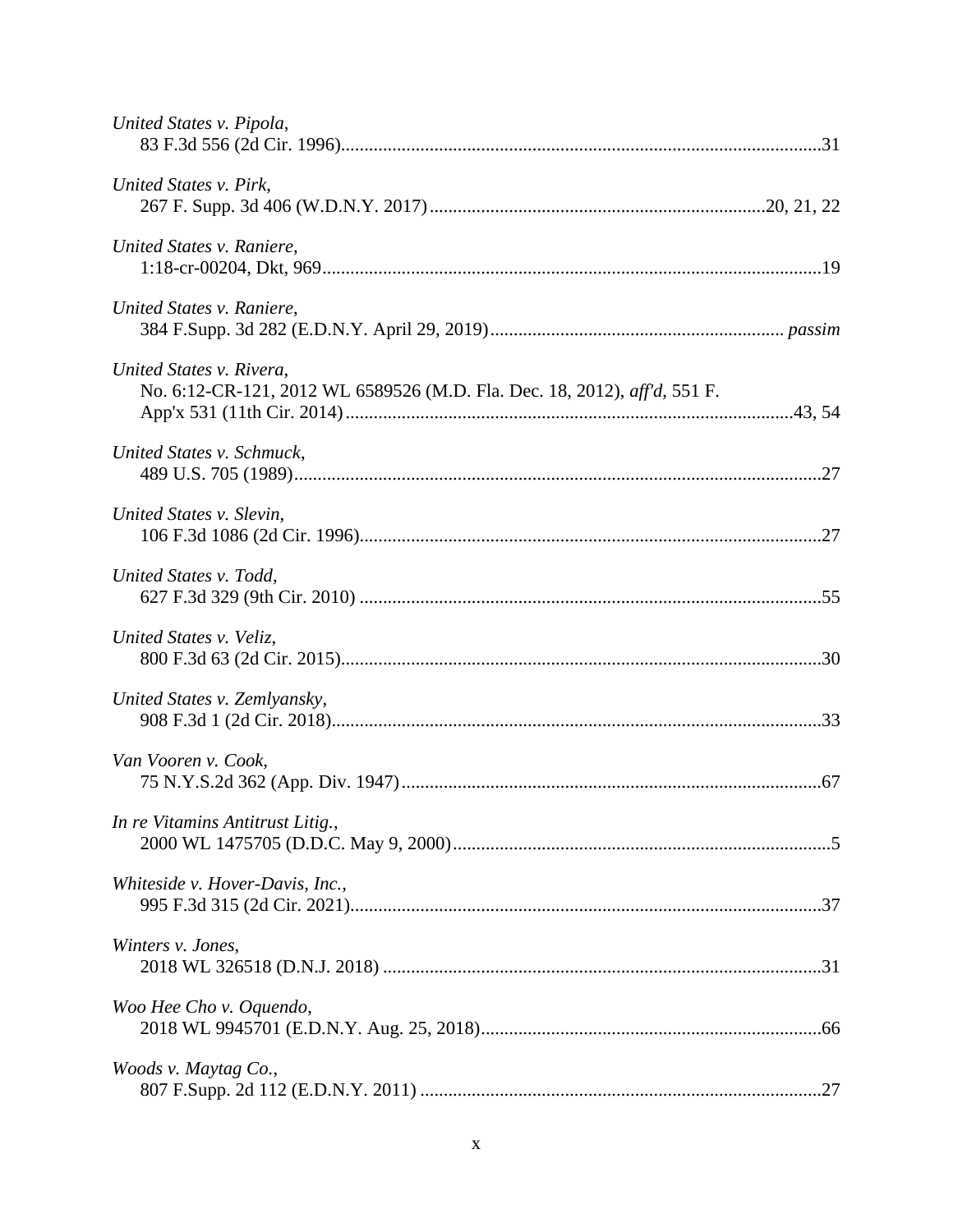| Yassin v. AR Enterprises, LLC, |  |
|--------------------------------|--|
| <b>Statutes</b>                |  |
|                                |  |
|                                |  |
|                                |  |
|                                |  |
|                                |  |
|                                |  |
|                                |  |
|                                |  |
|                                |  |
|                                |  |
|                                |  |
|                                |  |
|                                |  |
|                                |  |
|                                |  |
|                                |  |
|                                |  |
|                                |  |
|                                |  |
|                                |  |
|                                |  |
|                                |  |
|                                |  |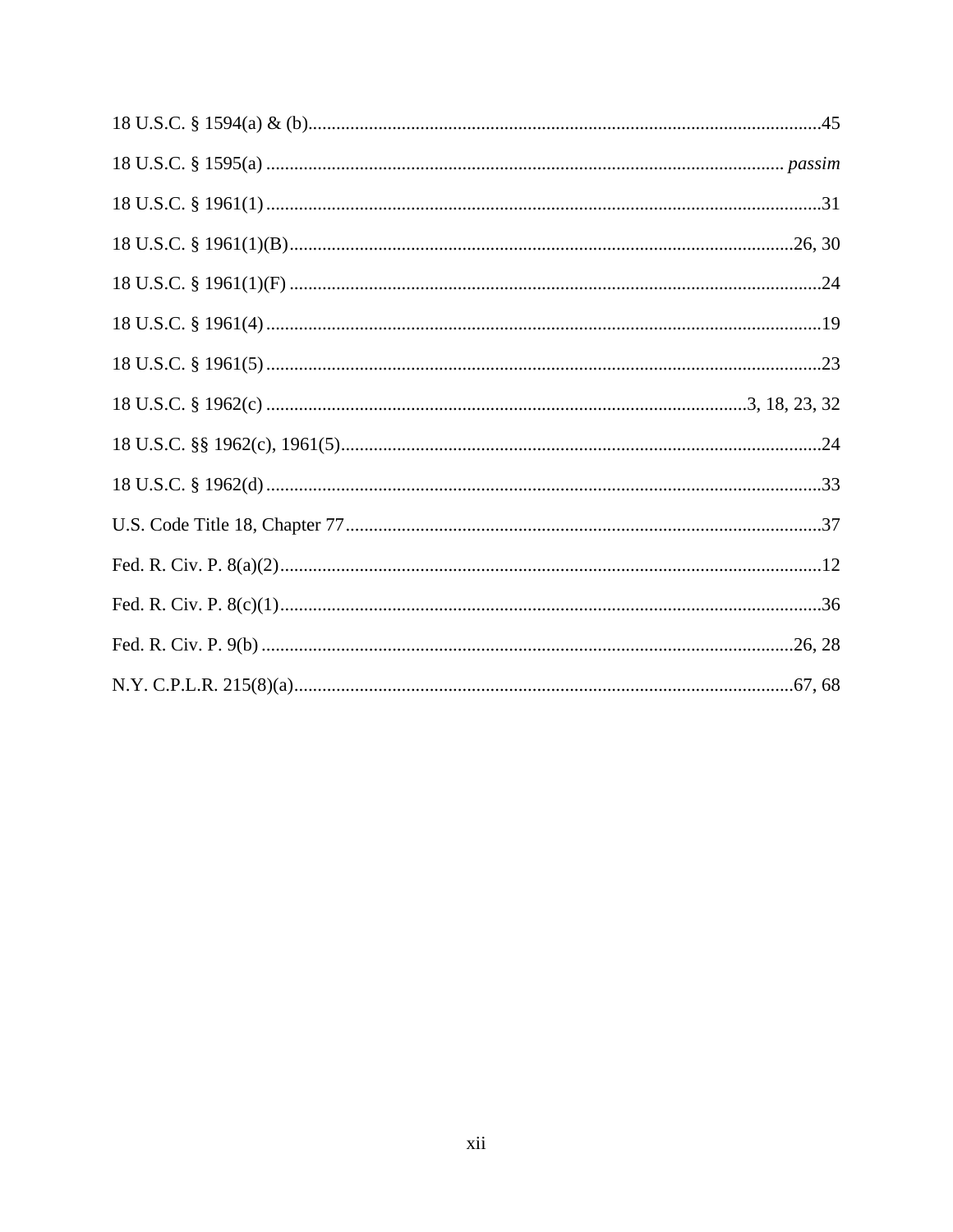Plaintiffs respectfully submit their combined response in opposition to certain Defendants<sup>'1</sup> motions to dismiss the First Amended Complaint ("FAC").<sup>2</sup>

## **I. INTRODUCTION AND STATEMENT OF FACTS**

Five Defendants move to dismiss the First Amended Complaint ("FAC"), arguing variations on a theme: each had little to do with the others and the harms visited on Plaintiffs. They assert that they cannot understand Plaintiffs' claims against them because of group pleading and the improper merging of their individual grievances. They are wrong. The FAC alleges in detail that Defendants combined and conspired to perpetrate several unlawful acts, for which they are jointly and severally liable under well-settled legal principles.

NXIVM was the brainchild of Defendants Keith Raniere and Nancy Salzman, who are respectively serving a 120-year and nearly 4-year sentence for their NXIVM-related crimes.<sup>3</sup> Raniere was convicted after a six-week jury trial, Nancy Salzman pled guilty to racketeering conspiracy, and Defendants Lauren Salzman, Allison Mack and Kathy Russell pled guilty to racketeering. Defendant Clare Bronfman was also indicted for racketeering and racketeering conspiracy, though she pled guilty to lesser offenses. Some of the Individual Defendants, including Sara Bronfman, Nicole Clyne, Danielle Roberts and Brandon Porter, were not indicted.

<sup>1</sup> Motions to dismiss were served on Plaintiffs by Clare Bronfman, Sara Bronfman, Nicki Clyne, Dr. Danielle Roberts, and Dr. Brandon Porter.

<sup>2</sup> Plaintiffs filed a Second Amended Complaint ("SAC") on February 25, 2022. Doc. No. 159. The SAC reflects the voluntary dismissal of some Plaintiffs and conforms Plaintiff identification to the Court's protective order, but in all other respects is the same as the FAC. Unless otherwise permitted in the protective order, individual Plaintiffs are referred to herein by their full names.

<span id="page-13-0"></span><sup>&</sup>lt;sup>3</sup> "NXIVM" is the term Plaintiffs use to refer to the enterprise led by Keith Raniere and other Individual Defendants to enrich themselves financially and psychologically by committing various crimes. *See United States v. Raniere*, 384 F. Supp. 3d 282, 294 (E.D.N.Y. April 29, 2019) (describing the enterprise as alleged in the government's indictment of Raniere and several other Individual Defendants). Unless otherwise specified, references to NXIVM include NXIVM Corporation, Executive Success Programs, Inc., Ethical Science Foundation, First Principles, Inc., the Ultima companies, and scores of other organizations and legal entities created by various Defendants to carry out unlawful acts in furtherance of the enterprise. *See* FAC ¶¶ 2 n. 1, 70, 71, 72, 715-721, 750-776, 788-824.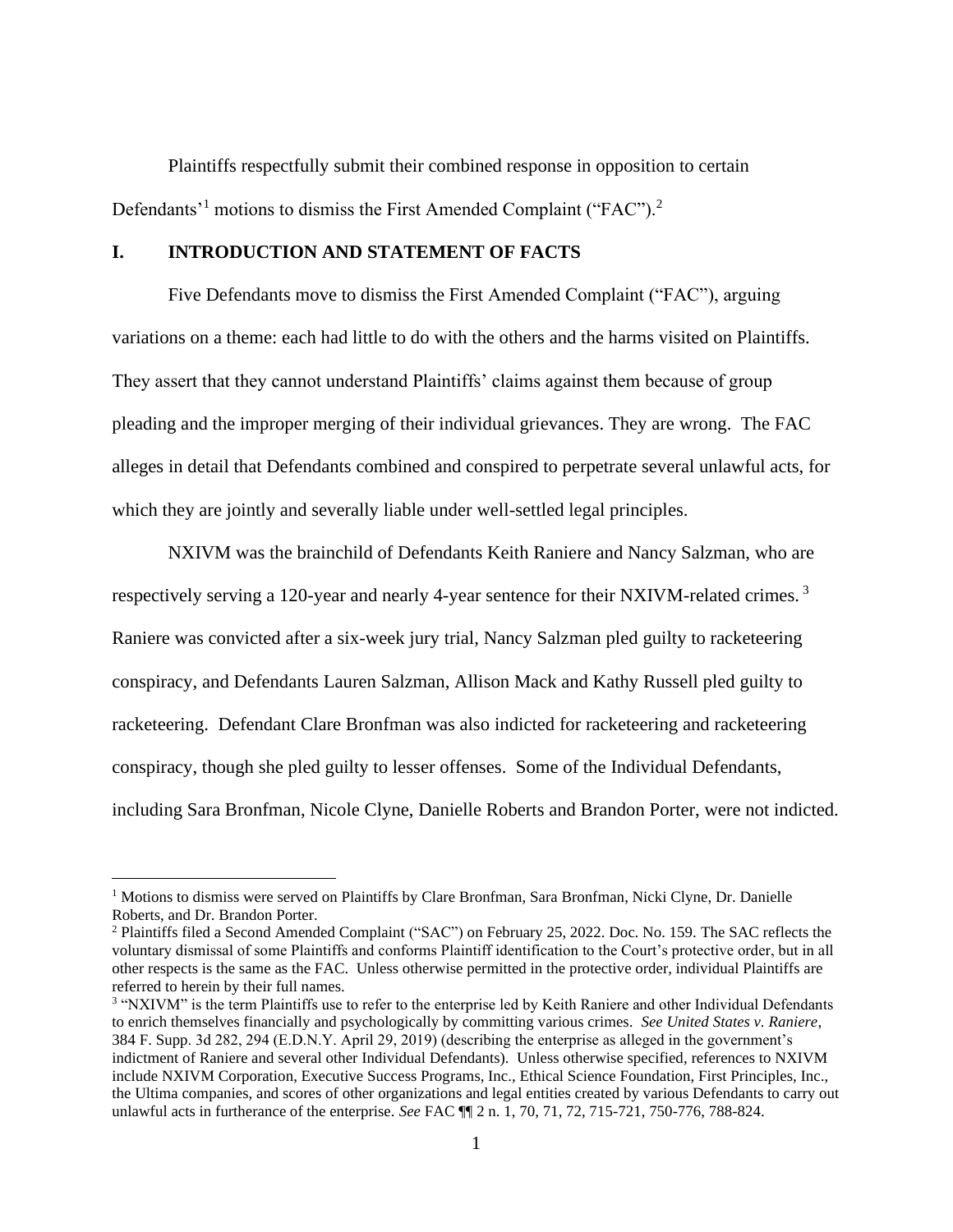Every Defendant was a high-ranking member of NXIVM and leader of the enterprise. Their stature gave them power and authority, which they together abused repeatedly, to inflict harm upon hundreds, including Plaintiffs. Their purpose was to induce people to pay money for NXIVM and please Raniere, the leader, by various means including criminal and tortious acts, to psychologically manipulate and coerce NXIVM members into submission, and systematically break down their resistance to escalating abuse and control—all to extract money and free labor, including sex, from their victims.

For many years, Defendants falsely promoted Raniere as a genius, great humanitarian whose stellar achievements started when he was a child prodigy, scientist who invented dozens of patented technologies, and celibate ascetic with no material, worldly desires, whose generosity knew no bounds. None of these claims were true. Nor were Defendants' claims that NXIVM's methods—the supposedly (but not actually) patented "Rational Inquiry" system—were scientifically proven and sound.

NXIVM's criminal activity culminated in the creation of DOS, which subjected its recruited "slaves" to, among other things, forced labor, sex trafficking and the burning of Raniere's initials into some DOS victims' pelvic regions. Although some Defendants now seek to distance themselves from DOS, DOS was a manifestation of Defendants' longstanding coercive control tactics that particularly targeted women in the NXIVM community. It was created by NXIVM's leaders to serve the same ends as Defendants' many other groups, including forced labor, and it was comprised of women recruited from the NXIVM community who were familiar with NXIVM's methods, including long indoctrination "intensives" and hours of manipulative EM therapy sessions, where women were stripped of self-esteem, and ideas like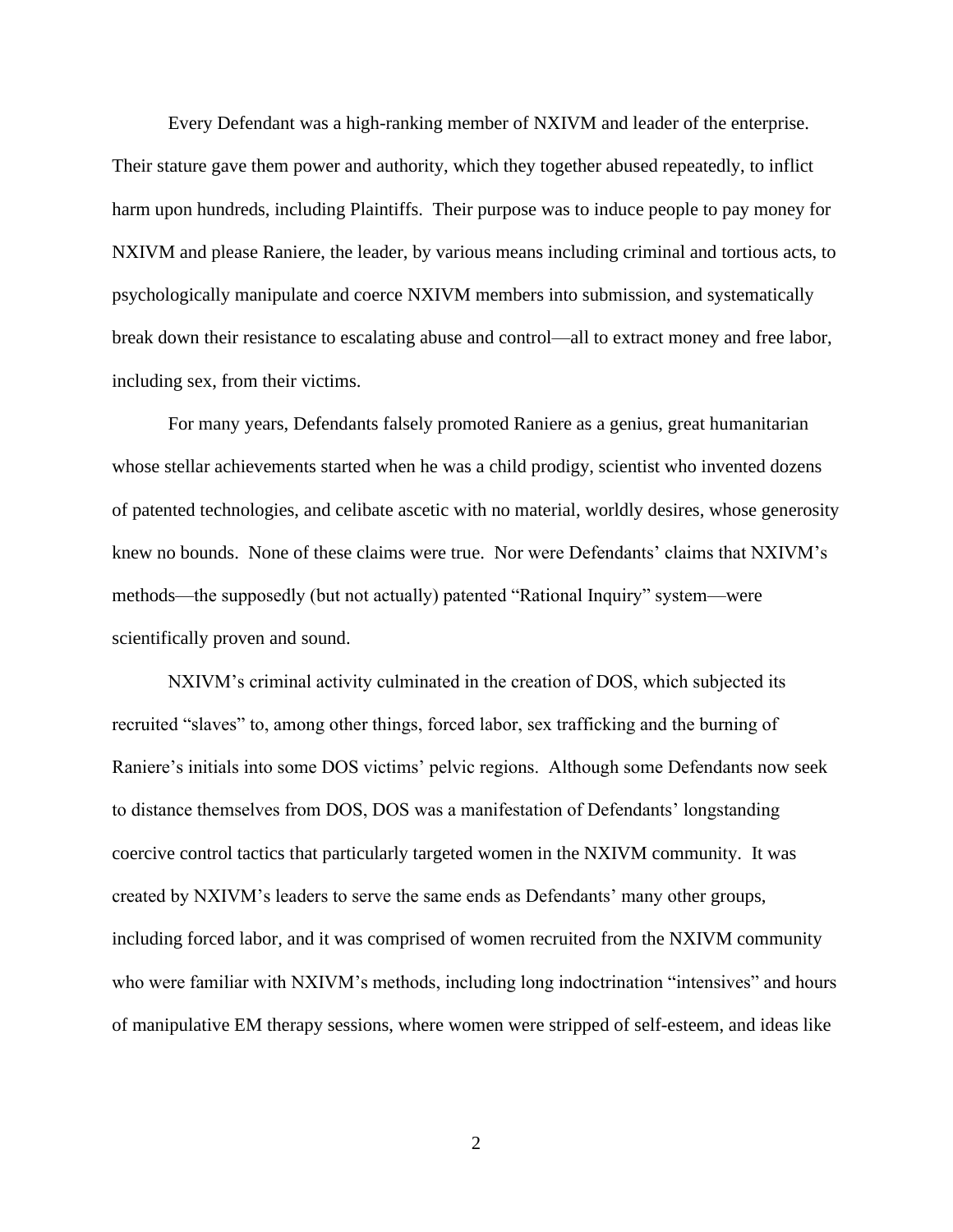"collateralizing" and "slavery" (which became DOS's tools) were primed.<sup>4</sup> In short, DOS was an arm of NXIVM that cannot be amputated from it for purposes of this litigation.

NXIVM was a racketeering enterprise under the Racketeering in Corrupt Organizations ("RICO") Act and a venture under the Trafficking Victims Protection Reauthorization ("TVPRA") Act. As discussed below, the Individual Defendants conspired to participate and participated in the enterprise/venture, and they are liable under those federal statutes not only for their own actions but also for the tortious conduct of their co-conspirators and co-venturers through joint and several liability because of their agreement to participate in the enterprise/ venture and their conduct in furtherance of it. Several Defendants are also liable for state torts.<sup>5</sup>

### **II. STATEMENT OF FACTS**

### <span id="page-15-0"></span>**A. Indictments, Guilty Pleas, and Criminal Conviction**

Many of the Individual Defendants were indicted for—and some were convicted of—the conduct described in the FAC.<sup>6</sup> Defendants Raniere, Clare Bronfman, Russell, Nancy Salzman, and Lauren Salzman were criminally charged with racketeering conspiracy in violation of 18 U.S.C. §1962(c). FAC ¶ 841. A Superseding Indictment included the racketeering conspiracy count against all Individual Defendants and added a racketeering count against Defendants

<sup>&</sup>lt;sup>4</sup> "Collateralization" was a method by which DOS' leaders gained control of Plaintiffs and others. Members of DOS would convince new recruits that to enter the exclusive sisterhood they had to demonstrate extreme trust in the leadership by providing "collateral," i.e., blackmail material, like compromising confessionals, nude photographs or videos, and letters falsely accusing close family or friends of unethical or illegal conduct. FAC ¶¶ 22-25. Once the first round of collateral was obtained, members of DOS could—and did—obtain ever more collateral from new recruits until they had amassed a stockpile which enabled them to control the recruits. *Id*. Initial collateral obtained from recruits was premised on falsehoods, including that no man had a role in the group (which was headed by Raniere). FAC  $\P$  22-25. Subsequent collateral was obtained through the same falsehoods and the implicit or explicit threat of revelation of the prior collateral. FAC  $\P$  22-25.

<sup>&</sup>lt;sup>5</sup> Plaintiffs do not oppose dismissal of certain claims: in Count III, Section 1595(a) claims based on violations of 18 U.S.C. § 1593A; and Counts IV, VIII and IX, for negligence per se. Plaintiffs maintain the other claims in Count III and the facts alleged in any of these Counts.

<sup>6</sup> Although Plaintiffs have filed a SAC, as instructed by the Court, *see* Dkt. 152, they refer to the FAC in this opposition for the Court's convenience because Defendants relied on the FAC for their motion to dismiss. Attached hereto as Exhibit A is a chart showing the corresponding paragraph numbers between the FAC and SAC.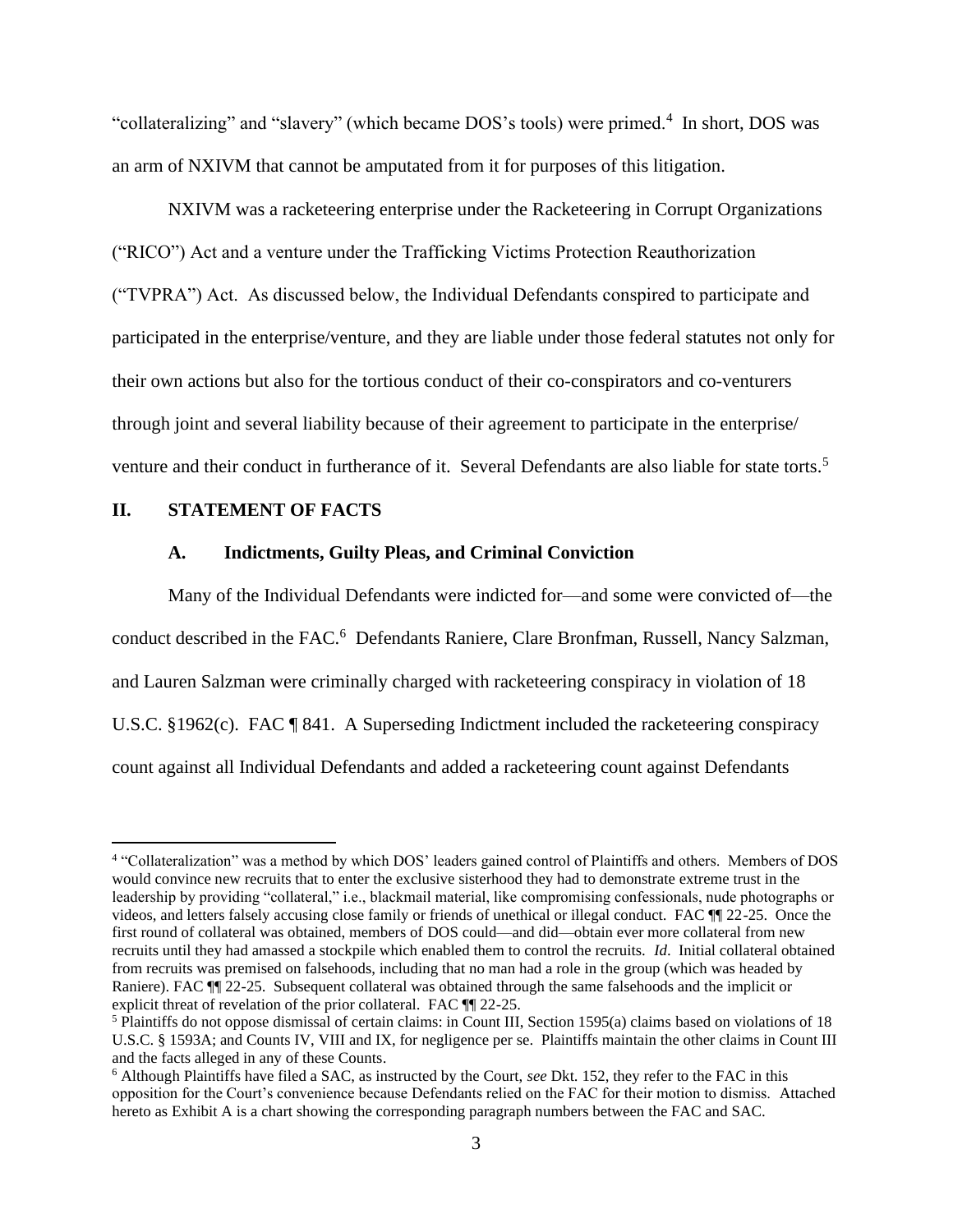Raniere, Clare Bronfman, Mack and Lauren Salzman, with sixteen enumerated racketeering acts. FAC **[1]** 845-46.<sup>7</sup>

Before the Superseding Indictment was unsealed, "[Defendant] Nancy Salzman pled guilty to one count of racketeering conspiracy, admitting to two predicate acts." FAC ¶ 842. During her plea allocution, in which she admitted to agreeing with others to join the charged enterprise, the "government explained [among other things] that if the criminal case were to proceed to trial, the DOJ would prove beyond a reasonable doubt that (i) between 2003 and March 2018, in this District and elsewhere, an enterprise existed, being an ongoing organization created for the common purpose of promoting Keith Raniere and recruiting others into the pyramid organizations he created…." FAC ¶¶ 843-44. Mack admitted to committing two racketeering acts, state law extortion and forced labor. FAC ¶ 849. Lauren Salzman admitted to three racketeering acts, trafficking and document servitude, state law extortion, and forced labor. FAC. **¶** 847. Clare Bronfman was indicted for racketeering based on five predicate acts and racketeering conspiracy, and she pled guilty to conspiracy to conceal and harbor illegal aliens for financial gain (a RICO predicate act) and fraudulent use of identification. FAC ¶¶ 851-52.

Raniere was tried and convicted on seven counts: racketeering conspiracy, racketeering, forced labor conspiracy, wire fraud conspiracy, sex trafficking conspiracy, sex trafficking, and attempted sex trafficking, all involving actions taken in his capacity as the head of NXIVM. The jury found that Raniere had committed all sixteen charged racketeering acts and that NXIVM qualified as a RICO enterprise. FAC ¶¶ 856-57. After the verdict, the court found that Raniere's conduct, including his leadership of the "wide-ranging criminal enterprise," warranted a 120-

<sup>7</sup> Clare Bronfman, Raniere, Mack, and Lauren Salzman filed motions to dismiss the indictment. *U.S. v. Raniere*, 384 F. Supp. 3d 282, 296 (E.D.N.Y. April 29, 2019). Thereafter, all except Raniere pled guilty. Nevertheless, the court attributed all the arguments made by each of the guilty plea defendants to Raniere and then addressed and rejected them in its opinion. *Id*. at 296-97.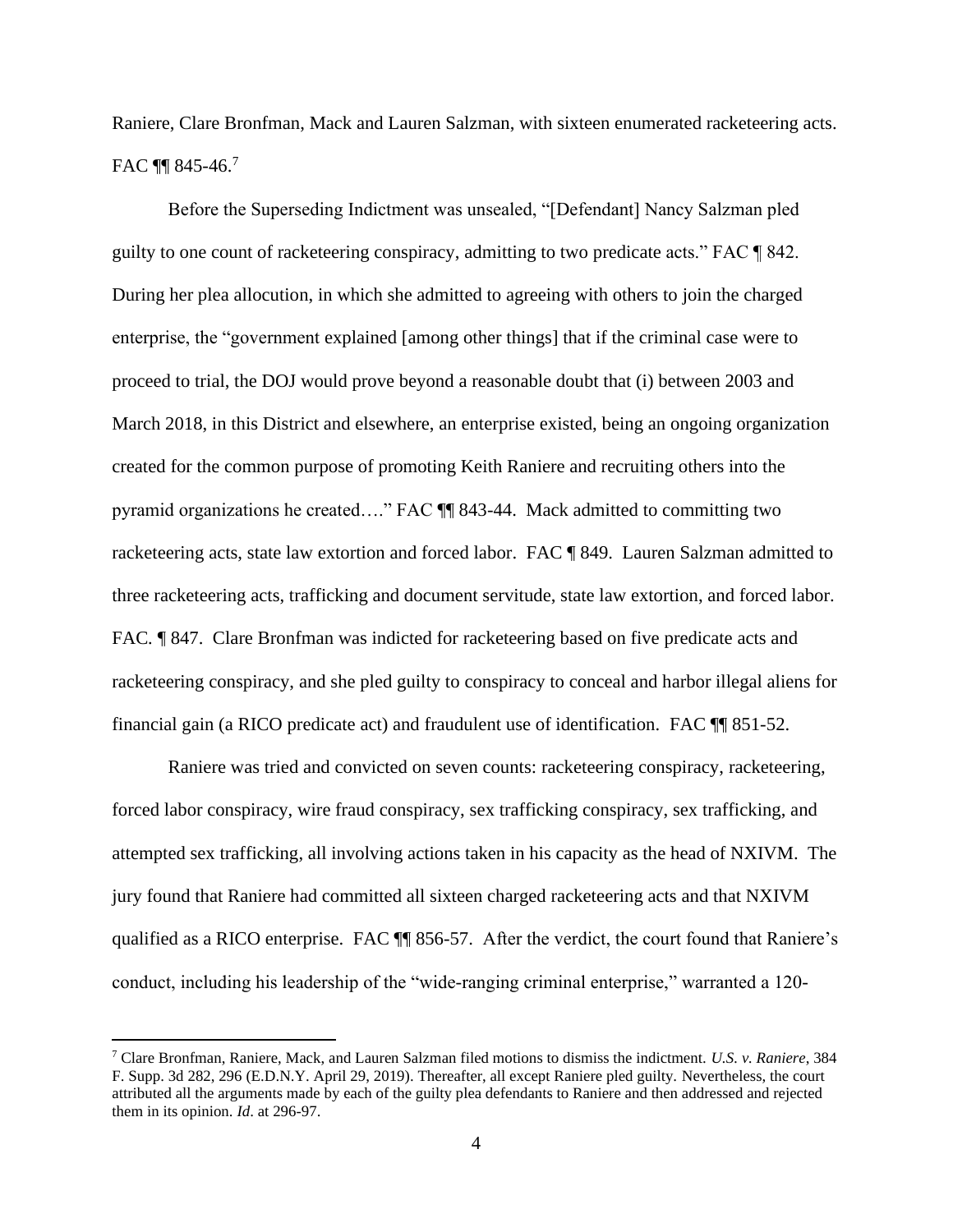year sentence. FAC ¶ 858. As to Clare Bronfman it found that she "played a critical role in the criminal activity, including intimidating and retaliating against[] victims, witnesses and critics in order to silence them and cover up the crimes," and it imposed an 81-month sentence, substantially departing upwards from her guidelines range. FAC  $\P$  46.<sup>8</sup>

## **B. The NXIVM Enterprise**

Plaintiffs allege the Individual Defendants—Clare Bronfman and Sara Bronfman included—conspired to operate and participated in NXIVM, whose purpose was to "enrich the Individual Defendants (both monetarily and psychologically) at the expense of Plaintiffs and many other victims." FAC ¶ 866. Raniere's jury found that the enterprise qualified as RICO enterprise when it convicted him of racketeering. FAC ¶ 856. And several defendants conceded the existence of the enterprise when they pled guilty to racketeering. *See e.g.*, FAC ¶¶ 43-44; *see also United States v. Raniere*, 384 F. Supp. 3d 282, 294 (E.D.N.Y. April 29, 2019) (explaining the nature of the RICO enterprise alleged in the Indictment, its purposes, and the means it employed). The enterprise alleged in the FAC traces the enterprise alleged in the Indictment.

## <span id="page-17-0"></span>**C. Defendants' Roles in the Enterprise**

The nature of the enterprise changed over time and the Individual Defendants held different roles at different times, but throughout the enterprise was structured to "operate as a unit in order to accomplish the goals of [Defendants'] criminal scheme." FAC ¶ 870.

<span id="page-17-2"></span><span id="page-17-1"></span><sup>8</sup> That Clare Bronfman was not convicted of the racketeering charge for which she was indicted because she pled to a lesser offense does not insulate her from civil liability for the conduct alleged in the FAC. For many reasons, the government often agrees to allow criminal defendants to plead guilty to more limited charges. *See*, *e.g.*, *In re High Fructose Corn Syrup Antitrust Litig.*, 295 F.3d 651, 664-65 (7th Cir. 2002) (DOJ's decision to limit criminal charges had no evidentiary value in civil case); *In re Vitamins Antitrust Litig.*, 2000 WL 1475705, at \*11 n.13 (D.D.C. May 9, 2000) ("the government may undertake plea bargains in order to achieve certain strategic objectives and these goals may be different from those of private litigants"). The same goes for the Individual Defendants that altogether escaped the government's NXIVM-related prosecutions. The Plaintiffs' case is not circumscribed by the indictments. *See In re Polypropylene Carpet Antitrust Litig.*, 178 F.R.D. 603, 619-20 (N.D. Ga. 1997) ("[T]he Court is aware of no authority that requires a civil antitrust plaintiff to plead only the facts of a prior criminal indictment. To the contrary, several cases flatly reject this theory").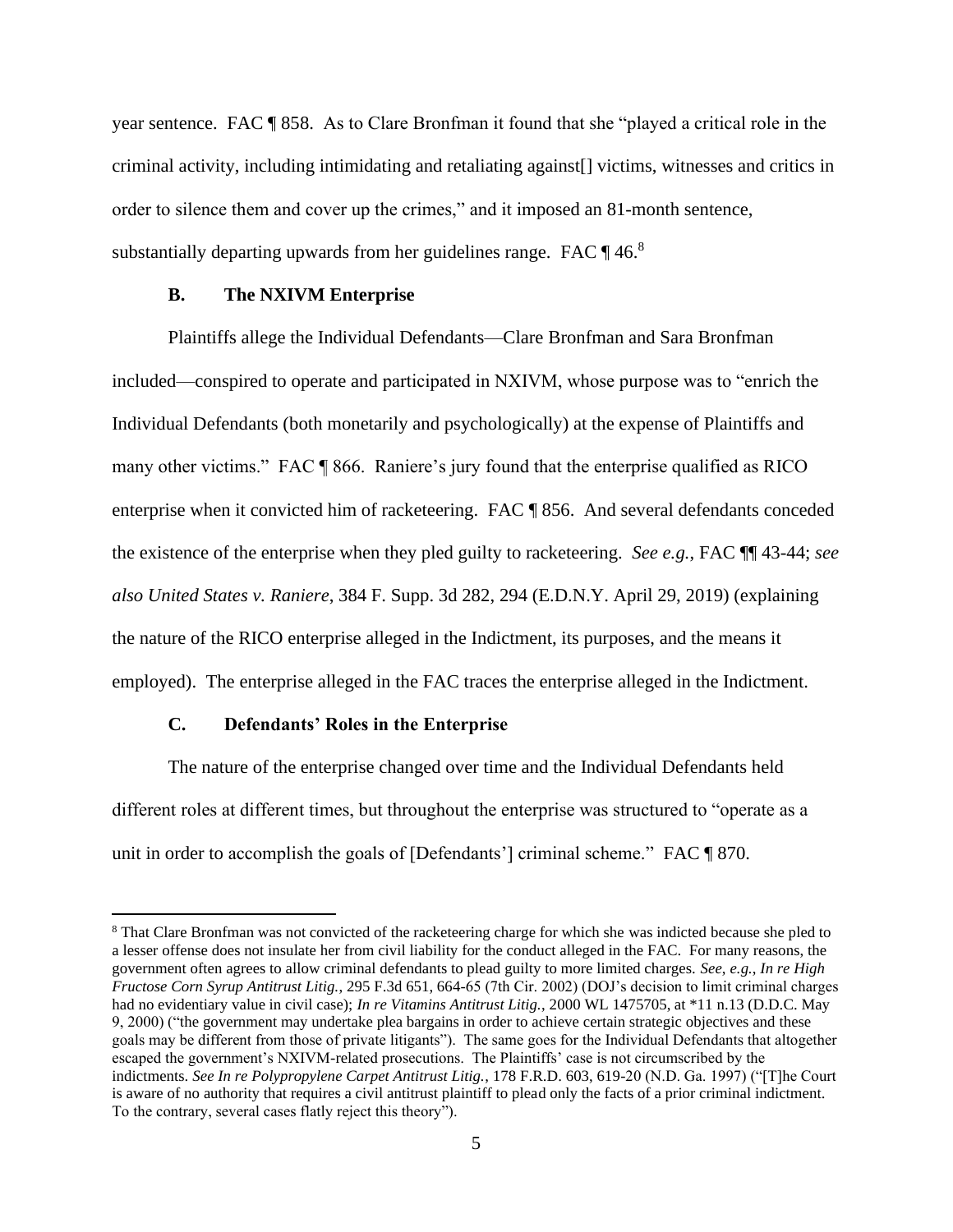Defendants Clare and Sara Bronfman served in leadership positions within NXIVM and invested their wealth to fund its operations and prevent others from uncovering the venture's misconduct. FAC ¶¶ 58-62. Clare Bronfman was a member of the Inner Circle, served on the Executive Committee, and was in charge of NXIVM's finances, operations and legal "department." FAC ¶¶ 58, 703-704. She "owned and directed the activities of several of the "Ultima" group of companies, including exo/eso, which was designed and used to procure, groom and provide sexual servants for Raniere." FAC ¶ 61. She relentlessly persecuted NXIVM's critics and defectors using lawyers and private investigators to ruin their lives, serving them up as examples to the NXIVM community to instill fear of the consequences of failing to remain loyal and silent. FAC ¶¶ 732-749. She "work[ed] hand-in-hand with Raniere to intimidate and silence victims of Raniere's brutal campaign of sexual abuse and exploitation." FAC ¶ 749. (Internal quotation marks omitted).

Sara Bronfman founded and was the head of the Rainbow Cultural Garden, opening branches and recruiting participants overseas. FAC ¶¶ 62, 73, 89, 706, 720. She was a NXIVM board member. FAC ¶ 62. She financed legal campaigns against NXIVM critics and defectors to retaliate against them and to make examples of them to silence others in the community. FAC ¶ 701. She paid for NXIVM's headquarters, offices, and operations' center. FAC ¶ 62*.* She recruited members to NXIVM and co-founded the Ethical Science Foundation, which among other things sponsored unlawful human experiments. FAC ¶ 701. She used her wealth and social position to promote NXIVM and recruit new members by, among other things, perpetuating the false image of Raniere as a brilliant humanitarian and NXIVM as an ethical organization, recognized and honored by luminaries including the Dalai Lama, which utilized scientific methods to improve people's lives. FAC ¶¶ 62, 702.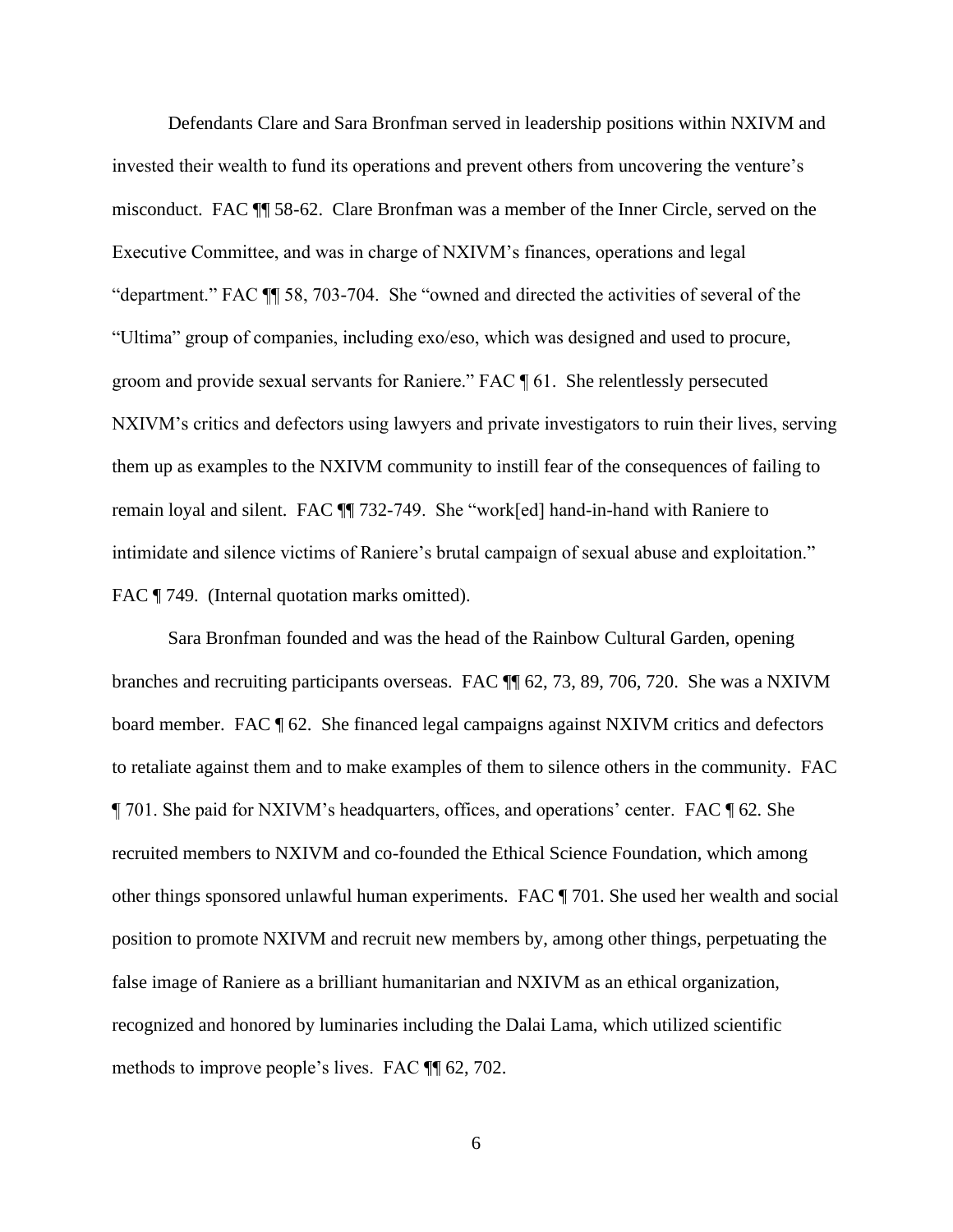Defendant Clyne was a member of the Inner Circle. FAC ¶ 69. She worked with Raniere, Nancy Salzman, Mack and others throughout the years across a number of NXIVM entities. Clyne, Nancy Salzman and Mack worked with Raniere to create TEN C, which was used to attempt to lure young college-age women into sexual relationships with Raniere through offers of work opportunities in Defendant Clare Bronfman's t-shirt company. FAC ¶ 676. Clyne later worked with Raniere and Mack to run two other companies, the Source and the Knife, which spawned more NXIVM curricula and recruited new people to join NXIVM. FAC  $\P$  750-751. Soon thereafter, she became one of Raniere's "First-Line DOS Masters," along with Mack and Lauren Salzman. FAC ¶¶ 19, 69.

Defendant Roberts was a trusted physician in the NXIVM community. At the behest of Raniere and First-Line DOS masters Mack and Clyne, she used a cauterizing iron to burn Raniere's initials into DOS members' pubic regions, knowing that the women were deceived as to Raniere's involvement in DOS and under the misimpression that the brand was not Raniere's initials. FAC ¶¶ 68, 816-17. Defendant Porter was also a trusted NXIVM physician. He and N. Salzman leveraged NXIVM students' trust and belief that NXIVM was engaged in salutary scientific pursuits to recruit and subject vulnerable individuals (several of whom suffered from debilitating psychiatric disorders) to unscientific, unlawful, and dangerous medical "studies." FAC ¶¶ 16-17, 67, 709-14. The purpose of the studies, which were funded by Clare and Sara Bronfman's Ethical Science Foundation ("ESF"), was to promote NXIVM, including through a propaganda film funded and produced by Defendant Clare Bronfman. FAC ¶ 731.

In sum, Raniere bestowed upon each Defendant the privilege of leading NXIVM and the attendant psychological and financial rewards. They were devoted to Raniere and conspired with him to further the enterprise/venture by illegal means. FAC  $\P$  4, 12.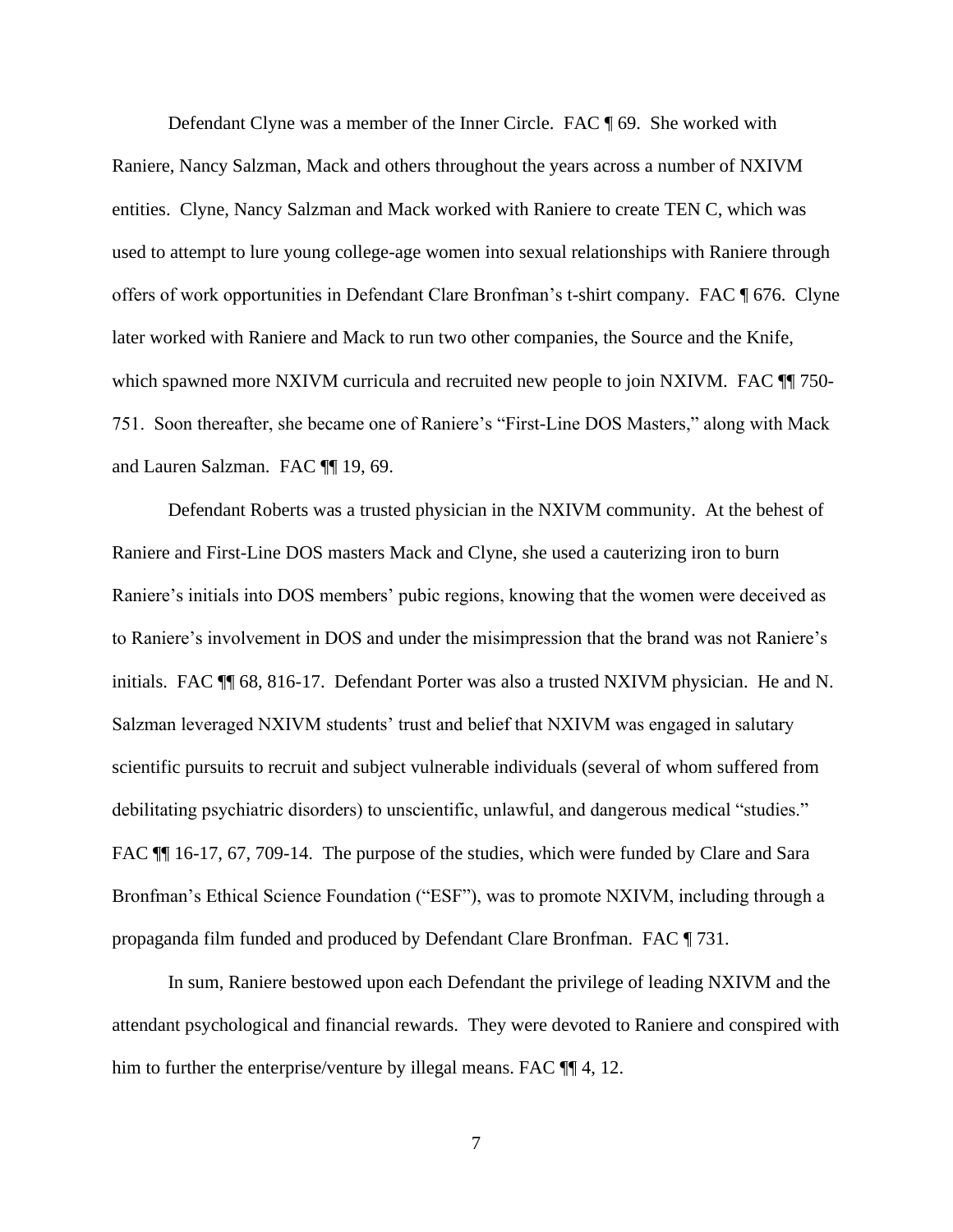#### **D. Silencing Critics and Witnesses**

Among their various roles in NXIVM, Clare and Sara Bronfman served as defenders and protectors of Raniere's imperium. To "silence critics and witnesses," FAC ¶ 36, they spent millions of dollars employing armies of lawyers and private investigators to dig up "dirt" on perceived "enemies" (including federal judges), commencing "withering campaigns of abusive, vexatious litigation and [initiated] bogus criminal investigations, by falsely accusing people who left the community . . . ." FAC  $\P$  36-37, 59, 62, 732-749, 823-824, 831-832, 837, 884, 935-938.<sup>9</sup> Even after DOS was exposed, Clare Bronfman and Raniere continued to intimidate victims into silence, made false statements to law enforcement to instigate a criminal investigation into Plaintiffs Edmondson and Kobelt, wrote and caused lawyers to send threatening letters to DOS defectors, including Plaintiffs Souki Mehdaoui and Jessica Joan Salazar, and manipulated Camila into hiding in Mexico and avoiding the FBI and prosecutors. FAC ¶¶ 39, 92-93, 106, 107, 118, 128, 239, 270, 749, 823, 831, 834. Later yet, on the eve of Raniere's trial, Sara Bronfman attempted to induce a potentially key trial witness, Plaintiff Adrian, to leave the U.S. and remain abroad during the trial. FAC ¶¶ 855, 885, 897.

Accordingly, the District Court was "troubled by evidence suggesting that Ms. Bronfman repeatedly and consistently leveraged her wealth and social status as a means of intimidating, controlling and punishing individuals whom Raniere perceived as his adversaries . . . ." FAC ¶ 36. "These activities intimidated victims and witnesses, who were so fearful of ending up on the receiving end of a destructive legal onslaught that they were, in fact, silenced." FAC ¶ 38.

<sup>9</sup> These highly publicized *in terrorem* legal wars were financed in large part by Defendants Clare and Sara Bronfman. Also, as part of a pattern of vexatious litigation, witness tampering, and retaliation, Defendants engaged in and directed unlawful activities including perjury, making false statements to law enforcement agencies, destroying or altering evidence, spying on victims and their attorneys, computer hacking, intercepting communications, and even attempting to unlawfully obtain financial account records and other private information about federal judges and other "enemies." FAC ¶ 37. For additional details on these activities see FAC ¶¶ 59-60.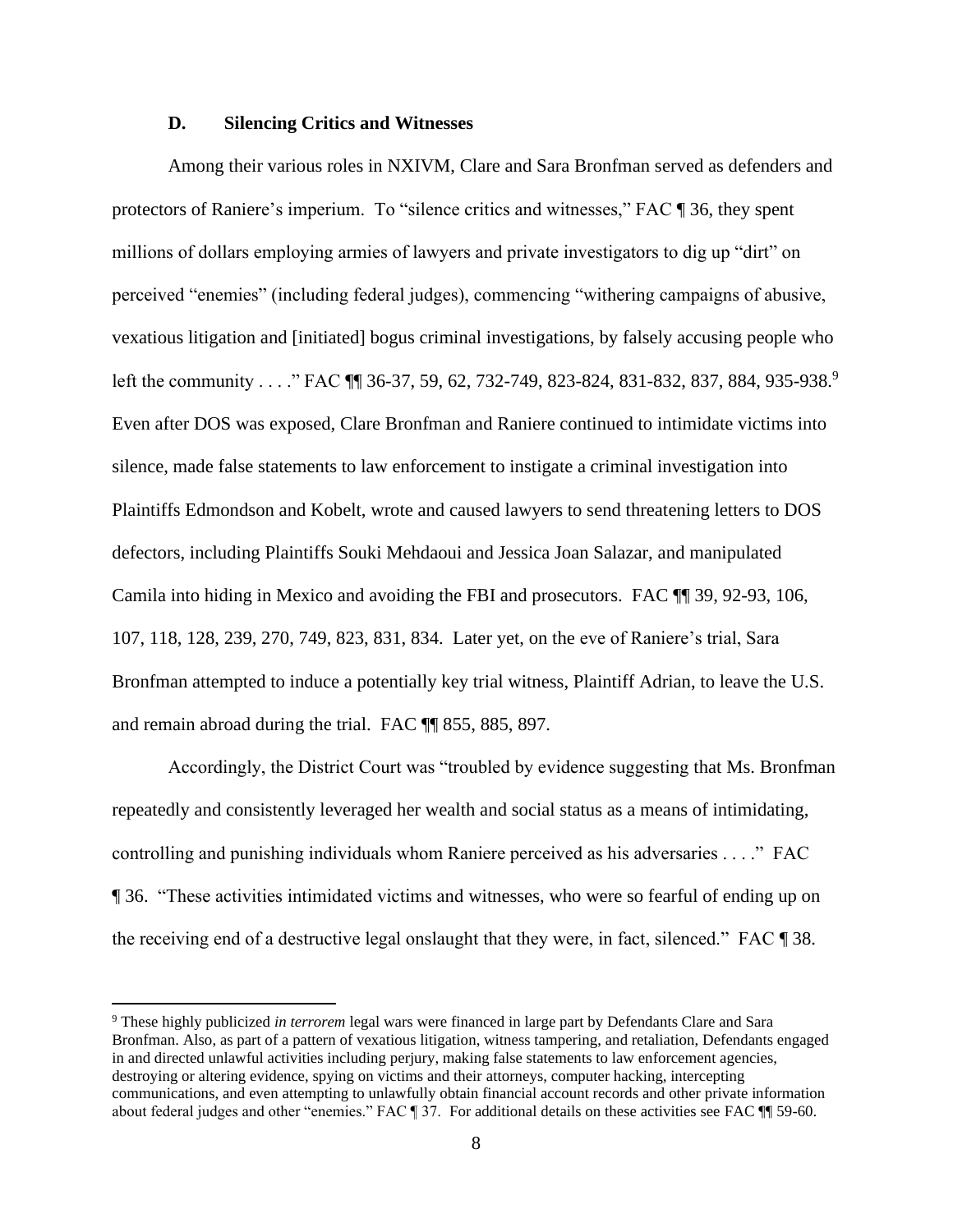"Numerous Plaintiffs suffered in silence for years, even avoiding cooperation with law enforcement authorities once it became known that the federal government was investigating Defendants. . . . Only now, after the guilty pleas and convictions of a number of the Defendants, do Plaintiffs feel safe enough to come forward and assert their claims." FAC ¶ 39.

## **E. NXIVM'S Methods and Coercive Effects**

"Through the continual and systematic application of the Rational Inquiry methods, Defendants obtained the complete trust of their victims, rendering them psychologically and emotionally dependent upon Defendants. On a near-daily basis, these victims were told that they were failing to advance on the Stripe Path and improve their careers, income and well-being, because they were not working hard enough on their 'issues' and thus needed to take additional courses and receive additional EMs." FAC ¶ 11. "Once Defendants had stripped members of their psychological defenses, they exploited these highly vulnerable people for advantage and gain. This included coercing members into working for the Defendants on 'exchanges' in which they would be severely undercompensated or uncompensated for their labor, but for which they supposedly would earn credits toward the additional expensive courses and EMs that they were assured would improve their lives." FAC ¶ 12. Quitting was failure and would result in immense shame and humiliation. Further, it could expose the victim to malicious litigation, a common tactic of the Defendants, or their being labeled a "suppressive" or "psychopath," resulting in their exile from what had become their entire world. Such ostracization meant losing one's livelihood, which for a community of people who were impoverished and in debt . . . made it impossible in many cases to simply walk away. FAC  $\P$  13.<sup>10</sup>

<sup>10</sup> *See also* FAC ¶¶ 8-10.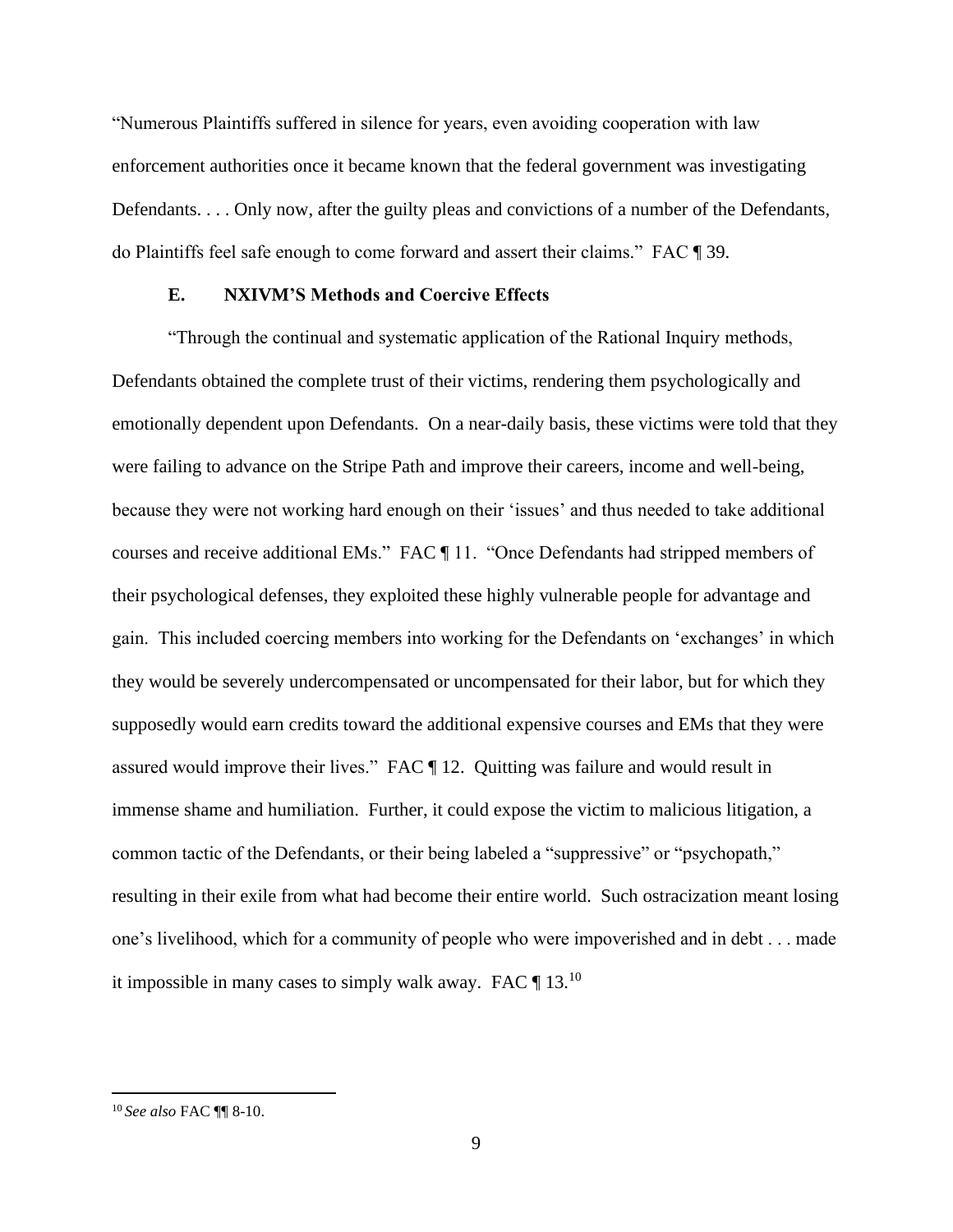The FAC provides extensive detail of NXIVM's methods, including how the curriculum, taught in lengthy "intensives," progressively indoctrinated students to accept Raniere's absolute authority, believe in the notion that they had deep emotional and psychological "issues" that were a result of their own inherent weaknesses and failings, and that only through immersing themselves in NXIVM's curriculum and EM psychotherapy sessions could they work to overcome their "issues," improve their lives, enhance their well-being, and get on the path of a fruitful and supposedly more "ethical" career within NXIVM. FAC ¶¶ 600-630. The FAC also extensively details how NXIVM's methods induced students to dedicate themselves to NXIVM, and how this system led to coercive control and forced labor. FAC ¶¶ 631-652. *See also* FAC ¶¶ 677-698 (Defendants' use of psychotherapy methods, including EMs). NXIVM's methods "also systematized and normalized a means by which NXIVM's leadership could continually monitor the behavior, thoughts, and emotional experiences of each member of the community, which in turn enabled the leadership to enforce conformity with NXIVM's rules and norms." FAC  $\llbracket 624$ .

#### **F. Subjugation Of Women**

These norms included Raniere's warped views on gender roles, indoctrinating students in a lengthy series of misogynistic intensives, rendering women vulnerable to Defendants' efforts to feed Raniere's insatiable appetite for young, thin women he could sexually abuse. FAC ¶¶ 654- 661, 671. Two NXIVM companies offered curriculum to serve this purpose. Jness "was a program for women . . . designed to normalize the subjugation of women." FAC ¶¶ 654-660. "The subjugation of women in the NXIVM community . . . prepared selected women to be groomed as [Raniere's] sexual partners . . ." FAC ¶ 661. A second women's program was known as SOP Complete: women were "told they would be training to become NXIVM's 'navy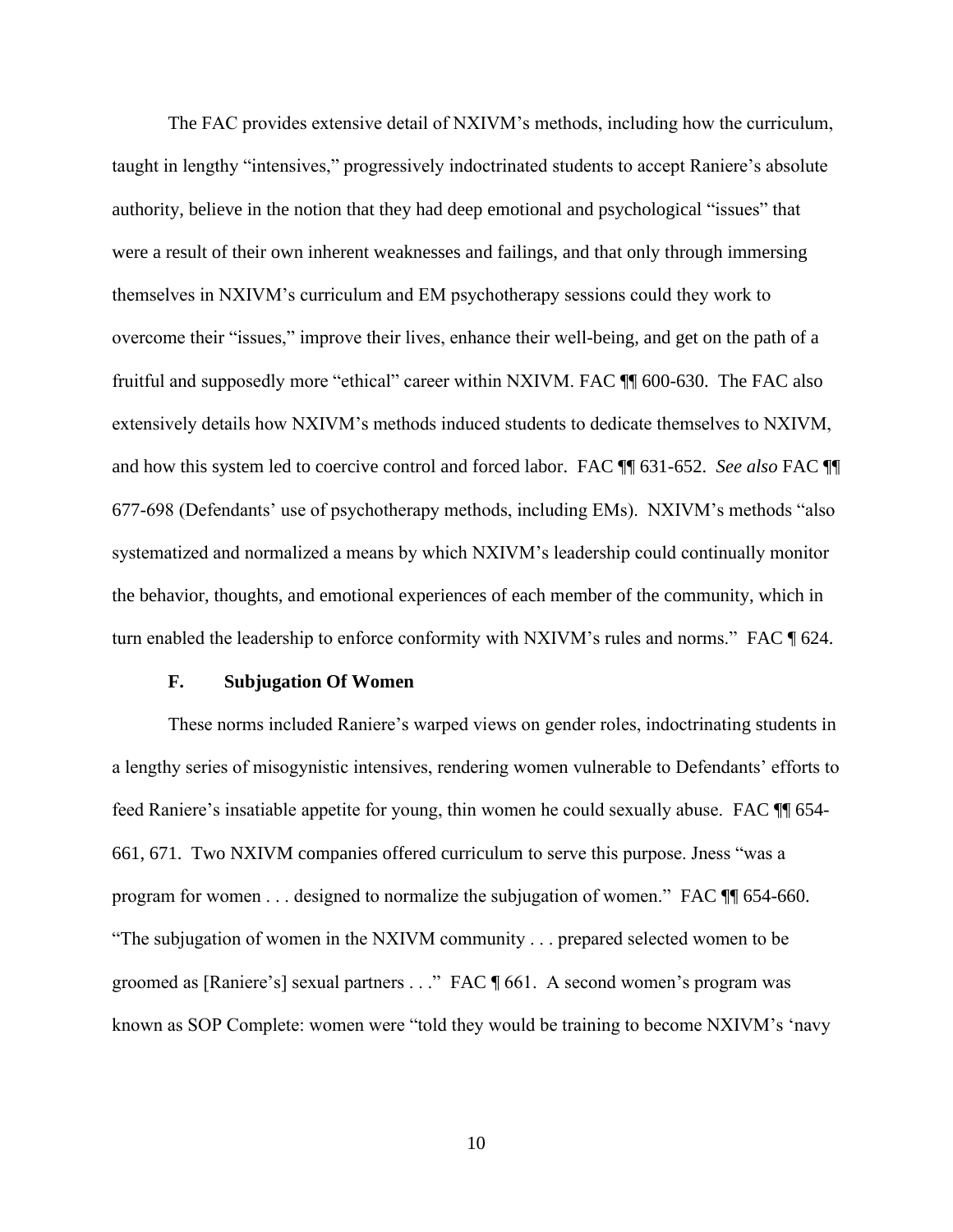seals,' a pretext used by Raniere and others to subject them to ridicule, humiliation and dehumanizing experiences . . ." FAC  $\P$  671.<sup>11</sup>

Raniere was cruel to women who he felt showed insufficient loyalty: when women, like Daniela or Camila, who had become trapped as his sexual partners, expressed a desire to leave him he punished them severely. FAC  $\P$  662-665. He would be equally cruel to women in his pipeline, including Plaintiff Piesse: "Raniere 'tested' Plaintiff Bonnie Piesse's fealty by instructing her to lick a mud puddle and to run face first into a tree. When Bonnie 'failed' the test . . . Raniere instructed her to restrict her food intake to 800 calories per day." FAC ¶ 666.

"NXIVM [also] used a concept known as 'collateral,' to enforce . . . 'ethical' conduct. Under Raniere's teachings, a person who was honorable and who intended to uphold his [or her] word should be happy to 'collateralize' his [or her] word in a demonstration of good faith." FAC ¶ 781. "However, once someone provided such collateral, he or she would be subject to extortive demands and coerced into doing things he or she would not otherwise do freely." FAC ¶ 782. Another teaching was that punishment was just "the use of rational judgment and critical thinking to uphold ethics. . . In fact, NXIVM taught that forgiving someone with integrity required that person to submit to the appropriate punishment, or 'penance.'" FAC ¶ 785.

These teachings and methods were used to strip women of self-esteem, accept abusive behavior, not to question Raniere's exploitation. FAC ¶ 653-666, 671. Such efforts included TEN C, One Asian, exo/eso and other Ultima companies and, most notoriously, DOS–which was merely the latest in a series of efforts to render women vulnerable and identify the most vulnerable for sexual exploitation. *See e.g.* FAC ¶ 19-33.

<sup>11</sup> For a more complete description, *see* FAC ¶¶ 653-676.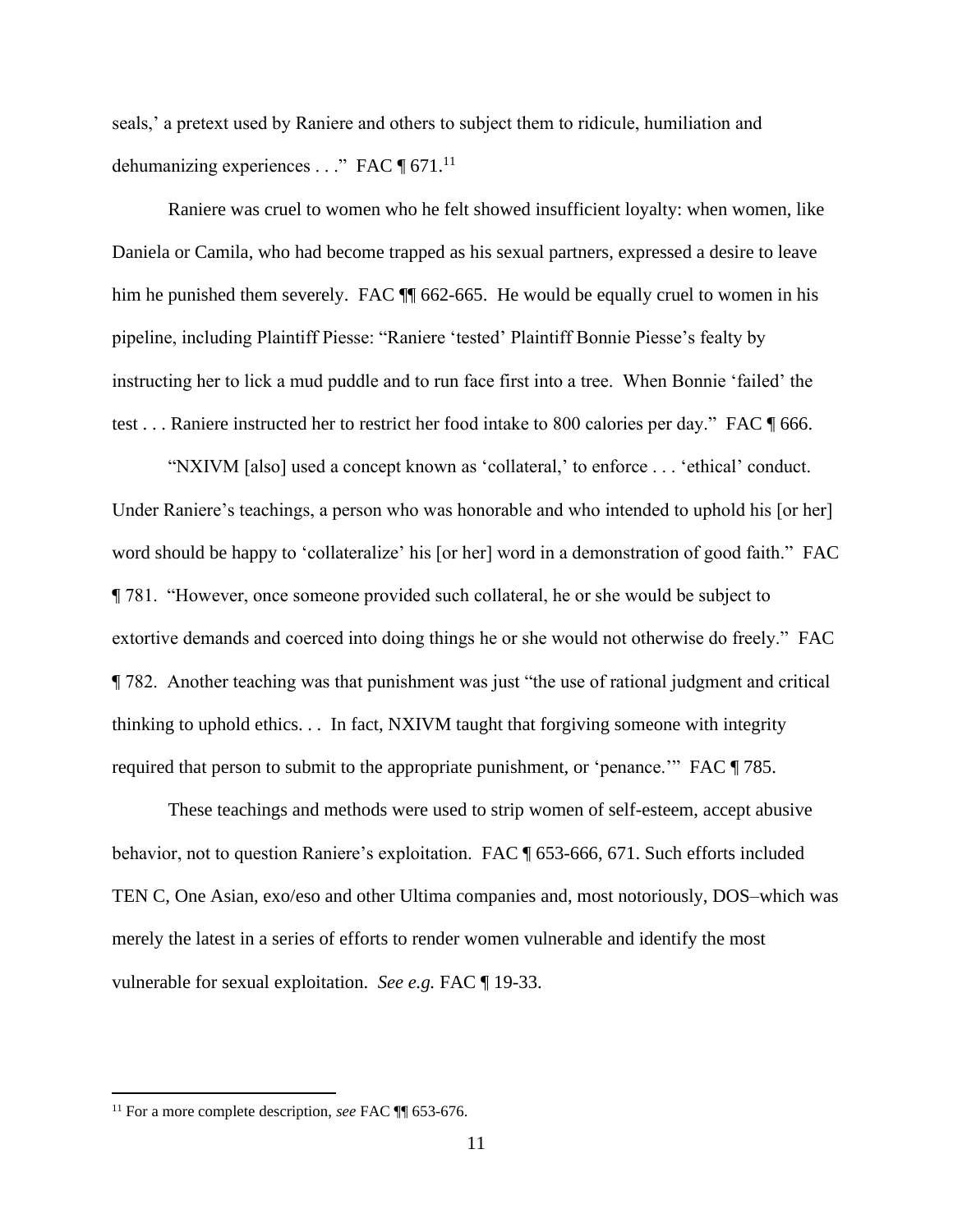### **III. ARGUMENT**

#### **A. The FAC complies with Rule 8.**

#### <span id="page-24-3"></span><span id="page-24-2"></span><span id="page-24-0"></span>**Legal Standard**

<span id="page-24-1"></span>Rule 8 requires a complaint to provide "a short and plain statement of the claim showing that the pleader is entitled to relief." Fed. R. Civ. P. 8(a)(2); *Ashcroft v. Iqbal*, 556 U.S. 662, 677-78 (2009). To satisfy the notice pleading requirement of Rule 8, a complaint must contain factual allegations that, taken as a whole, render the plaintiff's entitlement to relief plausible on its face. *Bell Atlantic Corp. v. Twombly*, 550 U.S. 550, 570 (2007). "[W]hen the plaintiff pleads factual content that allows the court to draw the reasonable inference that the defendant is liable for the misconduct alleged" a claim is facially plausible. *Iqbal*[, 556 U.S. at 678.](https://1.next.westlaw.com/Link/Document/FullText?findType=Y&serNum=2018848474&pubNum=0000780&originatingDoc=I9e017c407da711eb91b78705c7189b3d&refType=RP&fi=co_pp_sp_780_678&originationContext=document&transitionType=DocumentItem&ppcid=49e09b37ccf8404fb134a3fdd7eafe9c&contextData=(sc.Search)#co_pp_sp_780_678) The plausibility standard "simply calls for enough facts to raise a reasonable expectation that discovery will reveal evidence of [the alleged wrongdoing]." *Twombly*, 550 U.S. at 556. The Court "must liberally construe the claims, accept all factual allegations in the complaint as true, and draw all reasonable inferences in favor of the pleader." *[Provepharm, Inc. v. Akorn, Inc.](https://1.next.westlaw.com/Document/Ic3d826408d7a11e9ba33b03ae9101fb2/View/FullText.html?listSource=Search&navigationPath=Search%2fv1%2fresults%2fnavigation%2fi0ad6ad3d0000017f7ae5a0e7d015bc22%3fppcid%3dfa4f1f66a11f450e96e7289c51830119%26Nav%3dCASE%26fragmentIdentifier%3dIc3d826408d7a11e9ba33b03ae9101fb2%26parentRank%3d0%26startIndex%3d51%26contextData%3d%2528sc.Search%2529%26transitionType%3dSearchItem&list=CASE&rank=80&listPageSource=63ba36cdf119829e77630e4a1393d18b&originationContext=docHeader&contextData=(sc.Search)&transitionType=Document&needToInjectTerms=False&enableBestPortion=True&docSource=3576336671844a4b85d2602c4456ae93)*, 2019 WL 2443185, at \*7 (E.D.N.Y. June 11, 2019) (citation omitted). There is no requirement that a plaintiff plead "'specific evidence or extra facts beyond what is needed to make the claim plausible.'" *Id*. (quotation omitted). Further, "[d]etermining whether a [pleading] states a plausible claim for relief [is] a context-specific task that requires the reviewing court to draw on its judicial experience and common sense." *Iqbal*, 556 U.S. at 679*.* With respect to the factual allegations in a complaint, "a court should assume their veracity and then determine whether they plausibly give rise to an entitlement to relief." *Id*. Dismissal as a matter of law is appropriate when "the allegations in a complaint, however true, could not raise a claim of entitlement to relief." *Twombly*[, 550 U.S. at 558.](https://1.next.westlaw.com/Link/Document/FullText?findType=Y&serNum=2012293296&pubNum=0000780&originatingDoc=I9e017c407da711eb91b78705c7189b3d&refType=RP&fi=co_pp_sp_780_558&originationContext=document&transitionType=DocumentItem&ppcid=49e09b37ccf8404fb134a3fdd7eafe9c&contextData=(sc.Search)#co_pp_sp_780_558)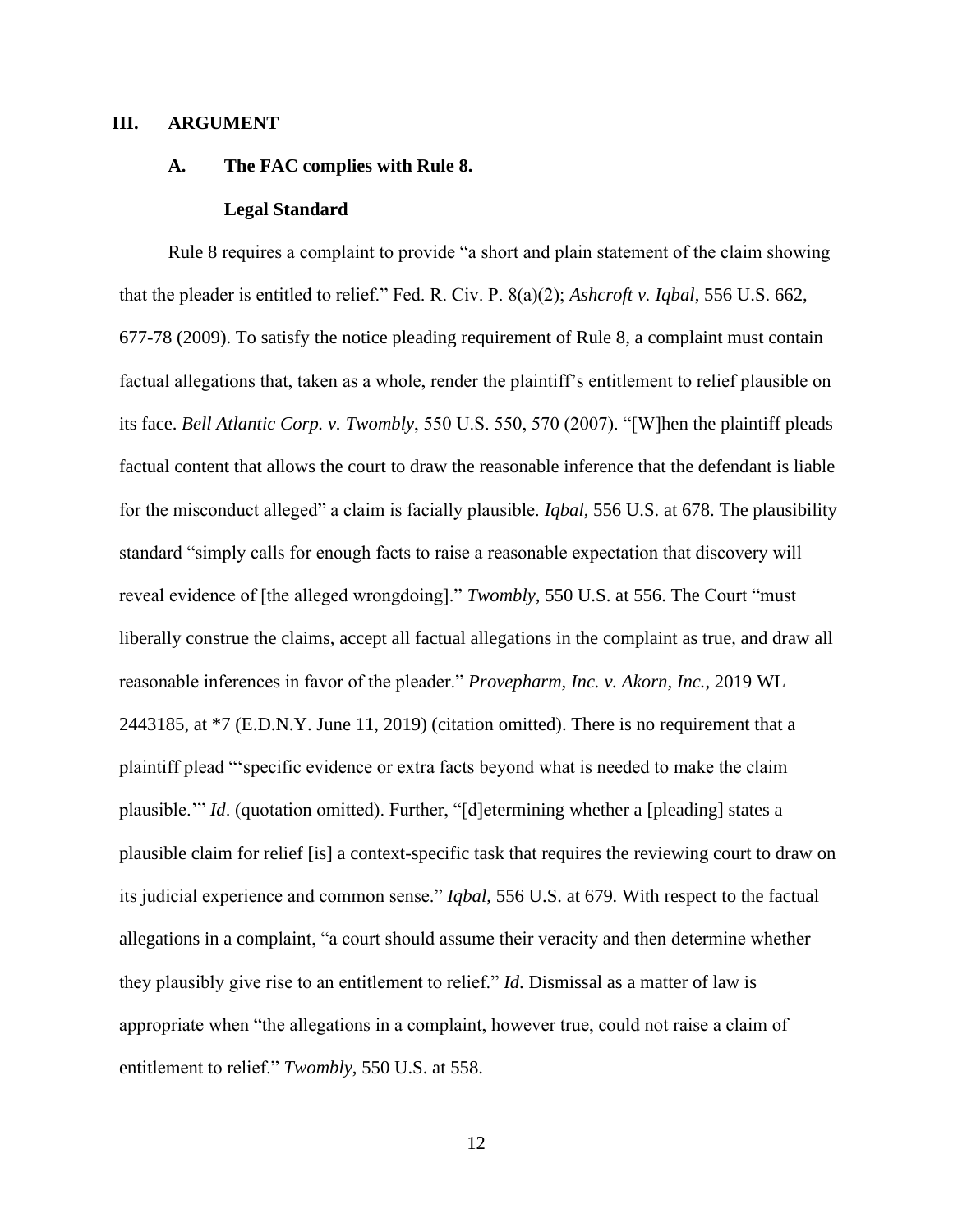The Bronfman Defendants and Brandon Porter move to dismiss the FAC pursuant to Rule 8, arguing that the FAC is both (1) too long and detailed to be a "short and plain statement" of the claims and (2) too general because it impermissibly lumps parties together. Neither argument passes muster under applicable law when considering the allegations of the FAC.  

<span id="page-25-1"></span><span id="page-25-0"></span>First, the FAC qualifies as a "short and plain statement" under Rule 8. The purpose of Rule 8 is to "give the adverse party fair notice of the claim asserted so as to enable him to answer and prepare for trial." *Salahuddin v. Cuomo*, 861 F.2d 40, 42 (2d. Cir. 1988). Compliance with Rule 8 is "not to be judged by the length of the complaint," because complex matters often require greater explication to demonstrate why the claim is plausible. *Karlinsky v. New York Racing Ass'n*, 52 F.R.D. 40, 43 (S.D.N.Y. 1971).  Dismissal is a drastic measure "usually reserved for those cases in which the complaint is so confused, ambiguous, vague, or otherwise unintelligible that its true substance, if any, is well disguised." *Salahuddin,* 861 F.2d at 42 (citation omitted).  

The FAC is long and detailed because Plaintiffs alleged a years-long RICO enterprise with numerous predicate crimes and actions by several Defendants. But unlike the *pro se*  complaints, hopelessly confused allegations, or patently frivolous claims that were dismissed in Defendants' cited cases, the FAC is logically organized by subject matter with descriptive headings. Half of it (FAC  $\P$  53-577) is devoted to identifying each of the parties and summarizes their involvement with NXIVM. Its fact section (FAC  $\P$  578-721) describes each Defendant's involvement (FAC ¶¶ 722-824), the cover-up (FAC ¶¶ 825-838), the criminal proceedings (FAC ¶¶ 839-858), and the enumerated counts, which specify the Plaintiffs and Defendants involved in each claim (FAC  $\P$  859-1020). There is a separate section devoted to the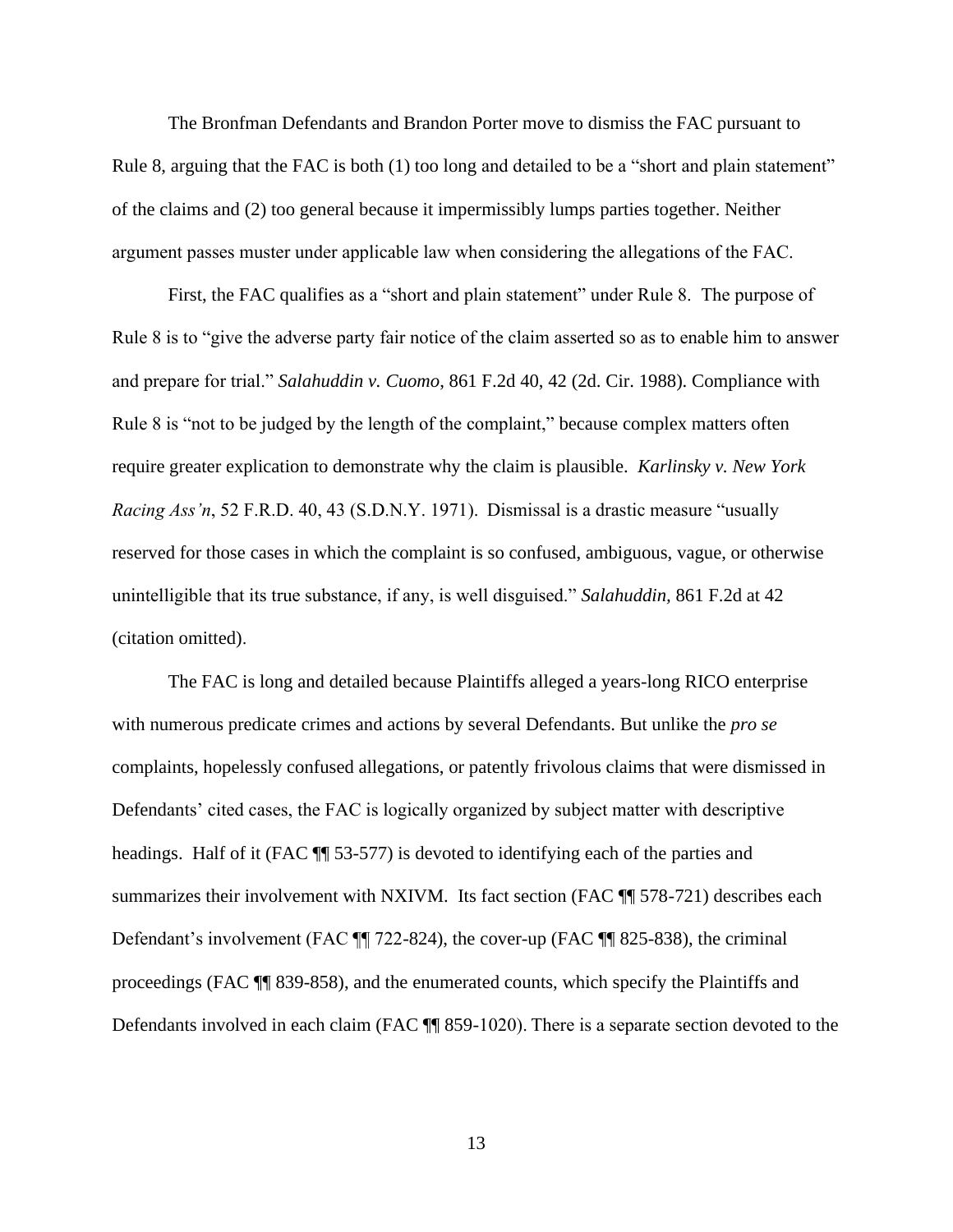Bronfman Sisters' history in NXIVM and the key roles they assumed in the enterprise. *See*  ¶¶ FAC 699-704.

This factually complex case requires significantly more explanation than the run-of-themill fraud cases cited by Defendants. Despite the complexities, the FAC satisfies Rule 8 because it provides sufficient notice and clarity concerning which claims are asserted against which Defendants and by whom. That Clare Bronfman's brief includes a multi-page table summarizing each of the claims asserted demonstrates that Defendants have sufficient awareness of which claims are brought against them by which Plaintiffs. CB Mem. at 5-7.

Second, Defendants' group pleading arguments lacks merit. As noted above, half of the complaint is dedicated to identifying each party and their connections with the enterprise. Under Rule 8, the issue is not whether the FAC sometimes groups defendants together (it asserts a RICO conspiracy, after all), but whether there is enough detail concerning each defendant's role and conduct to provide the "fair notice" required by Rule 8. *Delgado v. Ocwen Loan Servicing, LLC,* 2014 WL 4773991, at \*7 (E.D.N.Y. 2014).

<span id="page-26-3"></span><span id="page-26-2"></span><span id="page-26-1"></span><span id="page-26-0"></span>Clare and Sara Bronfman, among other things, owned and operated NXIVM entities through which the affairs of enterprise were conducted. *See e.g.* FAC ¶ 705. These allegations put them on notice that they are alleged "insiders" who participated in and benefited from a RICO enterprise, notwithstanding any collective references to "Defendants" elsewhere in the FAC. *See Liberty Mut. Ins. Co. v. Blessinger*, No. 06-CV-391, 2007 WL 951905 , \*10 (E.D.N.Y. 2007); *Asdourian v. Konstantin*, 77 F. Supp. 2d 349, 357 (E.D.N.Y. 1999); *Cf. United States Fire Ins. Co. v. United Limousine Service, Inc.*, 303 F. Supp.2d 432, 445 (S.D.N.Y. 2004) ("As to Egan, however, Plaintiff satisfies the particularity requirement because, in the RICO Case Statement, Egan is alleged to be a corporate insider.").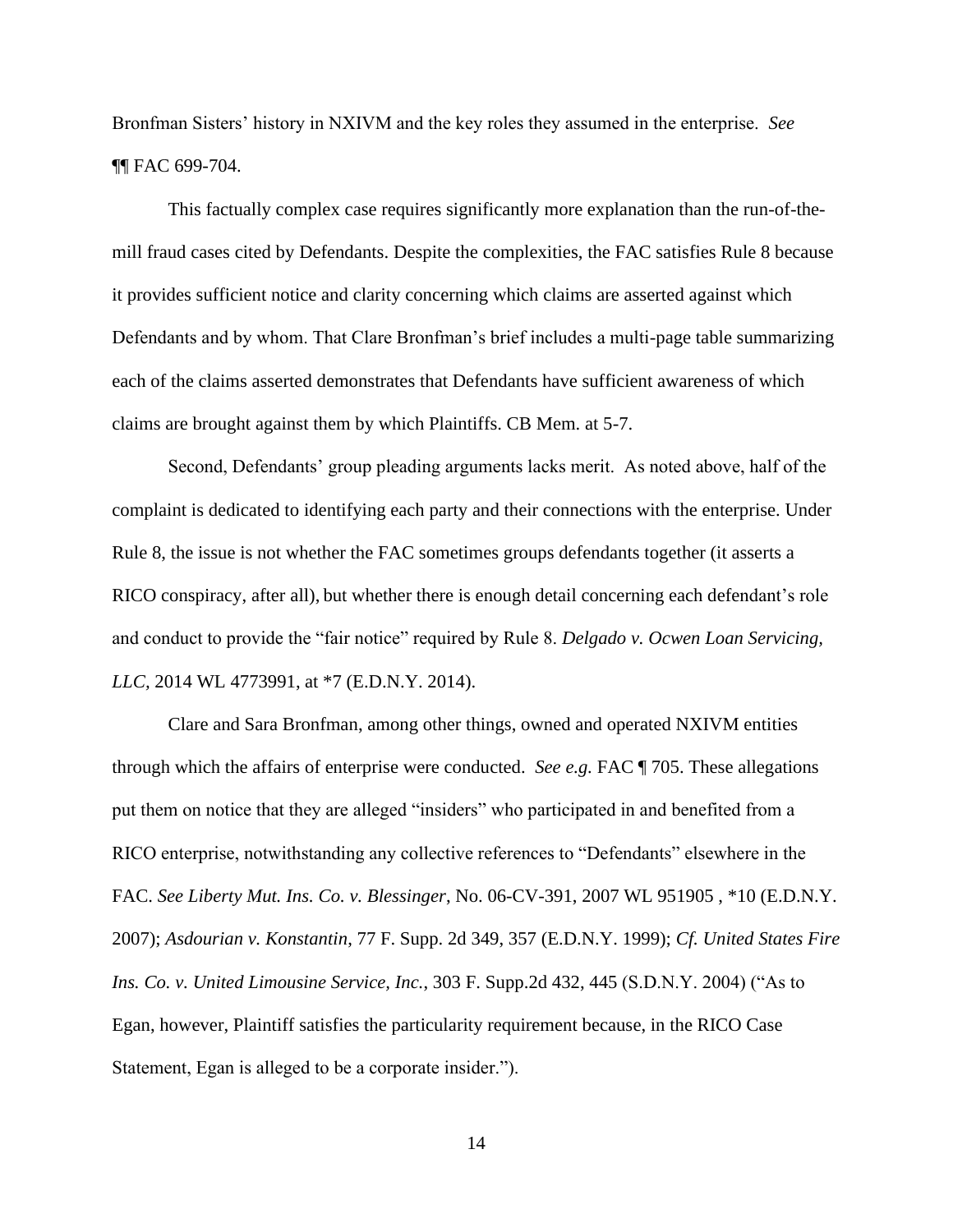Although their alleged status as "insiders" is sufficient under Rule 8 to put them on notice, the FAC goes further, alleging each participated in the activities the enterprise, including by deceptively promoting Raniere and committing immigration-related crimes. *See infra*., pp. 23-24, 32.

<span id="page-27-3"></span><span id="page-27-1"></span>Thus, "[w]hile some paragraphs in the FAC refer to Defendants collectively, there is more than enough detail of each Defendant's individual conduct, particularly in the fact section, to give each 'fair notice of what [each] ... claim is and the grounds upon which it rests.'" *Delgado*, 2014 WL 4773991, at \*7. *See also Anwar v. Fairfield Greenwich Ltd,* 728 F. Supp. 2d 372, 406 (S.D.N.Y. 2010) (denying motion to dismiss where complaint alleged "a tight weave of connections between the Fraud Defendants such that group pleading

<span id="page-27-2"></span><span id="page-27-0"></span>[was]appropriate"). Although the extent of their participation remains to be fleshed out, that is a matter for discovery. *Atkins v. Apollo Real Estate Advisors, L.P.*, 2008 WL 1926684, at \*11 (E.D.N.Y. 2008); *AIU Insurance Co. v. Olmecs Medical Supply, Inc.,* No. 04-2934, 2005 WL 3710370, at \*8 (E.D.N.Y. Feb. 22, 2005) (stating that "where the role of the particular defendant in the RICO enterprise is unclear, plaintiffs may well be entitled to take discovery on this question").

Defendant Brandon Porter also complains of "group pleading." His arguments are also meritless. Porter is alleged to have overseen and given a veneer of clinical credibility to the unethical medical experiments conducted at ESF. FAC ¶¶ 15-18, 67, 708, 710-714. His direct involvement in experiments is also alleged. FAC ¶¶ 238, 245, 254, 261-262. The FAC specifies which of the two counts are against him, and the factual basis for each. FAC  $\P$  948-955, 965-971. Porter has ample notice of the claims against him, regardless of any group pleading in which he appears.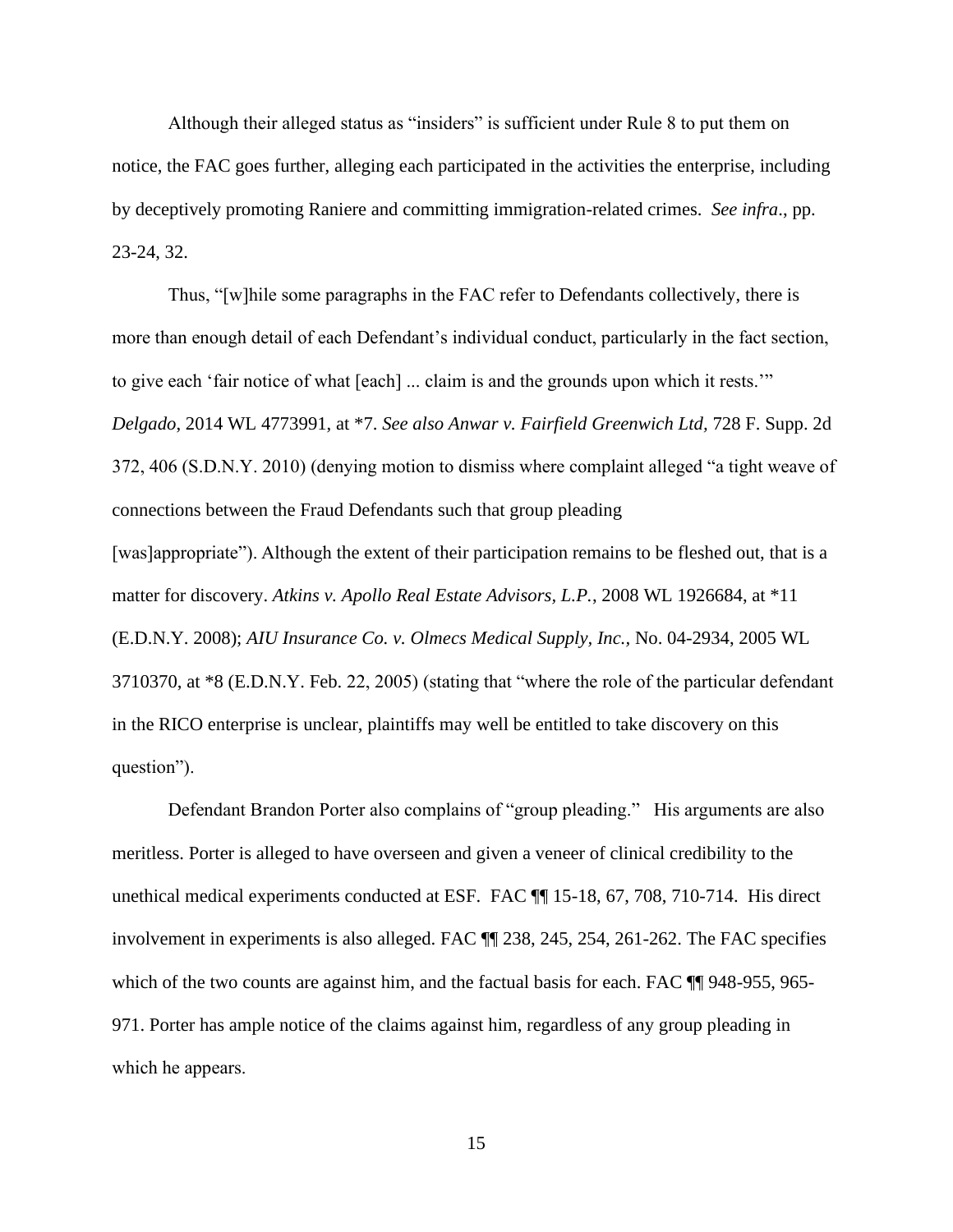Finally, there is no reason to dismiss the FAC due to any group pleading by Plaintiffs as to themselves. The "Parties" section of the FAC identifies each Plaintiff, their specific circumstances, and the injuries they allege.  Reading the FAC, as a whole, any group references to "Plaintiffs" must be read as incorporating specifics alleged throughout the FAC.  This is not a case where improper "group pleading" has led to a lack of notice. Defendants' Rule 8 arguments should be rejected. 

## <span id="page-28-1"></span>**B. Plaintiffs Have Pled Article III Standing**

Clare Bronfman claims lack of Article III standing requires dismissal as to 58 Plaintiffs. CB Mem at 11-12. To satisfy Article III standing, each Plaintiff must allege an "injury in fact" that is fairly traceable to the challenged conduct of the defendant and redressable. *Selevan v. N.Y. Thruway Auth.*, 584 F.3d 82, 89 (2d Cir. 2009).

<span id="page-28-0"></span>"Any monetary loss suffered by the plaintiff satisfies the injury-in-fact element." *Chevron Corporation v. Donziger*, 833 F.3d 74, 120 (2d Cir. 2016). As Clare Bronfman concedes, every Plaintiff (*e.g.*, Sarah Wall) alleges that she or he "enrolled in and paid for NXIVM curriculum" and that the Plaintiff "enrolled in NXIVM curriculum based upon Defendants' false, material representations that Rational Inquiry provided a scientific, patentpending technology that would lead to a successful career and self-fulfillment." FAC ¶ 98. Each Plaintiff further alleges that "[c]ontrary to Defendants' representations, Rational Inquiry was neither scientific nor patentable. Defendants also failed to disclose a material fact—that Rational Inquiry was actually a pseudo-scientific hodgepodge of psychotherapeutic methods which, when practiced by unlicensed and unqualified lay-people, subjected its participants to an unreasonable risk of serious psychological injury and emotional distress." Such allegations are more than sufficient to establish injury-in-fact. FAC ¶ 99.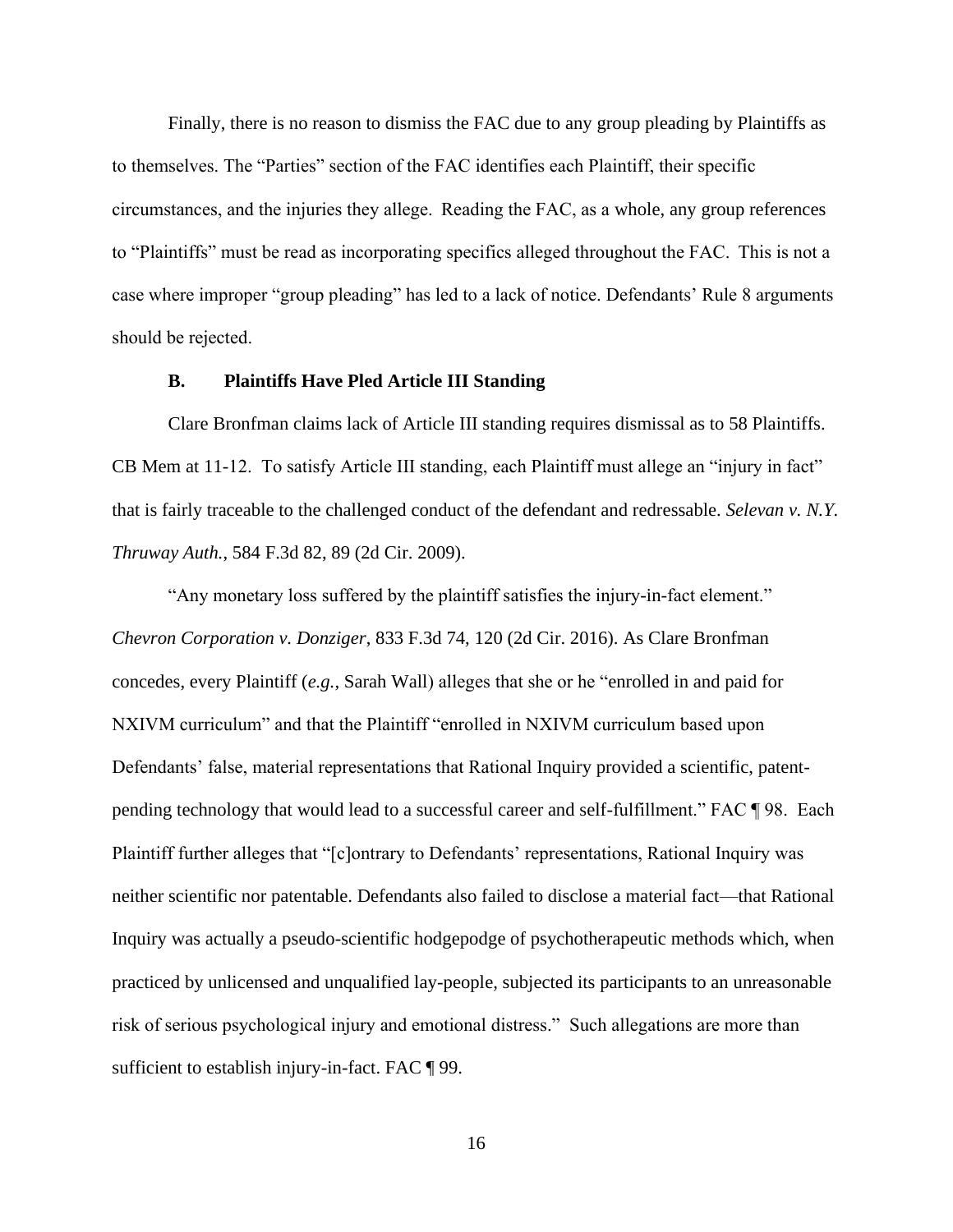<span id="page-29-0"></span>Plaintiffs' allegations also meet the "fairly traceable" requirement. Each Plaintiff plainly asserts that "[a]s a result of Defendants' scheme, criminal acts, and misrepresentations and omissions, [the Plaintiff] was emotionally and financially harmed." FAC ¶¶ 574-576. Several Plaintiffs (like Sarah Wall) state that "as part of Defendants' scheme, [the Plaintiff] performed uncompensated labor, working for many hours without compensation for the benefit of the Defendants." FAC ¶ 577. *See Denney v. Deutsche Bank AG*, 443 F.3d 253, 266 (2d Cir. 2006) ("That these injuries—psychological and economic—are fairly traceable to the alleged conduct of defendants is clear: the Denney class is limited to persons who received and took actions in reliance on the allegedly fraudulent or negligent tax advice provided by defendants, and the asserted injuries-in-fact were a direct result of that reliance."). Plaintiffs also allege causation and injury under RICO. FAC ¶¶ 872, 875.

<span id="page-29-1"></span>Despite these allegations, Clare Bronfman urges a myopic focus on whether any given Plaintiff specifically alleges that Clare Bronfman directly caused their injuries. CB Mem. at 10- 11. However, the "fairly traceable" requirement of Article III standing "is relatively modest" and "imposes a lower standard than proximate cause." *Rothstein v. UBS AG*, 708 F.3d 82, 92 (2d Cir. 2013). When the FAC is considered as a whole (as it must be), it is apparent that Clare Bronfman is accused not only of committing various harmful actions herself with respect to certain Plaintiffs, but also conducting or participating in the affairs of a RICO enterprise with other Defendants, conspiring to violate RICO, and aiding and abetting various illegal actions by her co-Defendants that injured Plaintiffs, for which she is also responsible. *See* FAC ¶¶ 582-698 (chronicling the NXIVM enterprise, its fraudulent nature, and how the Defendants recruited and exploited Plaintiffs for their monetary and psychological gain). These allegations cannot be ignored when considering Clare Bronfman's liability not only to those Plaintiffs who she directly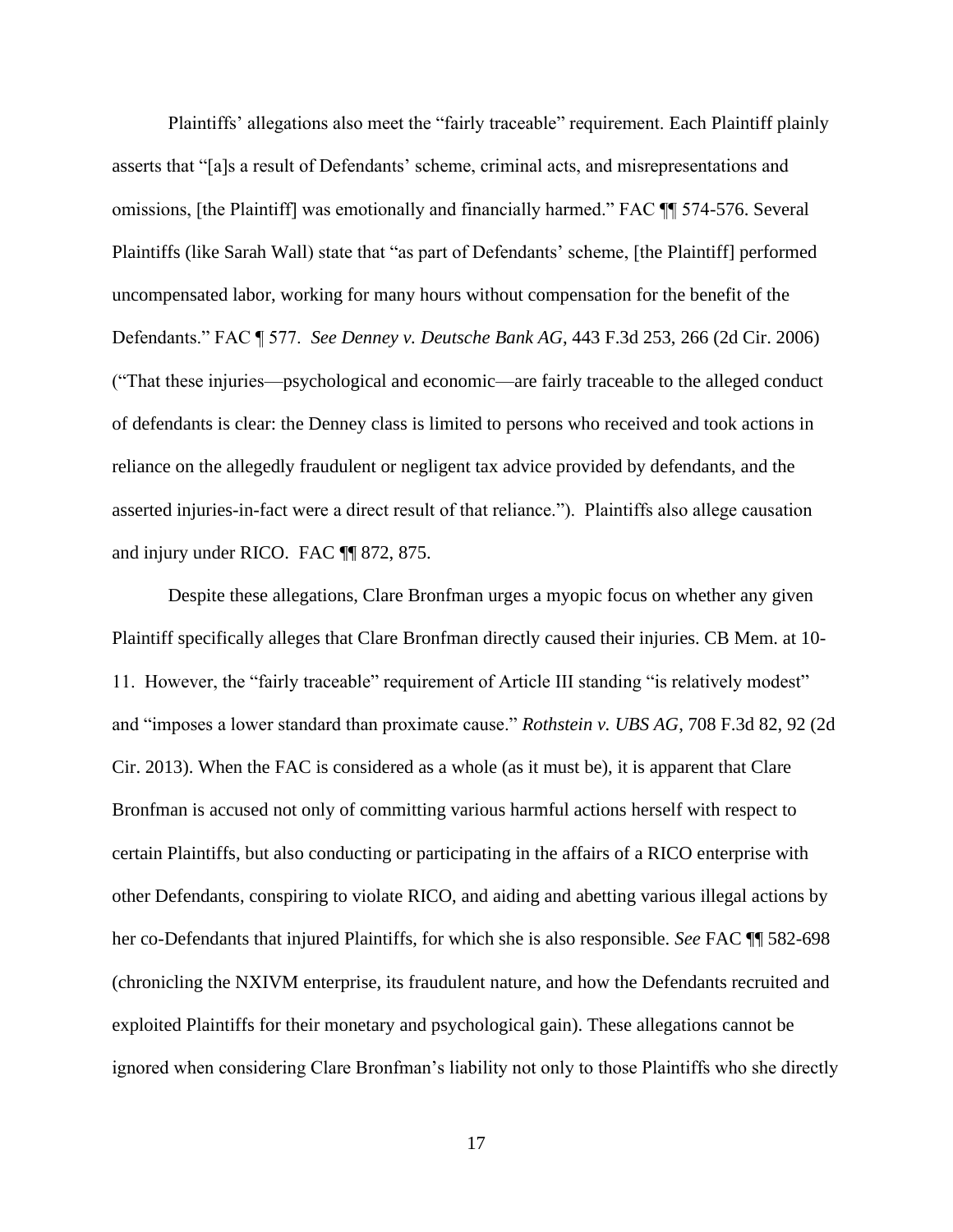<span id="page-30-1"></span>harmed but also those who were injured by her co-conspirators.<sup>12</sup> That Clare Bronfman's conduct may have been only an indirect cause of some injuries does not undermine standing. *Chevron*, 833 F.3d 74, 121. ("A defendant's conduct that injures a plaintiff but does so only after intervening conduct by another person, may suffice for Article III standing.").

# **C. The FAC Plausibly Alleges the RICO Counts.**

The Bronfman Defendants and Brandon Porter move to dismiss the FAC pursuant to Rule 8, arguing that the FAC is both (1) too long and detailed to be a "short and plain statement" of the claims and (2) too general because it impermissibly lumps parties together. Neither argument passes muster under applicable law when considering the allegations of the FAC.

# <span id="page-30-5"></span><span id="page-30-2"></span>**1. RICO: The FAC plausibly alleges that Clare and Sara Bronfman Violated 18 U.S.C. § 1962(c) (Count I).<sup>13</sup>**

Plaintiffs allege that Clare and Sara Bronfman are liable for violating §1962(c), which makes it "unlawful for any [person](https://www.law.cornell.edu/definitions/uscode.php?width=840&height=800&iframe=true&def_id=18-USC-991716523-1438920307&term_occur=999&term_src=title:18:part:I:chapter:96:section:1962) employed by or associated with any [enterprise](https://www.law.cornell.edu/definitions/uscode.php?width=840&height=800&iframe=true&def_id=18-USC-802737311-1438920306&term_occur=999&term_src=title:18:part:I:chapter:96:section:1962) engaged in, or the activities of which affect, interstate or foreign commerce, to conduct or participate, directly or indirectly, in the conduct of such [enterprise'](https://www.law.cornell.edu/definitions/uscode.php?width=840&height=800&iframe=true&def_id=18-USC-802737311-1438920306&term_occur=999&term_src=title:18:part:I:chapter:96:section:1962)s affairs through a pattern of [racketeering activity](https://www.law.cornell.edu/definitions/uscode.php?width=840&height=800&iframe=true&def_id=18-USC-1935430617-1438920309&term_occur=999&term_src=title:18:part:I:chapter:96:section:1962)  …." Section 1962(c) is violated when any person engages in "(1) conduct (2) of an enterprise (3) through a pattern (4) of racketeering activity." *Cruz v. FXDirectDealer, LLC*, 720 F.3d 115, 120 (2d Cir. 2013) (internal quotation marks omitted).<sup>14</sup>

<span id="page-30-0"></span><sup>12</sup> *See, e.g., Allstate Insurance Co. v. Yehudian*, 2018 WL 1767873, at \*18 (E.D.N.Y Feb. 15, 2018) ("Courts in this district 'routinely find defendants jointly and severally liable in relation to civil RICO claims."") (citation omitted), adopted in full, 2018 WL 1686106 (E.D.N.Y. May 31, 2018).

<span id="page-30-4"></span><sup>&</sup>lt;sup>13</sup> Clare Bronfman implies that Plaintiffs must meet a fictional heightened RICO pleading standard. CB Mem. at 8. But two cases she cites contradict that proposition—*Hecht v. Commerce Clearing House, Inc.*, 897 F. 2d 21, 26 n.4 (2d Cir. 1990) (RICO conspiracy pleading "properly measured under the more liberal pleading standards of Rule 8(a).") and *D. Penguin Bros. Ltd. v. City National Bank*, 587 Fed. Appx. 663, 666 (2d Cir. 2014)

<span id="page-30-3"></span><sup>&</sup>lt;sup>14</sup> The FAC also plausibly alleges that the other Individual Defendants are liable under RICO. Several of those Defendants have not filed motions to dismiss arguing otherwise and Plaintiffs therefore do not refer to them in this opposition.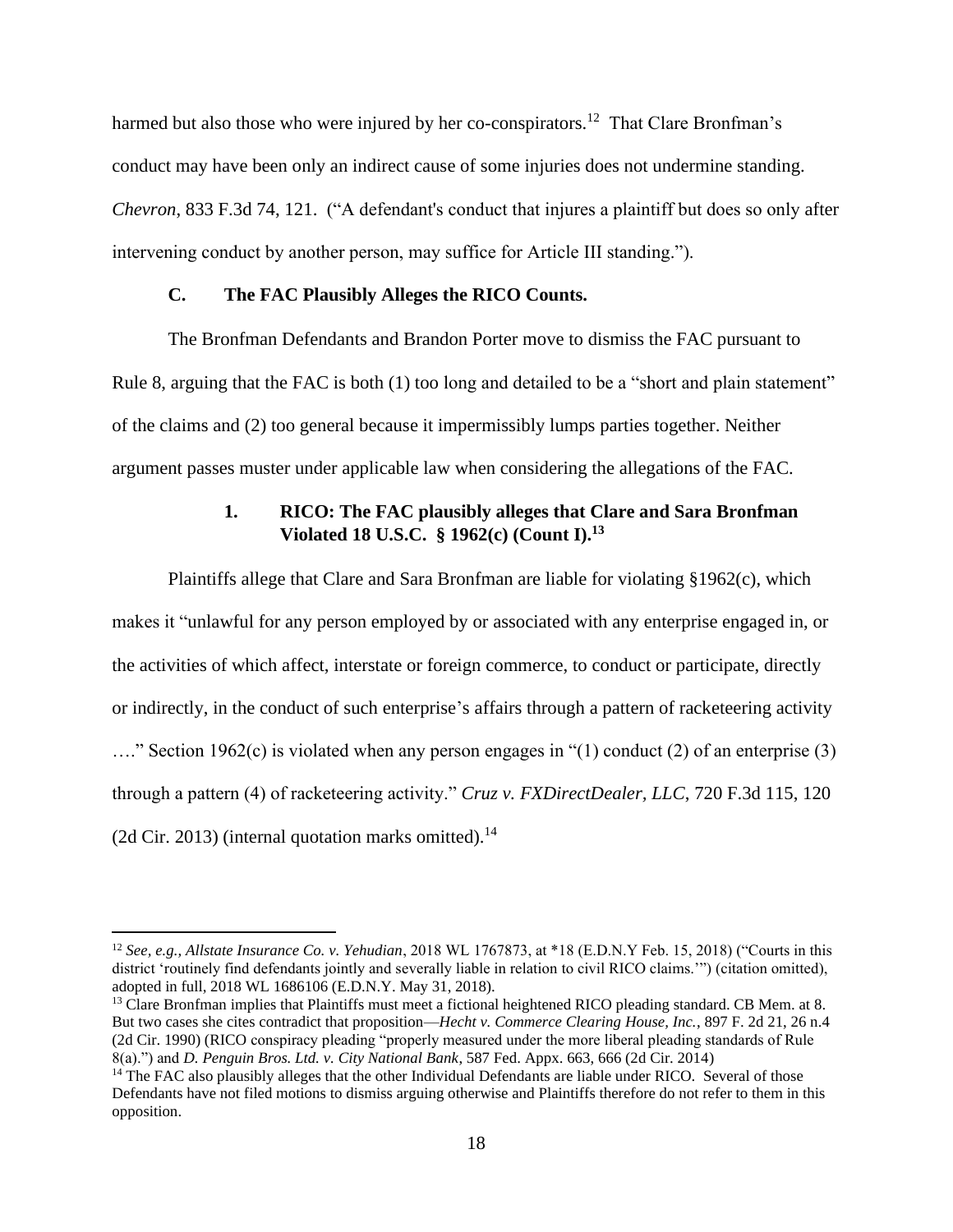#### <span id="page-31-1"></span><span id="page-31-0"></span>**2. The FAC plausibly alleges that NXIVM is a RICO "enterprise."**

<span id="page-31-4"></span><span id="page-31-3"></span><span id="page-31-2"></span>A RICO enterprise "includes any individual, partnership, corporation, association, or other legal entity, and any union or group of individuals associated in fact although not a legal entity." 18 U.S.C. §1961(4). Because "any legal entity may qualify as a RICO enterprise," RICO is "most easily satisfied when the enterprise is a formal legal entity." *See First Cap. Asset Mgmt., Inc. v. Satinwood, Inc.*, 385 F.3d 159, 173 (2d Cir. 2004). A RICO enterprise may also be an association-in-fact. *See Boyle v. United States*, 556 U.S. 938, 944 (2009). An association-infact exists when there is "a group of persons associated together for a common purpose of engaging in a course of conduct." *Id.* (internal quotation marks omitted). The FAC alleges that NXIVM is an enterprise under RICO's broad definition—a proposition that should be uncontroversial, given that the grand jury returned an indictment alleging that NXIVM's leadership, which consisted of several Individual Defendants, including Clare Brofman, constituted a RICO enterprise, *see* FAC ¶¶ 839-858; *see also United States v. Raniere*, 384 F. Supp. 3d 282, 294 (E.D.N.Y. 2019) (describing the RICO enterprise alleged in the indictment). Indeed several of the defendants admitted in guilty pleas that a RICO enterprise existed. *See e.g.*, FAC ¶ 844; *United State v. Raniere*, 1:18-cr-00204, Dkt. 1125; and a jury concluded that an enterprise existed when it found Raniere guilty of racketeering, *see* FAC ¶ 857 (referencing *United States v. Raniere*, 1:18-cr-00204, Dkt, 969); *see also* FAC ¶ 858 (District Court explaining that Raniere was the leader of a "wide ranging criminal enterprise"); FAC ¶ 843 (the government was prepared to prove beyond a reasonable doubt that an enterprise existed "for the common purpose of promoting Keith Raniere and recruiting others into the pyramid organizations he created…").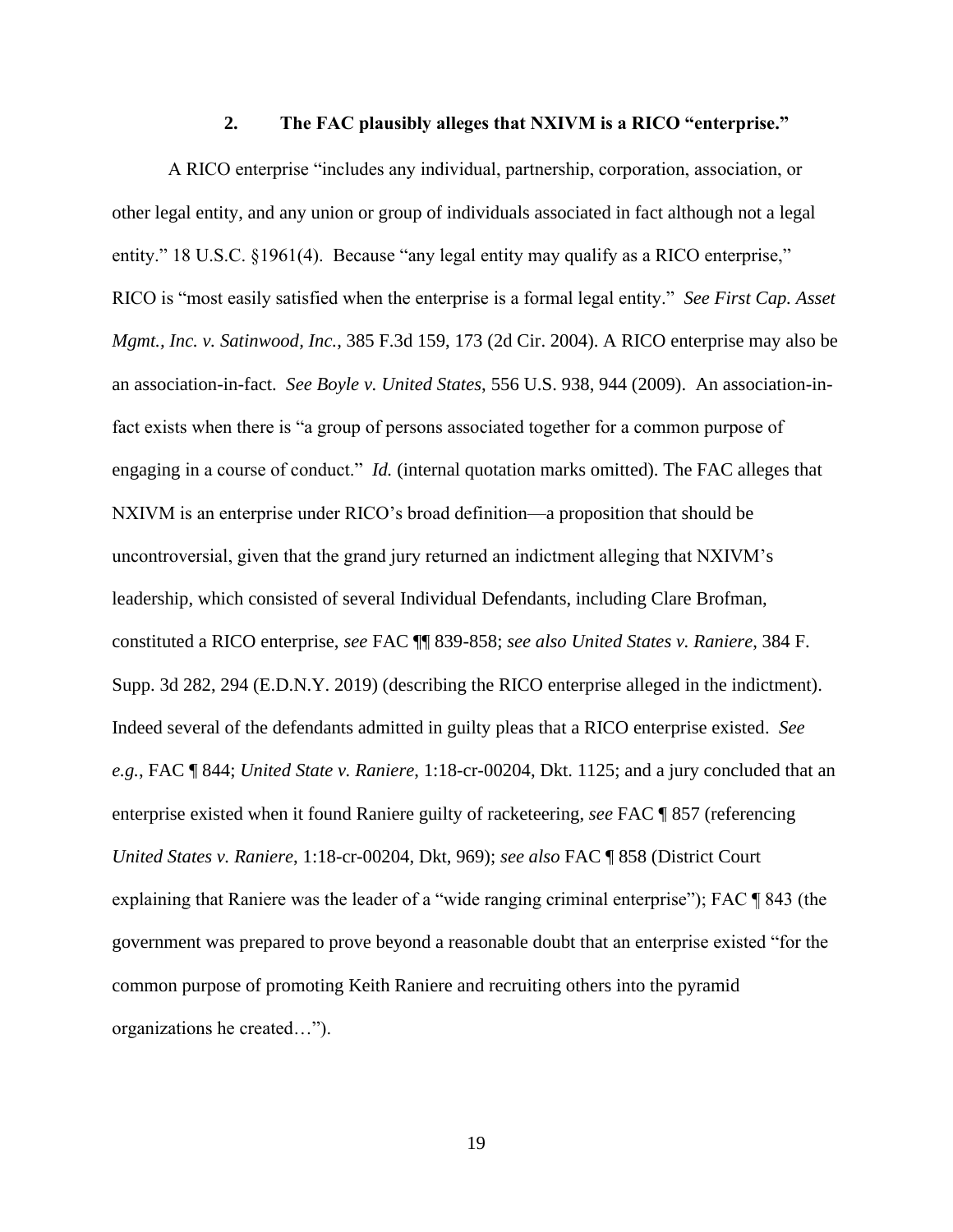First, NXIVM was composed of myriad legal entities. *See* FAC ¶¶ 70-72 (alleging that Defendants organized at least one hundred legal entities to carry out their scheme, including the NXIVM corporation, Executive Success Programs, Inc., and the non-profit Ethical Science Foundation). Such a composition of legal entities satisfies the enterprise requirement because legal entities "are by their nature distinct from the individuals alleged to be conducting the racketeering activity." *Capital 7 Funding v. Wingfield Cap. Corp.*, 2020 WL 2836757, at \*10 (E.D.N.Y. May 29, 2020); *see also Bennett v. Berg*, 685 F.2d 1053, 1060 (8th Cir. 1982) (explaining legal entities are "garden-variety" enterprises.).

<span id="page-32-3"></span><span id="page-32-2"></span><span id="page-32-1"></span><span id="page-32-0"></span>Second, NXIVM qualifies as an association-in-fact enterprise. The Individual Defendants "associated together for a common purpose of engaging in a course of conduct." *Boyle*, 556 U.S. at 944 (internal quotation marks omitted); *see, e.g.*, FAC ¶¶ 5, 14, 53-69 (alleging Raniere was the creator; Clare and Sara Bronfman were financiers, facilitators, and leaders; and describing other Individual Defendants' roles). They worked together to enrich themselves "monetarily and psychologically," FAC ¶ 866, at the expense of Plaintiffs and others by creating a hierarchical system, FAC ¶¶ 619-620, that allowed them to be "masters" of "slaves," *see, e.g.*, FAC ¶ 816, and by exploiting their "slaves" for financial gain, FAC ¶¶ 867, 223. Indeed, the enterprise here is more than sufficiently alleged because it has several (if not all) the characteristics that are indicative of a RICO enterprise. *See United States v. Pirk*, 267 F. Supp. 3d 406, 420 (W.D.N.Y. 2017) (RICO enterprise "more than sufficiently allege[d]" because association had features like "role differentiation, membership rules, and chain of command" which are "not even necessary"); *see also e.g.*, FAC ¶¶ 59-62, 621 (role differentiation), FAC ¶ 794–95 (membership rules); FAC ¶ 620 (chain of command).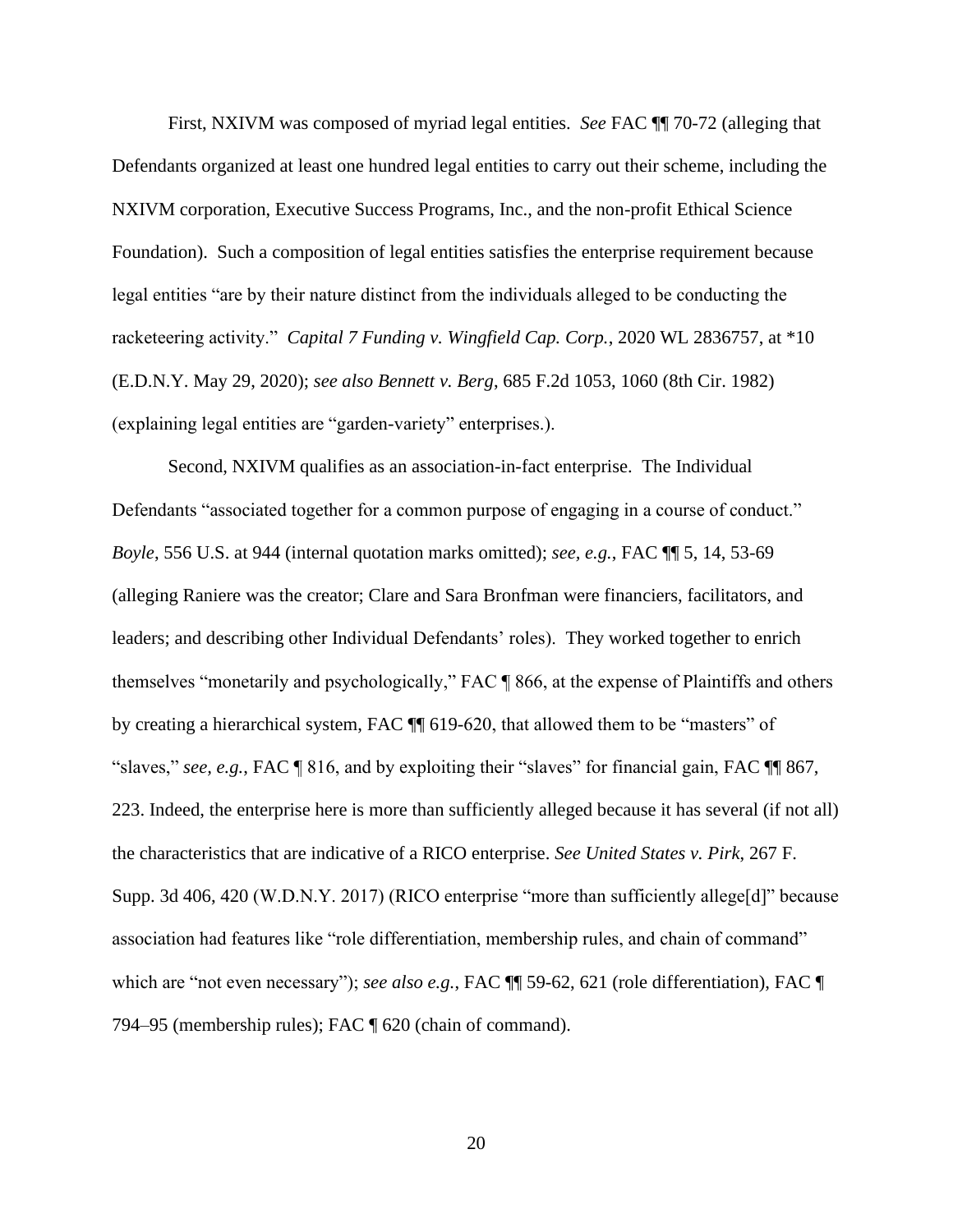Clare and Sara Bronfman's arguments to the contrary—which fly in the face of the facts established during the criminal proceeding—are unpersuasive. First, Clare Bronfman argues that she "lacks sufficient notice" as to the nature of the enterprise—an argument undermined not only by the FAC but also by the judicial opinion referenced above on the topic, the indictments, and her co-defendants' guilty pleas. Her suggestion that NXIVM is not a RICO enterprise because its misdeeds were so wide-ranging and varied that it cannot be completely described concisely is without authority and meritless. Indeed, a "criminal enterprise is more, not less, dangerous if it is versatile, flexible, and diverse in its objectives and capabilities." *U.S. v. Masters*, 924 F. 2d 1362, 1367 (7th Cir. 1991).

<span id="page-33-2"></span><span id="page-33-1"></span>Second, she argues that the FAC's allegations do not allow a plausible inference that all the members of the enterprise operated as a unit to achieve the same purpose(s). CB Mem. at 12- 15, 17.<sup>15</sup> Although the Individual Defendants may have executed multiple sub-schemes in furtherance of the enterprise, that does not negate their common purpose to use NXIVM's curricula and false promises to entice Plaintiffs and others to give the Individual Defendants money, labor, and sex. That a criminal organization has arms that perform different functions supports rather than undermines the proposition that it is a RICO enterprise. *See Pirk*, 267 F. Supp.3d at 421 (motorcycle club was enterprise in part *because* it furthered its central purpose promoting its members—by several different sub-schemes, like selling firearms and untaxed cigarettes and promoting prostitution, as well as preserving and protecting the power, territory, and reputation of the enterprise and its members and placing victims, potential victims, and others in fear of the enterprise, its members, and associates). The FAC alleges that NXIVM was

<span id="page-33-0"></span><sup>&</sup>lt;sup>15</sup> A plaintiff does not have to plead facts regarding a common purpose when the RICO enterprise is a legal entity separate from the defendant and not an association-in-fact enterprise*. Capital 7 Funding v. Wingfield Capital Corp.*, 2020 WL 2836757, at \*9 (E.D.N.Y. May 29, 2020).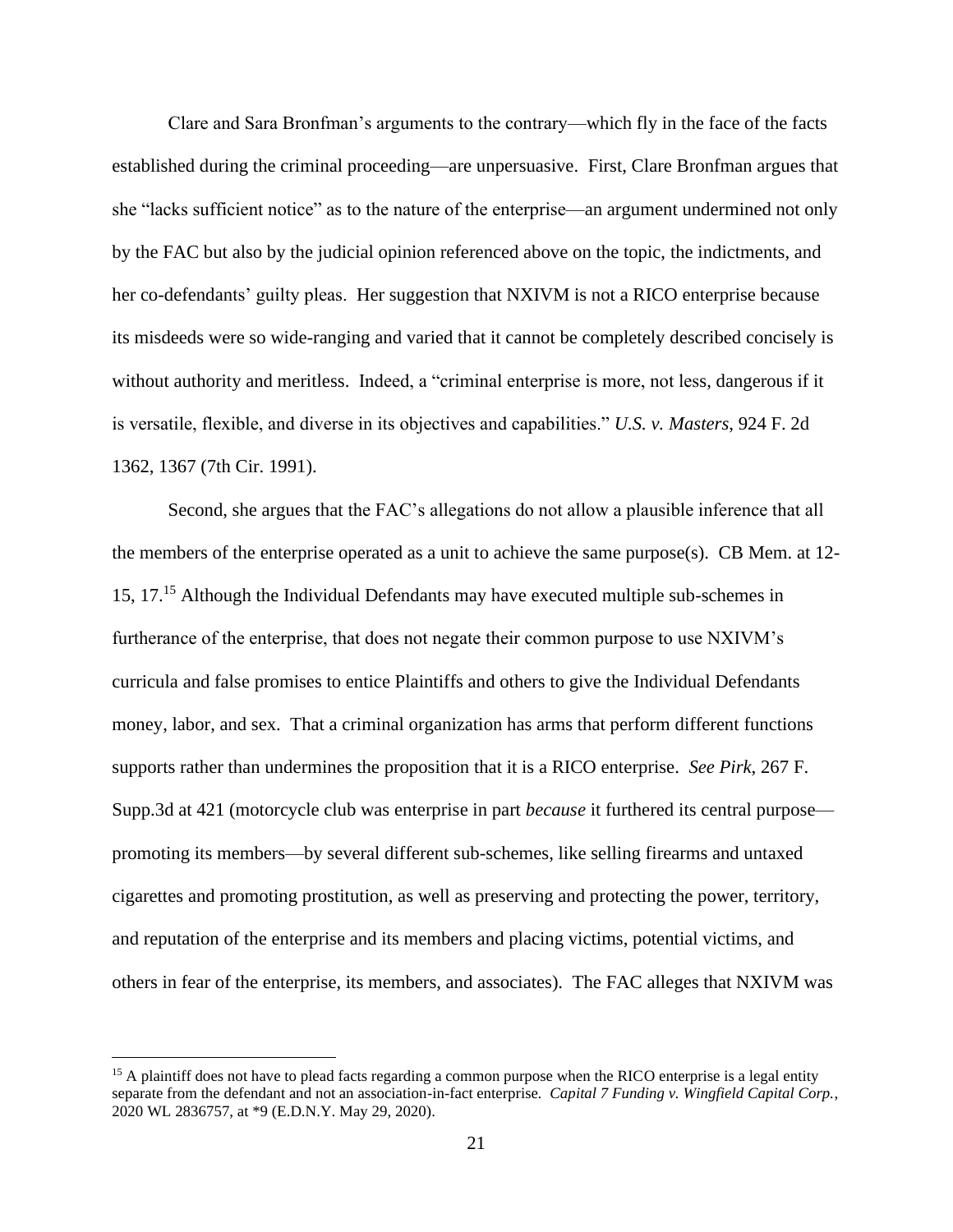<span id="page-34-0"></span>a single criminal organization that like the gang in *Pirk*, may have had several goals but one purpose, which is consistent with the government's case; *see Raniere*, 384 F. Supp. 3d at 2964, several of the Individual Defendants' plea agreements, *see* FAC ¶ 843, and the jury's verdict against Raniere.

Third, she argues the FAC fails to explain each Defendant's role in the enterprise or how they all worked as a single unit. CB Mem. at 16. She argues that the only thing that ties the Defendants together is their devotion to Raniere. FAC  $\P$  16-17. To the contrary, the FAC describes the Individual Defendants operating together and through numerous legal entities to lure people into NXIVM and its affiliated entities to exploit them for monetary and psychological benefits. Clare and Sara Bronfman both sat on the boards of (and, as discussed herein, founded, funded, and operated) various legal entities through which the criminal organization operated, including NXIVM and ESP, *see* FAC ¶¶ 58, 702, with several of the other Individual Defendants. *See* FAC ¶¶ 58–59, 117-18, 127-28, 145, 265, 701, 703-704, 749, 823- 824, 831, 837, 833, 884.<sup>16</sup>

For similar reasons, Sara Bronfman's argument that the FAC fails to allege that she operated or managed the enterprise is unpersuasive. She served on NXIVM's board and was a member of the executive board of ESP, head of Rainbow Cultural Garden, Master and Director of Humanities, an ESP Regional vice-president, a professional NXIVM coach, and a head trainer. FAC ¶¶ 62, 702, 720. She funded NXIVM, co-founded Ethical Cultural Foundation and

<sup>&</sup>lt;sup>16</sup> "As the District Court found, 'the record is clear that [Clare Bronfman] used her incredible wealth and attempted to use her social status and connections not only to support NXIVM's work, but also as a means of intimidating, threatening, and exacting revenge upon individuals who dared to challenge its dogma. This culture of stifling and threatening dissenters, *a culture that Ms. Bronfman clearly participated in and perpetuated*, is the same culture that gave rise to the darkest and most horrific crimes that Raniere and others committed. This was one of the mechanisms by which Raniere exerted and retained power over his victims . . . [and] as a general matter she was his accomplice in the effort to intimidate and silence detractors, using her wealth and privilege as a sword on Raniere's and NXIVM's behalf.'" FAC ¶ 38 (emphasis added).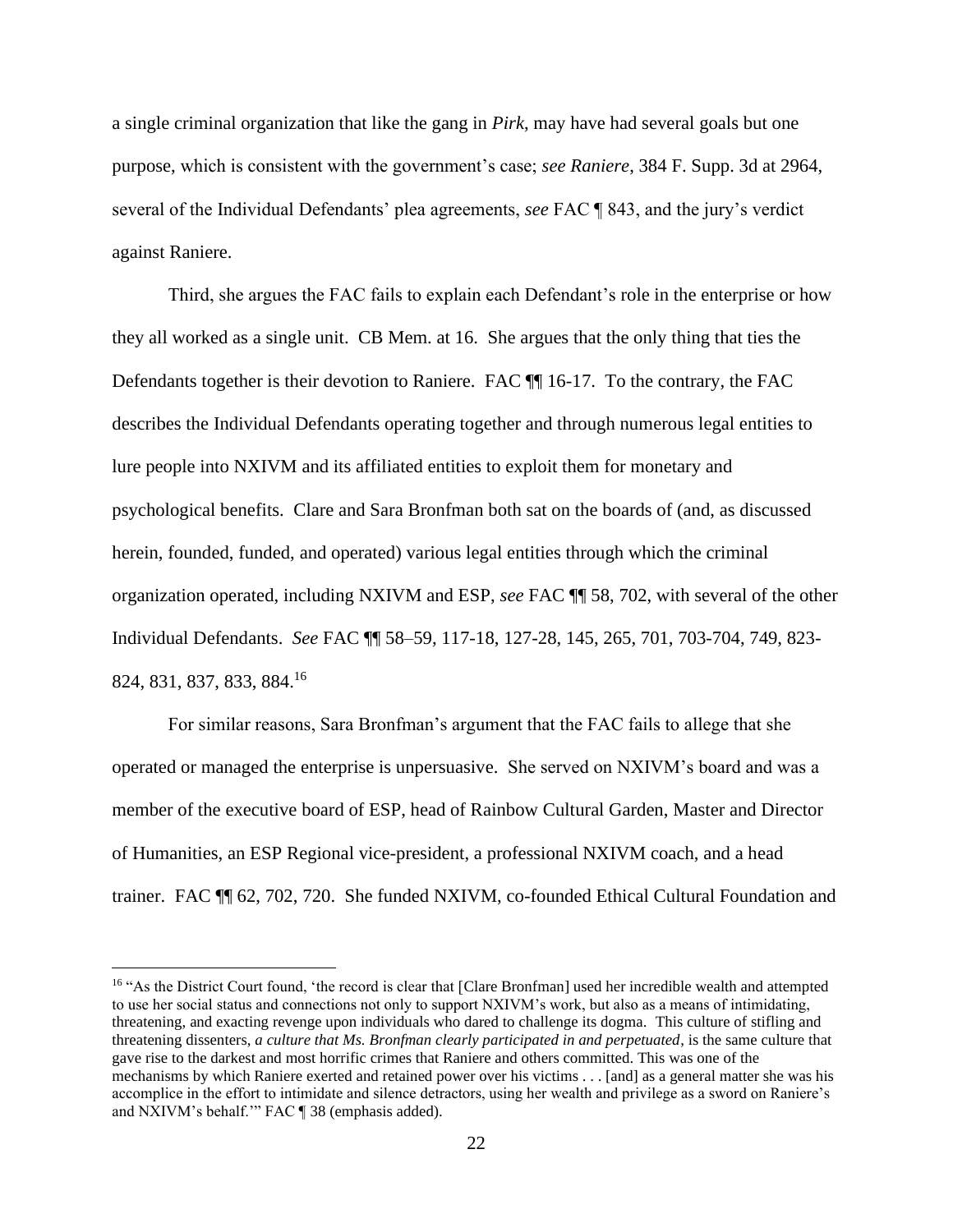ESP, founded ESP's VIP program, and opened a London Rainbow Cultural Garden site. FAC ¶¶ 62, 72, 701-702, 705-706, 715, 732, 938, 966. She provided funding for the Dalai Lama to speak at a NXIVM event (which Plaintiffs allege was used to promote a fraudulent narrative about NXIVM) and was involved in promoting and recruiting people for NXIVM. FAC  $\P$  62, 702. Further, she attempted to convince Adrian to leave the United States while the criminal trial of various defendants was being held. FAC ¶¶ 855, 885, 897. These allegations more than suffice to demonstrate that Sara Bronfman played "*some* part in directing the enterprise's affairs." *Reves v. Ernst & Young*, 507 U.S. 170, 179 (1993). "[Section] 1962(c) liability is not limited to upper management." *Id*. at 184. *See also First Capital Asset Management, Inc. v. Satinwood*, *Inc.*, 385 F.3d 159, 176 (2d Cir. 2004) (explaining that this is a low hurdle for plaintiffs to clear, especially at the pleading stage) (citations omitted) (collecting cases)).

# <span id="page-35-1"></span><span id="page-35-0"></span>**3. The FAC sufficiently alleges that Clare and Sara Bronfman engaged in a pattern of racketeering activity**

<span id="page-35-6"></span><span id="page-35-5"></span>Section 1962(c) requires that the defendants engaged in a "pattern of racketeering activity," which means committing at least two acts racketeering activity within a ten-year period. 18 U.S.C. § 1961(5). The FAC alleges Clare and Sara Bronfman each engaged in a pattern of racketeering activity. Clare Bronfman committed at least four immigration-related RICO predicate acts by violating 8 U.S.C. § 1324, in addition to mail and wire fraud, in violation of 18 U.S.C. §§1341, 1343. Sara Bronfman witness tampered, in violation of 18 U.S.C. §1512, and committed at least one violation of 8 U.S.C. §1324.

# <span id="page-35-4"></span><span id="page-35-2"></span>**a. Clare Bronfman engaged in a pattern of racketeering activity.**

<span id="page-35-3"></span>The RICO charges against Clare Bronfman and the other criminal defendants under §1962(c) were based on fourteen predicate acts of racketeering committed by the conspirators. *Raniere*, 384 F. Supp. 3d at 295. Clare Bronfman was alleged to have personally committed five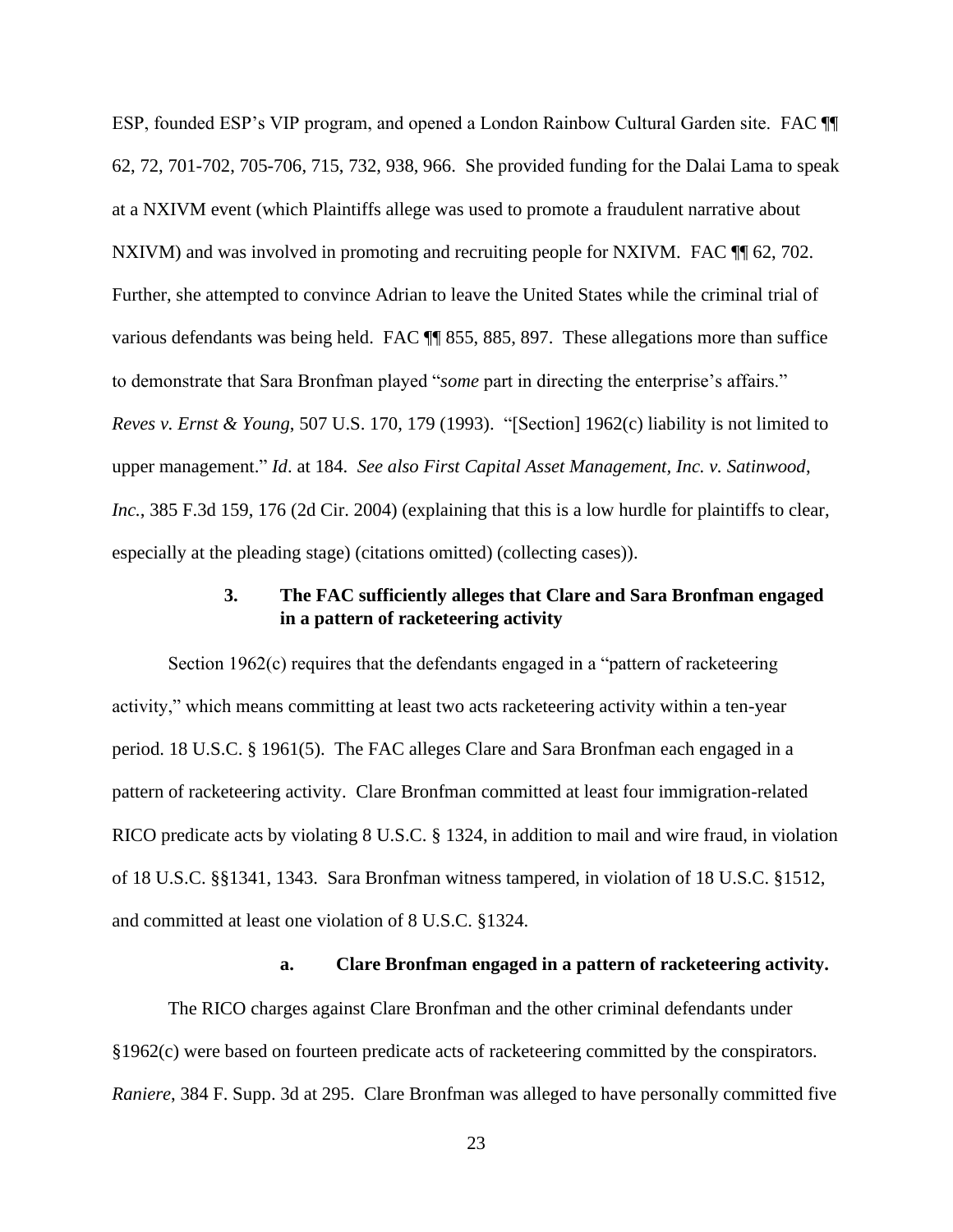racketeering acts, two involving identity theft conspiracy, as well as identity theft, money laundering, and visa fraud. FAC. 294-295.<sup>17</sup> The FAC sufficiently alleges that she committed several immigration-related and mail and wire fraud predicate acts.<sup>18</sup>

# **i. Clare Bronfman committed four immigration-related RICO predicates.**

Illegally harboring an alien qualifies as a RICO predicate act when done for financial gain. 18 U.S.C. §1961(1)(F) (providing that acts indictable under Section 274 of the Immigration and Nationality Act, 8 U.S.C. §1324, are RICO predicates when done for financial gain). Clare Bronfman does not contend that the FAC fails to sufficiently allege that she violated the alien harboring statute for financial gain. *See* CB Mem. at 22 ("assuming" the FAC sufficiently alleges an alien harboring violation before arguing that it is only one predicate act and that another is required). In fact, the FAC plausibly alleges that Clare Bronfman violated the alien harboring statute at least *four times*, by "encourag[ing] or induc[ing]" four different individuals to "come to, enter, or reside in the United States, knowing or in reckless disregard of the fact that such coming to, entry, or residence is or [would] be in violation of law," 8 U.S.C.  $\S 1324(a)(1)(iv)$ ; "transport[ing]" such individuals, with knowledge or reckless disregard of that fact that they remained in the United States in violation of law, *id.* § 1324(a)(1)(A)(ii); and/or "conceal[ing]" or "harbor[ing]" them (or attempting to do so) "in any place," with knowledge or in reckless disregard of the fact that they illegally remained in the U.S., *id.* § 1324(a)(1)(A)(iii). Clare Bronfman's immigration-related violations alone thus satisfy RICO's "pattern of racketeering activity" requirement, *see* 18 U.S.C. §§1962(c), 1961(5).

<sup>&</sup>lt;sup>17</sup> That Clare Bronfman was indicted for committing five predicate acts belies her assertion that the FAC does not sufficiently put her on notice of which predicate acts she committed.

<sup>&</sup>lt;sup>18</sup> "Two racketeering acts that are not directly related to each other may nevertheless be related indirectly because each is related to the RICO enterprise." *U.S. v. Masters*, 924 F.2d 1362, 1367 (7th Cir. 1991).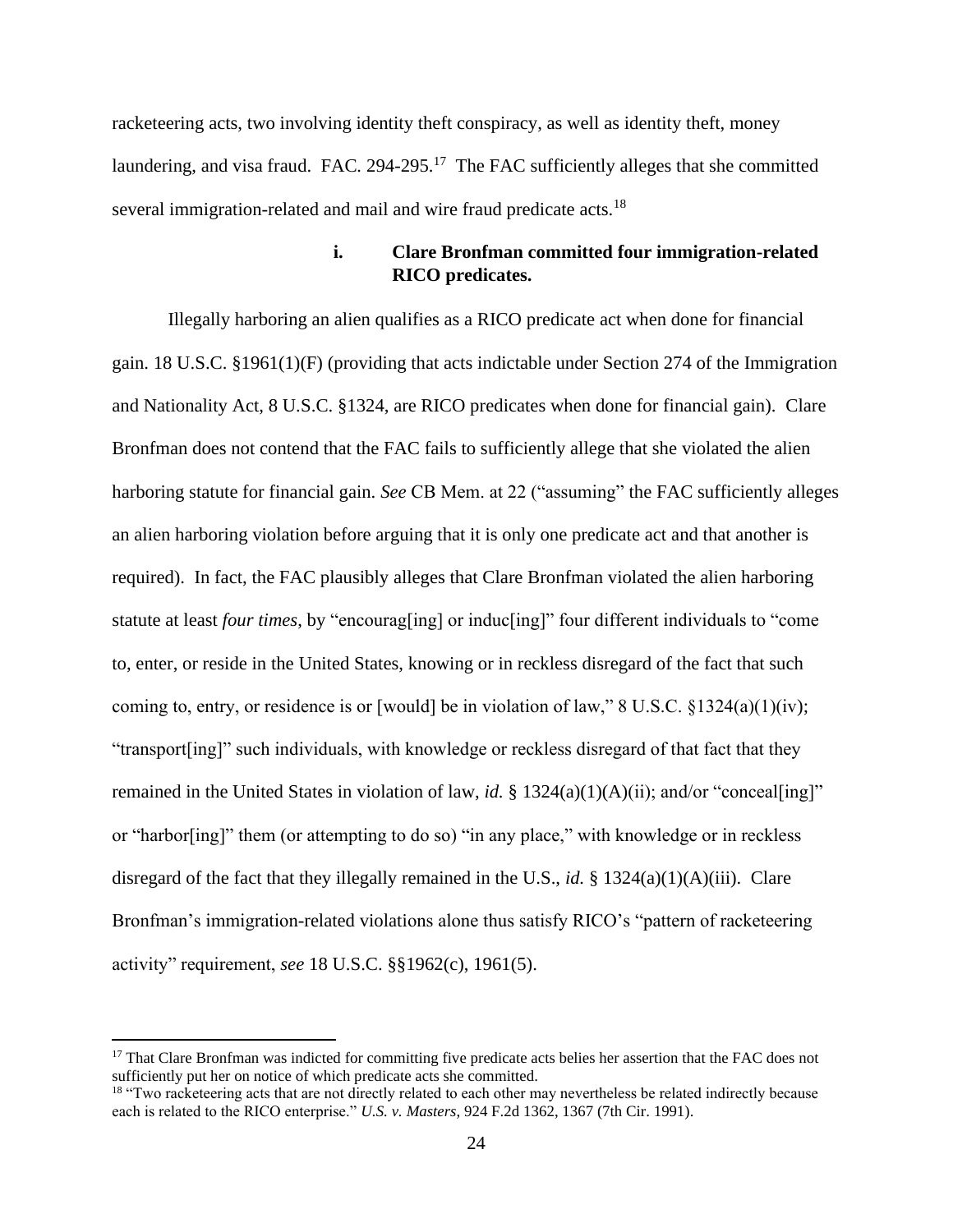First, the FAC plausibly alleges that Clare Bronfman "encourage[d]" Plaintiff Lindsay MacInnis to "come to . . . the United States, knowing or in reckless disregard of the fact that such coming to . . . [would] be in violation of law," 8 U.S.C. § 1324(a)(1)(A)(iv), and attempted to harbor her with knowledge or in reckless disregard of the fact that she remained in the United States illegally, *id.* § 1324(a)(1)(A)(iii), because of circumstances caused by Clare Bronfman, among other Defendants. FAC ¶¶ 222-223. Second, Clare Bronfman violated 8 U.S.C.  $\S 1324(a)(1)(A)(ii)$ –(iv) with respect to Camila by encouraging her to enter the United States, harboring her, and attempting to transport her with the requisite mental state. FAC  $\P$  84, 90-91, 834. Third, Clare Bronfman violated 8 U.S.C. §1324(a)(1)(A)(iii)–(v) by harboring, encouraging, and conspiring to encourage Adrian, Camila's brother, to reside in the United States with knowledge or reckless disregard of the fact that his residence was illegal. FAC ¶¶ 725-726. Fourth, Clare Bronfman encouraged B to enter and remain in the United States and harbored her with knowledge that her entry and residence violated 8 U.S.C. § 1324. FAC ¶ 58, 73, 297, 724 (explaining how ESF, an arm of NXIVM, "sponsor[ed] fraudulently obtained student visas for foreign nationals brought to the United States under false pretenses," to further Rainbow Cultural Gardens, NXIVM's unlicensed child development program, and that B was enticed by ESF to enter the U.S. and once there told she had to work for RCG).

In short, as the district court concluded at Clare's sentencing, it is "clear," that Clare Bronfman "made promises to immigrants that she did not keep, exacted labor that she did not pay for, and took advantage of these individuals' financial straits and immigration statuses in a manner that exacerbated both their financial and emotional vulnerabilities and made them more reliant on her and the NXIVM community, sometimes with very harmful consequences." FAC ¶ 723 (citing Sentencing Memorandum (Dkt. 936), 1:18-cr-00204 (sentencing Clare Bronfman for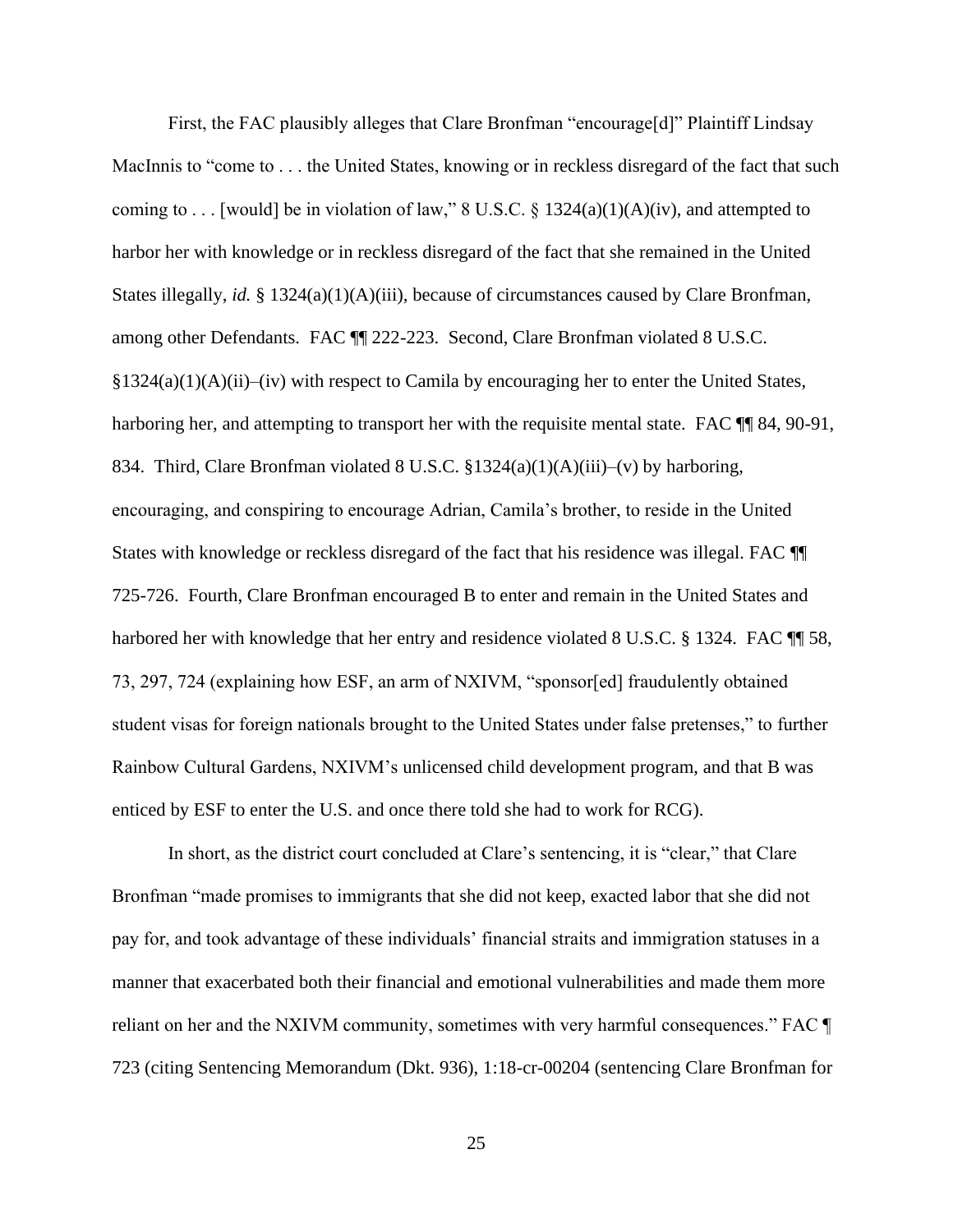violating §1324 with respect to another woman—who was eventually made a DOS "slave"); *see also* FAC ¶ 852 (Clare Bronfman admitting before the district court that "for financial benefit" she "harbor[ed] an individual who [she] knew had remained in the United States in violation of the law [and] substantially facilitated her to live and work in our country in a way that would be undetected" (quoting Clare Bronfman's guilty plea)). The Court need look no further than Clare Bronfman's immigration-related predicates to conclude that the FAC alleges that she engaged in a pattern of racketeering activity.

## **ii. Clare Bronfman committed multiple mail and wire fraud acts.**

The FAC also alleges that Clare Bronfman committed the racketeering acts of mail and wire fraud. *See* 18 U.S.C. §1961(1)(B); Fed. R. Civ. P. 9(b).<sup>19</sup> The elements of mail and wire fraud are: (i) a scheme to defraud; (ii) to obtain money or property; (iii) furthered by the use of interstate mail or wires. *See BWP Media USA Inc. v. Hollywood Fan Sites, Inc.*, 69 F. Supp. 3d 342, 362 (S.D.N.Y. 2014). The FAC alleges that the enterprise was conducted to, *inter alia*, further a fraudulent scheme to obtain money and property from Plaintiffs and others. *See, e.g.*, FAC  $\P$ <sup>3-4</sup> (alleging that high-ranking individuals within NXIVM manipulated the curriculum to ensure that out of the more than sixteen thousand people who took NXIVM's courses, fewer than one hundred earned income from NXIVM's businesses). Defendants, including Clare Bronfman, repeatedly used mail and wire to effectuate their fraudulent scheme. *See, e.g.*, FAC ¶ 91 (describing frequent telephone calls made Clare Bronfman and Raniere to Adrian in furtherance of the scheme); FAC ¶ 128 (describing several threatening letters Clare Bronfman wrote to Soukiana Mehdaoui in furtherance of the scheme). Importantly, Clare (or Sara) Bronfman did

<sup>&</sup>lt;sup>19</sup> Further, as discussed *infra*, pp. 27, 32, 35, the Complaint can also be read to plausibly allege that Clare Bronfman aided and abetted predicate acts committed by others, which are imputed to her. The same is true for Sara Bronfman.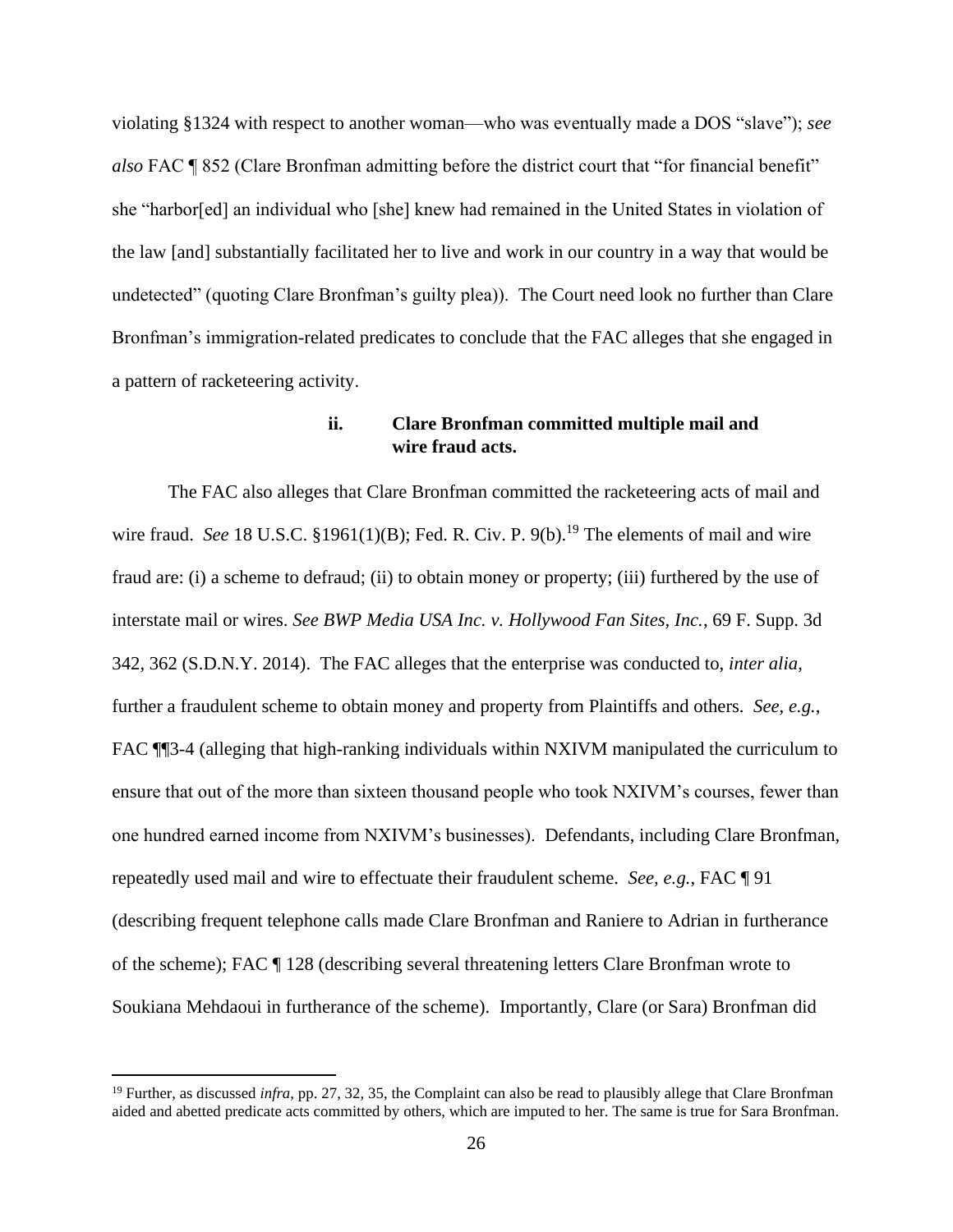not have to mail or send wire communications that were themselves false or misleading and "use of mails [did not even need to be] an essential element of the scheme" so long as they were "incident" to an essential part of the scheme, or a "step in the plot." *United States v. Schmuck*, 489 U.S. 705, 710–11 (1989) (internal citation and quotation marks omitted).<sup>20</sup>

A scheme to defraud includes "everything designed to defraud by representations as to the past or present, or suggestions and promises as to the future." *United States v. Altman*, 48 F.3d 96, 101 (2d Cir. 1995)), (citing *Durland v. United States*, 161 U.S. 306, 313 (1896)), and requires material misrepresentations made with fraudulent intent. *See generally United States v. Pearce*, 224 F.3d 158 (2d Cir. 2000). Plaintiffs need not show that they relied on the defendants' misrepresentations. *See Bridge v. Phoenix Bond & Indem. Co.*, 553 U.S. 639, 661 (2008). The FAC sufficiently alleges that Clare Bronfman personally used the mails or wire in furtherance of a fraudulent scheme or aided and abetted the commission of mail and wire fraud predicate acts.

Clare Bronfman personally, and acting through agents, made use of the mails and wires to further Defendants' scheme to enrich themselves through their pyramid scheme and to induce certain Plaintiffs to provide labor for little or no compensation.<sup>21</sup> For example, Clare Bronfman "drafted threatening letters that were supplied to NXIVM's lawyers, who transposed the letters verbatim onto law firm letterhead" and sent them to Plaintiffs Edmondson, Salazar, and Mehdaoui, among others. FAC  $\P$  118, 749. The FAC also alleges that she "made" false statements concerning Sarah Edmondson to the Vancouver Police Department after Edmondson stopped participating in NXIVM programs, alleging that Edmondson hacked computers and stole

<sup>&</sup>lt;sup>20</sup> Because the mail and wire fraud statutes "use the same relevant language, they are analyzed in the same way." *United States v. Slevin*, 106 F.3d 1086, 1088 (2d Cir. 1996).

 $21$  "The fraudulent statements of an agent, when made within the scope of its agency, are attributable to the principal." *Aetna Cas. And Sur. Co. v. Aniero Concrete Co., Inc.*, 404 F.3d 566, 580 (2d Cir. 2005); *see also Woods v. Maytag Co.*, 807 F. Supp. 2d 112 (E.D.N.Y. 2011) (this principle is "well-established").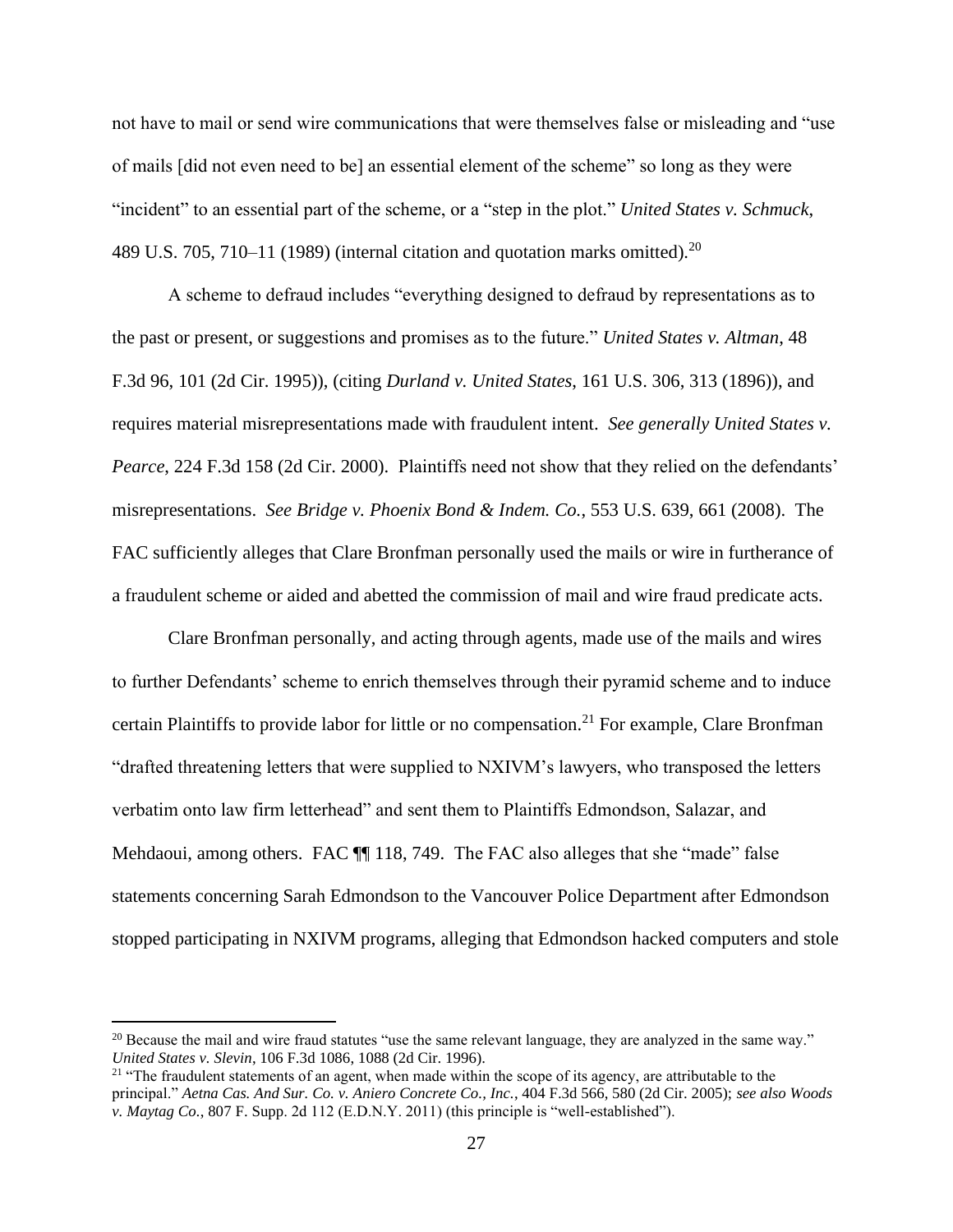NXIVM property. FAC  $\P$  106-107, 823, 837. These letters were intended to protect and perpetuate the fraudulent scheme, were false and misleading, FAC ¶ 824, and designed to pressure several Plaintiffs, among others, into silence, so the entities operated by Raniere and Clare Bronfman could weather public and law enforcement scrutiny and continue generating revenue.

In short, the FAC details the fraudulent scheme operated by the Defendants, the use of the mails and wires in furtherance of the scheme, that Clare Bronfman made false and misleading statements personally and through at least one of her agents, and sufficiently describes the content of those statements. This is enough to survive a motion to dismiss.<sup>22</sup>

The FAC also sufficiently alleges intent to defraud. Because it is "unrealistic to expect a plaintiff to plead a defendant's actual state of mind," Federal Rule of Civil Procedure 9(b) "permits plaintiffs to allege fraudulent intent generally." *Powers v. British Vita, P.L.C.*, 57 F.3d 176, 184 (2d Cir. 1995) (internal quotation marks omitted); Fed. R. Civ. P. 9(b) ("[K]knowledge[] and other conditions of a person's mind may be alleged generally). Plaintiffs need only provide "some minimal factual basis for conclusory allegations that give rise to a strong inference of fraudulent intent." *Powers*, 57 F.3d at 184 (internal quotation marks omitted). A complaint may give rise to a sufficient inference of fraudulent intent by "alleg[ing] a motive for committing fraud and a clear opportunity for doing so" or by "identifying circumstances indicating conscious behavior by the defendant." *Id.* The FAC does both.

First, it alleges that Clare Bronfman had motive and a clear opportunity to commit fraud. *See, e.g.*, FAC ¶ 38 (court finding that Clare Bronfman "clear[ly] . . . used her incredibly wealth

<sup>&</sup>lt;sup>22</sup> Clare Bronfman's reliance on *Flexborrow LLC v. TD Auto Finance LLC*, 255 F. Supp. 3d 406 (E.D.N.Y. 2017), is misplaced. In that case, the complaint "[did] not identify any statements made by [the] defendant that were fraudulent, much less the dates and the times those statements were made or the identities of the recipients." 255 F. Supp. 3d at 422.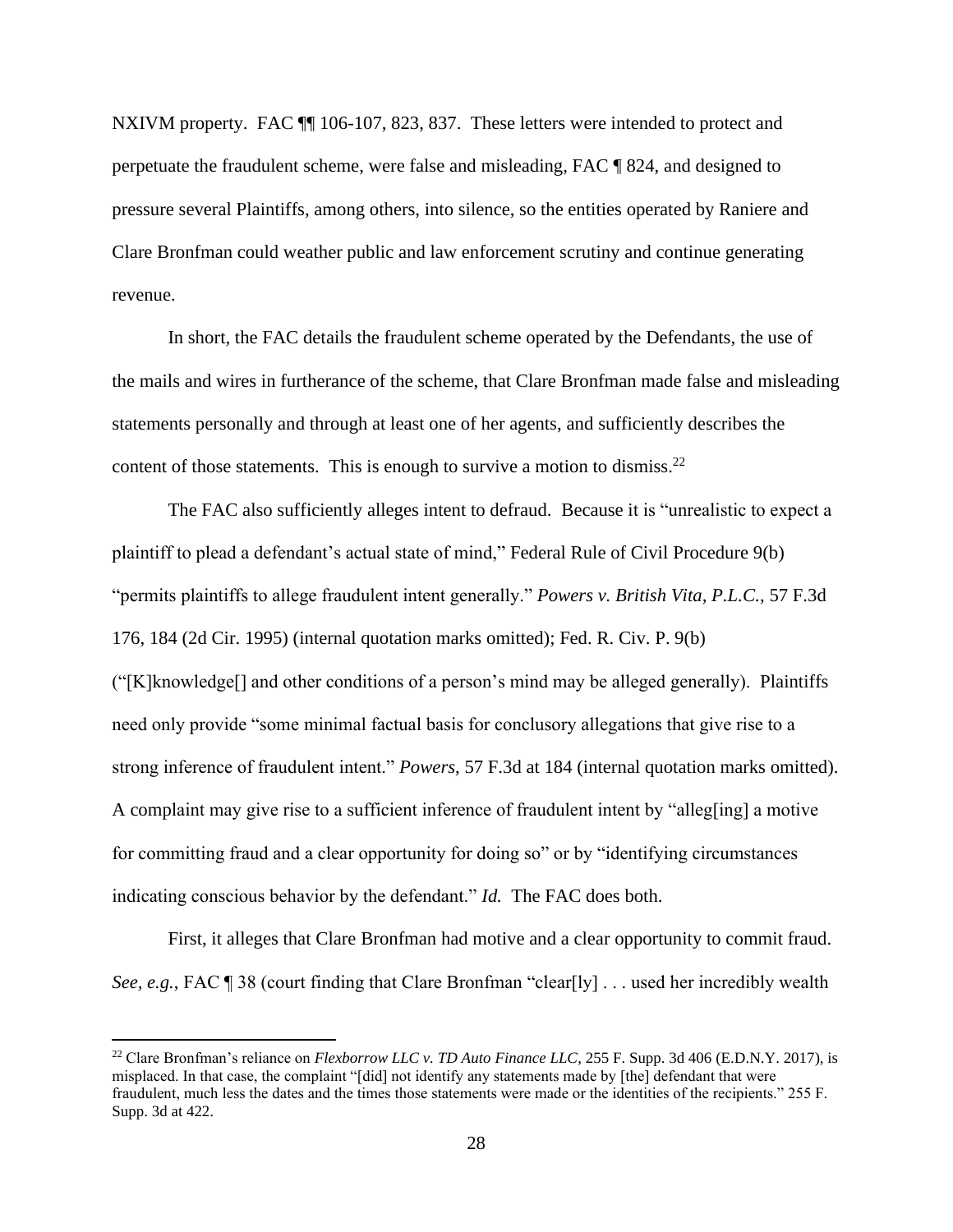and attempted to use her social status and connections not only to support NXIVM's work, but also as a means of intimidating, threatening, and exacting revenge upon individuals who dared to challenge its dogma"). Second, it identifies circumstances indicating conscious behavior by her to commit fraud, particularly "in light of the entire pattern of conscious behavior alleged." *Powers*, 57 F.3d at 187 (holding that conscious behavior evinced fraudulent intent when the defendant violated an agreement soon after entering into it); *see, e.g.*, FAC ¶ 90 (alleging that Clare Bronfman consulted immigration attorneys on Camila's behalf but never intended to assist Camila in obtaining legal status); FAC ¶ 92 (alleging that Camila was persuaded to go into hiding and take up residence in an apartment provided by Clare Bronfman); FAC ¶ 725 (alleging that Adrian was promised a chance to run a t-shirt company using equipment owned by Clare Bronfman but that Clare Bronfman refused to compensate Adrian, knowing that his immigration status made him unable to demand payment).

Clare Bronfman ignores these allegations (and others that similarly evince fraudulent intent). She asserts that because she "continues to stand by Raniere" she "did not and could not have had any fraudulent intent." CB Mem. at 20. Not so. Clare Bronfman's continued support of Raniere negates neither her motive and opportunity to commit fraud nor the facts alleged indicating that she did so. To the contrary, her support of Raniere suggests only that *one of her reasons for committing fraud* was to benefit Raniere. Put simply, a defendant need not commit fraud for reasons she thought were bad to have committed fraud.

#### **b. Sara Bronfman engaged in a pattern of racketeering activity.**

The FAC plausibly alleges that Sara Bronfman committed at least two predicate acts: (1) witness tampering, in violation of 18 U.S.C. §1512, and (2) encouraging aliens to come to and reside in the United States illegally, in violation of 8 U.S.C. §1324.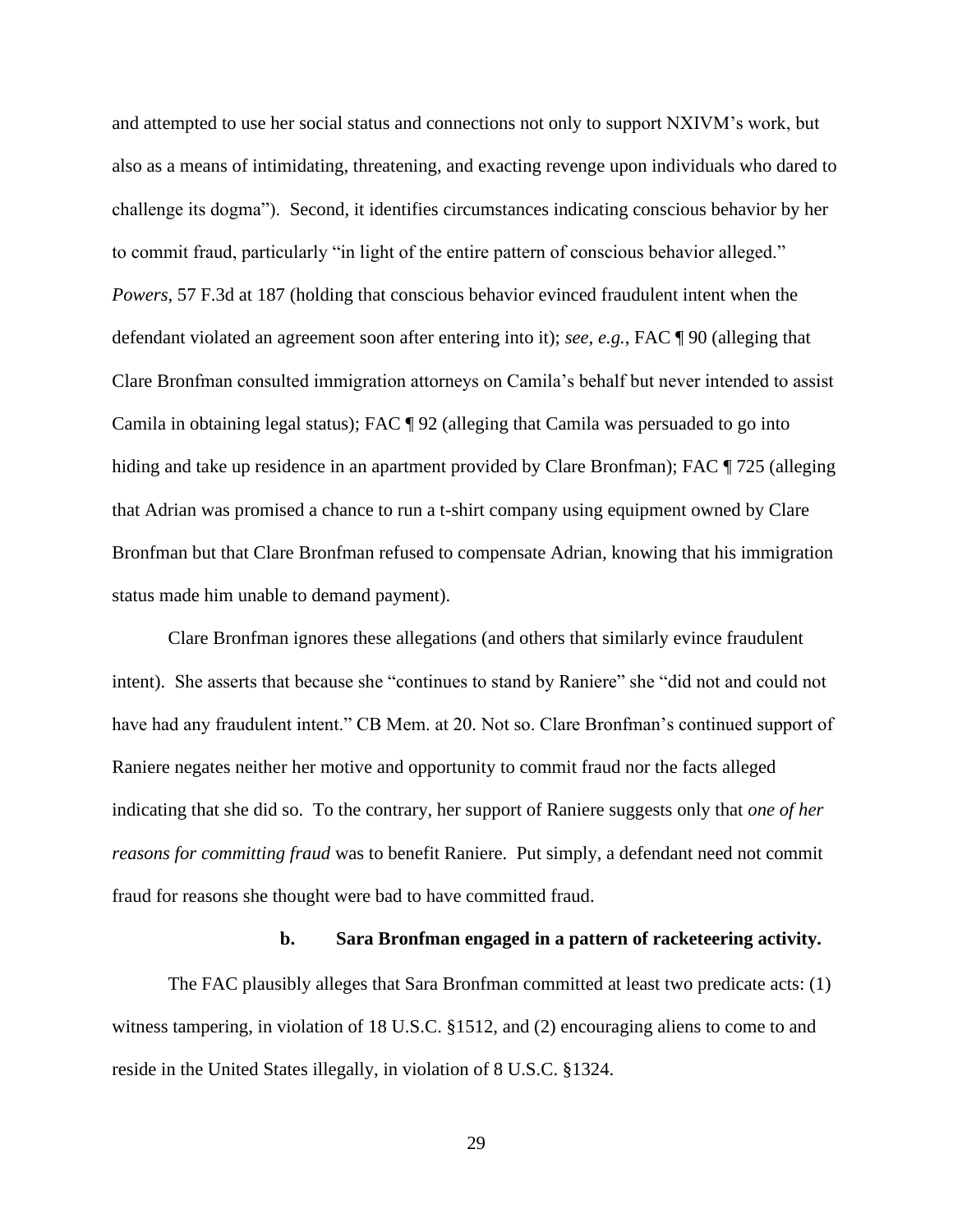Witness tampering in violation of 18 U.S.C. § 1512 is a RICO racketeering act. 18 U.S.C. §1961(1)(b). Witness tampering includes "corruptly persuad[ing]" another, or attempting to do so, with intent to "influence [or] prevent the testimony of any person in an official proceeding" or "cause or induce" any person to "withhold testimony" from an official proceeding." 18 U.S.C. §1512(b) (1); *id*. at §1512 (b)(2)(A). "[C]orrupt persuasion" means "persuasion motivated by an improper purpose." *United States v. Veliz*, 800 F.3d 63, 70 (2d Cir. 2015). This includes "include[s] causing a witness to withhold relevant facts about the defendant's wrongful acts." *Chevron Corp. v. Donziger*, 974 F. Supp.2d 362, 594–45 (S.D.N.Y. 2014). Corrupt persuasion can arise even where the defendant uses neither threats nor bribes to influence or prevent testimony. *See Riley v. City of New York*, 2015 WL 541346 at \*8–9 (E.D.N.Y. 2015) (finding witness tampering occurred when a litigant solicited a false statement to benefit his case and promised the witness that he would help her with her own case); *see United States v. LaFontaine*, 210 F.3d 125, 128–29, 132–33 (2d Cir. 2000) (holding that witness tampering statute satisfied when defendant "remind[ed]" witness of false narrative that would be favorable to the defendant).

Sara Bronfman incorrectly asserts the FAC alleges "no details" as to "when" she discussed compensating Adrian for his refusal to testify. The FAC makes clear that Sara Bronfman violated §1512 by attempting to corruptly persuade Adrian to withhold testimony from an official proceeding. "In the days leading up to the trial," which began on May 7, 2019, Sara Bronfman promised Adrian money if he would leave and remain outside the U.S. during Keith Raniere's criminal trial. *See* FAC ¶¶ 855, 885, 897. These allegations are not conclusory. They contain facts describing *when* Sara Bronfman propositioned Adrian and *how* Sara Bronfman attempted to corruptly persuade him. They also identify the official proceeding from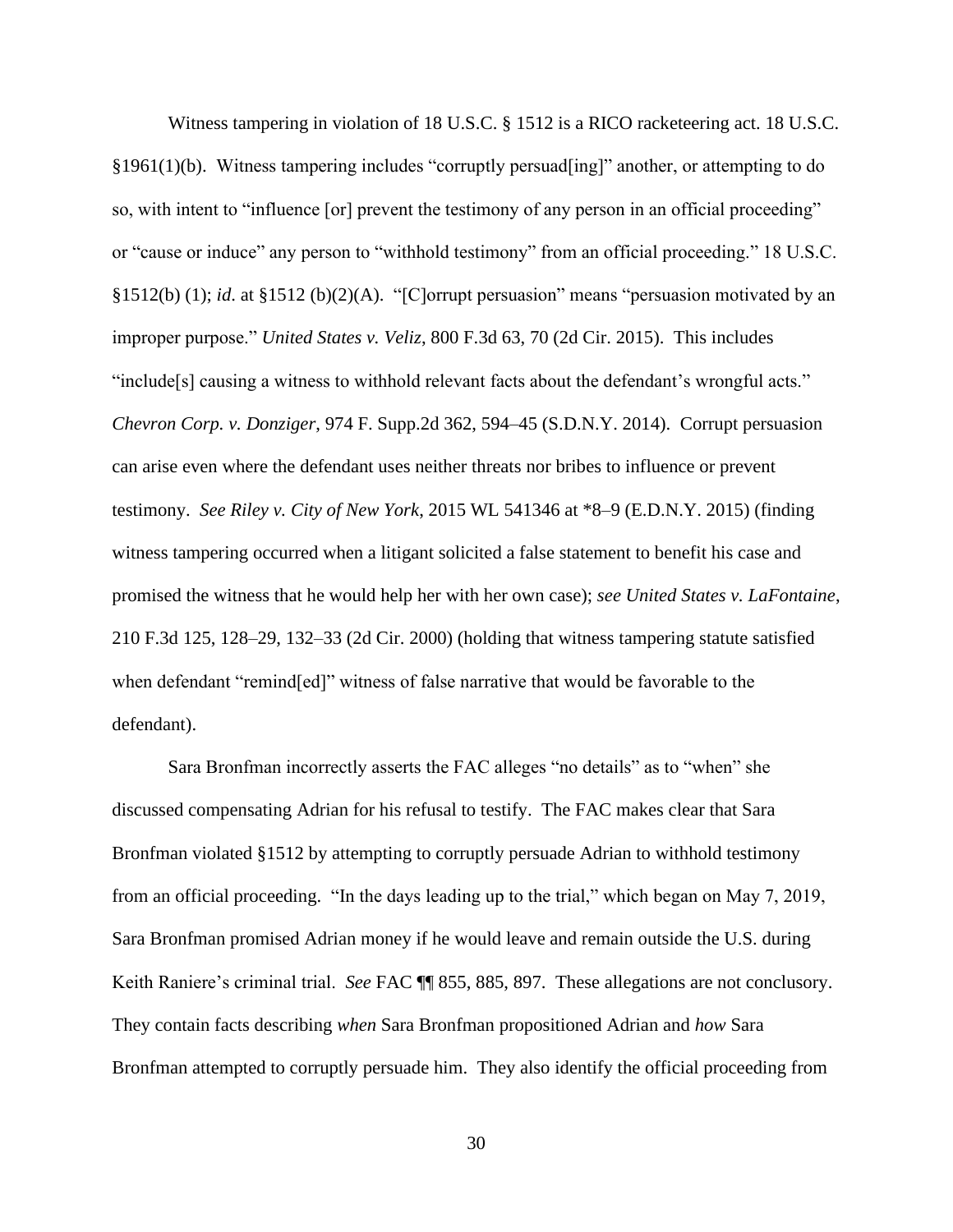which Sara Bronfman sought to withhold testimony. Assuming the facts alleged are true, as the Court must, the FAC plausibly alleges that Sara Bronfman violated the witness tampering statute.

Sarah Bronfman's contention that the witness tampering allegations are insufficient because the FAC does not allege *how much* money she offered Adrian is equally meritless. SB Mem. at 12. There is no requirement that a complaint allege the amount of money the defendant offered the potential witness. Indeed, Sara Bronfman would have committed witness tampering even if she offered Adrian only the vague promise of money, or if she merely encouraged him to flee the country to avoid testifying at the Raniere trial with no promise of money at all. *See LaFontaine*, 210 F.3d at 132–33.<sup>23</sup>

Further, as explained above, it is a violation of 8 U.S.C. §1324 to encourage or induce aliens to "come to" or "reside" in the United States, with knowledge or in reckless disregard of the fact that such coming to or residence would violate the law, and 8 U.S.C. §1324 is a RICO predicate. Aiding or abetting such encouragement also violates §1324 and is a RICO predicate act. 8 U.S.C. § 1324(a)(1)(A)(v)(I), (II).<sup>24</sup> Aiding and abetting requires the defendant to have taken "some conscious action that furthered the commission of the crime." *United States v. Pipola*, 83 F.3d 556, 562 (2d Cir. 1996).<sup>25</sup>

<sup>24</sup> Aiding and abetting the commission of predicate acts under 18 U.S.C. § 1961(1) can be considered racketeering activity for purposes of proving a RICO violation. S*ee United States v. Litwok,* 678 F.3d 208, 213–215 (2d Cir. 2012); *In re Trilegiant Corp., Inc.*, 11 F. Supp. 3d 132, 141 (D. Conn. 2014).

<sup>23</sup> Sarah Bronfman relies on *Homeless Patrol v. Joseph Volpe Family*, 2010 WL 2899099 (S.D.N.Y. 2010) and *Winters v. Jones*, 2018 WL 326518 (D.N.J. 2018). These cases offer her no support. In *Homeless Patrol*, the allegation of witness tampering was "wholly conclusory." 2010 WL 2899099, at \*16. In *Winters*, the complaint's only allegation relating to witness tampering was that "Defendants committed witness tampering 'by corruptly persuading [a subset of] plaintiffs with intent to influence their testimony in an official proceeding and without [sic] testimony in an official proceeding.'" 2018 WL 326158 at \*10 (quoting complaint).

<sup>25</sup> *Pipola* interpreted the general aiding and abetting statute, 18 U.S.C. § 2(a), which is in relevant respects identical to 8 U.S.C. § 1324(a)(1)(A)(v)(II).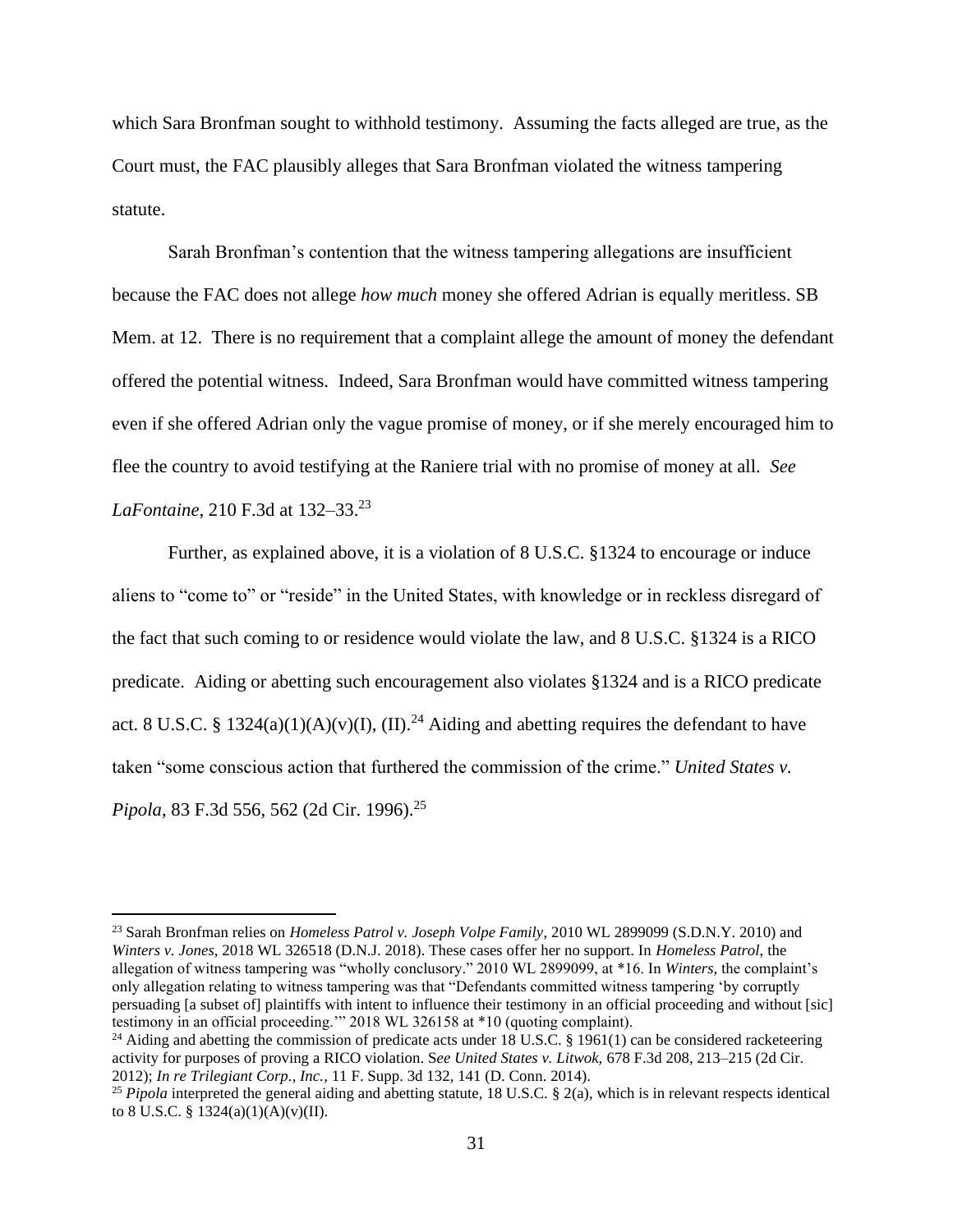The FAC's allegations and reasonable inferences drawn therefrom permit the conclusion that, at minimum, Sara Bronfman aided and abetted Raniere's and Clare Bronfman's encouragement of aliens to come to and reside in the United States in violation of law, and Raniere's and Clare Bronfman's attempts to harbor and transport such aliens. Sara Bronfman funded, was a leader of, and deeply involved in NXIVM's affairs generally. *See* FAC ¶ 62. Sara Bronfman co-founded and funded ESF, which was used to obtain student visas for foreign nationals under the pretense that they would be given educational scholarships, FAC ¶¶ 72, 74, and she launched and directed the operations of RCG, which is where foreign nationals were made to work in violation of law once they came to the United States. FAC ¶¶ 73, 89, 718, 724.

Specifically, Sara Bronfman operated ESF to "sponsor foreign nationals for educational 'scholarships,' so that they could get visas to come to the United States." FAC ¶ 705. She then "put [those foreign nationals] to work" in RCG, "thereby causing [them] to lose their international student immigration status." FAC ¶¶ 705, 720 (alleging Sara Bronfman directed Loretta Garza to use accounting tricks to hide the existence of foreign nationals working for RCG without the proper visas and to mask RCG's finances). Her practices threatened the foreigners with arrest and deportation, which made them highly dependent on NXIVM. FAC ¶ 707. From these practices NXIVM obtained untaxed cheap labor. FAC ¶ 707. It is therefore reasonable to infer that, as the operator and funder of ESF and RCG, Sara Bronfman shared in the criminal endeavor and took specific actions, like directing Garza or other RCG employees to "maintain multiple sets of books" to hide the foreign national's existence. FAC ¶ 720.

In sum, by witness tampering in violation of 18 U.S.C. §1512 and aiding and abetting violations of 8 U.S.C. §1324, Sara Bronfman committed at least two predicate acts. Those predicate acts were sufficiently related to form the basis of Plaintiffs' §1962 (c) RICO claim, for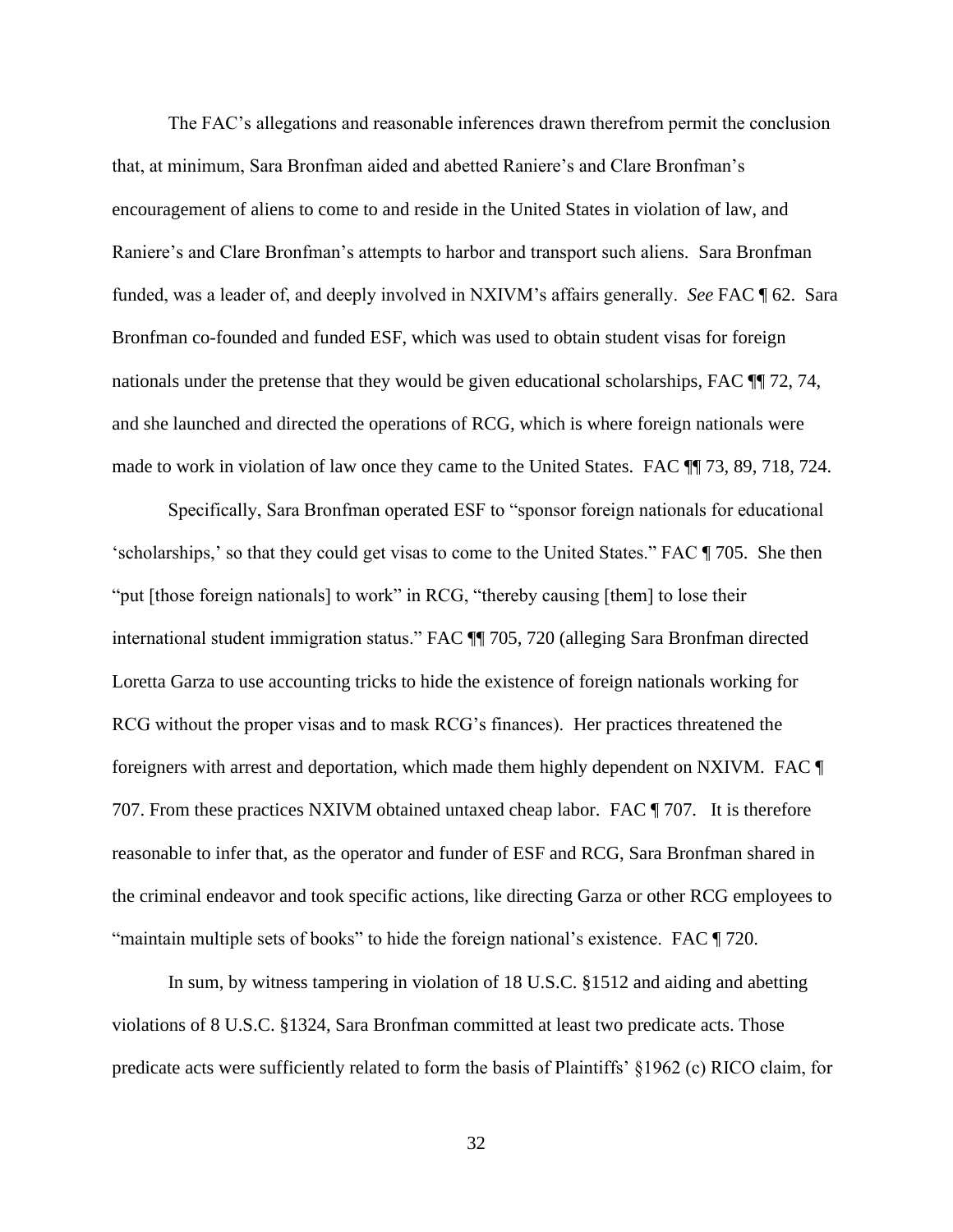they were in service of NXIVM as a criminal enterprise. *See United States v. Coppola*, 671 F.3d 220, 243 (2d Cir. 2012) (explaining that relatedness is established by "connective diverse predicate acts to an enterprise whose business is racketeering activity, such as an organized crime family" (internal quotation marks omitted)).

## **4. The FAC plausibly alleges that Clare and Sara Bronfman violated 18 U.S.C. § 1962(d) (Count II).**

Both Clare and Sara Bronfman move the Court for dismissal of the RICO conspiracy (§1962(d)) claim. CB Mem. at 23-24, SB Mem. at 16. They argue that the FAC does not contain sufficient allegations to allow the Court to infer that they (or any of the other Individual Defendants) agreed to violate RICO.<sup>26</sup>

A person violates RICO's conspiracy proscription if she "agrees to join a racketeering scheme" that involved, or was intended to involve, two or more predicate acts of racketeering and "knowing[ly] engage[s] in the scheme with the intent that its overall goals be effectuated." *See United States v. Zemlyansky*, 908 F.3d 1, 11 (2d Cir. 2018). Clare and Sara Bronfman needed "'knowledge of only the general contours of the conspiracy.'" *U.S. v. White*, 7 F.4th 90, 99 (2d Cir. 2021) (citation omitted). *Accord, New York District Council of Carpenters Pension Fund v. Forde*, 939 F. Supp. 2d 268, 282 (S.D.N.Y. 2013). Nor did they have to know the identities of all the conspirators. *See U.S. v. Martino*, 664 F.2d 860, 876 (2d Cir. 1981) ("a single conspiracy does not become multiple conspiracies merely because a particular member does not know the identities of some other members"); *[United States v. Applins,](https://1.next.westlaw.com/Link/Document/FullText?findType=Y&serNum=2024682740&pubNum=0000506&originatingDoc=I6c581918382711e490d4edf60ce7d742&refType=RP&fi=co_pp_sp_506_76&originationContext=document&transitionType=DocumentItem&ppcid=8ae19cca8e4a44c080cc1d09a1767644&contextData=(sc.Keycite)#co_pp_sp_506_76)* 637 F.3d 59, 75- [76 \(2d Cir. 2011\)\)](https://1.next.westlaw.com/Link/Document/FullText?findType=Y&serNum=2024682740&pubNum=0000506&originatingDoc=I6c581918382711e490d4edf60ce7d742&refType=RP&fi=co_pp_sp_506_76&originationContext=document&transitionType=DocumentItem&ppcid=8ae19cca8e4a44c080cc1d09a1767644&contextData=(sc.Keycite)#co_pp_sp_506_76) or all the details of the conspiracy. *New York District Council of Carpenters*,

 $26$  Clare and Sara Bronfman also incorrectly claim that the Court should dismiss the racketeering conspiracy claim if it were to dismiss the racketeering count (CB Mem. at 23-24). *See Salinas v. U.S.*, 522 U.S. 52, 64-66 (1997) (a defendant "may be liable for [RICO] conspiracy even though he was incapable of committing the substantive offense."). *Accord United States v. Applins,* [637 F.3d 59, 75-76 \(2d Cir. 2011\);](https://1.next.westlaw.com/Link/Document/FullText?findType=Y&serNum=2024682740&pubNum=0000506&originatingDoc=I6c581918382711e490d4edf60ce7d742&refType=RP&fi=co_pp_sp_506_76&originationContext=document&transitionType=DocumentItem&ppcid=8ae19cca8e4a44c080cc1d09a1767644&contextData=(sc.Keycite)#co_pp_sp_506_76) *City of New York v. Bello*, 579 Fed. Appx. 15, 17-18 (2d Cir. 2014).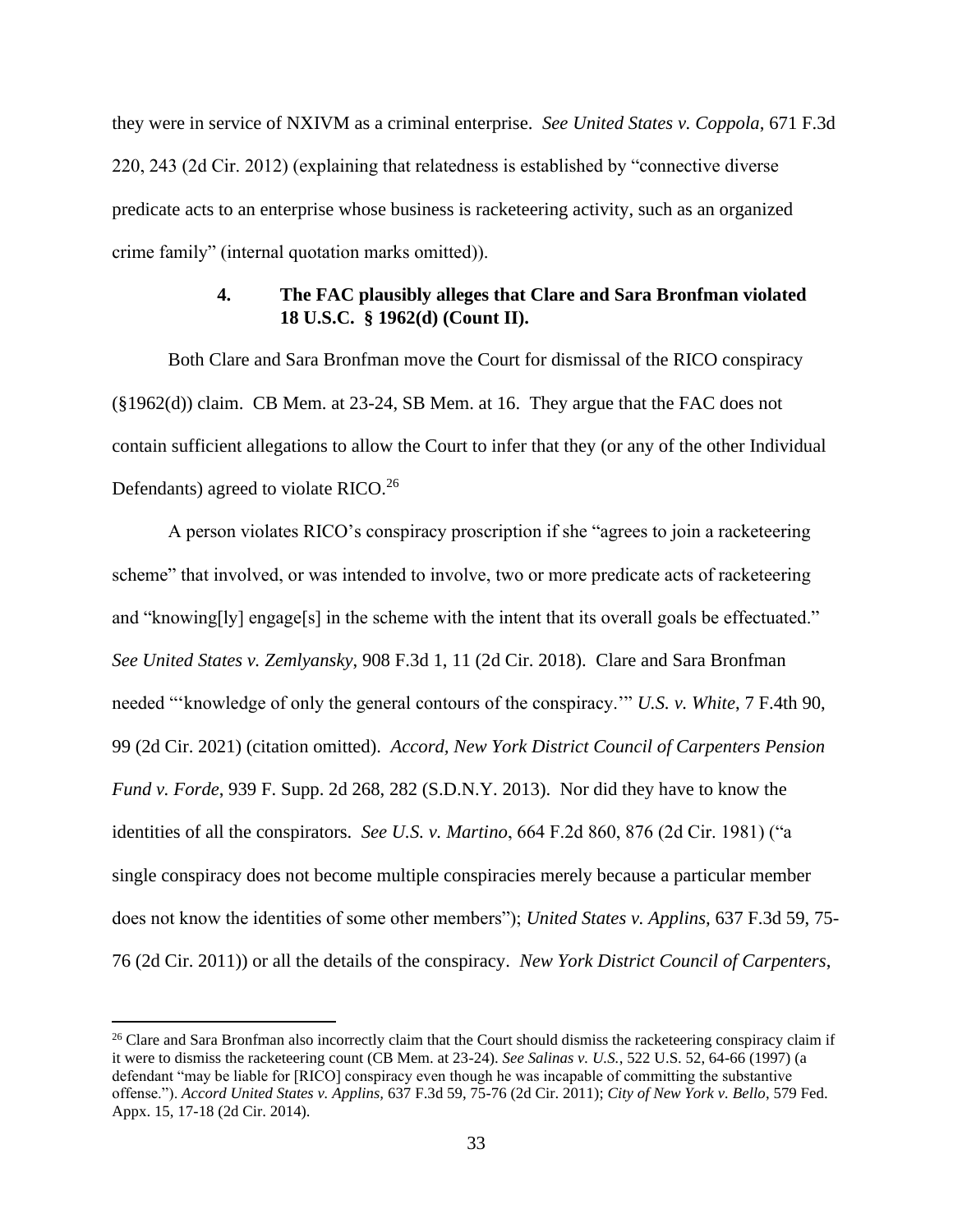939 F. Supp. 2d at 282; *Chubb & Son Inc. v. Kelleher*, 2010 WL 5978913, at \*4 (E.D.N.Y. Oct. 22, 2010). Their "'agreement to join a conspiracy can be inferred from circumstantial evidence of the defendant's status in the enterprise or knowledge of wrongdoing.'" *Board of Managers of Trump Tower at City Center Condominium by Neditch v. Palazzolo*, 346 F. Supp. 3d 432, 463 (S.D.N.Y. 2018) (citation omitted). *Accord, New York District Council of Carpenters*, 939 F. Supp. 2d at 282. That a defendant would benefit from the scheme may also support such an inference *Board of Managers of Trump Tower,* 346 F. Supp. 3d at 464-65. An inference may also be drawn from a situation that would logically lead an alleged conspirator to suspect that she or he was part of a larger enterprise. *New York District Council of Carpenters,* 939 F. Supp. 2d at 283 (quoting *U.S. v. Zichettello*, 208 F.3d 72, 99 (2d Cir. 2000).

Racketeering conspiracy was addressed in *[Salinas v. United States,](https://1.next.westlaw.com/Link/Document/FullText?findType=Y&serNum=1997235114&pubNum=0000708&originatingDoc=I9cafed9e8bbf11d9af17b5c9441c4c47&refType=RP&originationContext=document&transitionType=DocumentItem&ppcid=73e08157b8e547bbbfc1ab6cd9af0f54&contextData=(sc.Folder*cid.6b82cc7a23ee48b982cc1a6369b47da7*oc.DocLink))* 522 U.S. 52 (1997). The opinion begins with an overview of fundamental conspiracy principles that are fully applicable to a RICO conspiracy. A conspirator does not have to "agree to commit or facilitate each and every part of the substantive offense" and the conspirators "may divide up the work, yet each is responsible for the acts of each other…." *Id*. at 63-64 (citation omitted). Conspirators who provide support ... are as guilty as the perpetrators." *Id.* at 64 Further, a person may conspire for the commission of a crime by a third person…." *Id*. Third, a "person…may be liable for conspiracy even though he was incapable of committing the substantive offense." *Id*.

The "RICO conspiracy statute…broadened conspiracy coverage by omitting the requirement of an overt act" and a violation does not require proof that "each conspirator agreed that he would be the one to commit two predicate acts." *Id*. A RICO conspirator also does not have to "himself commit or agree to commit the two or more predicate acts requisite to the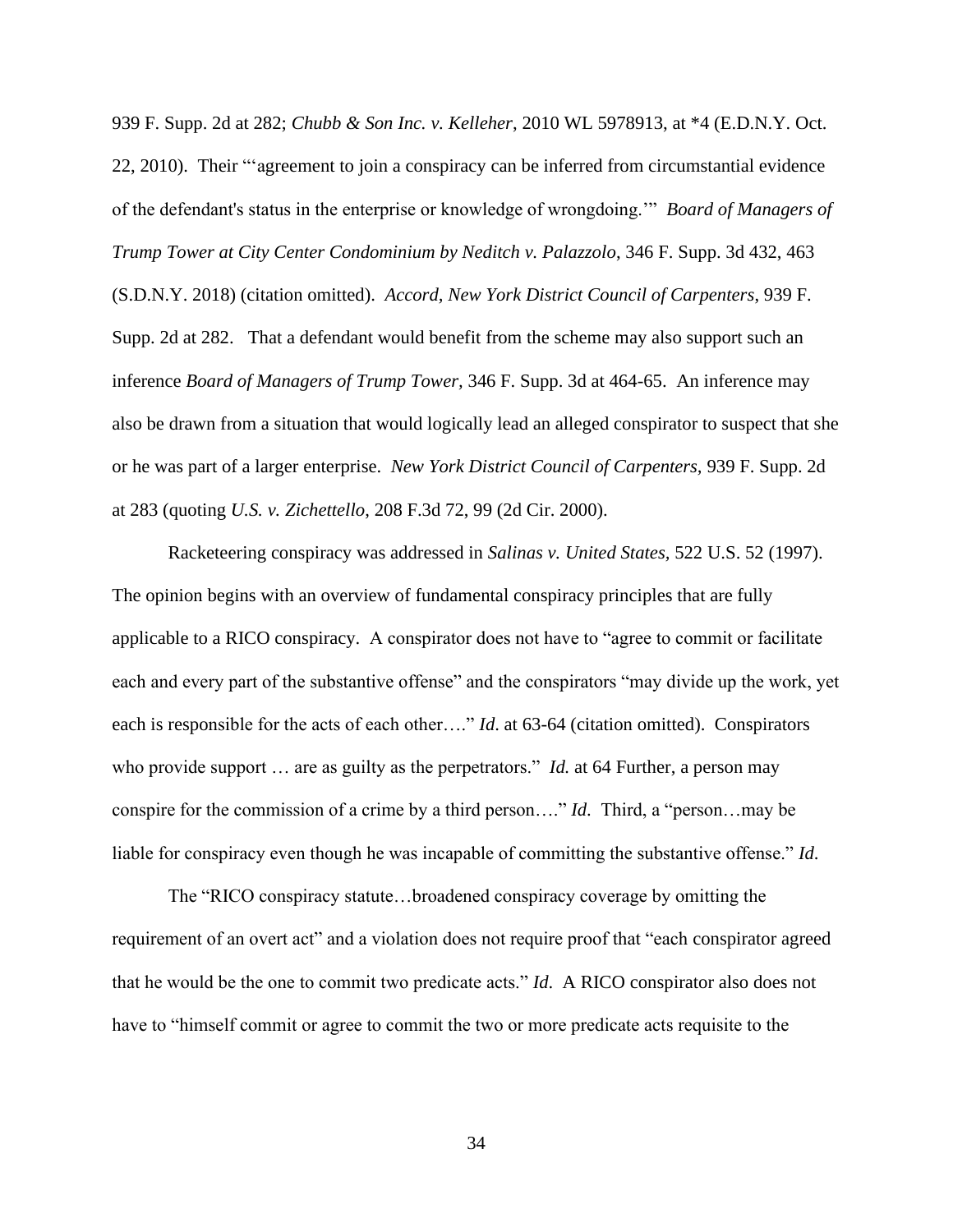underlying offense." *Id.* at 65.<sup>27</sup> The holding in *Salinas* and its progeny render Clare and Sara Bronfman's predicate acts argument irrelevant for purposes of Plaintiffs' racketeering conspiracy claim.<sup>28</sup>

The FAC plausibly alleges that Clare and Sara Bronfman are liable for RICO conspiracy. First, they agreed to join a racketeering enterprise that committed multiple predicate acts, which is expressly alleged in the FAC. *See* FAC ¶ 877.<sup>29</sup> Further, it is reasonable to infer their agreement based on their leadership roles (discussed *supra,* p. 6), and collaboration with other leaders of the enterprise like Raniere (discussed *supra,* pp. 5, 6). Bottom line, the FAC has properly alleged that Clare and Sara Bronfman were part of a conspiracy to violate RICO.

## **5. Plaintiffs Have Standing to Bring RICO Claims**

Clare Bronfman also challenges Plaintiffs' RICO standing, which requires that a person be "injured in his business or property by reason of a violation of section 1962 of this chapter…." 18 U.S.C. §1964(c). CB Mem. at 22-23. She concedes that the FAC alleges the Plaintiffs were financially injured by being fraudulently induced into paying for worthless NXIVM courses, but then suggests that if some Plaintiffs made money from NXIVM they did not suffer a RICO injury. Even if this set-off theory were viable, it is a factual issue that cannot be determined on a motion to dismiss.

Sara Bronfman claims that the FAC's allegation that Plaintiffs were monetarily harmed as the result of "Defendants' scheme, criminal acts, and misrepresentations and omissions"

<sup>27</sup> Further, liability for racketeering conspiracy does not require the "establishment of an enterprise" *[United States v.](https://1.next.westlaw.com/Link/Document/FullText?findType=Y&serNum=2024682740&pubNum=0000506&originatingDoc=I6c581918382711e490d4edf60ce7d742&refType=RP&fi=co_pp_sp_506_76&originationContext=document&transitionType=DocumentItem&ppcid=8ae19cca8e4a44c080cc1d09a1767644&contextData=(sc.Keycite)#co_pp_sp_506_76)  Applins,* [637 F.3d 59, 75 \(2d Cir. 2011\)](https://1.next.westlaw.com/Link/Document/FullText?findType=Y&serNum=2024682740&pubNum=0000506&originatingDoc=I6c581918382711e490d4edf60ce7d742&refType=RP&fi=co_pp_sp_506_76&originationContext=document&transitionType=DocumentItem&ppcid=8ae19cca8e4a44c080cc1d09a1767644&contextData=(sc.Keycite)#co_pp_sp_506_76) (footnote omitted). It follows that there is also no requirement that the defendant operate or mange an enterprise's affairs. *City of New York v. Hatu*, 2019 WL 2325902, at \*14 (S.D.N.Y. May 31, 2019) (citing *[United States v. Zichettello](https://1.next.westlaw.com/Link/Document/FullText?findType=Y&serNum=2000088926&pubNum=0000506&originatingDoc=I4778a05085c511e9a3ecec4a01914b9c&refType=RP&fi=co_pp_sp_506_99&originationContext=document&transitionType=DocumentItem&ppcid=d618981d37b14569adc6439f2d94b4e1&contextData=(sc.Keycite)#co_pp_sp_506_99)*, 208 F.3d at 99).

<sup>&</sup>lt;sup>28</sup> As noted above, the allegations of the FAC also allow a reasonable inference that Clare and Sara Bronfman aided and abetted various predicate acts, which is equivalent to Clare or Sara Bronfman committing such acts for purposes of RICO.

<sup>&</sup>lt;sup>29</sup> Among the predicate acts committed by Clare and Sara Bronfman's co-conspirators are violations of the TVPRA, 18 U.S.C. §1592, discussed *infra*, pp. 37-38, 60-61.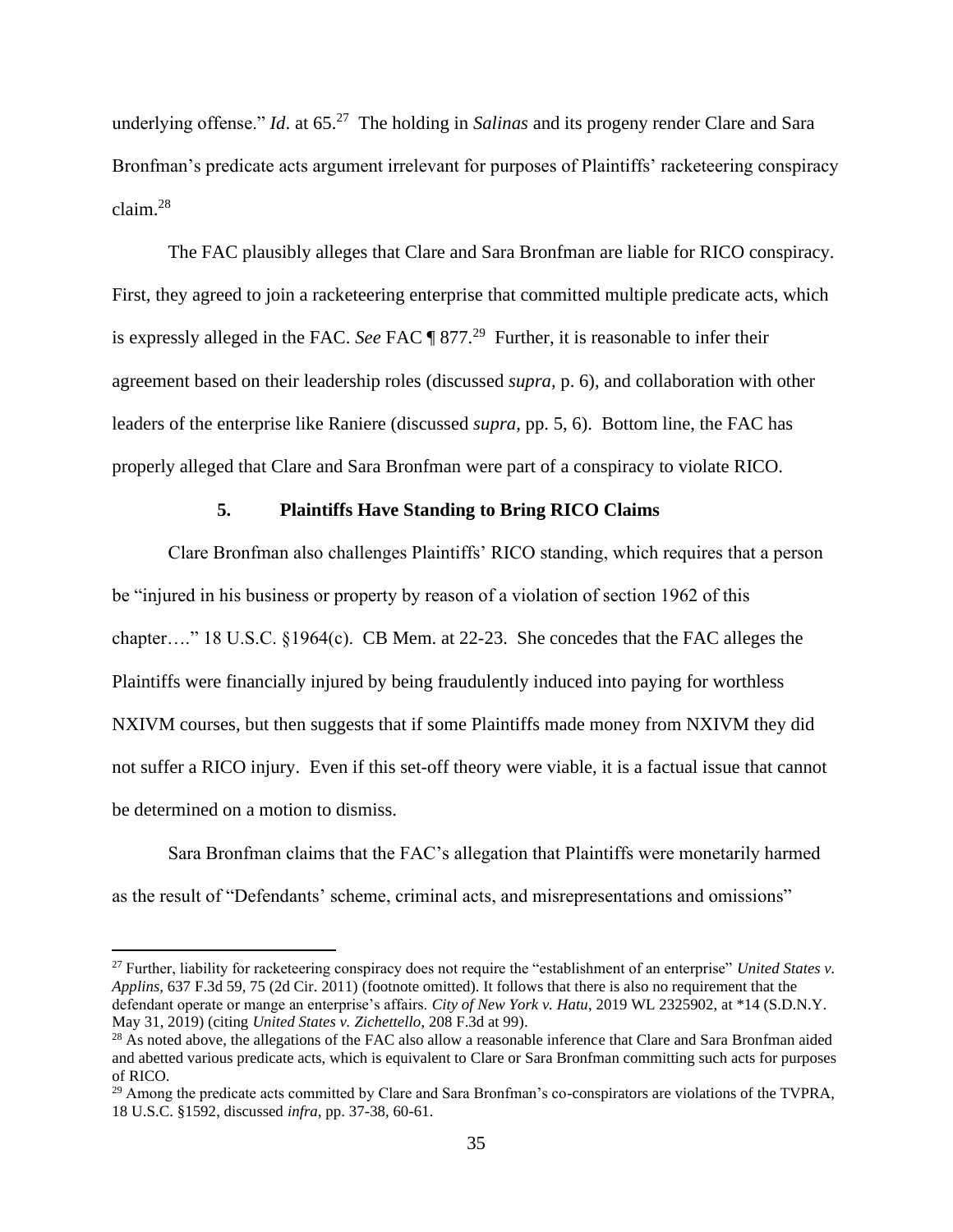insufficiently pleads that their injury was caused by any RICO violation committed by her. SB Mem.at 15.<sup>30</sup> The argument does not support dismissal. First, the FAC does allege that her and her co-conspirators' predicate acts, including mail and wire fraud, immigration-related, and forced labor and trafficking conduct resulted in financial harm to the Plaintiffs. Second, Sara Bronfman is alleged to have conspired to violate RICO and, as a conspirator, she is jointly and severally liable for any injury caused by a co-conspirator. *See Salinas*, 522 U.S. at 63-64 ("each [member of the conspiracy] is responsible for the acts of each other…."); *City of New York v. Pollack*, 2006 WL 522462, \*17 (S.D.N.Y. 2006) (the "nature of civil RICO offenses requires imposition of joint and several liability because all defendants participate in the enterprise responsible for the RICO violations" (citation omitted) (alterations adopted)).

#### **D. Plaintiffs Do Not Have to Plead Compliance with the Statute of Limitations**

Sara Bronfman contends that the FAC must be dismissed because each Plaintiff did not allege that he or she was injured within the applicable limitations periods. RICO. SB Mem. at 8- 10. Not so. A plaintiff "is not required to plead that his or her claims are timely because nonadherence to statutes of limitations is an affirmative defense." *Jones v. City of New York*, 2021 WL 5562694, at \*5 (S.D.N.Y. Nov. 29, 2021). *Harris v. City of New York*, 186 F.3d 243, 251 (2d Cir. 1999); Fed. R. Civ. P. 8(c)(1). Because the statute of limitations is an affirmative defense, unless it appears from the face of a complaint that a claim is untimely the issue should not be resolved on a motion to dismiss. *See, e*.*g.*, *[Connecticut General Life Insurance Company](https://1.next.westlaw.com/Document/Ie37506d06bcc11ebae408ff11f155a05/View/FullText.html?listSource=Search&navigationPath=Search%2fv1%2fresults%2fnavigation%2fi0ad62af00000017f46c38ab17a12f6b0%3fppcid%3dc46ff92c0821462fa0a22b372bc5261d%26Nav%3dCASE%26fragmentIdentifier%3dIe37506d06bcc11ebae408ff11f155a05%26parentRank%3d0%26startIndex%3d1%26contextData%3d%2528sc.Search%2529%26transitionType%3dSearchItem&list=CASE&rank=3&listPageSource=4cf1f19f25a0f4ae0c5b72fdb9c34e04&originationContext=docHeader&contextData=(sc.Search)&transitionType=Document&needToInjectTerms=False&enableBestPortion=True&docSource=eea4a75d628f403a89f2ee2e3aae760a)* 

 $30$  Plaintiffs do not take issue with Sara Bronfman's contention that that they cannot collect strictly personal injury damages under RICO. What they do seek to recover is the money spent for NXIVM procured by fraud, for financial loss from uncompensated labor and trafficking. See *Adhikari v. Daoud & Partners*, 697 F. Supp. 2d 674, 690-91 (S.D. Tex. 2009) (reduction in promised wages, being compelled to pay out-of-pocket fees to defendants, and being prevented from obtaining alternative employment sufficient allegations of financial loss under RICO), and pecuniary loss due to false imprisonment, *see Diaz v. Gates*, 420 F.3d 897, 898-903 (9th Cir. 2005) (en banc) (holding that false imprisonment is compensable under RICO when it causes the victim to lose employment opportunities).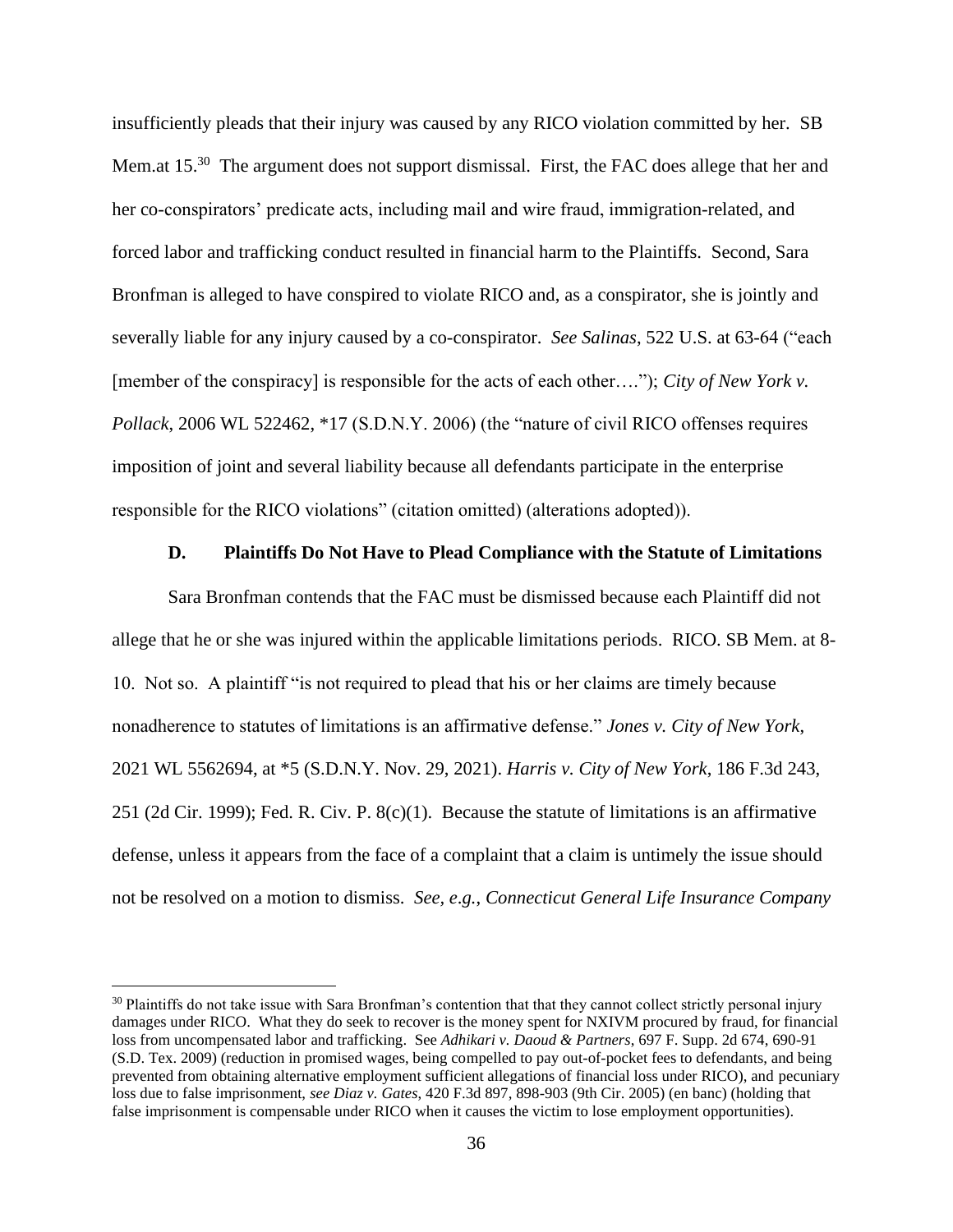*[v. BioHealth Laboratories, Inc.](https://1.next.westlaw.com/Document/Ie37506d06bcc11ebae408ff11f155a05/View/FullText.html?listSource=Search&navigationPath=Search%2fv1%2fresults%2fnavigation%2fi0ad62af00000017f46c38ab17a12f6b0%3fppcid%3dc46ff92c0821462fa0a22b372bc5261d%26Nav%3dCASE%26fragmentIdentifier%3dIe37506d06bcc11ebae408ff11f155a05%26parentRank%3d0%26startIndex%3d1%26contextData%3d%2528sc.Search%2529%26transitionType%3dSearchItem&list=CASE&rank=3&listPageSource=4cf1f19f25a0f4ae0c5b72fdb9c34e04&originationContext=docHeader&contextData=(sc.Search)&transitionType=Document&needToInjectTerms=False&enableBestPortion=True&docSource=eea4a75d628f403a89f2ee2e3aae760a)*, 988 F.3d 127, 132 (2d Cir. 2021); *Whiteside v. Hover-Davis, Inc.*, 995 F.3d 315, 319 (2d Cir. 2021) (affirming the principle).<sup>31</sup>

Sara Bronfman offers no argument that Plaintiffs have pled themselves out of court. Indeed, her argument suggests—at most—that the FAC's allegations leave uncertainty as to when Plaintiffs' claims accrued and whether they are within the statute of limitations. SB Mem. at 8-9. Because the FAC does not clearly and definitively foreclose Plaintiffs' claims against Sara Bronfman—and she offers no argument that it does—the Court cannot dismiss Plaintiffs' claims against her as untimely.<sup>32</sup>

### **E. Plaintiffs' Chapter 77 Claims (Count III) Are Well-Pled**

All claims in Count III are brought under 18 U.S.C. § 1595(a), which creates a private right of action for victims of peonage, slavery, and human trafficking. Section 1595(a) permits "victims" to bring civil actions against those who violate any prohibition in Title 18, Chapter 77 of the U.S. Code, *see* 18 U.S.C. §§ 1581-1597, including those who "knowingly benefit[], financially or by receiving anything of value from participation in a venture which that person knew or should have known has engaged in an act in violation of [Chapter 77]." The FAC alleges that all Individual Defendants are liable under § 1595(a) because they directly violated or

<sup>31</sup> The "discovery accrual rule" applicable in RICO cases, *Rotella v. West, 528 U.S. 549 (2000)* and determining the date of accrual on a motion to dismiss is appropriate only where the facts required to determine when a reasonable plaintiff or ordinary intelligence would have been aware of the fraud can be obtained from the complaint. *E.g., Staehr v. Hartford Financial Services Group, Inc*., 547 F.3d 406, 412 (2d Cir. 2008).

<sup>32</sup> Sara Bronfman cites three cases to support her argument: *HV Assocs. v. PNC Bank, N.A.*, 2020 WL 5819559 (S.D.N.Y. 2020), *Myers Industr., Inc. v. Schoeller Arca Sys., Inc.*, 171 F. Supp. 3d 107 (S.D.N.Y. 2016), and *Dallas v. Vosburgh*, 2019 WL 4573743 (W.D.N.Y. 2019). Far from supporting her argument, the cases reinforce the principle discussed by Plaintiffs (but ignored by Sara Bronfman) that a court may dismiss a claim on limitations grounds only if untimeliness is readily discernable from the face of the complaint. *See HV Associates*, 2020 WL 5819559 at \*4; *Myers*, 171 F. Supp. 3d at 115; *Dallas*, , 2019 WL 4573743 at \*3.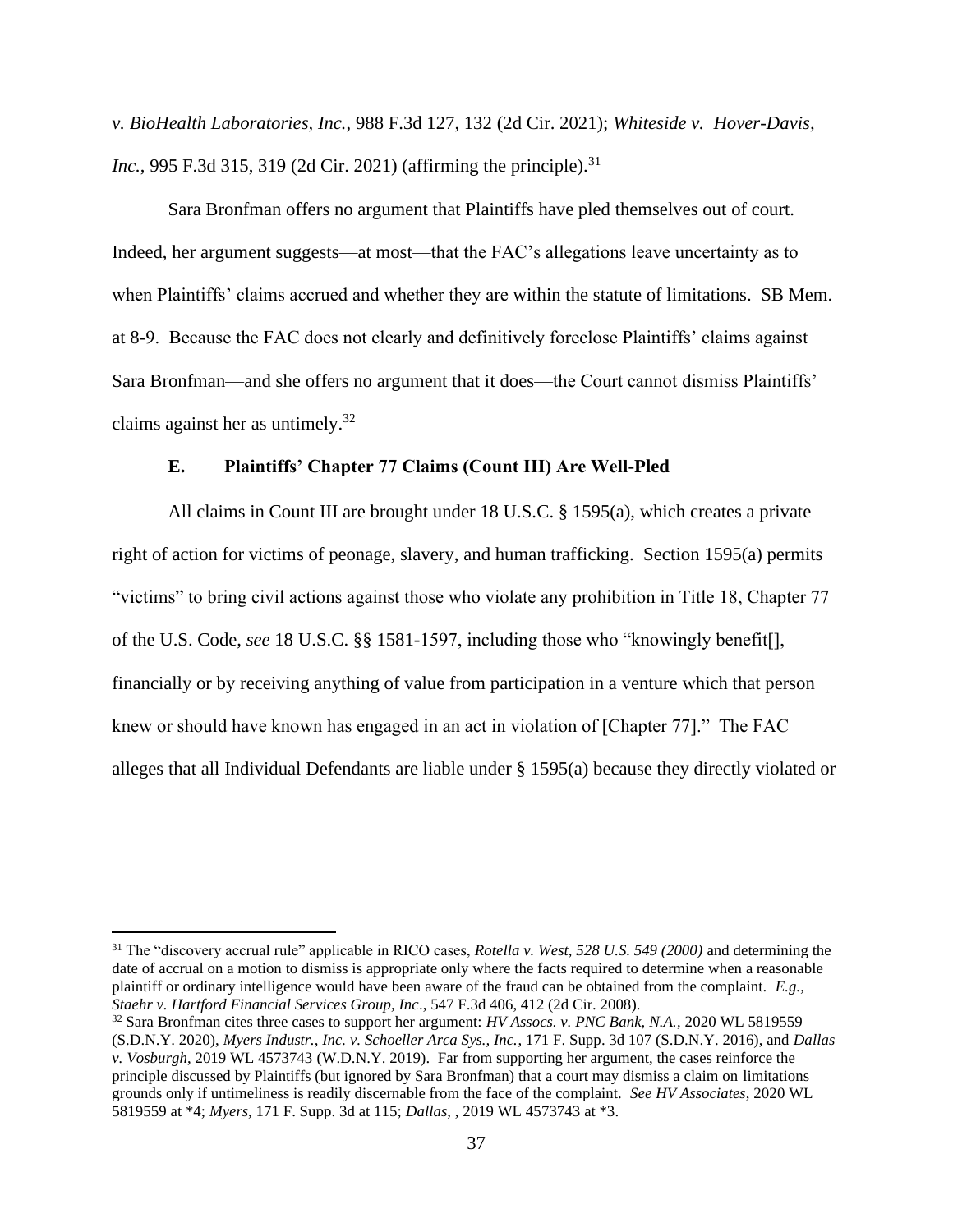participated in a venture that violated 18 U.S.C. §§ 1581 (peonage), 1589 (forced labor), 1590 (human trafficking), 1591 (sex trafficking) and 1592 (document servitude).<sup>33</sup>

### **1. NXIVM was a venture under § 1595(a).**

"The term 'venture' means any group of two or more individuals associated in fact, whether or not a legal entity." *Jane Doe No. 1 et al v. Daniel S. Fitzgerald*, No. CV2010713MWFRAOX, 2022 WL 425016, at \*8 (C.D. Cal. Jan. 6, 2022) (citing 18 U.S.C. §

1591(e)(6)). Plaintiffs allege that Defendants, individuals associated in fact, conspired to operate and participated in a criminal enterprise and venture that engaged in, among other things, acts of fraud, forced labor, peonage and sex trafficking under the NXIVM umbrella. (Statement of Facts p. x)). Civil liability does not require that the venture be solely created and operated for purposes of trafficking, and an individual can be liable even if she did not directly participate in the venture's trafficking. *See M.A. v. Wyndham Hotels & Resorts, Inc*., 425 F. Supp. 3d 959, 970 (S.D. Ohio 2019). However, as Plaintiffs allege, NXIVM was "set up by [D]efendants [and] was designed . . . for the purpose of facilitating [racketeering and trafficking] crimes and also ensuring that [D]efendants would personally reap ample benefits therefrom." *Bistline v. Parker*, 918 F.3d 849, 874-75 (10th Cir. 2019).

### **a. Each Defendant Participated in the Venture.**

Participation in a venture is meant to be construed according to its plain meaning, and "[t]he ordinary meaning of participate or participation is to take part in or share with others in common or in an association." *Doe #1 v. Red Roof Inns, Inc.,* 21 F.4th 714, 724-25 (11th Cir.

<sup>&</sup>lt;sup>33</sup> The FAC also alleges violations of 18 U.S.C. § 1593A, benefitting financially from peonage, forced labor and sex trafficking, but it is not necessary for Plaintiffs to allege or prove violations of this criminal statute in order to establish civil liability under 1595(a). Plaintiffs thus do not oppose dismissal of claims based on violations of section 1593A.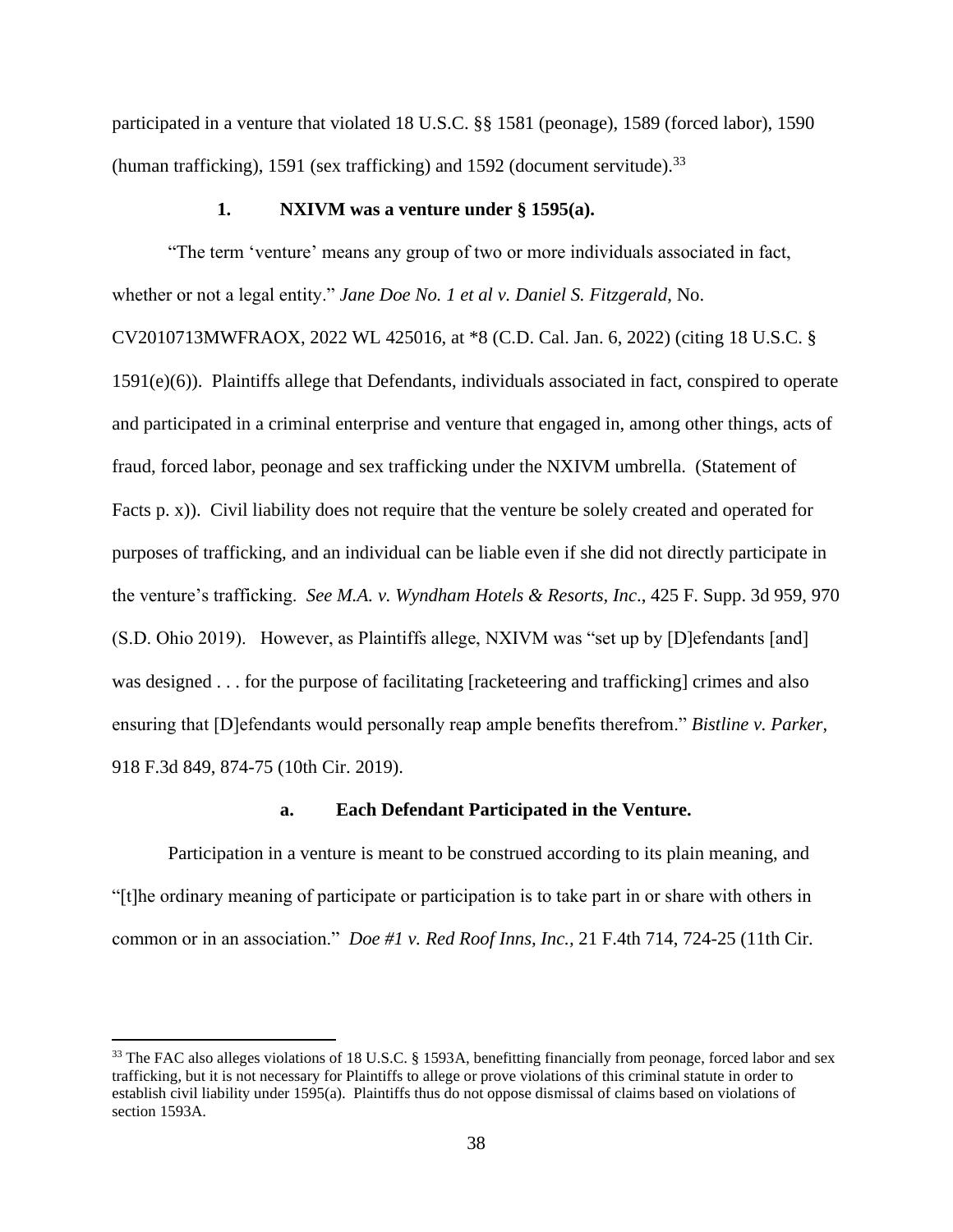2021). "Participation' under § 1595 does not require actual knowledge of participation in the [specific offense] itself." *Wyndham*, 425 F. Supp. 3d at 970.

Each Individual Defendant participated in the venture. Defendant Nicole Clyne, along with Defendants Raniere, Nancy Salzman and Allison Mack, created TEN C, "which was aimed at procuring young women from college sororities for Raniere," by offering them jobs in the tshirt company owned by Clare Bronfman. FAC ¶ 676; *supra*, pp. 10, 11.<sup>34</sup> Subsequently, Clyne and Mack "created and ran DOS with Raniere." FAC ¶ 676. Clyne was a First Line DOS Master and a member of the Inner Circle. FAC  $\parallel$  69. She continues to support Defendant Raniere, visiting and communicating with him regularly, and to advocate and/or recruit for what remains of DOS. FAC ¶ 69. Defendant Roberts was a licensed physician who used a cauterizing iron to brand members of DOS.<sup>35</sup> She continues to support Raniere and promote DOS. FAC  $\P$  69. Defendant Porter "was paid by and acted as an agent of ESF, under the direction of Raniere, Clare Bronfman, and Nancy Salzman." FAC ¶ 67. He conducted illegal and fraudulent "studies" using NXIVM members, including the "Human Fright Experiment," and the Tourette's and OCD "studies." FAC ¶ 67. And, as explained above, Defendants N. Salzman, L. Salzman, Mack and Russell, who each pleaded guilty to racketeering conspiracy, were active participants in the NXIVM venture.

Defendants C. Bronfman and S. Bronfman served in leadership positions within the NXIVM venture and invested their wealth to fund its operations and obstruct the ability of others

<sup>&</sup>lt;sup>34</sup> The company was used several times for trafficking purposes; it was also used by Raniere and C. Bronfman to obtain unpaid labor and services from Plaintiff Adrian, and later used to lure Plaintiff Salazar to move to Albany to work with Raniere. FAC ¶ 676.

<sup>&</sup>lt;sup>35</sup> Subsequent to the filing of the FAC, the New York State OPMC revoked Roberts' license to practice medicine, largely for her conduct in branding Raniere's initials into womens' pubic regions. The SAC was filed only to make technical changes to conform to the Court's protective order concerning disclosure of Plaintiffs' identities, and did not include any substantive amendments to the fact allegations other than to remove several Plaintiffs whose had terminated their claims.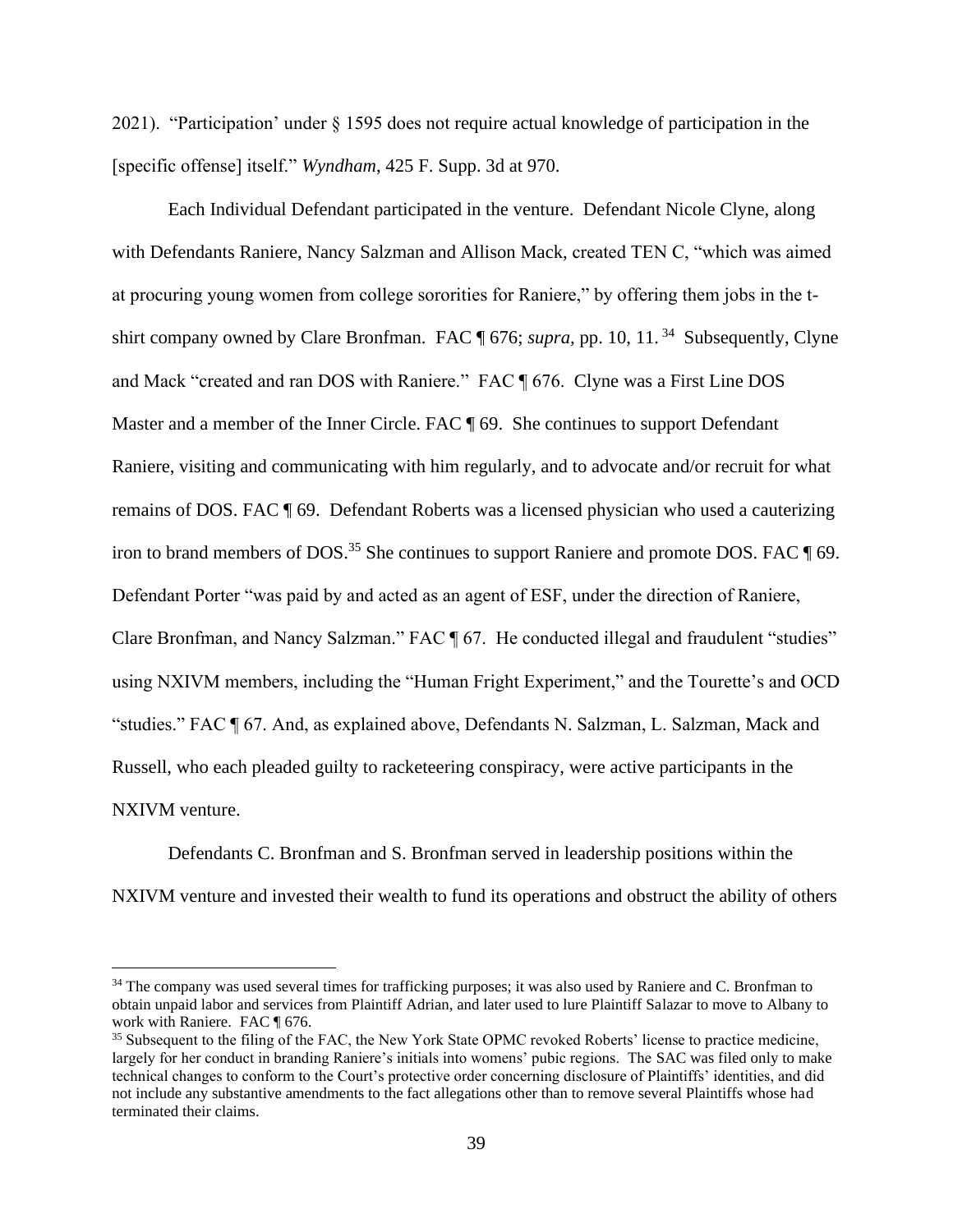to uncover the venture's misconduct. *See* FAC p. 2; FAC ¶¶ 62, 73, 89, 706, 720; *supra,* p. 6. Moreover, they attempted to protect the venture to prevent obstruct law enforcement from terminating it by, among other things, silencing witnesses. When women began to defect from DOS, some of them pleaded with members of NXIVM's executive board to help them get their collateral returned or destroyed. Plaintiff Kristin was one such victim, and she wrote to Lauren Salzman and Clare Bronfman, beseeching them to return or destroy her collateral, which she described in detail for them. *See* FAC ¶ 490. Bronfman refused. Instead, intent on retaliating against the whistleblower, Edmondson, she made false statements to law enforcement in an attempt to have criminal charges brought against Edmondson and her administrative assistant, Plaintiff Jennifer Kobelt. FAC ¶¶ 831, 833-834; *supra*, p. 8. Clare Bronfman viciously attacked defectors and critics through the legal system to retaliate against them and through those examples intimidate and silence others. She tried to pressure and silence NXIVM defectors, "including defectors who were witnesses to wrongdoing by the Defendants and others." FAC ¶ 830; *supra*, p. 6. She and Raniere drafted threatening letters, which she had lawyers send to, among others, DOS Plaintiffs Souki Mehdaoui, Jessica Joan Salazar and several other DOS defectors, to "intimidate and silence [those] victims of Raniere's brutal campaign of sexual abuse and exploitation." FAC ¶ 749. The letters stated that if these victims spoke to anyone about their ordeals, they would be subjected to civil and criminal actions. *See* FAC ¶ 749.

Clare Bronfman also helped Raniere attempt to continue to control Plaintiff Camila, when Camila decided to leave NXIVM and return to Mexico, driven by her brother, Adrian. Bronfman tried to pressure Adrian and then Camila directly, with assistance from an attorney and former Acting Director of ICE. FAC ¶ 91. Even later, after Raniere was charged for the pornographic pictures he took of Camila when she was fifteen, Bronfman and Raniere paid for a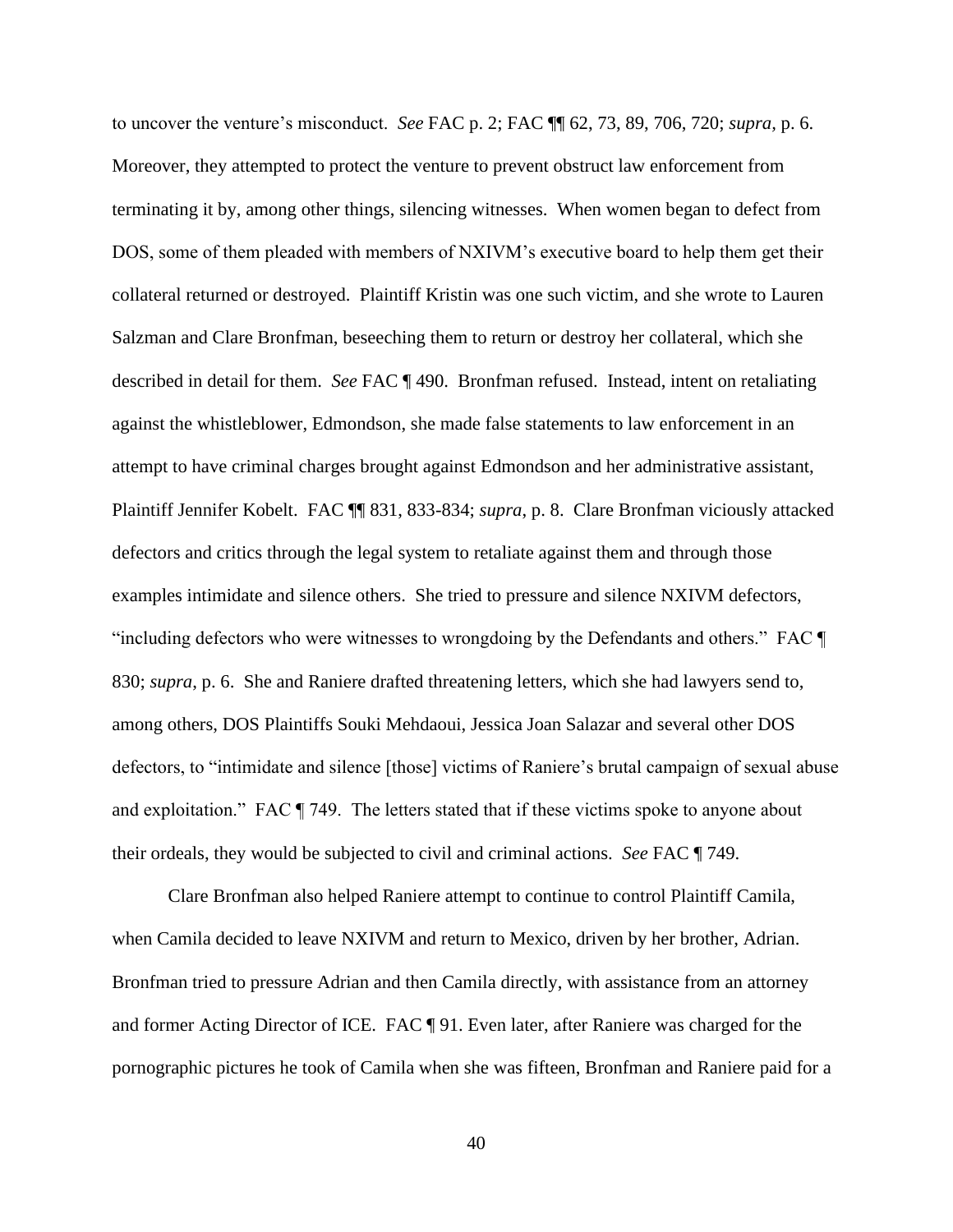lawyer who helped manipulate Camila into hiding and refusing to cooperate with the FBI investigation or testify at trial. FAC ¶ 92.

In sum, Clare Bronfman was engaged in efforts for two years – from the initial wave of DOS defections in mid-2017 through Raniere's trial in mid-2019 – to obstruct, attempt to obstruct or interfere in the enforcement of some of the most damning charges: forced labor, sex trafficking, racketeering conspiracy and racketeering (including, among many other things, child exploitation predicates).

Consistent with her equally long participation in Defendants' tactics to silence witnesses, S. Bronfman decided to come to Raniere's rescue shortly before his trial began. Knowing that Adrian was a potentially key witness, S. Bronfman attempted to persuade him to leave the U.S. and become unavailable as a trial witness by offering him a substantial sum of money to go to France, under the pretense of having a video production project for him that would require him to remain in France during the period that the trail would be taking place. *See* FAC ¶ 855. Like her sister, S. Bronfman attempted to obstruct the enforcement of serious charges.

Clare and Sara Bronfman were longstanding members of Defendants' conspiracy and venture. The criminal investigation and indictments were not solely directed at Raniere; they were directed at individuals at the heart of the NXIVM venture, and thus had implications for the venture and its members, Defendants in this action. DOS was not separate, any more than was any other organization or entity within the NXIVM umbrella. All were created to serve the same agreed purpose by the same means. One of Clare's and Sara's roles in the venture was to protect the realm by enforcing the code of omerta. When Clare began her efforts to punish and silence DOS "slaves," she was simply performing her longstanding duties to protect Raniere and the venture. Because slavery, collateral and coerced labor were already familiar aspects of the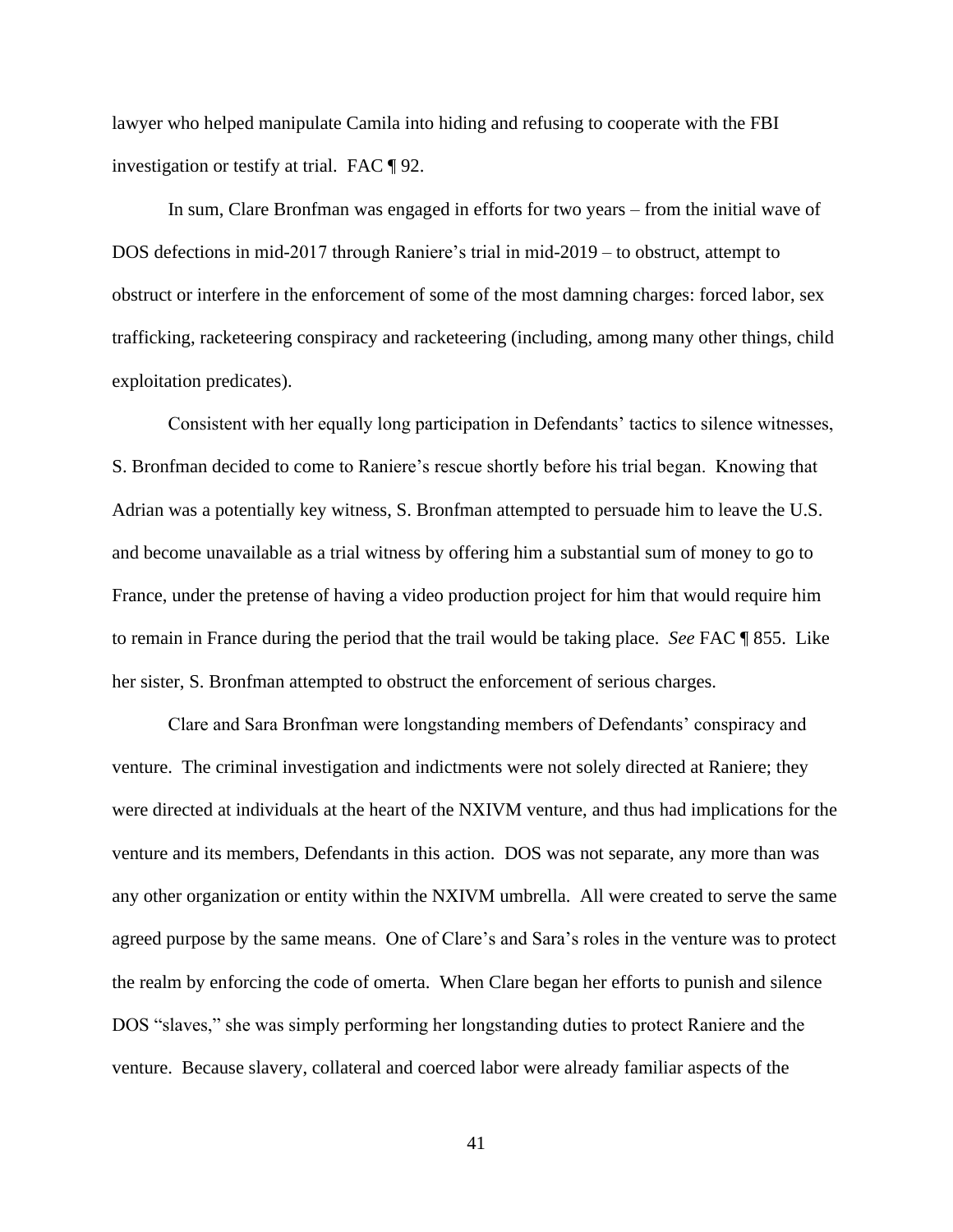venture, she shrugged off the pleas from some of those slaves for help getting their collateral returned. *See e.g.* FAC ¶ 749. Instead, she lashed out at the whistleblower, Plaintiff Edmondson, and then began to threaten others who were leaving with legal action if they did not remain silent. *See e.g.* FAC ¶ 36. After she entered her guilty plea (and on supervised release awaiting sentencing), Raniere's trial date was fast approaching. He was facing child pornography charges with respect to Camila (who Raniere, Clare and others had frightened into hiding so she would be unavailable to testify), and trafficking and document servitude charges with respect to her sister, Daniela. Their brother, Adrian, was potentially a key witness who could provide corroborating testimony about both of his sisters' experiences. Sara Bronfman attempted to lure him to leave the country for the duration of the trial. *See e.g.* FAC ¶ 855.

These were not random or spontaneous acts by the Defendants; they were continuing to do what they had always done – silence witnesses. They are liable to Plaintiffs as participants in the venture. And they are liable to Plaintiffs as co-conspirators in the longstanding conspiracy that had as one of its aims to engage in trafficking offenses.<sup>36</sup>

#### **b. Defendants Knowingly Benefitted from Their Participation**

Section 1595(a) imposes liability upon persons who "knowingly benefit [ted] financially or by receiving anything of value" from their participation in the venture. The definition of "anything of value" is broad:

Courts have consistently held that "anything of value" encompasses more than simply monetary exchanges. *See, e.g., United States v. Cook*, 782 F.3d 983, 988-89 (8th Cir. 2015) (holding that "[t]he phrase 'anything of value' is extremely broad" and encompasses "sexual acts, photographs, and videos"); *Noble v. Weinstein*, 335 F. Supp.

<sup>&</sup>lt;sup>36</sup> Even if DOS were viewed as a distinct conspiracy, which it was not, Defendants C. and S. Bronfman joined it when they engaged in this conduct and ""it is black letter conspiracy law that one who joins a conspiracy in progress ratifies all that has come before.'" *Cleft of the Rock Found. v. Wilson*, 992. F. Supp. 574, 584 (E.D.N.Y. 1998) (*quoting Dixon v. Mack*, 507 F. Supp. 345, 350-51 (S.D.N.Y. 1980)). "[F]or purposes of conviction for conspiracy (as opposed to conviction for substantive offenses), a coconspirator is liable for acts committed in furtherance of the conspiracy prior to his entry into the conspiracy." *U.S. v. Blackmon*, 839 F. 2d 900, 911 (2d Cir. 1980).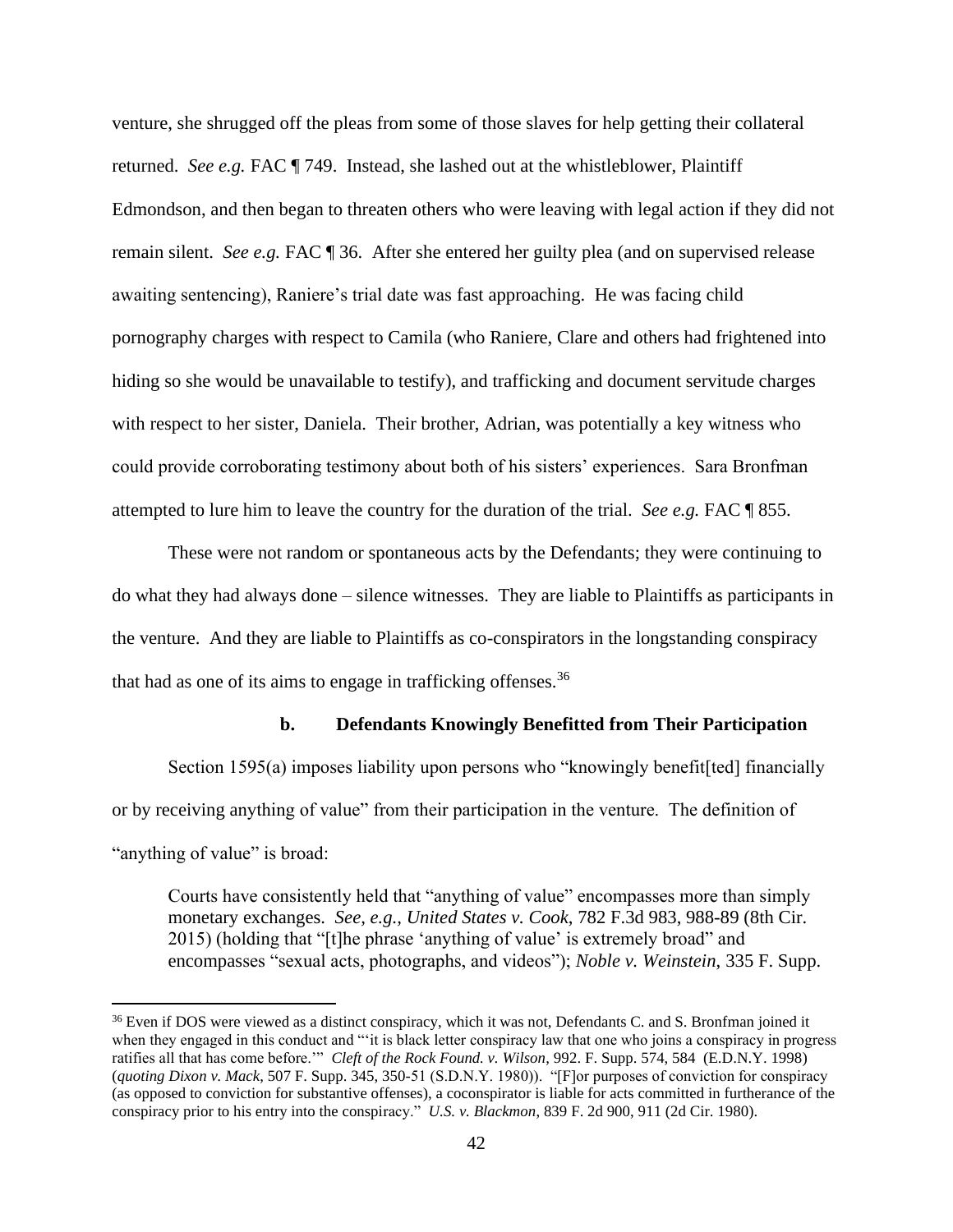3d 504, 521 (S.D.N.Y. 2018) ("Congress's use of expansive language in defining commercial sex act—using such terms as 'any sex act,' 'anything of value,' 'given to or received by any person'—requires a liberal reading."); *United States v. Rivera*, No. 6:12- CR-121, 2012 WL 6589526, at \*5 (M.D. Fla. Dec. 18, 2012) (holding that the term "anything of value" "encompasses more than just monetary gain," including "ordination as a prophet"), *aff'd*, 551 F. App'x 531 (11th Cir. 2014).

*United States v. Raniere*, 384 F. Supp. 3d 282, 318 (E.D.N.Y. 2019) (Garaufis, J.). "[V]alue is a subjective, rather than objective, concept where 'the focus of the ... term is to be placed on the value which the defendant subjectively attaches' to what is sought to be received." *United States v. Petrovic*, 701 F.3d 849, 858 (8th Cir.2012).

Each Defendant knew that he or she was benefitting from the venture. The fact that some benefitted financially from the venture is enough to satisfy this requirement for them.

Defendants Clyne, S. Bronfman, C. Bronfman, Lauren Salzman, Mack and Raniere "benefitted

financially through the receipt of . . . free labor, including personal assistants, housekeepers,

drivers, personal shoppers and others." FAC p. 2. Defendants Clyne, Mack and Lauren Salzman

received free labor and services as First Line DOS masters. *See* FAC ¶ 26. Defendant Porter was

paid by the NXIVM trafficking venture for his work conducting unlawful human experiments.

FAC  $\P$  67.

All Defendants also received non-monetary things of value from the trafficking venture,

including:

…[E]nhanced status, titles, and power to wield over the rank-and-file members, including among other things positions as officers, directors and/or senior managers of NXIVMaffiliated entities and groups, as well as enhanced feelings of self-esteem and worth, because they were deemed "successes" within the Enterprise . . . [T]he satisfaction of believing that they were at the forefront of a new era in the history of human civilization, and they were poised to benefit by gaining exceptional status within this remade society they were setting out to create.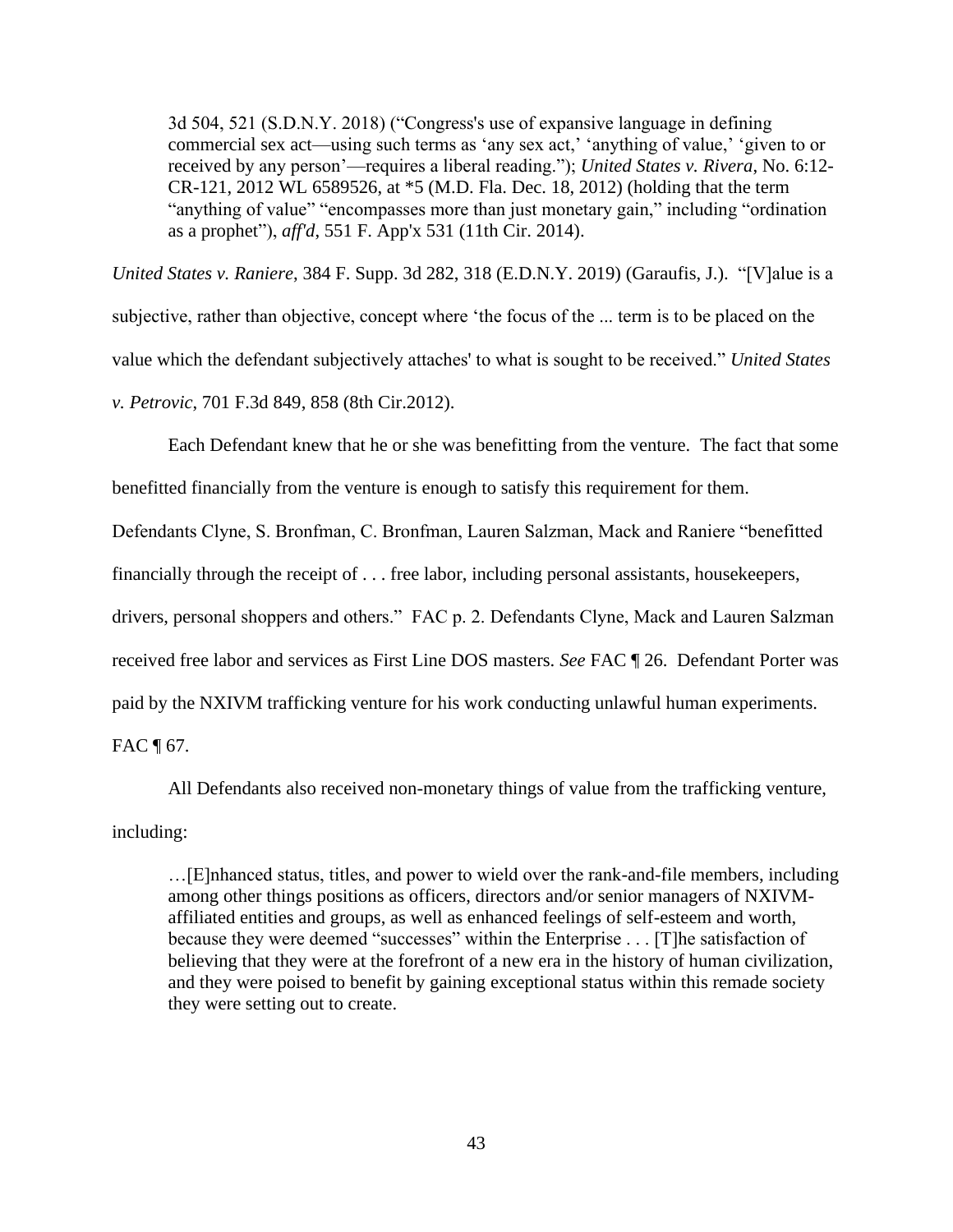FAC ¶49. Defendants' knew they derived these benefits from their participation in the venture, including attaining high positions of power and authority within NXIVM, close relationships with and approval from Raniere, and the resulting elevated stature and high-esteem they were held in within the NXIVM community. FAC ¶ 49. The value they obtained from their participation in the venture were undeniable.

## **c. Each Defendant Knew or Should have Known the Venture Committed TVPRA Offenses**

Section 1595(a) imposes civil liability on participants in the venture who "knew or

should have known" that it was engaged in Chapter 77 offenses. 18 U.S.C. 1595(a). This

*scienter* standard is less than recklessness, requiring only constructive knowledge the venture is

committing trafficking offenses:

The phrase "knew or should have known," echoes common language used in describing an objective standard of negligence… In short, it is possible for a defendant to be civilly liable without having violated any of the criminal portions of the TVPA, because the statute permits recovery under a civil standard even in the absence of proof of intentional conduct.

*Ricchio v. Bijal, Inc.,* 424 F. Supp. 3d 182, 193-194 (D. Mass. 2019). *See also Doe #1 v. MG* 

*Freesites, LTD*, No. 7:21-CV-00220-LSC, 2022 WL 407147, at \*11 (N.D. Ala. Feb. 9, 2022)

("[T]he civil statute allows a plaintiff to plead that the defendant merely had constructive

knowledge." $)^{37}$ 

The FAC (and reasonable inferences drawn from it) adequately alleges that each

Defendant had the requisite scienter. Their participation in the venture was substantial; they

<sup>37</sup> In *SJ v. Choice Hotels Int'l, Inc.*, 473 F. Supp.3d 147 (E.D.N.Y. 2020), Judge Cogan applied this standard and dismissed beneficiary liability claims against two corporate hotel franchisors, because there were no allegations that the defendants were aware of any indicia of trafficking on their franchisees' independently owned and operated properties. The corporations' general awareness "of a general sex trafficking problem in low-budget lodgings" at best supported a speculative inference that defendants "might have been able to guess" there was trafficking occurring on those properties. *Id.* at 154. Unlike remote corporate franchisors, Defendants here were immersed in the environment where trafficking was occurring, they participated directly in the venture, and did not need to guess about anything.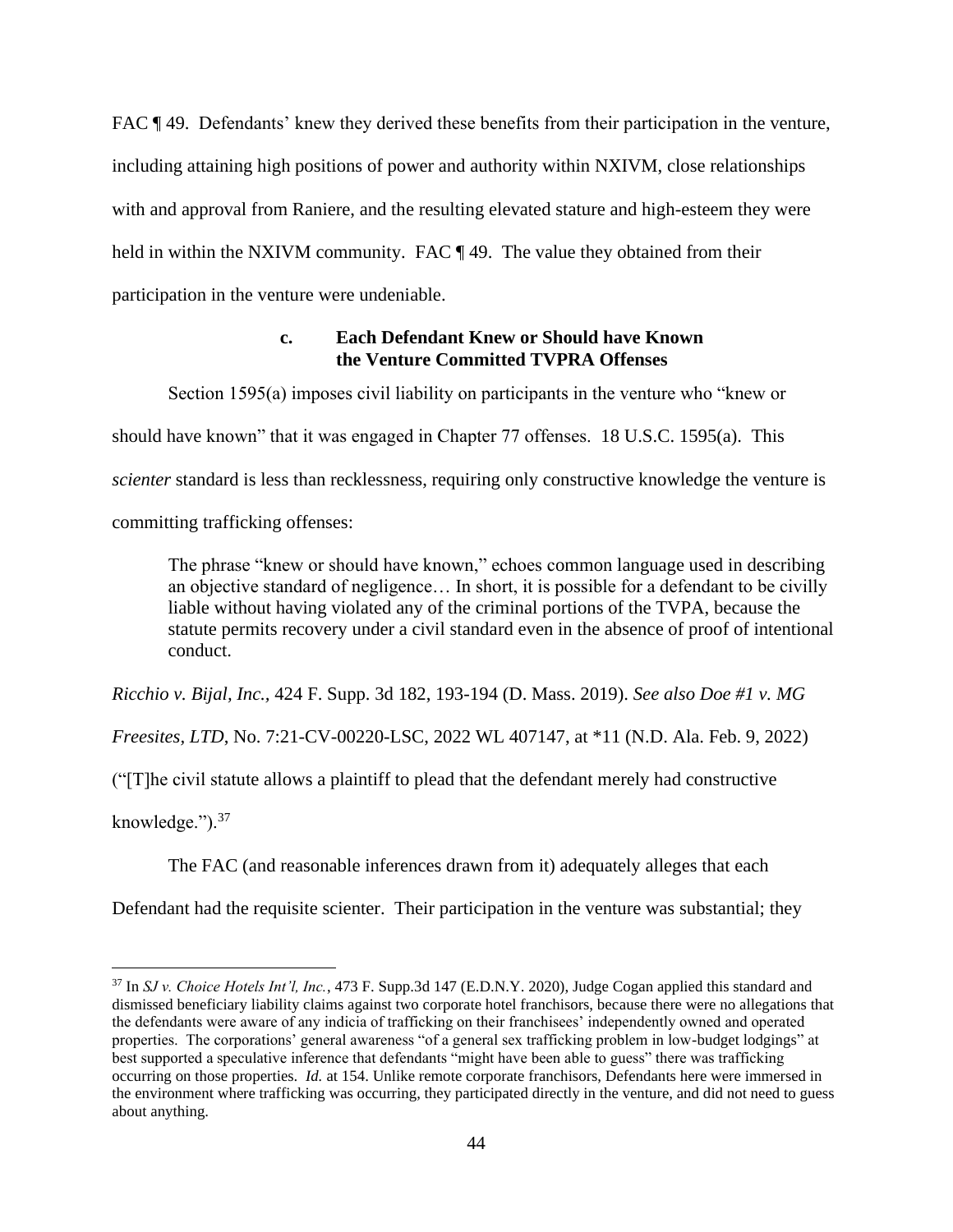were in extremely close proximity to both their co-venturers and the victims; they were intimately familiar with every aspect of the NXIVM venture's operations, and they were themselves – individually and in combinations with various other co-venturers – engaged in the commission of the venture's myriad trafficking offenses.<sup>38</sup>

### **2. Members of the Venture Committed TVPRA Offenses**

### **a. Forced Labor, Forced Labor Conspiracy and Attempted Forced Labor**

All members of the NXIVM venture were jointly engaged in efforts to subject NXIVM members to forced labor, and it often succeeded. Under § 1589, which is a basis for § 1595(a) liability, individuals are proscribed from "knowingly provid[ing] or obtain[ing] the labor or services of a person" by various means, including "force, threats of force, physical restraint, or threats of physical restraint to that person or another person," "serious harm or threats of serious harm to that person or another person; abuse or threatened abuse of law or legal process," and using a "scheme, plan, or pattern intended to cause the person to believe that, if that person did not perform such labor or services, that person or another person would suffer serious harm or physical restraint. 18 U.S.C. § 1589(a). Any person who conspires or attempts to provide or obtain a person's labor or services by any of the above enumerated means is equally liable. 18 U.S.C. § 1594(a) & (b). *See Paguirigan v. Prompt Nursing Emp. Agency LLC*, 286 F. Supp. 3d 430, 439–40 (E.D.N.Y.

 $38$  Clare Bronfman's assertion that the NXIVM venture was not a trafficking venture but a company which sought to "inspire joy," CB Mem. at 1, is an inappropriate attempt to inject a fact issue into the motion to dismiss stage of this proceeding. And, in any case, so long as Clare Bronfman knew or should have known she was participating in a venture that violated Chapter 77 (as alleged in the FAC), it is of no moment that she also thought the venture was "inspir[ing] joy." *See Wyndham Hotels*, 425 F. Supp. 3d at 970 (explaining that liability can attach even when an "individual participates in a venture that is not specifically a . . . trafficking venture and [the individual's] participation is not direct participation in the . . . trafficking.").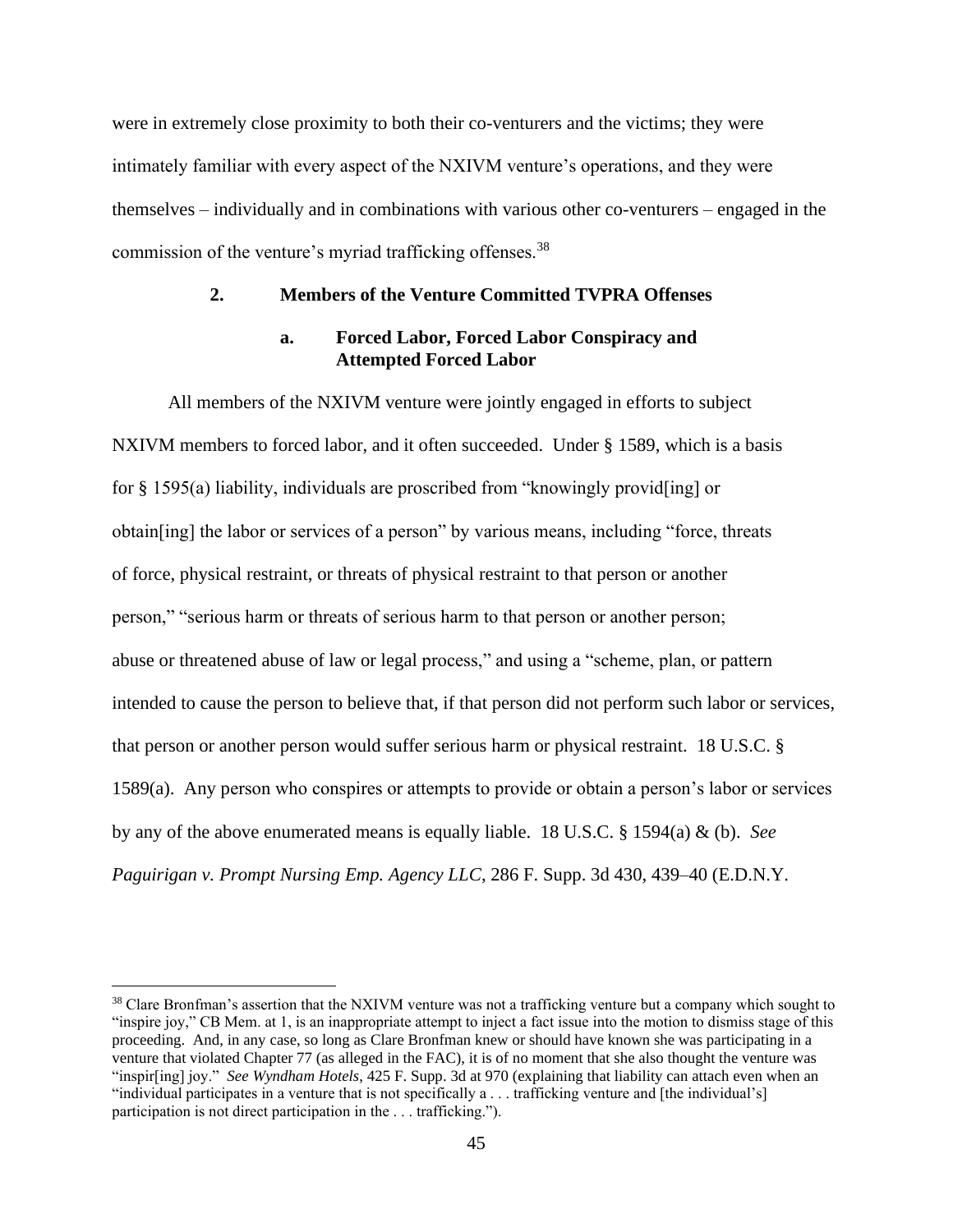2017). Members of NXIVM procured labor from Plaintiffs using, among other things, threats of serious harm.

## **i. Members of NXIVM procured labor or services from Plaintiffs.**

"The term 'labor or services,' which is not defined by [§ 1589], is viewed in accord with its ordinary meaning." *United States v. Callahan*, 801 F.3d 606, 620 (6th Cir. 2015). *Labor*  means the "expenditure of physical or mental effort esp. when fatiguing, difficult, or compulsory' and *service* means "the performance of work commanded or paid for by another." *Id.* (quoting Webster's Third New International Dictionary (1993)). Traditional domestic tasks, cleaning, running errands, and yardwork qualify. *Id*. Manual and physical tasks also qualify. *See, e.g., Bistline*, 918 F.3d at 872. Sex acts can also qualify as labor and services under §1589. *See Ricchio v. McLean*, 853 F.3d 553, 557 (1st Cir. 2017). ("*McLean*").NXIVM companies, organizations, programs and events were staffed by Nxians, and NXIVM leaders' homes and offices, their personal and work lives, were supported by Nxians' work, as well. To work up the Stripe Path, Plaintiffs were required to perform traditional forms of labor or services for the NXIVM venture for little or no compensation with the goals of coaching or proctoring. *See* FAC ¶¶ 639-646. Among other things, students were taught that only "actions that produce tangible results c[ould] be classified as work," that because their participation in NXIVM provided them with "extraordinary value, the free labor they provided to NXIVM was not considered slavery[,]" and that the value students placed on their work was inflated, justifying withholding compensation. *See e.g.,* FAC ¶¶ 645-646. "[A]nyone who did not produce value was a 'Parasite,' [thus] coercing members into providing their labor for fear of being characterized as a Parasite and being excommunicated." FAC ¶ 647. For instance, Plaintiff Edmondson was never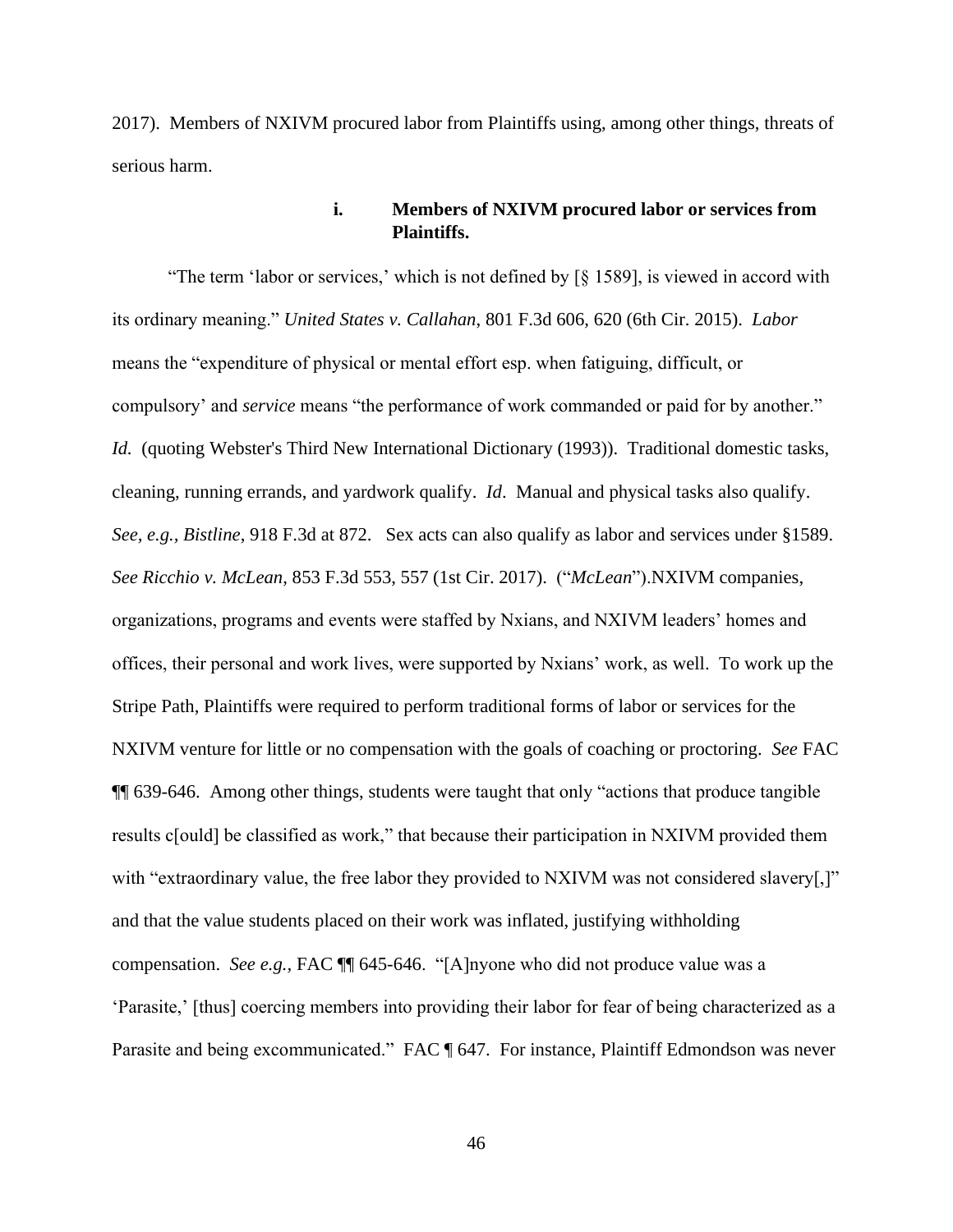paid for her years of work as a coach, and was required to continue providing free labor and services after becoming a proctor. *See* FAC ¶¶ 100-101.

Other Plaintiffs performed chores and domestic work for NXIVM and its leaders, including personally assisting various Defendants with menial or other tasks. For example, Plaintiff Daniela provided housekeeping and other domestic services for Defendant Raniere and others, as well as IT and library services. FAC ¶ 79. Plaintiff Camila provided housekeeping for Defendant Nancy Salzman. FAC ¶ 87. She also worked as a babysitter for Raniere and others and at the RCG. FAC ¶ 89. Adrian worked countless hours at the t-shirt company owned by Ms. C. Bronfman.<sup>39</sup> FAC ¶ 725.

Plaintiffs Piesse, Stiles and MacInnis worked countless hours, around the clock, setting up an "Ultima" company, exo/eso, directly under the supervision of Clare Bronfman (who owned the company) and Raniere. FAC ¶ 215, 222, 231, 752. Plaintiffs Soukiana Mehdaoui, Veronica Jaspeado, Isabella Constantino, Ashley McLean, Maja Miljkovic, and Mark Vicente worked to set up another Ultima company, the Knife, run by Defendant Clyne among others, while Plaintiff Nicole worked for yet another Ultima company, the Source, headed by Defendants Mack and Clyne. FAC ¶¶ 134, 777, 780.

All the DOS Plaintiffs, too, – Camila, Sarah Edmondson, Jessica Joan Salazar, Soukiana Mehdaoui, Nicole, Veronica Jaspeado, Paloma Pena, Jane Doe 8, Jane Doe 9, Charlotte, Rachel, India Oxenberg, Valerie and Kristin – were required to provide traditional labor and services to their "masters," including housekeeping, shopping, meal preparation and other chores. *See, e.g.,*  FAC  $\P$  30.

<sup>&</sup>lt;sup>39</sup> Plaintiff Jessica Joan Salazar was later persuaded to move to Albany to work directly with Raniere in this same tshirt company, but after she became ensnared in DOS that opportunity (if it ever was real) evaporated. FAC ¶ 114.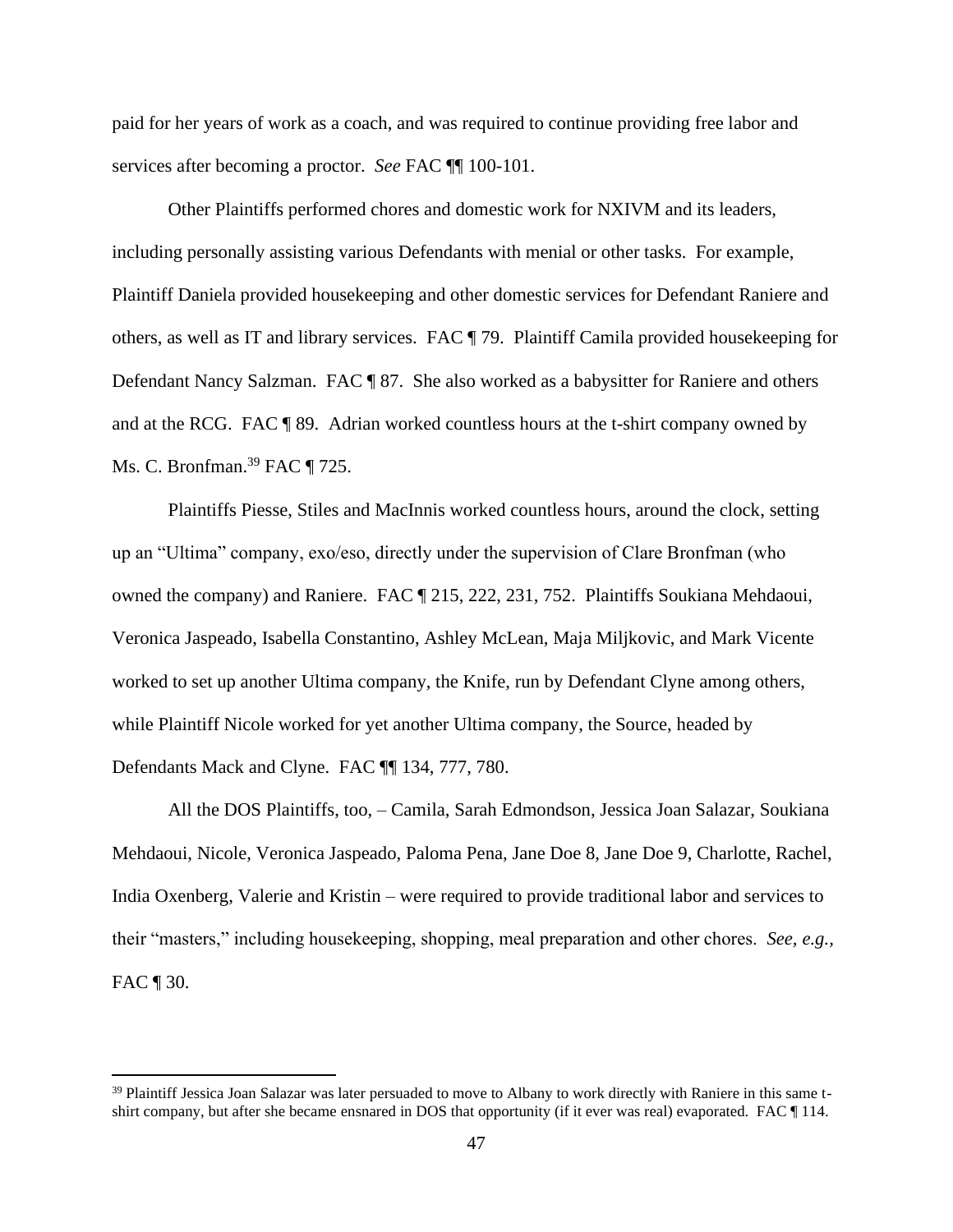Other Plaintiffs performed non-traditional forms of labor or services for NXIVM other than "work in an economic sense." *Kaufman*, 546 F.3d 1242, 1263; *see also Hackwell v. United States*, 491 F.3d 1229, 1233–34 (10th Cir. 2007) (discussing services as "the performance of any duties or work for another."). Several DOS members were "assigned" to have sex with Raniere, which is labor or services under section 1589. *See Ricchio*, 853 F.3d 553, 557. Additionally, the Plaintiffs who were subjects of the fraudulent human "studies" designed by Raniere, conducted by Defendants Nancy Salzman and Brandon Porter, and sponsored and funded by S. and C. Bronfman's ESF, also provided labor or services, which can include participating in illegitimate, bogus psychotherapy for mental illness that is in reality done for other purposes (including a perpetrator's lurid entertainment). *Kaufman.* at 1247-1250. Plaintiffs Isabella, Caryssa, Margot, Camila and Kobelt were subjects in NXIVM's medical "studies," and Camila and Kobelt were subjects in the fright study. NXIVM needed subjects for these projects, not because they were legitimate scientific undertakings, but because they enabled Defendants to perpetuate the falsity that NXIVM's methods could advance the understanding of human emotions and even cure debilitating psychiatric disorders. Indeed, two Plaintiffs who were subjects in the Tourette's project were filmed for a propaganda video, funded and executive produced by C. Bronfman, which lied about the abuse they suffered. FAC  $\P$  731.

Many other Plaintiffs provided labor or services of some kind, either directly to NXIVM's leadership, including each Defendant, or through service in one of the many organizations and entities run by those Defendants, and everyone who progressed beyond the initial, introductory intensive was subjected to Defendants' manipulative, high-pressure tactics to pull them deep enough into the community that they would be expected or even needed to work in some capacity. *Supra*, pp. 2, 9, 10.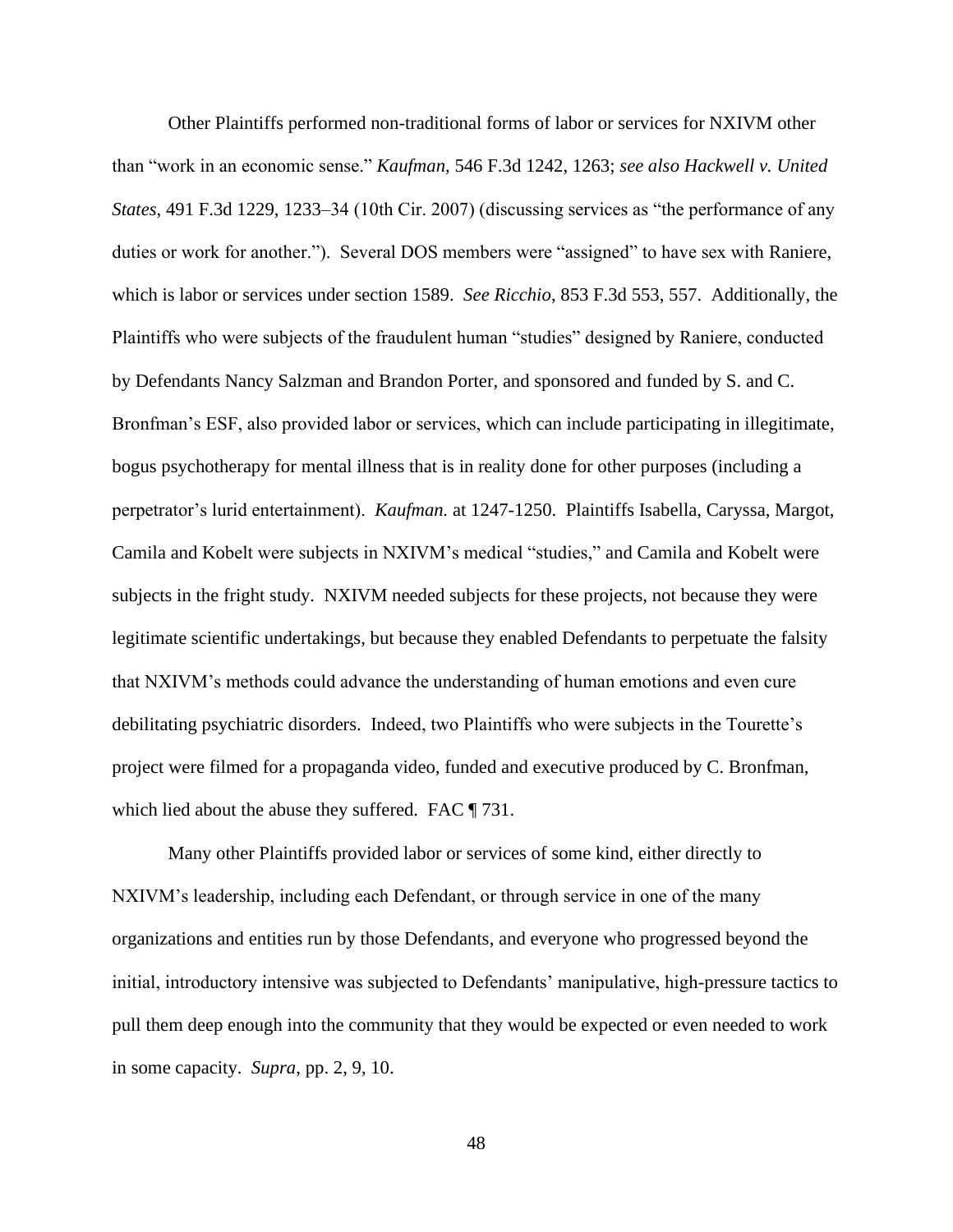# **ii. The labor procured by members of the venture was by means of threats of serious harm.**

The venture was designed and operated to provide or obtain the labor or services of NXIVM members by means of "serious harm or threats of serious harm . . . abuse or threatened abuse of law or legal process . . . [and/or] any scheme, plan, or pattern intended to cause the person to believe that, if that person did not perform such labor or services, that person…would suffer serious harm." *See, e.g.,* FAC ¶ 891. "Serious harm" is defined as "any harm, whether physical or nonphysical, including psychological, financial, or reputational harm, that is sufficiently serious, under all the surrounding circumstances, to compel a reasonable person *of the same background and in the same circumstances* to perform or to continue performing labor or services in order to avoid incurring that harm." *Id.* § 1589(c)(2) (Emphasis added). When assessing "serious harm," "the vulnerabilities and characteristics of the specific victim become extremely important because one individual could be impervious to some types of coercion that cause another to acquiesce in providing forced labor…." and so the relevant inquiry is whether the defendant "intentionally cause[d] the oppressed person reasonably to believe, given her special vulnerabilities, that she ha[d] no alternative but to remain in involuntary service for a time." *Ross v. Jenkins*, 325 F. Supp. 3d 1141, 1164 (D. Kan. 2018); *see also Paguirigan*, 286 F. Supp. 3d at 438 ("[I]n considering whether the employer intends the victim to believe she cannot leave, we must 'consider the particular vulnerabilities of a person in the victim's position,' though the victim's acquiescence must be objectively reasonable under the circumstances.").

The FAC details how NXIVM was designed to identify, create, and exploit Plaintiffs' vulnerabilities to achieve increasing levels of coercive control over them, and it describes how harmful those methods were. *See* FAC ¶ 12. NXIVM's methods inflicted serious harm intended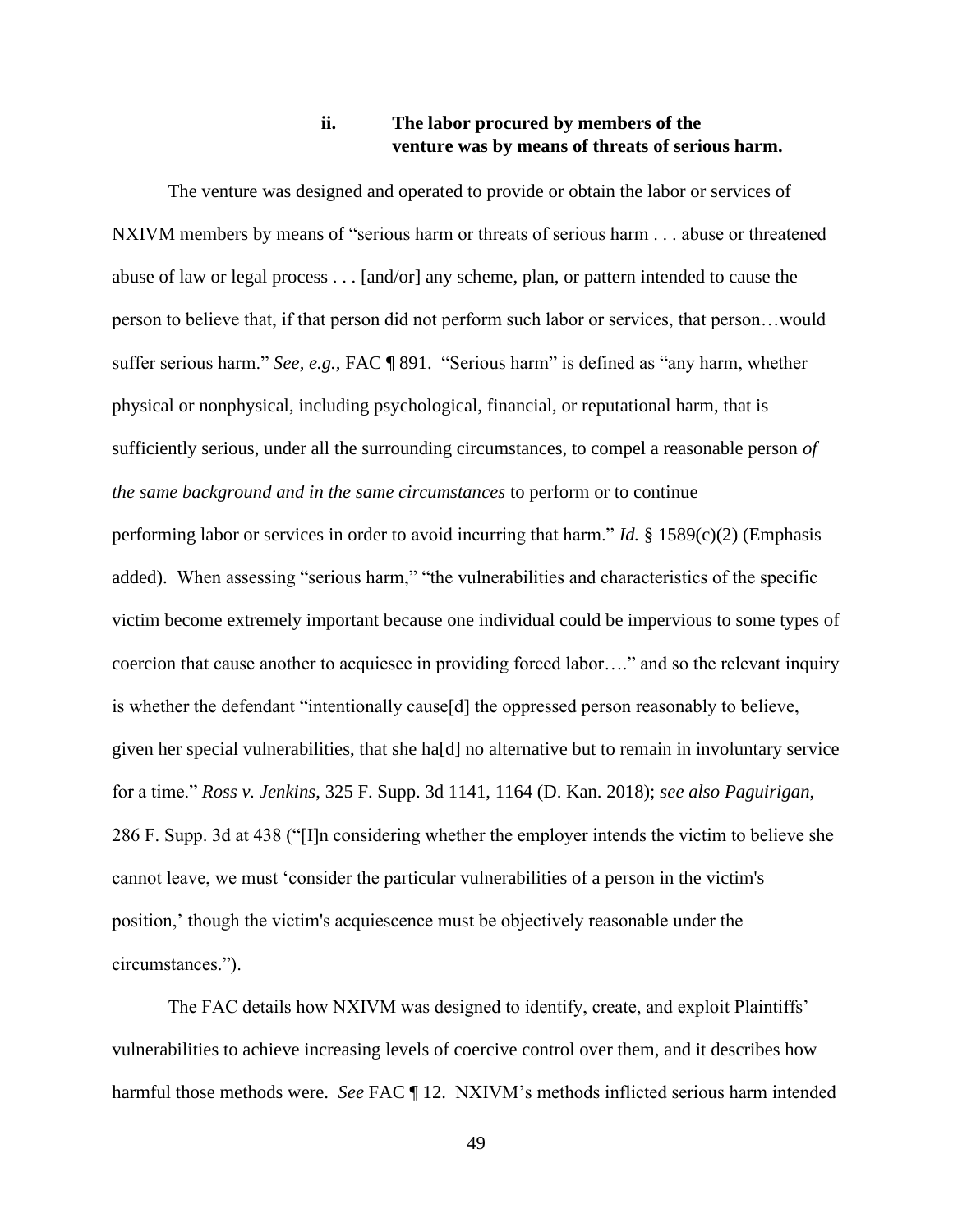to compel Plaintiffs to work under circumstances they would not have agreed to in the absence of that serious harm, and it kept Plaintiffs in a perpetual state of fear that they would suffer additional serious harm if they did not at all times continue to acquiesce to the venture's demands and refrain from questioning or challenging anyone holding a higher-rank. FAC ¶ 651. Plaintiffs believed they had to persevere to progress and endured a systematically abusive environment. *See, e.g.,* FAC ¶ 652. They believed they could not leave without suffering more harm, including potentially being sued and incurring legal costs, which Defendants were notorious for pursuing. *See, e.g.,* FAC ¶ 225. Thus, among other things, Plaintiffs often worked under the threat or fear of financial harm, which "constitutes serious harm within the meaning of the [TVPRA]… Allegations of such a severe financial burden are more than enough to rise to the level of harm necessary to state a [TVPRA] claim." *Paguirigan*, 286 F. Supp. 3d 430, 438.

The fact that some Plaintiffs could have conceivably refused the venture's demands or even left NXIVM does not preclude finding that their labor was forced. "The [TVPRA] does not require that plaintiffs be kept under "literal lock and key." *Franco v. Diaz*, 51 F. Supp.3d 235, 247 (E.D.N.Y. 2014); *see also Guobadia v. Irowa*, 103 F. Supp.3d 325, 335 (E.D.N.Y. 2015) ("that the Plaintiff may have been able to come and go as she pleased from the home does not mean the Defendants' [sic] were not engaging her in unlawful forced labor."). Defendants so manipulated Plaintiffs that they believed they had no choice but to stay and continue providing labor and services to Defendants. "[T]he TVPRA was enacted to encompass more subtle forms of psychological abuse and nonviolent coercion than those previously required to hold perpetrators accountable." *Bistline,* 918 F.3d 849, 871; s*ee also Guobadia*, 103 F. Supp. 3d at 335 ("[E]vidence must be considered under the totality of the [Plaintiff's] circumstances.").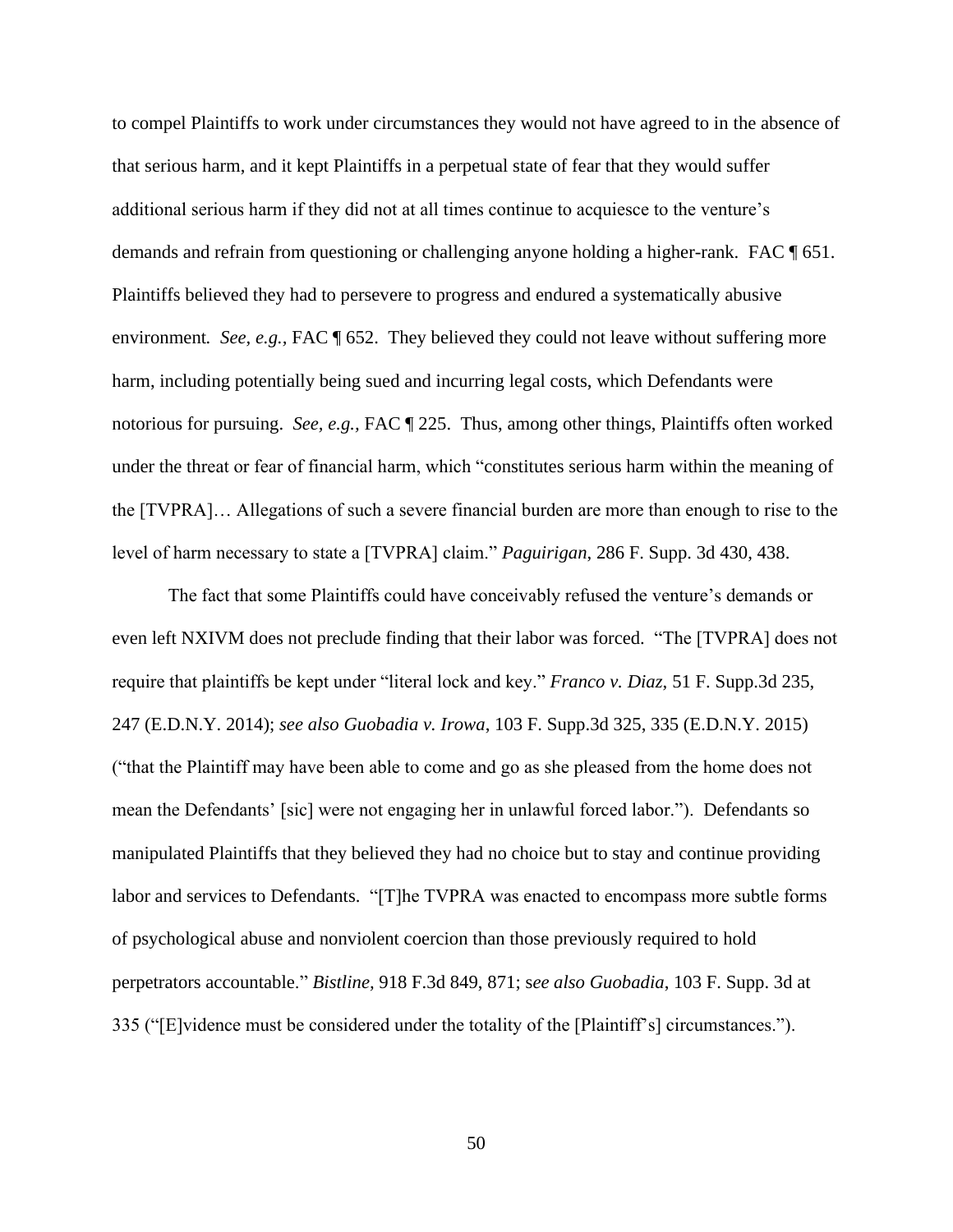Three groups of Plaintiffs were subjected to additional serious harm.The labor of the Exo/eso Plaintiffs was obtained through unique abuse. *See, e.g.*, FAC ¶¶ 752, 762, 763, 769, 765, 773, 775-778 (alleging facts describing how Exo/eso was used to groom women for Raniere, how the women were subject to sleep deprivation and other physical abuse, and scolded for requesting compensation for their labor, which caused several to endure serious physical injuries). So too for Plaintiffs associated with DOS. *See e.g.*, FAC ¶¶ 9-10, 22, 27, 29, 31, 32- 34, 823 (alleging facts describing how "collateral" was used to trap the DOS Plaintiffs, so that they could be subjected to severe abuse, with the aim of providing them as sexual conquests for Raniere).It is well-settled that the coerced performance of sexual acts qualifies as forced labor. *See, e.g., Gilbert v. United States Olympic Committee*, 423 F. Supp. 3d 1112, 1126-29; *Kaufman*, 546 F.3d 1242, 1262-63 (compelling Plaintiffs to engage in sex acts was forced labor, despite Defendant's contention that Plaintiffs' actions were "voluntary"). The DOS Plaintiffs were "slaves," some of whom were forced into sexual relationships with Raniere, and all of whom were made to pose for sexually suggestive photographs or videos and forced into sexually compromising situations on demand. *See, e.g.,* FAC ¶ 30. This constituted "labor or services," and it was forced upon them. And so too for Plaintiffs subject to human experimentation. *See*  FAC  $\P$  67, 238 (alleging in painstaking details the experience of Camila, Ms. Kobelt, Ms. Constantino, Ms. Long and Ms. Leviton, who were subject to dangerous experiments and studies that lacked legitimacy). The severity of this psychological abuse and the Plaintiffs' vulnerable state make it "irrelevant" to a finding of serious harm whether they actually "had the opportunity to escape." *Ramos v. Hoyle*, No. 08-21809-CIV, 2008 WL 5381821, at \*5 (S.D. Fla. Dec. 19, 2008).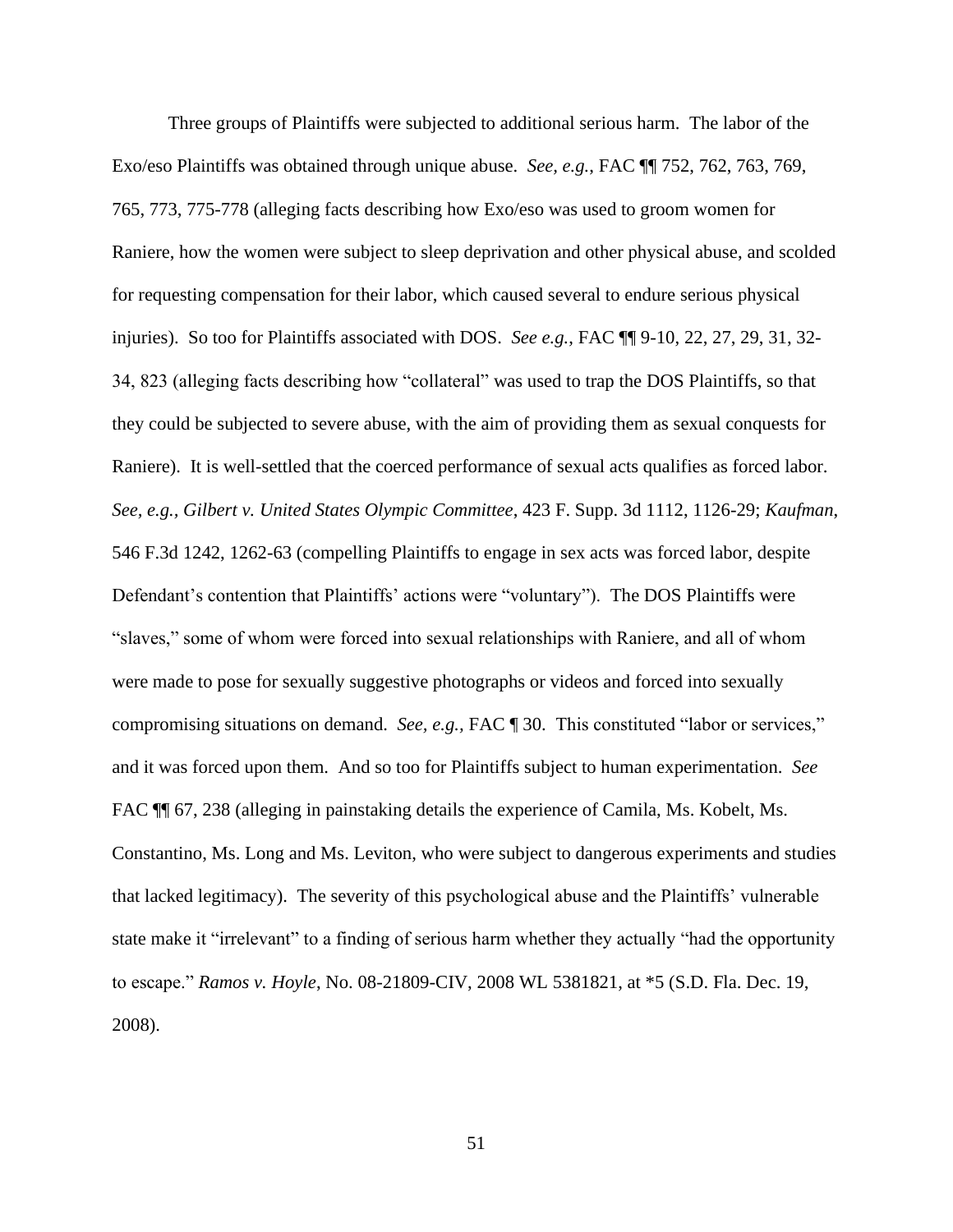#### **iii. Serious Harm by Threat or Abuse of Legal Process**

Section § 1589(a)(3), another basis for liability under § 1595(a), prohibits obtaining the labor or services of a person "by means of the abuse or threatened abuse of law or legal process." Many Plaintiffs believed they risked legal retribution from Defendants should they speak out or leave. *See* FAC ¶ 733. They knew that Defendants pursued legal wars against others who had done the same. The message these abuses sent to those inside NXIVM was clear: 'cross us, and this will happen to you.'" FAC ¶ 733.

Others were foreign nationals who feared deportation, which also satisfies the serious harm element of 18 U.S.C. § 1589(a)(3). *See United States v. Garcia*, No. 02-CR-110S-01, 2003 WL 22956917, at \*4 (W.D.N.Y. Dec. 2, 2003) (threat of deportation fell within scope of "abuse of legal process" under 18 U.S.C. § 1589(a)(3)); *see also Nunag-Tanedo*, 790 F. Supp. 2d 1134, 1145; *Lagayan v. Odeh*, 199 F. Supp. 3d 21, 29 (D.D.C. 2016). "Even a single threat of deportation can be sufficient to support such a claim when the totality of the circumstances would allow a jury to find that the plaintiff did not understand that there was "any other option." *Yassin v. AR Enterprises, LLC*, No. CV 16-12280-DJC, 2017 WL 6625027, at \*3 (D. Mass. Dec. 28, 2017) (citing *Elat v. Ngoubene*, 993 F. Supp. 2d 497, 530 (D. Md. 2014).

For example, Adrian, Camila and Daniela, who had been manipulated and abused, were often threatened that they could be turned over to immigration authorities or otherwise sent back to their home country if they did not acquiesce to the demands of Defendants and others. *See, e.g*., FAC ¶¶ 59, 87-88, 92. They had come in to NXIVM as children, and they were isolated and forced to work within NXIVM in whatever capacity they were permitted, because they had no other means of support. FAC ¶ 59. Worse still, they lost their immigration statuses by relying on the advice of Clare Bronfman (who was the head of "legal" and had immigration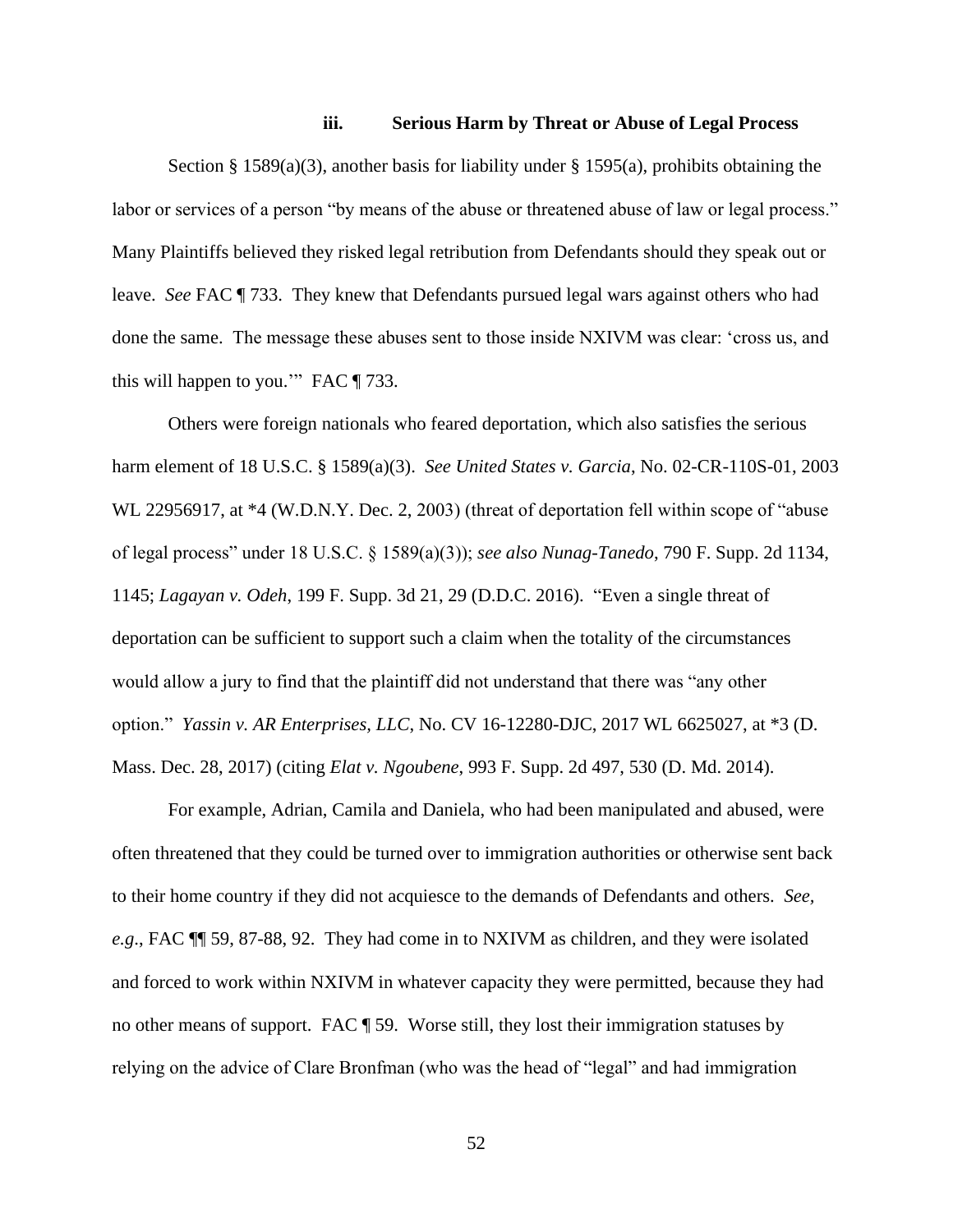counsel on retainer) that they did not have to return to Mexico to renew their visas, leaving them with no ability to find paying jobs outside of NXIVM and under constant fear of being arrested and deported. FAC ¶ 59.

Adrian was put to work by Raniere and Clare Bronfman in her t-shirt company and misled to believe he could earn a substantial share of the net revenues once some investors were paid off, when in fact there were no investors. FAC ¶ 725. Defendants knew and intended that Adrian would feel compelled to work or otherwise risk deportation or arrest. FAC ¶ 725. Likewise, Camila's lack of immigration status was used as an excuse to refuse to pay her for work. FAC ¶ 87. When she complained, she was threatened with eviction and deportation and dire consequences. FAC ¶ 727. Daniela was also undocumented, despite her requests that Ms. Bronfman's lawyers help her fix the situation. FAC ¶ 728. Eventually, she was confined to a room, her passport and identity papers confiscated, and told that if she left for any reason she could be arrested and deported without basic identity papers. FAC ¶ 81. The cumulative effect of their fear of deportation and various abuses inflicted on them rendered them extremely vulnerable, believing themselves compelled to continue working because they were at risk of additional harm should they stop working and leave. FAC ¶ 729.<sup>40</sup>

As discussed above, Plaintiff Lindsay MacInnis was among the foreign nationals lured by Raniere and Clare Bronfman under false pretenses to obtain business consulting visas and then put to work in exo/eso under conditions that violated the terms of their visas. *Supra,* p. 25; *see also* FAC ¶¶ 35, 73-74, 706-707, 720-21. Defendants also pressured members of the NXIVM

<sup>40</sup> Defendant C. Bronfman misrepresents the court's analysis in *Aguirre v. Best Care Agency, Inc*. 961 F. Supp. 2d 427, 432 (E.D.N.Y. 2013), which did not "decline [] to conclude that nearly identical allegations qualified as abuse or threatened abuse of legal process." Def. Brief at p. 32. Rather, the court denied Plaintiff's motion for summary judgment, holding that there were disputed issues of material fact, including the question of whether Defendants' conduct constituted an abuse of the legal process under section 1589. *Aguirre,* 961 F. Supp. 2d 427, 445.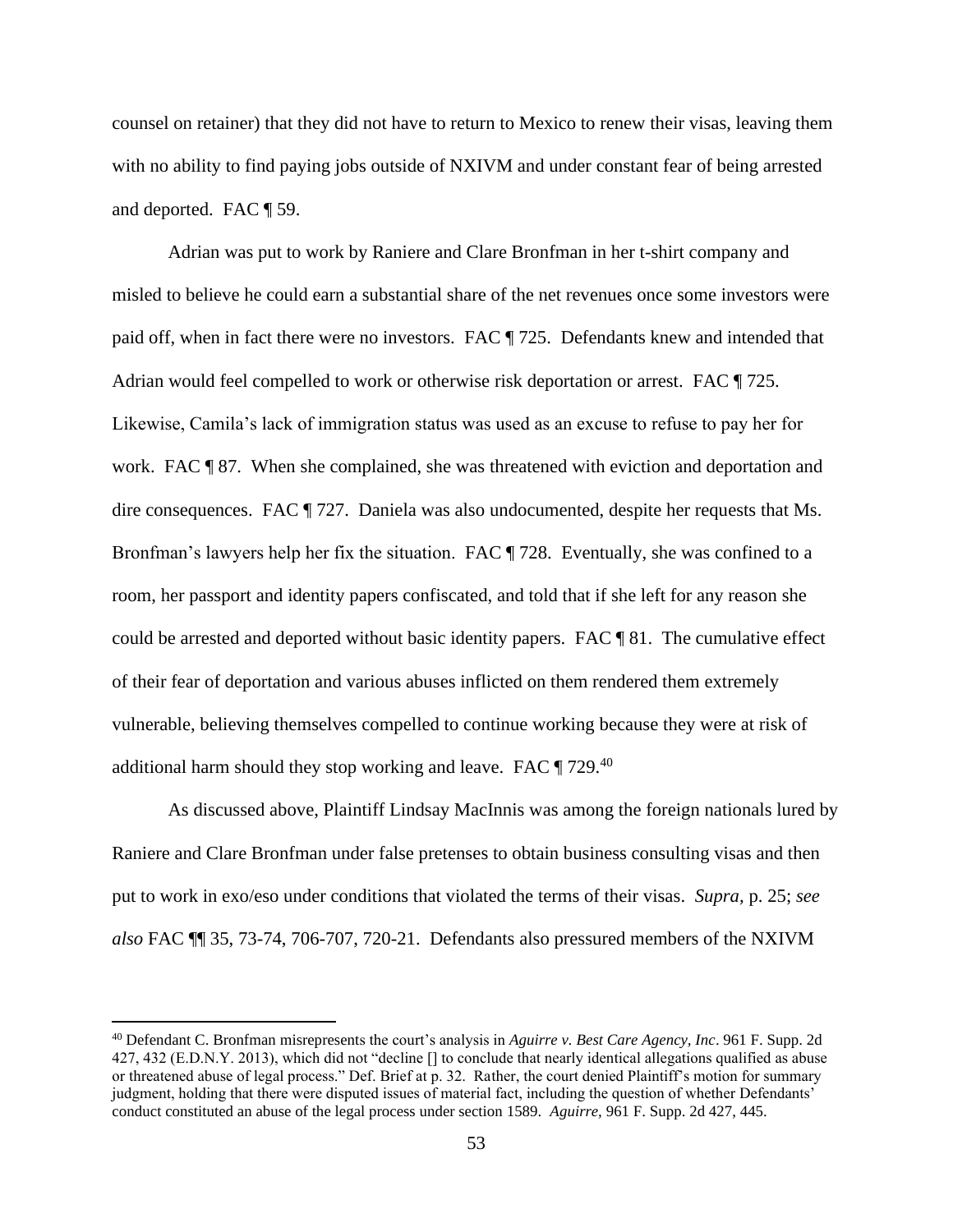community to engage in marriage fraud. FAC ¶ 730. When Plaintiff Maja Miljkovic found herself consumed by NXIVM-generated fears of failing and being separated from the NXIVM community, Defendants compelled her to seduce a member of the NXIVM community and marry him so she could obtain a green card, supposedly to "save her." FAC  $\P$  730.

NXIVM's practice of isolating workers, compromising their immigration status, subjecting them to the potential threat of deportation, financial ruin, fear tactics and other forms of psychological manipulation and pressure, constitute serious harms under section 1589. *See, e.g., Lagasan v. Al-Ghasel*, 92 F. Supp. 3d 445, 454 (E.D. Va. 2015); *Nunag-Tanedo*, 790 F. Supp. 2d 1134, 1145.

## **b. Some Plaintiffs were also victims of sex trafficking by members of the NXIVM venture**

Defendants are also liable under § 1595(a), for violations of § 1591, which proscribes, among other things, knowingly recruiting, enticing, or coercing persons to engage in "commercial sex act[s]" affecting foreign or interstate commerce (or benefitting from participation in a venture that undertakes such activity). 18 U.S.C. § 1591(a).<sup>41</sup> The term "commercial sex act" means "any sex act, on account of which anything of value is given to or received by any person."  $\S1591(e)(3)$ . "Anything of value" is construed broadly, including both monetary and non-monetary benefits. *Raniere*, 384 F. Supp. 3d at 318; *United States v. Rivera*, No. 6:12-CR-121-ORL-37, 2012 WL 6589526, at \*5 (M.D. Fla. Dec. 18, 2012), aff'd, 551 F. App'x 531 (11th Cir. 2014); *see also United States v. Cook*, 782 F.3d 983, 989 (8th Cir. 2015) (holding that defendant's receipt of sexual photographs "could constitute things of value under [Section 1591]."). "[V]alue is a subjective, rather than objective, concept where 'the focus of the

<sup>&</sup>lt;sup>41</sup> The foreign/interstate federal jurisdictional hook is satisfied because NXIVM's conduct frequently spread across national and international boundaries. *See, e.g.*, FAC ¶¶ 90-92, 833.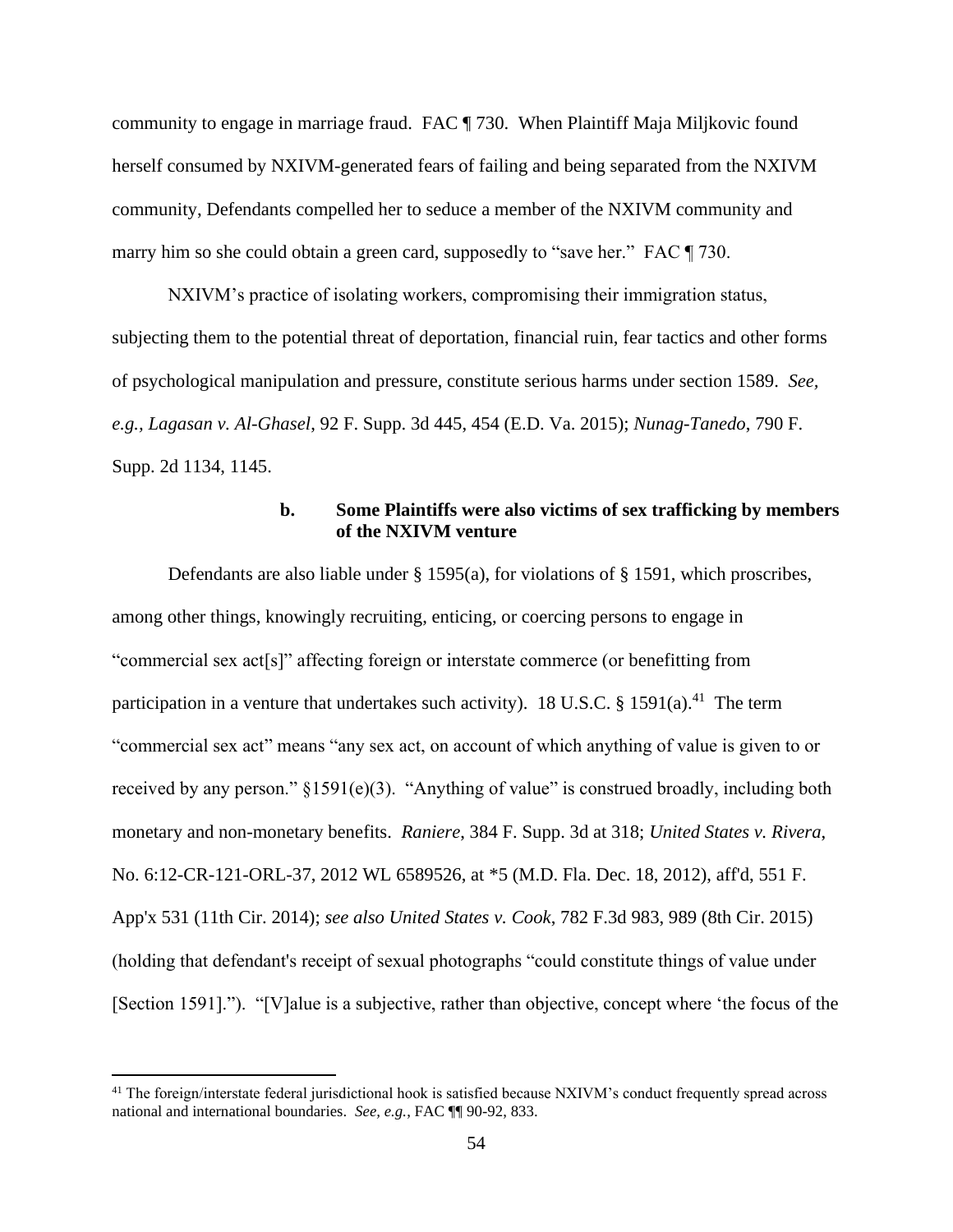... term is to be placed on the value which the defendant subjectively attaches' to what is sought to be received." *Petrovic*, 701 F.3d 849, 858.

The crime of sex trafficking does not have to result in the performance of a sex act; it is complete when the recruitment, enticement, harboring, providing or obtaining occurs. *McLean*, 853 F.3d 553, 558 ("the objective of …the intended trafficking need not be satisfied for liability to attach."). If the perpetrator engages in the specified conduct with respect to the victim, with the expectation that those consequences will unfold, it satisfies the reckless disregard standard. *See United States v. Todd*, 627 F.3d 329, 334 (9th Cir. 2010) ("The knowledge required of the defendant [for § 1591 liability] is such that if things go as he has planned, force, fraud or coercion will be employed to cause his victim to engage in a commercial sex transaction."). Attempting or conspiring to engage in sex trafficking is also a crime. 18 U.S.C. §1594(a-b). 18 U.S.C. §1591(d) also makes it a crime for anyone to "obstruct[], attempt[] to obstruct, or in any way interfere[] with the enforcement" of the statute.

All DOS Plaintiffs were victims of sex trafficking, attempted sex trafficking and sex trafficking conspiracy. Defendants Clyne and Mack conspired with Raniere to create and run DOS. Clyne, Mack and L. Salzman as first-line masters knowingly recruited, enticed, provided and/or obtained by fraudulent and coercive means DOS "slaves," including the DOS Plaintiffs, knowing the DOS plaintiffs would be subjected to unlawful coercion for the purpose of providing Raniere with women for his sexual gratification. FAC ¶ 19-20. They repeatedly compelled DOS slaves to give "collateral," including nude and pornographic images and videos, which they threatened to release if the DOS slaves did not acquiesce to their demands, and they shared that collateral with Raniere. *Id*. at ¶ 22. They broke them down physically and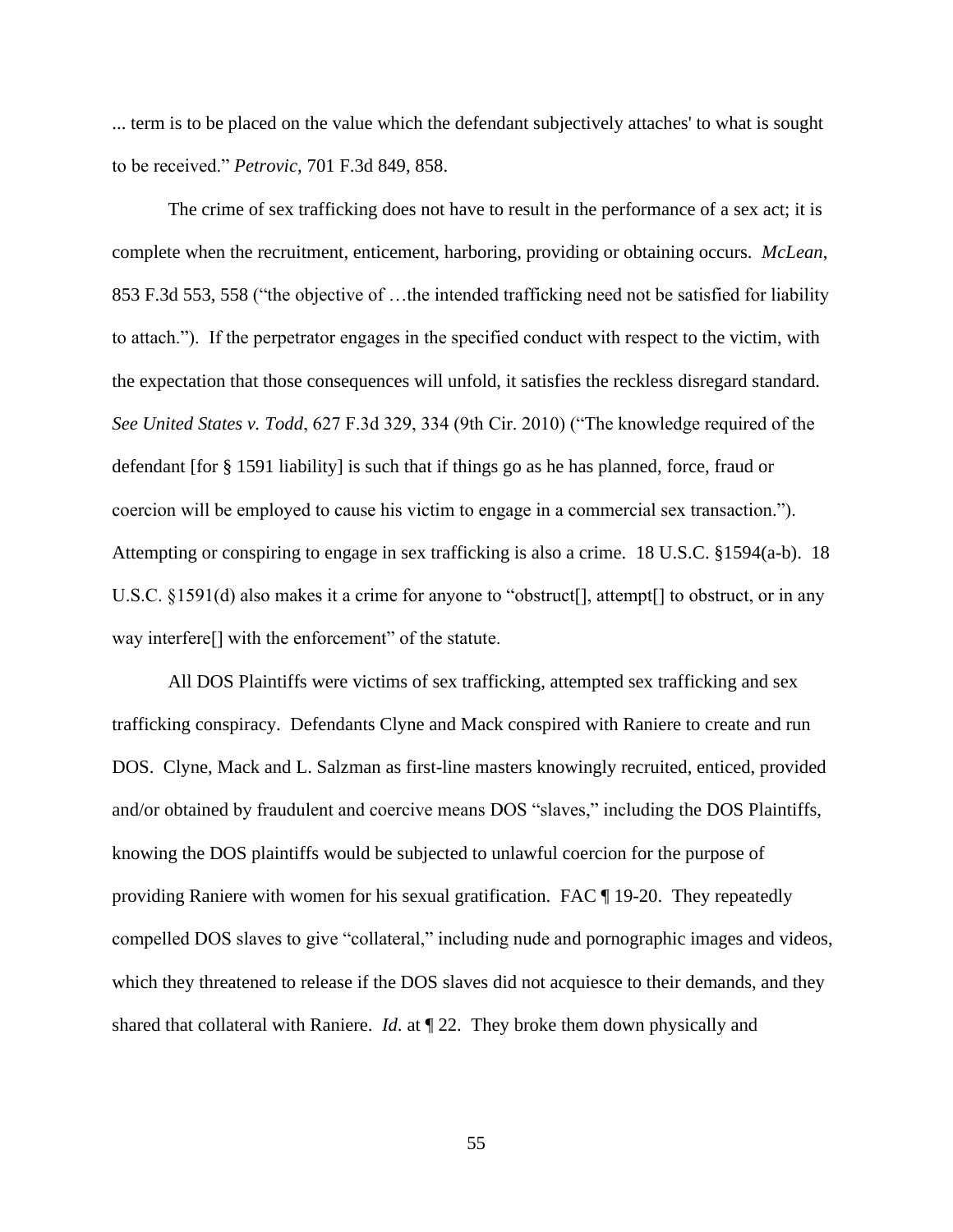psychologically, compelling them to comply with their every demand. *See supra,* p. 11; *see also* FAC  $\P$  168-170 (Alleging Clyne recruited and obtained collateral from Jane Doe 8).

Defendant Roberts worked with Raniere and the first-line masters to further bind the "slaves" to DOS and Raniere. Wielding a cauterizing iron and using no anesthesia, she burned Raniere's initials into DOS members' pubic regions, knowing that the women had been lied to about the brand being a symbol of the earth's elements. Inflicting victims with permanent, proprietary markings is what sex traffickers do to their victims. *See, e.g.*, *U.S. v. Campbell*, 770 F. 3d 556, 559 (7th Cir. 2014) (sex trafficker "branded" and abused victims). These brutal events were filmed, saved as collateral and, of course, shared with Raniere. *See* FAC ¶¶ 68, 819. This branding not only furthered the objective of the conspiracy, but directly injured women physically and emotionally. DOS Plaintiffs Edmondson, Camila, Nicole, India Oxenberg and Paloma Pena were scarred for life with Raniere's brand. *See* FAC ¶ 34.

But while DOS is the most notorious sex trafficking effort within NXIVM, it was not the only one. It was, instead, the culmination of years of preceding efforts by various Defendants. Much earlier, with the creation of TEN C, Clyne, Mack, Raniere and Nancy Salzman plotted and attempted to recruit young college-age women for the purpose of providing them for Raniere to sexually abuse. *See* FAC ¶ 676. Even earlier, Nancy Salzman harbored and benefitted from keeping fifteen-year-old Camila as a housekeeper, recklessly disregarding that Camila was being groomed to have sex with Raniere. *See* FAC ¶¶ 86-87.

The Ultima companies were also attempts to engage in or conspire to engage in sex trafficking. Exo/eso was one such operation, and it was run by Clare Bronfman and Raniere, using the same coercive methods of verbal abuse, sleep deprivation, calorie deprivation, physical exertion and financial duress to subjugate Plaintiffs Piesse, Stiles and MacInnis, who assert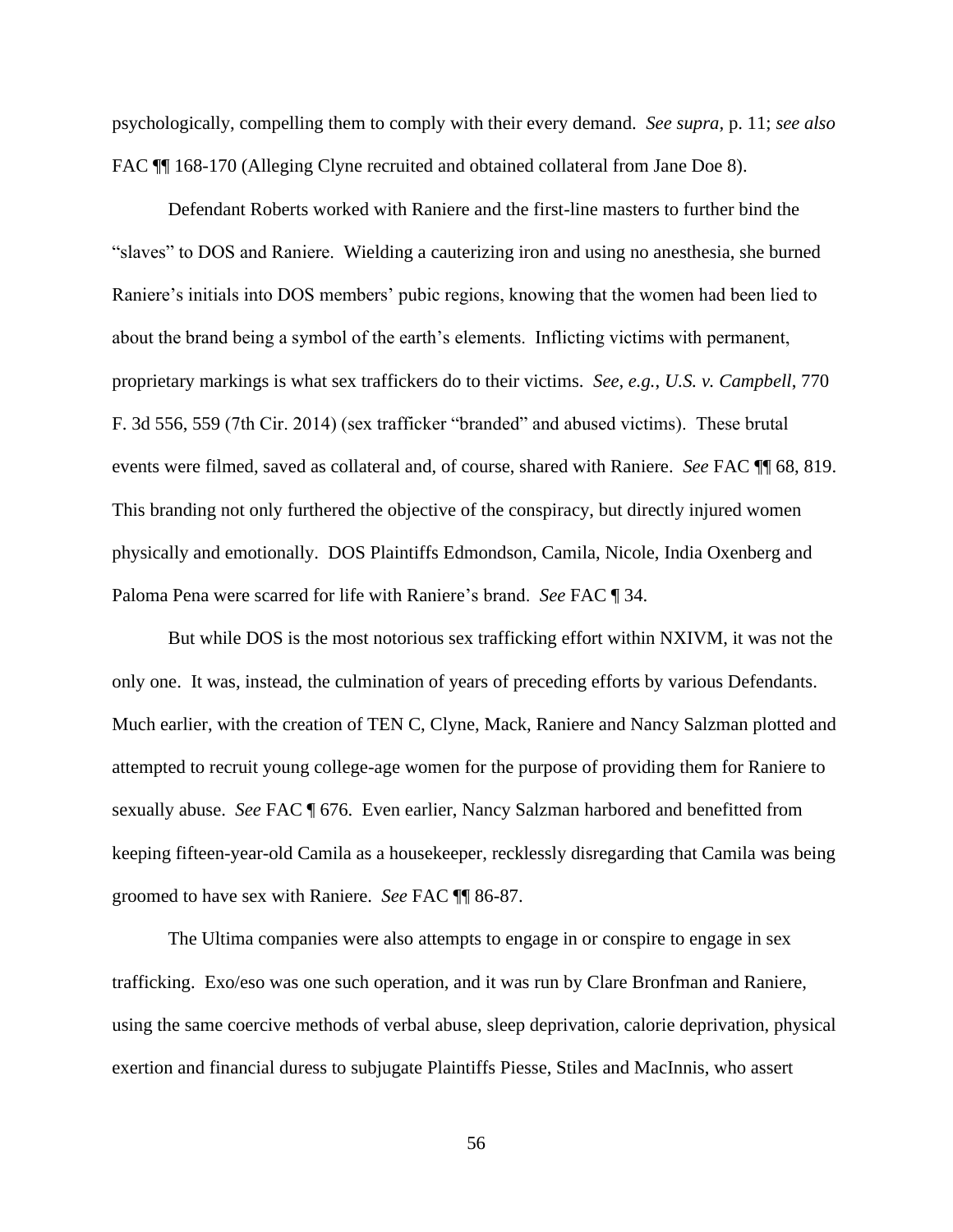claims for sex trafficking as well. *See* FAC ¶¶ 751-753. So, too, was the Source, a company headed by Mack and Clyne for which Plaintiff Nicole worked. FAC ¶ 751.

All of these efforts were conducted against the backdrop of some of NXIVM's most nefarious, misogynistic indoctrination: the Jness and SOP Complete programs, where women were systematically stripped of their self-esteem and rendered extremely vulnerable to severely abusive situations, and to believe it was their obligation to endure those situations and work through them to become stronger, better women. FAC ¶¶ 654, 671. All female members of the NXIVM community were compelled to subject themselves to these intensives. They were the foundation of the venture's sex trafficking pipelines, priming women by creating and exploiting vulnerabilities that would break down their resistance to further trafficking efforts. *See* FAC ¶¶ 654-666, 671.

#### **c. Members of the Venture Committed Acts of Peonage**

Section 1581 (a) prohibits holding or returning "any person to a condition of peonage . . ." *Id*. "Peonage is a status or condition of compulsory service or involuntary servitude based upon a real or alleged indebtedness." *Pierce v. United States*, 146 F.2d 84, 86 (5th Cir. 1944). "To prove peonage, plaintiff must show that [the defendant] intentionally held him against his will and coerced him to work in order to satisfy his debt by (1) physical restraint or force, (2) legal coercion, or (3) threats of legal coercion or physical force. *Mohammed v. Sidecar Techs. Inc*., No. 16 C 2538, 2016 WL 6647946, at \*4 (N.D. Ill. Nov. 10, 2016) (citing *United States v. Farrell*, 563 F.3d 364 (8th Cir. 2009)).

Clare Bronfman argues that "the FAC identifies no specific Plaintiff who allegedly had a debt nor specific Defendants to whom such debt was allegedly owed such that the Plaintiff was forced to work to pay off." CB Mem. at p. 34. First of all, this is false. The Complaint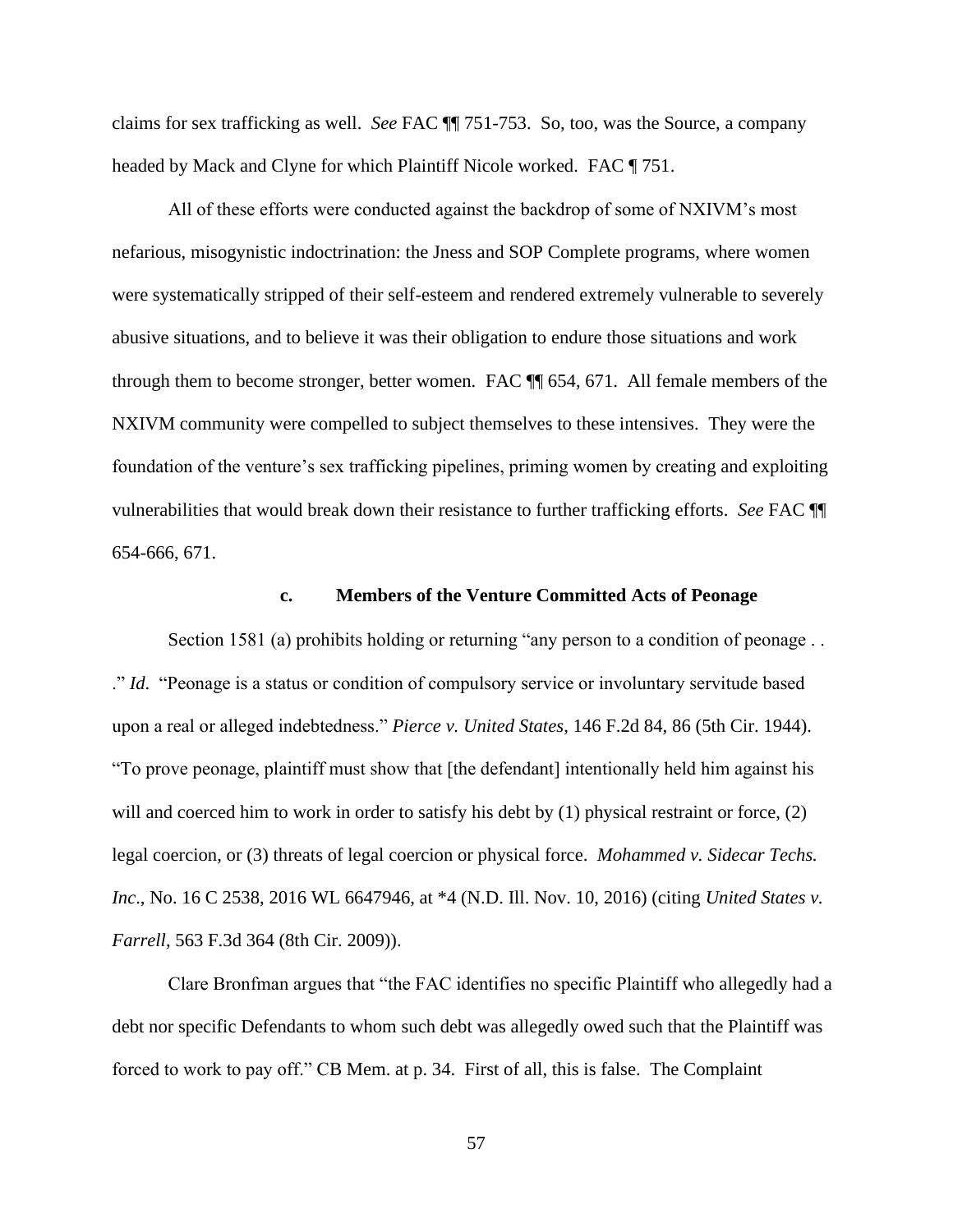specifically alleges that Ms. Bronfman compelled Plaintiff MacInnis to work to pay off an indebtedness that Bronfman concocted in order to bind MacInnis to exo/eso. *See* FAC ¶ 223. It also alleges that Adrian was put to work in her t-shirt company and told that if he continued to work hard until the (phony) investors were paid off, he could start earning money. *Supra*, pp. 29, 47, 53. This was an alleged indebtedness and Adrian was in conditions of peonage.

But courts hold that defendants cannot escape liability for peonage even where a plaintiff is indebted specifically to another defendant. "Courts have recognized a peonage claim against defendants based on a debt owed to a different defendant." *Jacqueline De Britto Bucco, et al. v. Western Iowa Tech Community College*, No. C21-4001-LTS, 2022 WL 605801, at \*10 n.5 (N.D. Iowa Mar. 1, 2022). NXIVM's tactics were designed to induce vulnerable individuals into conditions of servitude in order to work off indebtednesses that were manufactured precisely to put the victims in those conditions, including many Plaintiffs. "NXIVM … pressured members to purchase classes they could not afford, and many members incurred substantial personal debt to continue purchasing courses in hopes of climbing within the ranks of NXIVM. Members also became indebted to NXIVM, other NXIVM-related entities, and to persons including Individual Defendants, and were induced to take additional courses and intensives that they were told they could pay for through an otherwise uncompensated labor "exchange," which was claimed to be an "ethical" transaction in the NXIVM world." FAC ¶ 642. The entire organization operated by capitalizing on the debt of its members and by forcing them into service in a futile attempts to pay of this debt. This was common knowledge to NXIVM leaders and, as such, these Defendants, who were core participants in and who derived considerable benefits from the NXIVM venture, knew or should have known about the organization's peonage offenses.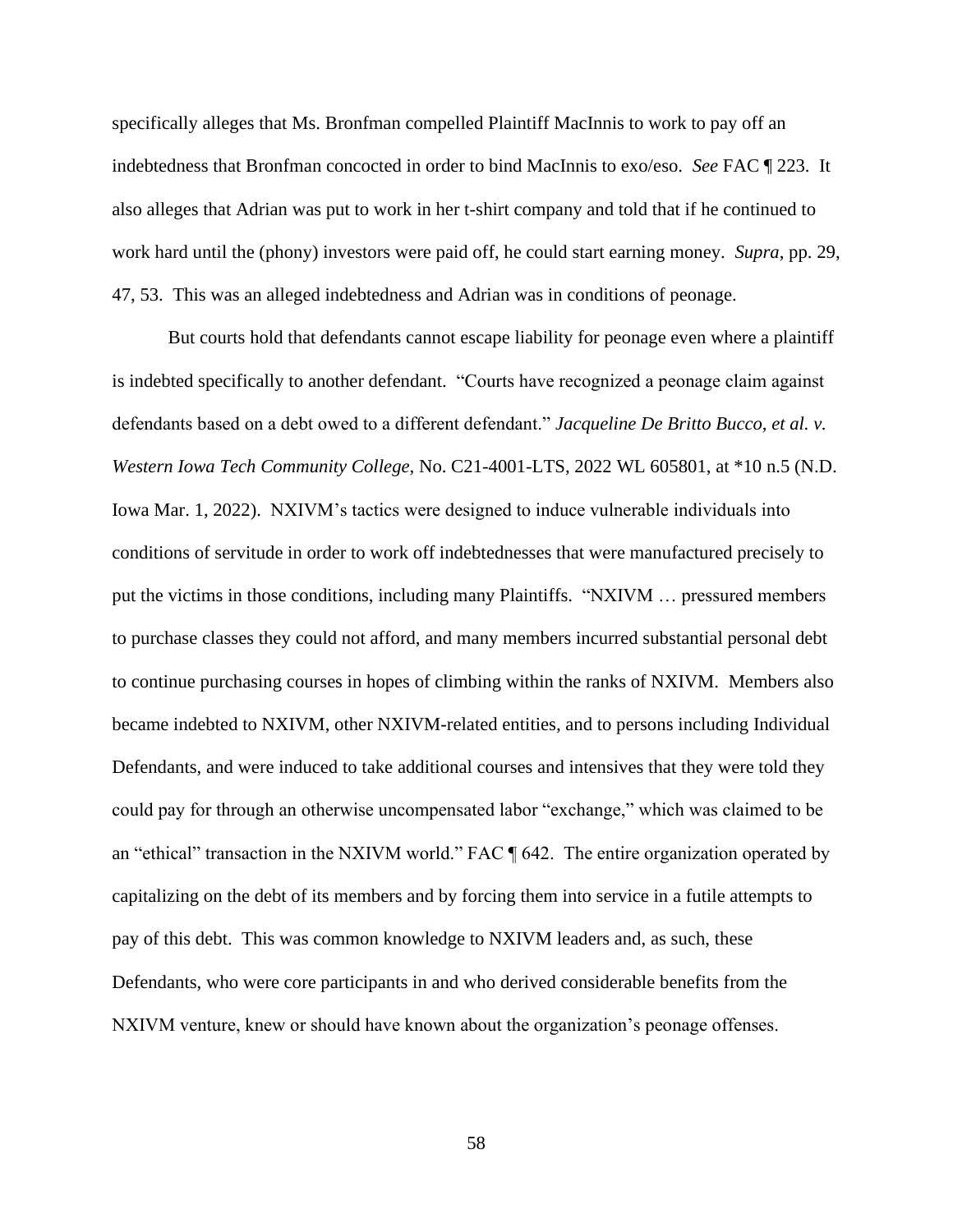C. Bronfman ran NXIVM, she was responsible for its "legal" and its finances, and she was well aware of the debt-trap tactic, used it well, and knew it would be deployed regularly because the system was designed to drive students into debt and to apply manipulative and coercive tactics to cause them to believe that if they feared being in debt, it was an "issue" they needed to overcome. *Supra,* pp. 1, 10. She knew what was done to students, and if there were particular instances where she didn't have all the facts, she should have known, because she ran things, she was in continual contact with Raniere and his Inner Circle, she had access to all the NXIVM books and records, she decided who to threaten with legal action, her lawyers handled the immigration matters (where she allowed someone to obtain advice or assistance), this aspect of the NXIVM venture could have been custom-crafted for her appetite for power and control over people. And through obtaining and maintaining her high-rank and authority, and the satisfaction of achieving such levels of control over members of the community, C. Bronfman was a prime beneficiary of it all. She is liable to the specific Plaintiffs who she placed into conditions of peonage, and she is liable to all of the venture's peonage victims and its attempted peonage victims as a beneficiary under section 1595(a).

S. Bronfman likewise held a high rank in the organization, and knew the curriculum well enough to be a "trainer." *See* FAC ¶ 700. She founded and oversaw RCG, and was a trustee of ESF, the non-profit she and C. Bronfman created. *See* FAC ¶¶ 89, 705. Those two entities worked together to enslave foreign nationals, who were enticed to come to the U.S. under student visas with the promise of scholarship money, only to be informed on arrival that in truth if they wanted the scholarship funds, they had to work those sums off with RCG. *See* FAC ¶¶ 88, 89, 92. In other words, the scholarships were actually loans, manufactured indebtedness calculated to hold these foreign nationals, whose immigration status was lost the moment they started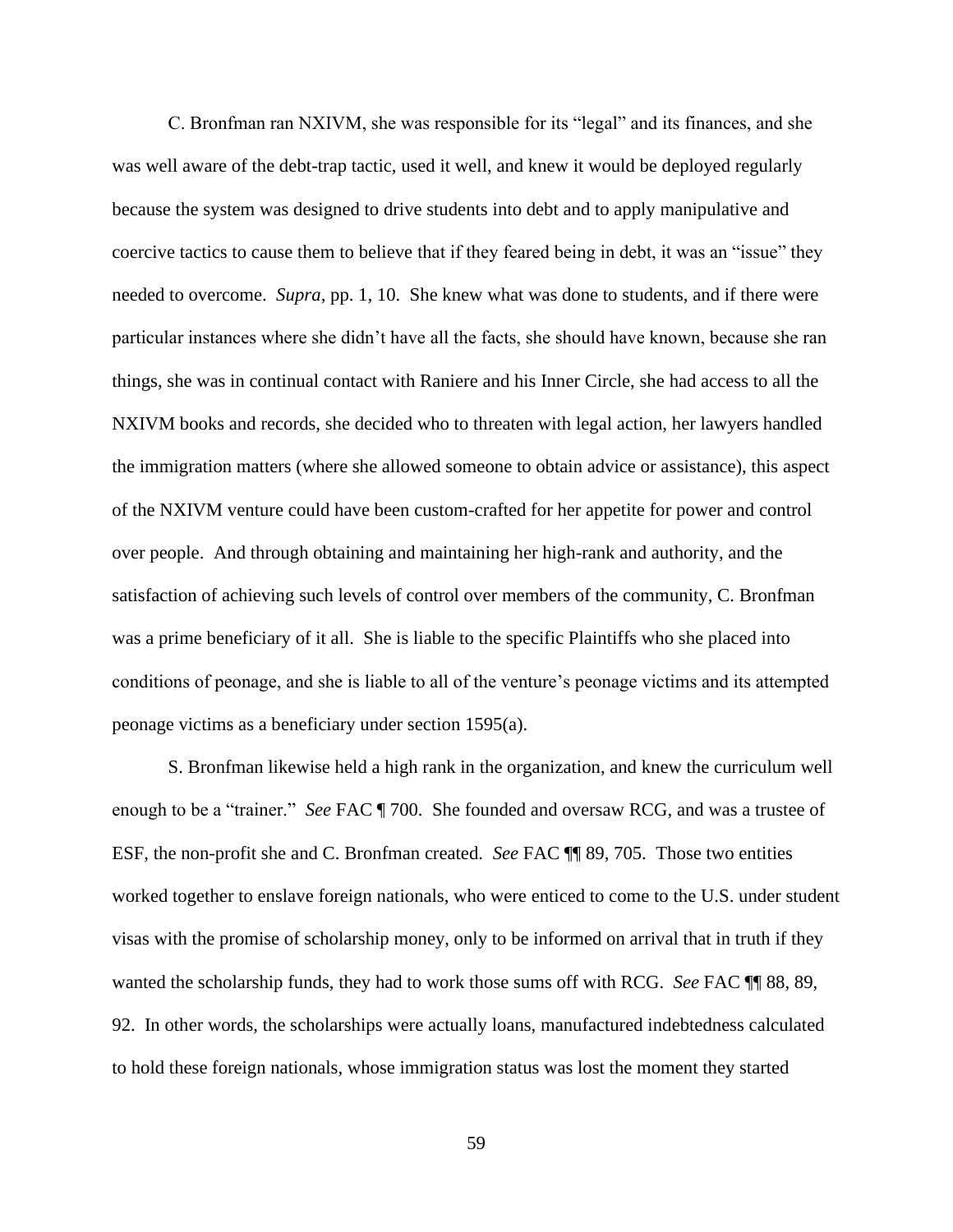working for RCG, in conditions of servitude. S. Bronfman knew peonage was systematic within the NXIVM venture, both directly through the entities she oversaw and how they operated, and through her deep understanding of the NXIVM system and the centrality of indebtedness as a means of maintaining a bound workforce. What she didn't specifically know, she clearly should have known, because it was all around her. She benefitted from her participation in the NXIVM enterprise, she was deeply involved in promoting NXIVM through false promises and pretenses to recruit new members, and she is liable to every Plaintiff who was subjected to peonage or attempted peonage under section 1595(a).

#### **d. Members of the venture engaged in human trafficking.**

In order to state a trafficking in persons claim under 18 U.S.C. § 1590, a "plaintiff must show that a defendant knowingly recruited, harbored or transported plaintiff for labor or services or obstructed or attempted to obstruct enforcement of the statute." *Martinez v. Calimlim*, 651 F. Supp. 2d 852, 864 (E.D. Wis. 2009). The FAC alleges that this was a primary purpose of Defendants' venture. *Supra*, p. 2. Since the FAC adequately alleges forced labor and peonage, Plaintiffs have adequately pled their human trafficking claim under Sections 1581 and 1590. *See, e.g., Ross*, 325 F. Supp. 3d at 1164-65; *see also Magtoles v. United Staffing Registry, Inc*., No. 21CV1850KAMPK, 2021 WL 6197063, at \*10 (E.D.N.Y. Dec. 30, 2021) ("[I]f a defendant violates section 1589, he also violates section 1590 if he recruited the person to perform forced labor."); *see also McLean*, 853 F.3d 553, 558 (Section 1590(a) "prohibiting the 'knowing[ ] ... harbor[ing] ... [of] any person for labor or services,' ... is most obviously read as requiring only intent to produce the result described).").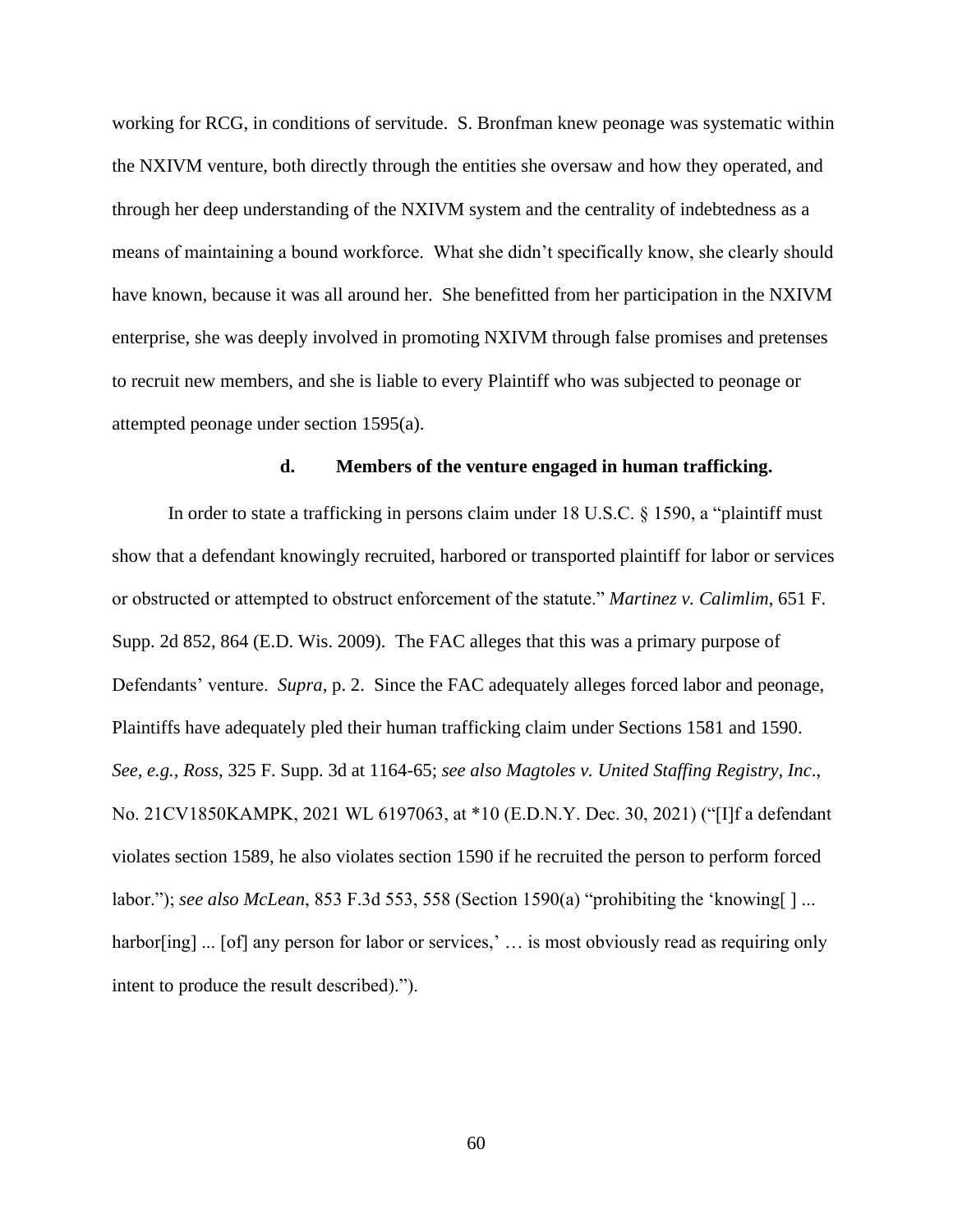# **F. Plaintiff Daniela's Claim Against C. Bronfman for Unlawful Conduct With Respect To Documents is Sufficiently Pled**

Section 18 U.S.C. § 1592(a)(2) proscribes knowingly destroying, confiscating, or possessing certain immigration documents with the intent to violate 18 U.S.C. §§ 1581, 1583, 1584, 1589, 1590, or 1591. Defendant C. Bronfman argues that because she is not mentioned in the paragraphs in the complaint with respect to Daniela's immigration documents that she is not liable for other Defendants' confiscation of them. CB Mem. at 35. But Ms. Bronfman knew or should have about this because she had high-level positions and longstanding relationships with Raniere (who was convicted for this offense), and Lauren Salzman (who admitted it). *Supra,* pp. 6, 35; FAC ¶¶ 44, 58. She was deeply involved in the venture's forced labor and peonage and was directly involved in compromising Daniela's immigration status to keep her bound to the venture. *See* FAC ¶ 59. She is, therefore, equally liable for the Section 1592 offenses.<sup>42</sup>

# **G. Plaintiffs' State Law Claims for Gross Negligence and Recklessness, Aiding and Abetting, and Malicious Abuse of Process Should Not Be Dismissed.**

### **1. Plaintiffs state a claim for malicious prosecution.**

The elements of malicious prosecution are: (1) the initiation or continuation of a criminal proceeding against plaintiff; (2) termination of the proceeding in plaintiff's favor; (3) lack of probable cause for commencing the proceeding; and (4) actual malice as a motivation for defendant's actions. *See Jackson v. Nassau Cty*., No. 18-CV-3007(JS)(AKT), 2021 WL 3207168, at \*10 (E.D.N.Y. July 28, 2021).

<sup>42</sup> *See Wyndham*, 425 F. Supp. 3d 959, 970 (beneficiary liability does not require knowledge of specific offense); *see also United States of America Ex Rel., Elgasim Mohamed Fadlalla, et al. v. Dyncorp International, LLC, et al.*., No. 8:15-CV-01806-PX, 2022 WL 703918, at \*6 (D. Md. Mar. 9, 2022) (defendant's knowledge that venture's objective was to coerce workers into continuing to provide labor, high level of authority and power in venture, and close working relationship with perpetrators sufficient to infer scienter, even where communications with perpetrators did not specifically mention confiscating passports).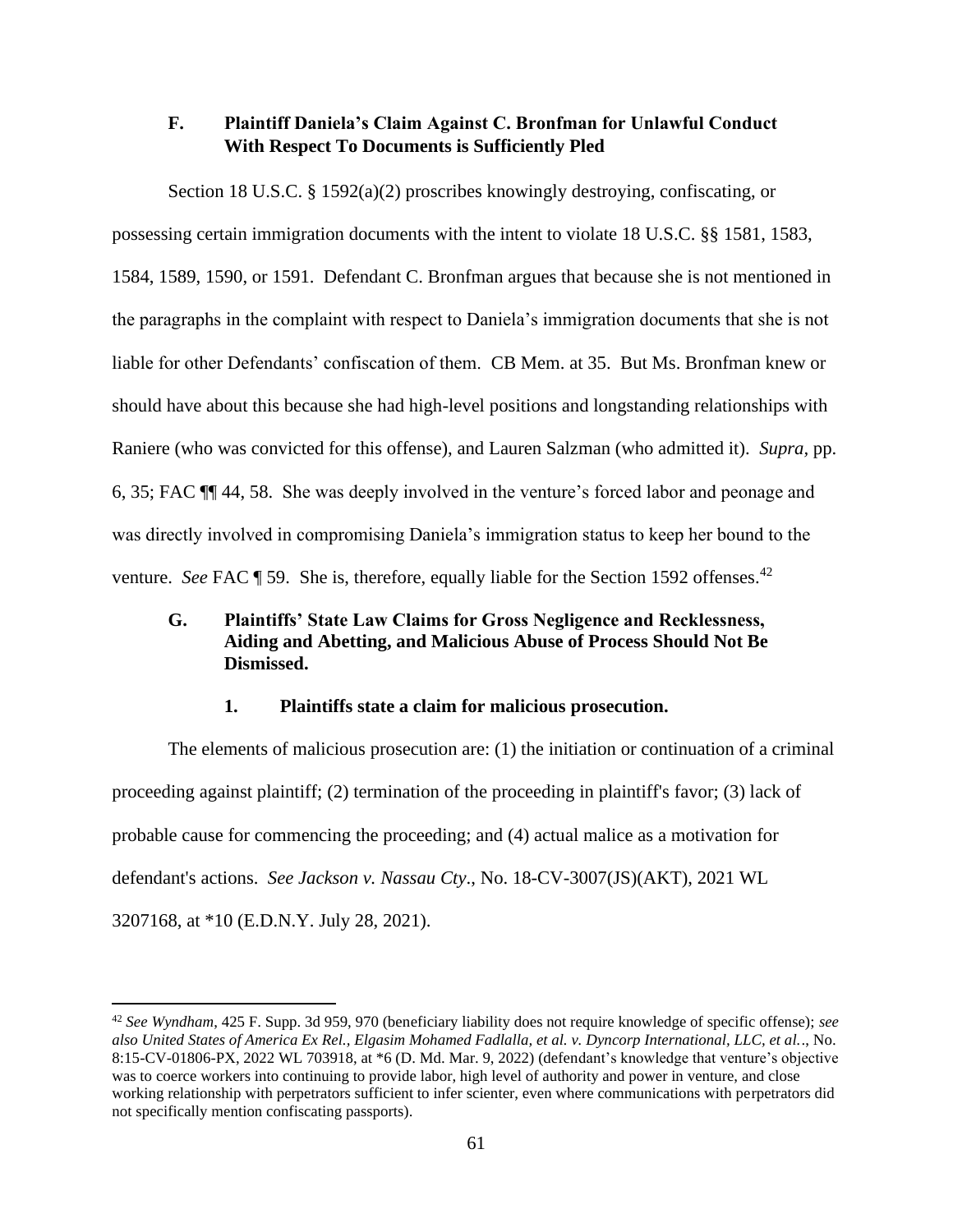Clare Bronfman financed and personally directed vexatious litigation, threatened litigation and initiated false criminal complaints as a means of intimidating, threatening, and exacting revenge upon individuals who dared to challenge NXIVM's dogma, FAC 11, ¶ ¶36-38, 1732, 734, 144, 145.

To initiate a criminal proceeding, one must "play[ ] an active role in the prosecution, such as giving advice and encouragement or importuning the authorities to act." *Manganiello v. City of New York*, 612 F.3d 149, 163 (2d Cir. 2010). Defendant Clare Bronfman, along with others in the United States and Mexico, by false pretenses caused law enforcement agencies to open criminal investigations on victims and witnesses including Plaintiffs Sarah Edmondson, Jessica Joan Salazar, Soukiana Mehdaoui, Jennifer Kobelt and Toni Natalie.

After Sarah Edmondson and Jennifer Kobelt defected and spoke out publicly about Defendants' wrongdoing, Clare Bronfman made false statements to the Vancouver Police Department that Ms. Edmondson and Ms. Kobelt had allegedly committed crimes against NXIVM. The police department ultimately concluded there was no evidence to support C. Bronfman's allegations, and they closed the investigation. FAC 34 ¶ 106-107, Pg. 61, ¶ 265. As documented in threatening letters from attorneys, including a state prosecutor in Mexico, C. Bronfman and Raniere (along with others) caused criminal investigations to be opened against (among others) Plaintiffs Salazar, Mehdaoui and Natalie.

"Malice does not require actual spite or hatred, but only "that the defendant must have commenced the criminal proceeding due to a wrong or improper motive, something other than a desire to see the ends of justice served." *Dufort v. City of New York*, 874 F.3d 338, 353 (2d Cir. 2017) (quoting *Nardelli v. Stamberg*, 44 N.Y.2d 500, 502-03, 406 N.Y.S.2d 443, 377 N.E.2d 975 (1978)). "Malice may be inferred from the absence of probable cause." *Jorgensen*, 2021 WL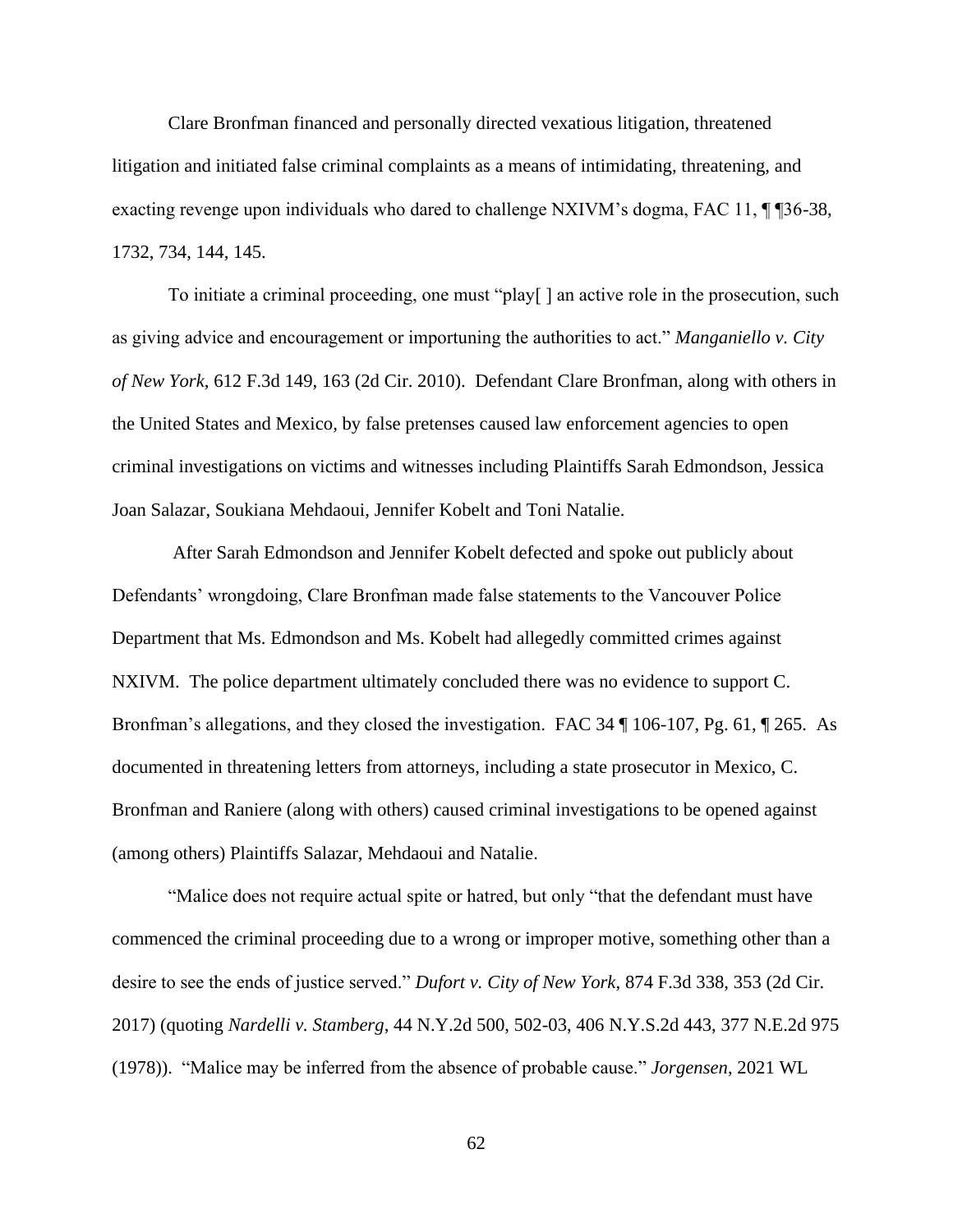4144984, at \*6. The allegations underlying these criminal complaints were utterly baseless and intended only to intimidate and silence them (and others by example) so that they would not report to or cooperate with authorities concerning Defendants' unlawful conduct. FAC 36, ¶¶ 117, 118, 37-38,127, 128, 749.

Moreover, for two decades, Defendants Raniere, Nancy Salzman and C. Bronfman, with substantial financial assistance from S. Bronfman, waged a relentless campaign of meritless legal actions against Plaintiff Natalie. Every single one of those actions was terminated in Ms. Natalie's favor.

Defendants Clare and Sara Bronfman cite New York law for a claim for abuse of process and argue that abuse of legal process claim fails because it is time-barred and not adequately pled, CB Mem at 38-39, and that Plaintiffs fail to allege that she employed any legal process or plead special damages, SB Mem at 33-35. However, plaintiffs allege malicious prosecution and not abuse of process. FAC 934, 936-937.

#### **2. Plaintiffs' State a Claim for Gross Negligence and Recklessness**

A plaintiff states a claim for gross negligence if the complaint alleges facts plausibly suggesting that the defendant's conduct "evinces a reckless disregard for the rights of others or smacks of intentional wrongdoing." *M+J Savitt, Inc. v. Savitt,* No. 08 Civ. 8535(DLC), 2009 WL 691278, at \*12 (S.D.N.Y. Mar. 17, 2009) (quoting *AT & T v. City of New York,* 83 F.3d 549, 556 (2d Cir. 1996)). Recklessness in the context of a gross negligence claim means "an extreme departure from the standards of ordinary care," such that "the danger was either known to the defendant or so obvious that the defendant must have been aware of it." *AMW Materials Testing, Inc. v. Town of Babylon,* 584 F.3d 436, 454 (2d Cir. 2009) (internal quotation mark omitted).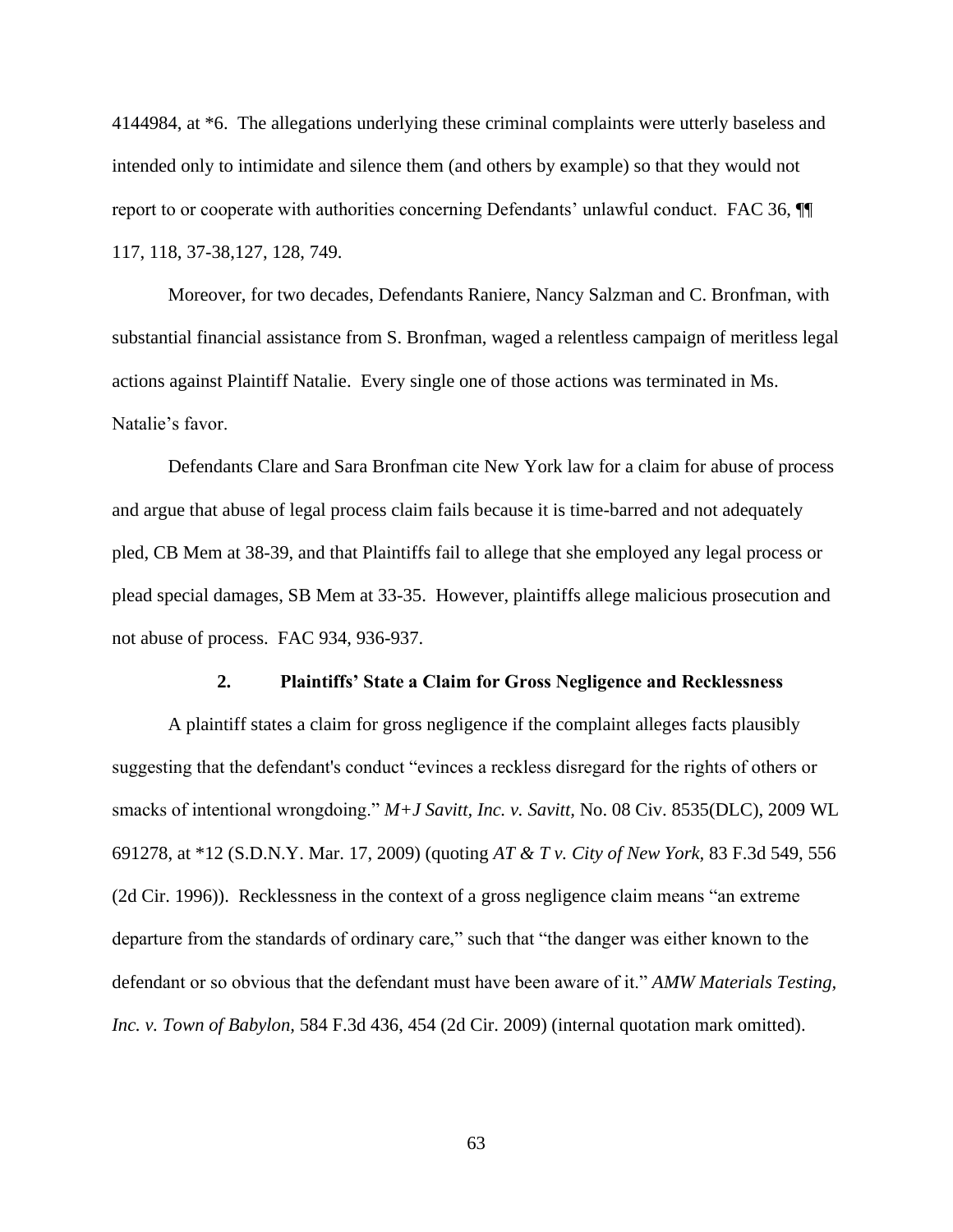Under New York law a defendant assumes a duty of care when his or her conduct places the plaintiff "in a more vulnerable position than he would have been in had [the defendant] not taken any action at all". *Tavarez v. Lelakis*, 143 F.3d 744, 746-47 (2d Cir. 1998). An assumed duty arises "only where (1) the failure to exercise due care increases the risk of harm to the plaintiff or (2) the harm is suffered because of the plaintiff's reliance on the undertaking". *Id.*at 747 (quoting Restatement (Second) Torts S 323 at 137 cmt. C (1965)). The assumption-of-duty inquiry is necessarily fact specific and typically hinges on a plaintiff's reasonable reliance, to his or her own detriment, as an indicator of whether the defendant has "launched a force or instrument of harm" *H. R Moch Co. v. Rensselaer Water Co*., 247 N.Y. 160, 168 (1928).

As a Medical Doctor and a Registered Nurse, Porter and Salzman had a duty to uphold the accepted standard of care in their treatment of Plaintiffs Margot, Isabella and Caryssa. They breached their duty by failing to provide a standard of care that reasonably prudent and careful medical professionals would provide under similar circumstances. Their use of untested, unauthorized and inherently risky psychotherapy in unscientific so-called "studies" for the treatment of OCD and Tourette's Syndrome, without even bothering to obtain the legally required informed consent, was such an extreme breach of their duty of care that no reasonable person, let alone a doctor and nurse, would have thought at all appropriate, which directly caused Margot, Isabella and Caryssa to suffer injury.

A duty of care can be assumed if there is a special relationship between the defendant and the tortfeasor. New York courts recognize a special relationship where the defendant "ha[s] the necessary authority or ability to exercise the requisite control over the [tortfeasor's] conduct so as to give rise to a duty to protect the injured claimants." *Stephen v. State*, 19 N.Y.S.3d 585,586 (App. Div. 2015). Even a member of a board of directors may be individually liable to third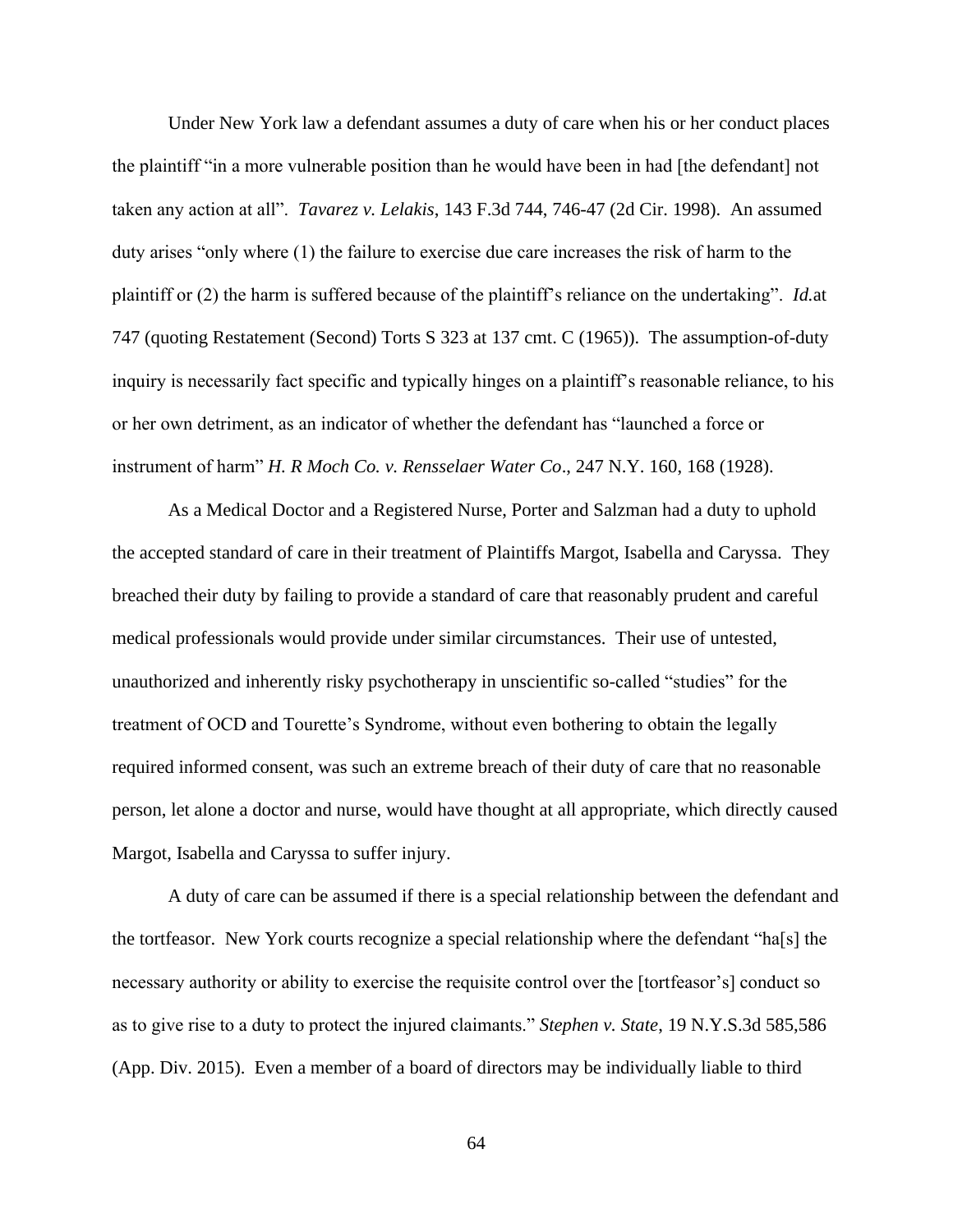parties for a corporate tort if she directed, controlled, approved or ratified the decision that led to the plaintiff's injury. *Fletcher v. Dakota, Inc.*, 99 A.D. 3d 43, 49-50 (1st Dep't 2012).

Clare and Sara Bronfman assumed a duty of care because they had a special relationship with Porter and Nancy. They established and funded ESF as a non-profit for the purpose of conducting medical studies. FAC ¶ 14, 16, 22 705. Porter worked for their non-profit, ESF, which sponsored and funded his and Nancy's work in these unlawful experiments. Clare paid Caryssa's expenses, treatment costs including intensives in the Tourette's study. FAC ¶ 261. Clare also produced and financed the production of "My Tourettes", a misleading film intended to falsely promote NXIVM's supposed achievements in medical science, which included footage of Isabella and Caryssa's participation in the study. FAC 255, 261. Clare and Sara Bronfman had the authority and ability to exercise control over the studies, and their failure to exercise that control placed plaintiffs Margot, Isabella and Caryssa increased the risk of harm to Plaintiffs, who suffered harm in reliance on the undertaking. *Tavarez*, 143 F.3d at 746-47. Plaintiffs were placed "in a more vulnerable position than [they] would have been in had [Defendants] not taken any action at all." *Id*. at 747.

Defendants argue that they were merely sponsors of the so-called studies and bear no responsibility for them. But the cases they cite are inapposite. *McGrath v. United Hosp*., 167 A.D.2d 518 (N.Y. App. Div. 1990), *Vogel v. West Mountain Corp*., 97 A.D.2d 46 (N.Y. App. Div. 1983) and *Mayer v. Cornell Univ.*, 1997 WL 32916 (2d Cir. Jan. 8, 1997), cited by Clare, held there was no special relationship between corporate sponsors and the events they sponsored. But Clare and Sara Bronfman were not merely corporate sponsors of fundraising, ski or snorkeling events, they were high-ranking leaders in NXIVM with considerable power and authority, and direct proximity to Porter, Nancy and the studies. Sara cites to *David v. Weinstein*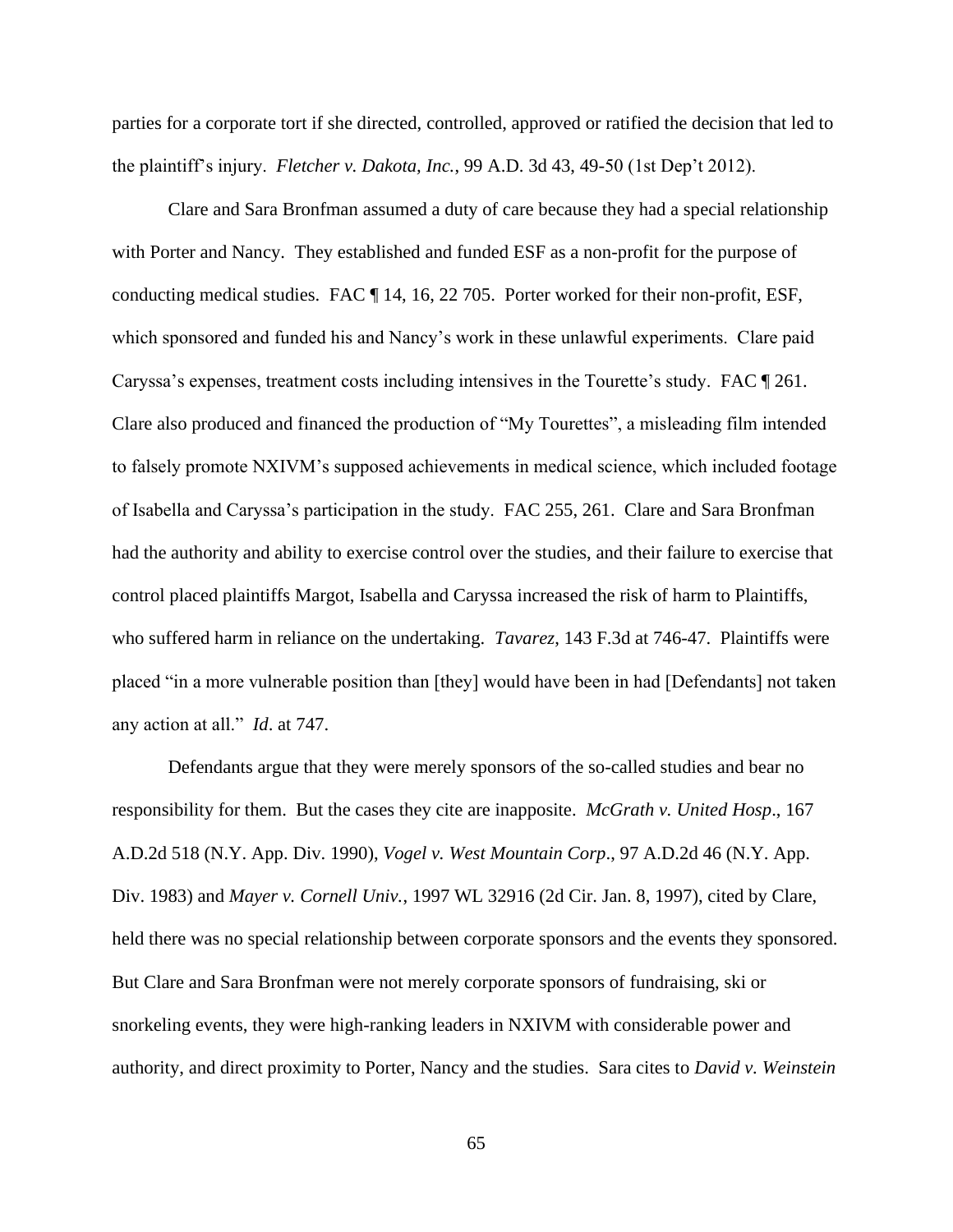*Co.*, 2019 WL 1864073 (S.D.N.Y. Apr. 24, 2019) and *Woo Hee Cho v. Oquendo*, 2018 WL 9945701 (E.D.N.Y. Aug. 25, 2018). SB Mem at 28. But in those cases, the torts in question were sexual assaults, and the courts held that the tortfeasors' employers could not be considered to have assumed a special duty of care with respect to the victims, because sexual assaults were not within the scope of the tortfeasors' employment and served no purpose for the businesses. The treatment of OCD and Tourettes using ESP methods occurred in the course of Porter's employment and Nancy's work, the studies were one of the purposes for which Defendant's Clare and Sara Bronfman established and funded ESF, and they served the larger purposes of NXIVM's agenda of continually and falsely promoting its methods as scientifically sound and capable of curing human ailments.

Nor is their lack of medical expertise relevant. SB Mem at 29. They were aware that the ESP curriculum and EMs used to supposedly treat Plaintiffs' psychiatric disorders were methods that were exclusive to ESP and thus untested and never used to treat any disease or disorder. FAC  $\P$  966. And they knew that these methods, which they and others fraudulently promoted as scientific means of self-improvement, were created and used to psychologically manipulate and coerce people into forced labor. *See* FAC ¶ 50.

The danger to Plaintiffs was known to Defendant Clare Bronfman. She was advised by a person with experience in medical and human research that there were scientific protocols they were required to follow in their "studies," but she disregarded that advice. FAC ¶ 709. If Sara Bronfman did not specifically know of the danger, it was because she deliberately disregarded it. Their failure to exercise control in these circumstances was clearly reckless because "the danger was either known to [them] or so obvious that [they] must have been aware of it." *AMW Materials,* 584 F.3d at 454. They were grossly negligent in failing to protect Plaintiffs, and they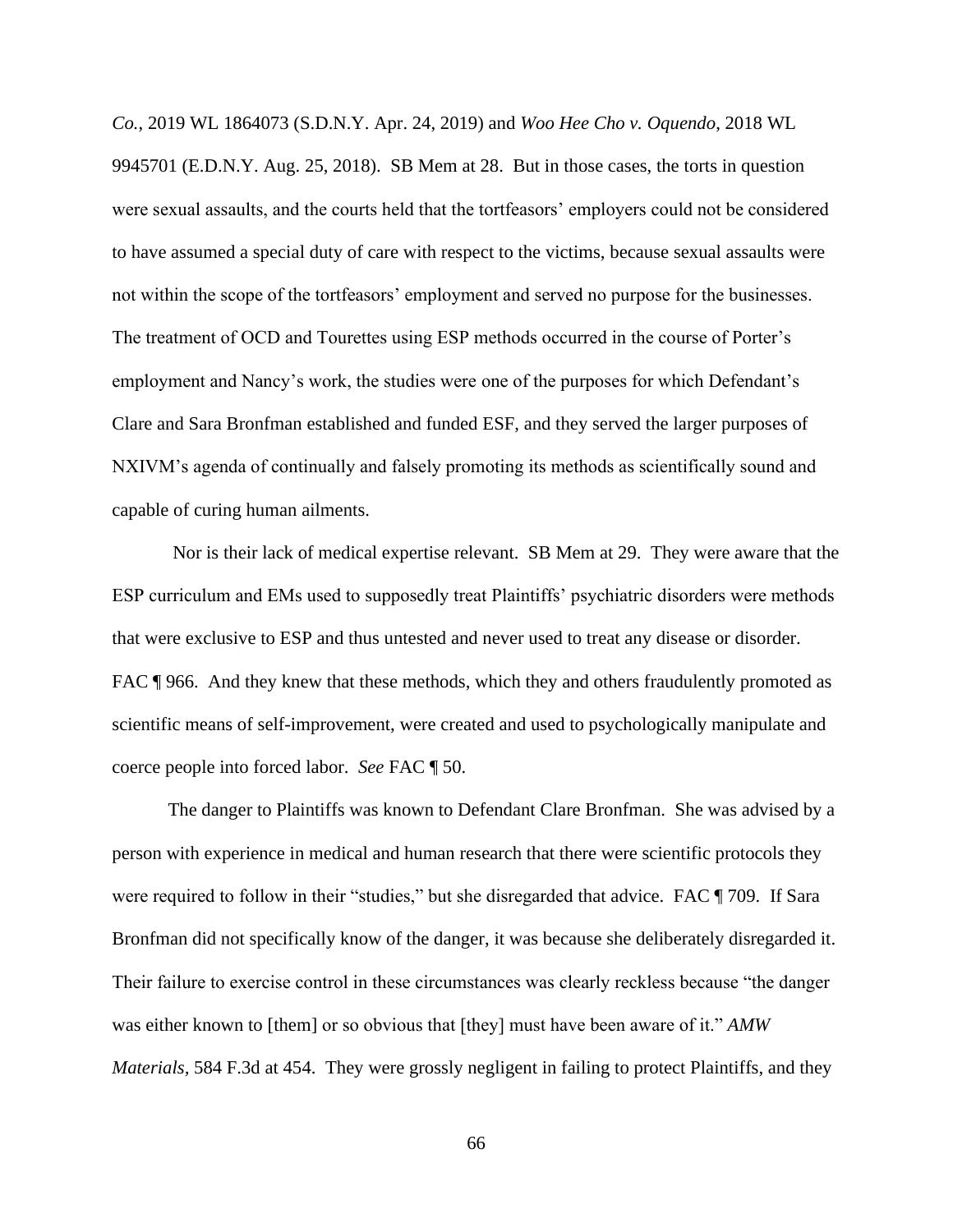are both jointly and severally liable with Porter and Salzman for the injuries Plaintiffs suffered as a result of their participation in the experiments.

## **3. BATTERY against Defendant Danielle Roberts on behalf of Plaintiffs Sarah Edmondson, Nicole, Paloma Pena and India Oxenberg (Count VI)**

Plaintiffs Sarah Edmondson, Nicole, Paloma Pena and India Oxenberg adequately plead battery against Defendant Roberts for branding them. FAC ¶¶34, 941, 942.

Battery is the "intentional wrongful physical contact with another person without consent," *United National Insurance Co. v. Waterfront New York Realty Corp.,* 994 F.2d 105, 108 (2d Cir. 1993), and the required intent is "merely that the defendant intentionally made bodily contact and that the intended contact was itself offensive or without consent." *Rivera v. Puerto Rican Home Attendants Servs., Inc*., 930 F. Supp. 124, 133 (S.D.N.Y. 1996) (*citing Zgraggen v. Wilsey*, 200 A.D.2d 818, 819 (1994); 6 N.Y.JUR.2D, Assault § 4 at 198 n. 25.)).

Roberts argues that the branding was consensual and therefore not offensive in nature. This disputed issue of fact is a defense, and she must not only adduce evidence of consent but the branding did not exceed the scope of any alleged consent. *Van Vooren v. Cook*, 75 N.Y.S.2d 362, 366 (App. Div. 1947); *Goff v. Clarke*, No. 98-2101, 2002 WL 126276, at \*2 (N.Y. Sup. Ct. Jan. 22, 2002), *aff'd as modified*, 302 A.D.2d 725, 755 N.Y.S.2d 493 (2003) (defendant exceeded the scope of consent even if plaintiff was a "willing participant in the tussle[.]").

#### **H. Defendants' Limitations Arguments Are Not Ripe for Decision**

In addition to the fact that the FAC does not on its face clearly offer a basis for dismissal on limitations grounds at this juncture, the FAC's allegations offer a basis for equitable tolling, which is fact specific and requires discovery, and N.Y. C.P.L.R. 215(8)(a) also tolls certain limitations periods in this case.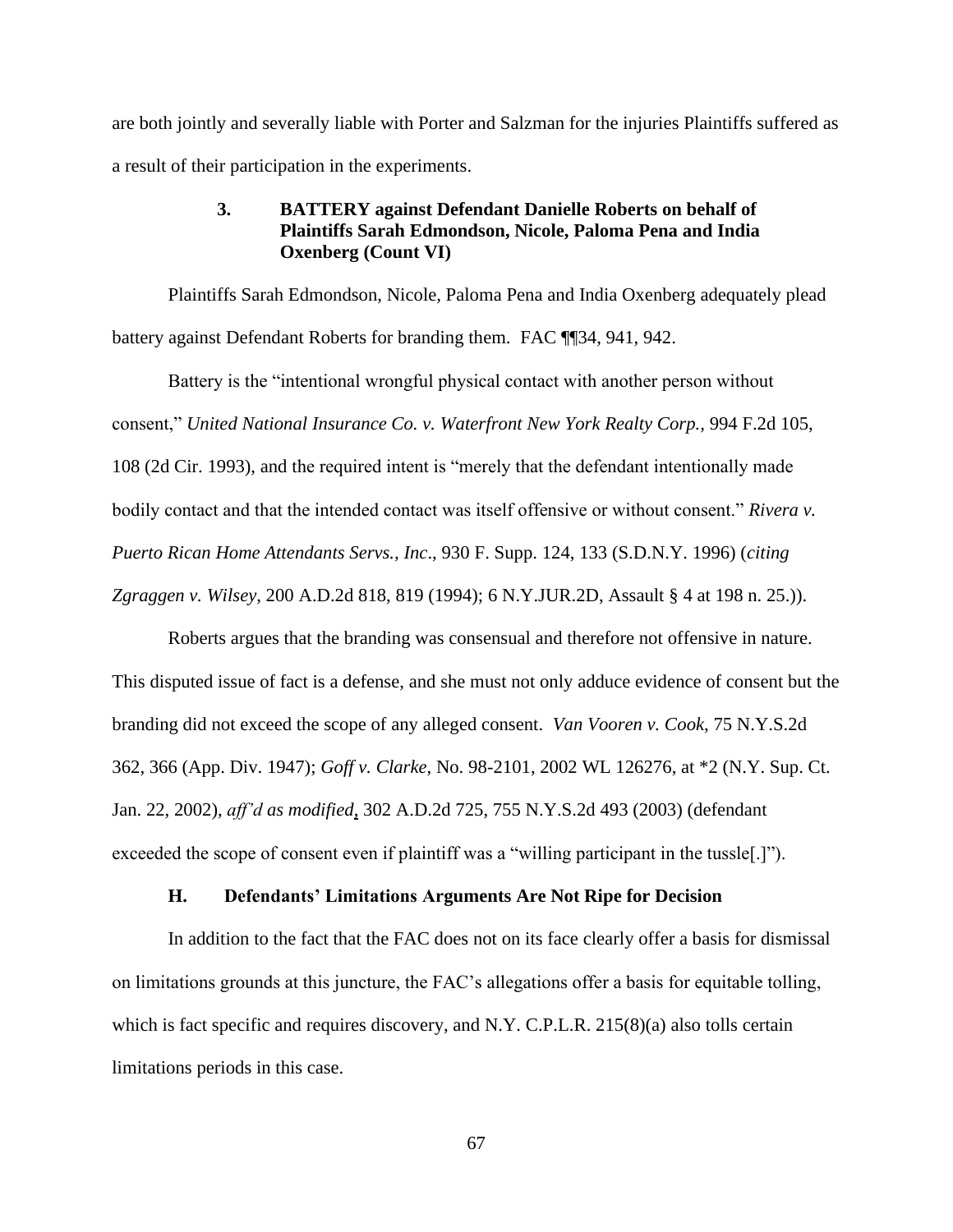#### **1. New York Law Tolls Abuse of Legal Process and Battery**

N.Y. C.P.L.R. 215(8)(a) would toll Counts V and VI—making a ruling at the motion to dismiss inappropriate. Section 215(8)(a) provides a one-year limitations period from the termination of a criminal action, notwithstanding that the time in which to commence such action has already expired, when that criminal action was against the same defendant with respect to the same event or occurrence as the civil claims that  $\S 215(3)$  governs. Section 215(3) explicitly includes battery and courts have expanded  $\S 215(3)$  to govern intentional torts, including malicious abuse of process. *See DeMartino v. New York*, No. 12-CV-3319 SJF AKT, 2013 WL 3226789, at \*14 (E.D.N.Y. June 24, 2013), aff'd, 586 F. App'x 68 (2d Cir. 2014). "Same defendant" is "broad enough to include persons or entities so related to the criminal defendant as to be vicariously liable for his intentional torts." *LaRocca v. Collen IP, Intell. Prop. L., P.C.*, No. 08 CIV. 6274 SCR, 2009 WL 10435869, at \*1-2 (S.D.N.Y. May 6, 2009) (internal citations omitted).

Here too, the malicious abuse of legal process and battery claims are not isolated events. They arise out of the same occurrence as the subject of the criminal action. Branding DOS "slaves" was part of the sex trafficking charged in the criminal case, and thus no claims against any Defendants related to that may be decided at this juncture. *See Doe v. Indyke*, 465 F. Supp. 3d 452, 461 (S.D.N.Y. 2020) (limitations period for battery claims tolled because part of events at issue in criminal sex trafficking case). Likewise, the FAC's allegations of Clare and Sara Bronfman's use of malicious litigation was part of the criminal case, cited by the District Court as one of the bases for Clare Bronfman's substantial sentence enhancement. FAC ¶ 38].

## **2. Coconspirator Acts Toll Statutes of Limitations**

Conspiracy claims in the FAC are not clearly time-barred because multiple overt acts in furtherance of the conspiracy occurred within the limitations period. *See U.S. v. Ben Zvi*, 242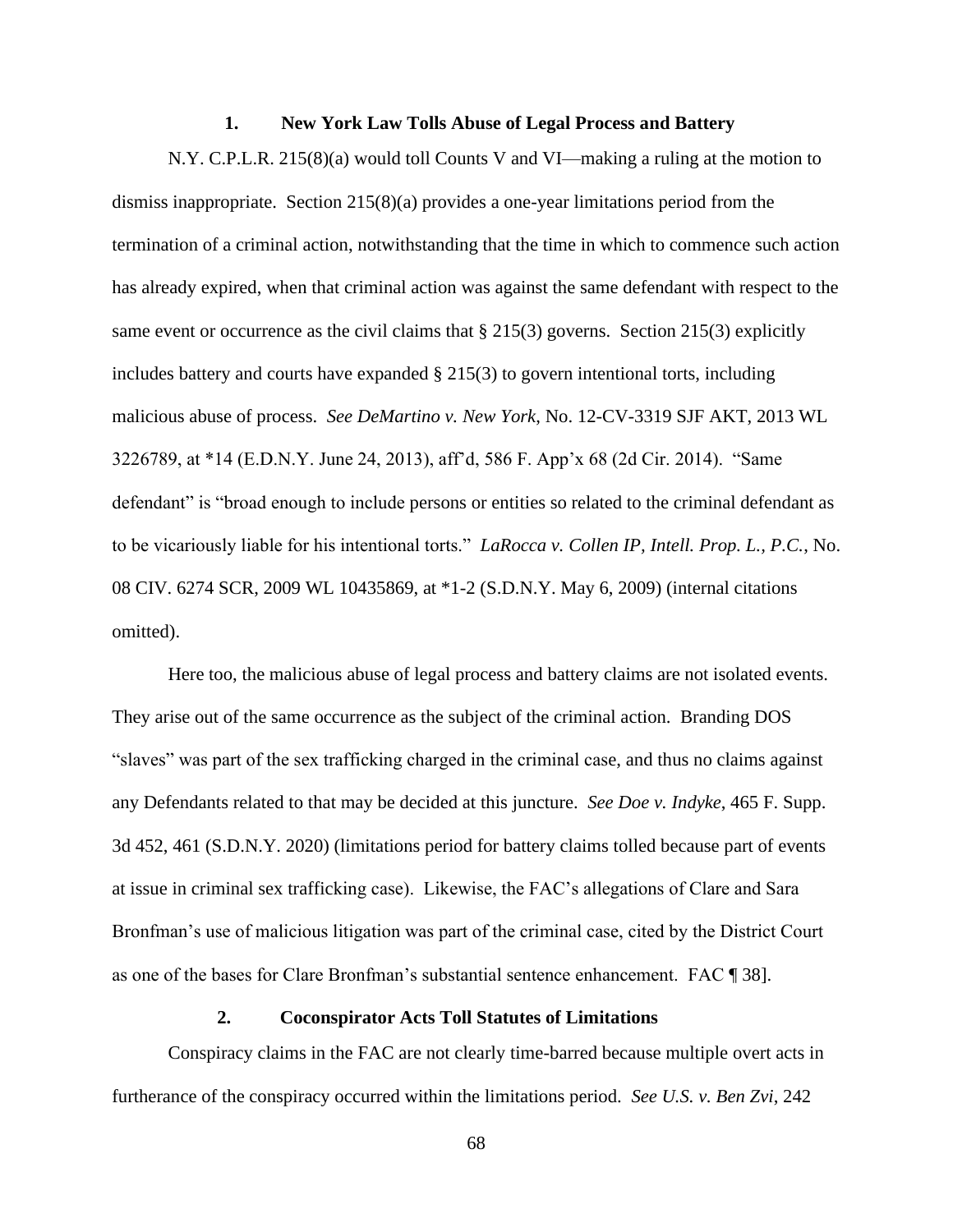F.3d 89, 97-98 (2d Cir. 2001) (conspiracy claims are timely if "at least one overt act in furtherance of the conspiratorial agreement" occurs within that limitations period),

The FAC alleges numerous overt acts by coconspirators in Counts II, III, VII, and/or IX. The FAC is thus not clearly untimely on its face. Making these factual determinations at a motion to dismiss, for allegations involving multiple coconspirators acting over multiple decades, is premature.

## **3. Equitable Estoppel**

Equitable estoppel may be raised where a defendant "wrongfully induced the plaintiff to refrain from timely commencing an action by . . . threats or other misconduct . . ." *Roeder v. J.P. Morgan Chase & Co*., No. 20-CV-2400 (LJL), 2021 WL 797807 (S.D.N.Y. Feb. 26, 2021), aff'd, No. 21-552, 2022 WL 211702 (2d Cir. Jan. 25, 2022). The FAC alleges that Defendants' systematic coercion, manipulation and threats intimidated Plaintiffs and that such threats were successful in delaying their legal action—making dismissal on timeliness grounds at this early stage of litigation unfair and improper. FAC ¶ 39.

### **I. Any Dismissal Should Be With Leave to Amend**

Although Plaintiffs have previously amended the complaint, those amendments were "as of right" under Rule  $15(a)(1)$ , or to voluntarily dismiss parties under Rule 41. If the Court is inclined to dismiss all or part of the FAC, it should do so without prejudice and grant Plaintiffs leave to amend to cure any issues pursuant to Rule 15(a)(2). As the Second Circuit recently explained:

> At the outset of the litigation, a plaintiff may freely amend her pleadings pursuant to Rule  $15(a)(1)$  as of right without court permission. After that period ends—either upon expiration of a specified period in a scheduling order or upon expiration of the default period set forth in Rule  $15(a)(1)(A)$ —the plaintiff must move the court for leave to amend, but the court should grant such leave "freely ... when justice requires."